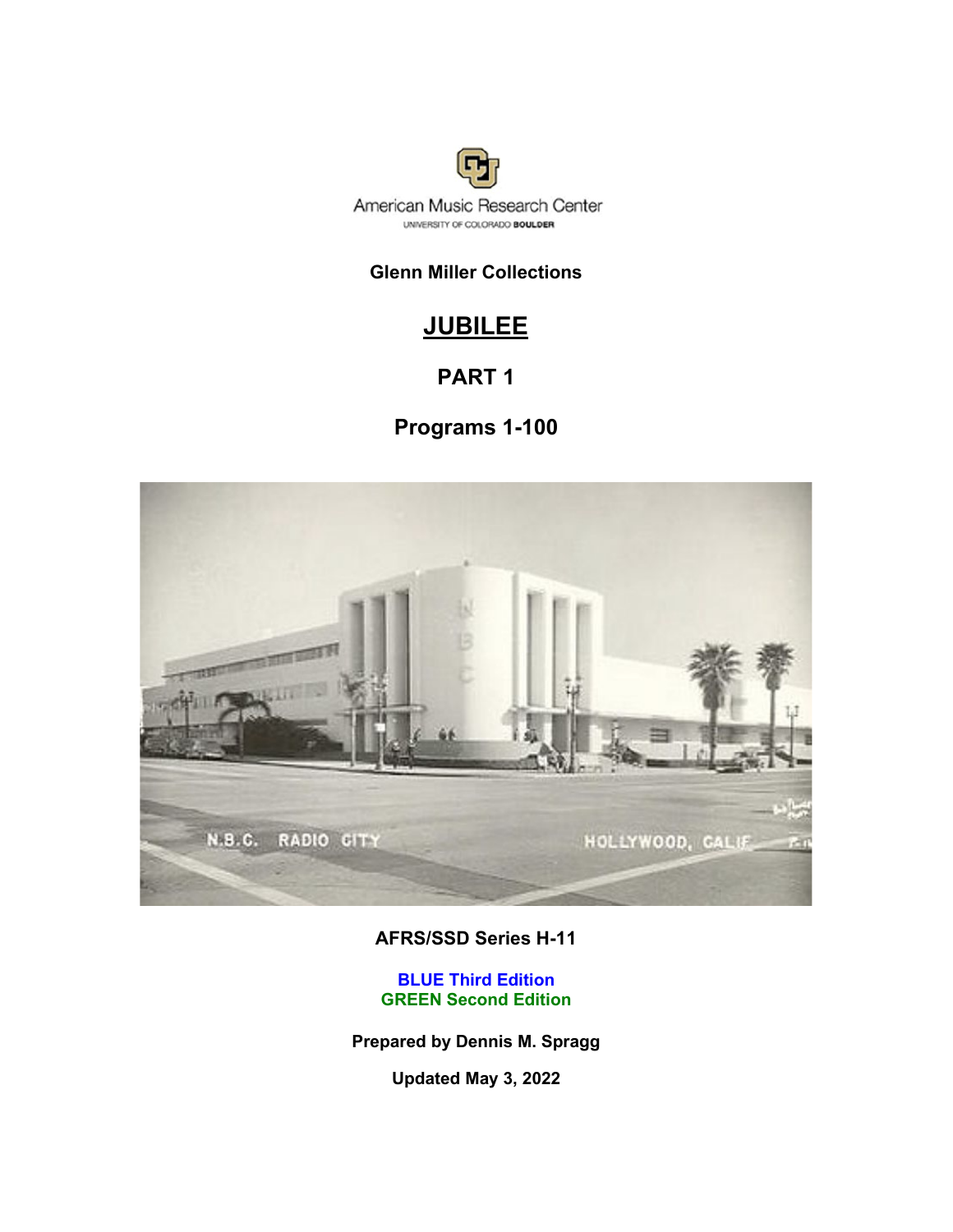#### GMA AFRS-632

SSD program announcer: unidentified (white) staff announcer Master of Ceremonies: Rex Ingram Studios: unidentified venue ("very small Studio" by aural evidence), Hollywood Pre-recording date: October 6 or 7 1942 (possible) Date of dubbing: October 9, 1942 Label information: Ethel Waters, Rex Ingram, Duke Ellington and Orchestra, Eddie "Rochester" Anderson, Hall Johnson Choir Notes: (1) Transcription edited at Radio Recorders in Hollywood; mfg. by Columbia Record Corp. Side 1, wax info: RR-8378-2 H-11 Program No. 1 Part 1 Time: 13:22 01 Introduction & unidentified theme

02 Series introduction

03 Hayfoot Strawfoot - v BR (announced by Rex Ingram as "The Duke Steps Out") 04 A City Called Heaven

05 St. Louis Blues (with partly special lyrics & "Rhapsody In Blue" end tag)

06 Comedy skit

07 My! My!

Side 2, wax info: RR-8379 H-11 Program No. 1 Part 2 Time: 28:47 Fill to 30:00 03 Going Up M C

08 "God Is On Our Side" 04 Joshua Fit De Battle of Jericho

05 Blues In The Night

09 Stormy Weather

01 Signoff & unidentified theme

-01 Studio Orchestra No details. -02 Rex Ingram

Introduction to the "Jubilee" series

-03 Duke Ellington and his Orchestra

Wallace Jones, Rex Stewart, Harold "Shorty" Baker, trumpets; Ray Nance, trumpet & violin; Joseph Nanton, Juan Tizol, Lawrence Brown, trombones; Chauncey Haughton clarinet & tenor sax; Johnny Hodges, alto sax; Otto Hardwicke, alto & bass saxes; Ben Webster, tenor sax; Harry Carney, baritone & alto saxes, clarinet; Duke Ellington, piano; Fred Guy, guitar; Alvin "Junior" Raglin, string bass; Sonny Greer, drums. Betty Roché, vocal

-04 Hall Johnson Choir

Hall Johnson Choir, mixed choir (thirty voices) singing a cappella, conducted by Dr. Hall Johnson.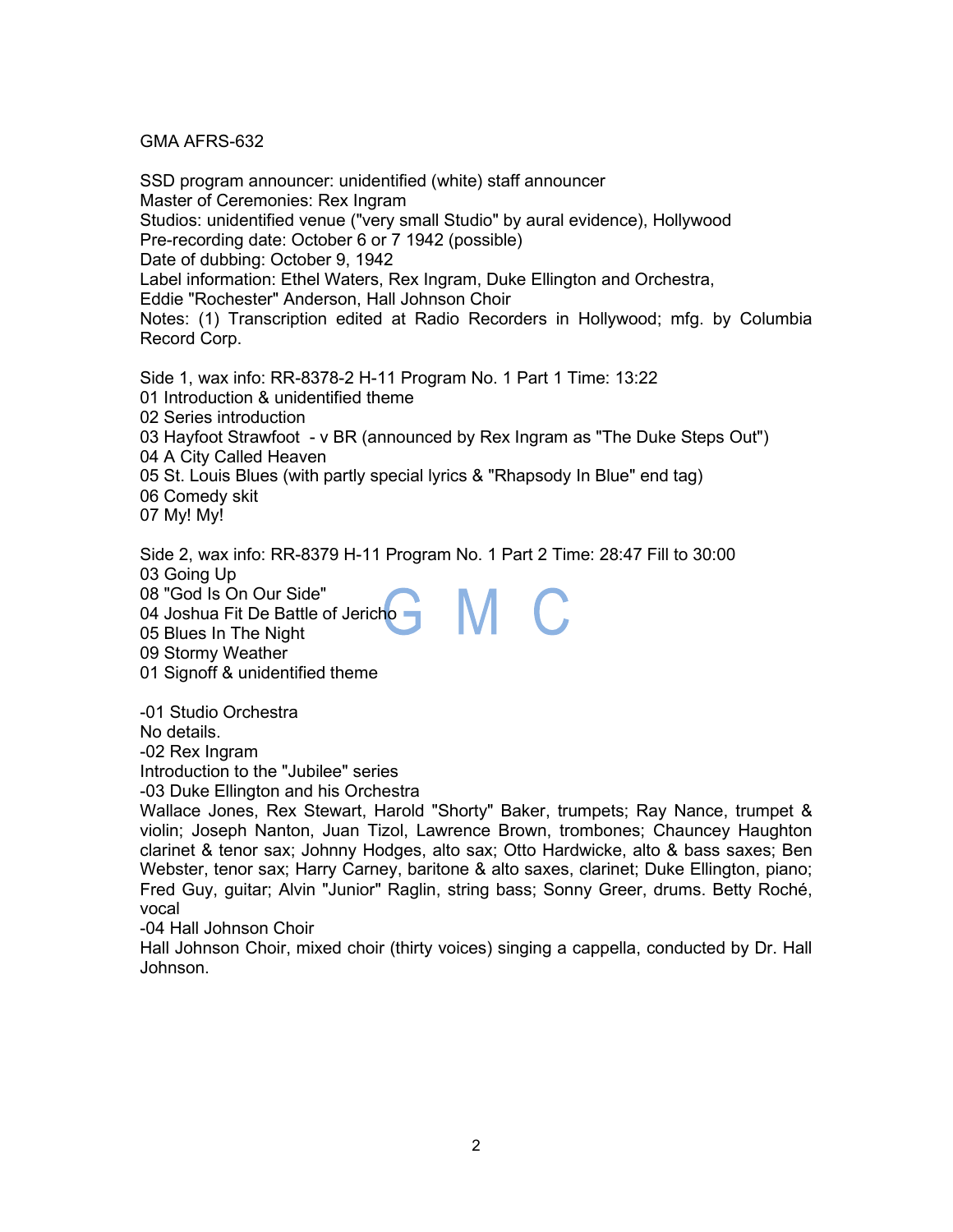-05 Ethel Waters

Ethel Waters, vocal, acc. by Reginald Beane, piano & arranger; bass, drums; with unidentified Orchestra

-06 Eddie "Rochester" Anderson & Mantan Moreland Comedy skit

-07 Eddie "Rochester" Anderson

Eddie "Rochester" Anderson, vocal, acc. by unidentified Orchestra

-08 Rex Ingram

Rex Ingram, reciting a poem by Dore Schary, then a young film writer at MGM, who probably produced this program

-09 Ethel Waters

Ethel Waters, vocal, acc. by violin; Reginald Beane, piano; unidentified Orchestra

(BFS comments): The Orchestral accompaniment to Ethel Waters (05 and 09) is most certainly by unidentified Studio musicians (not Duke Ellington's Orchestra, as previously suggested for 05) (February 2014).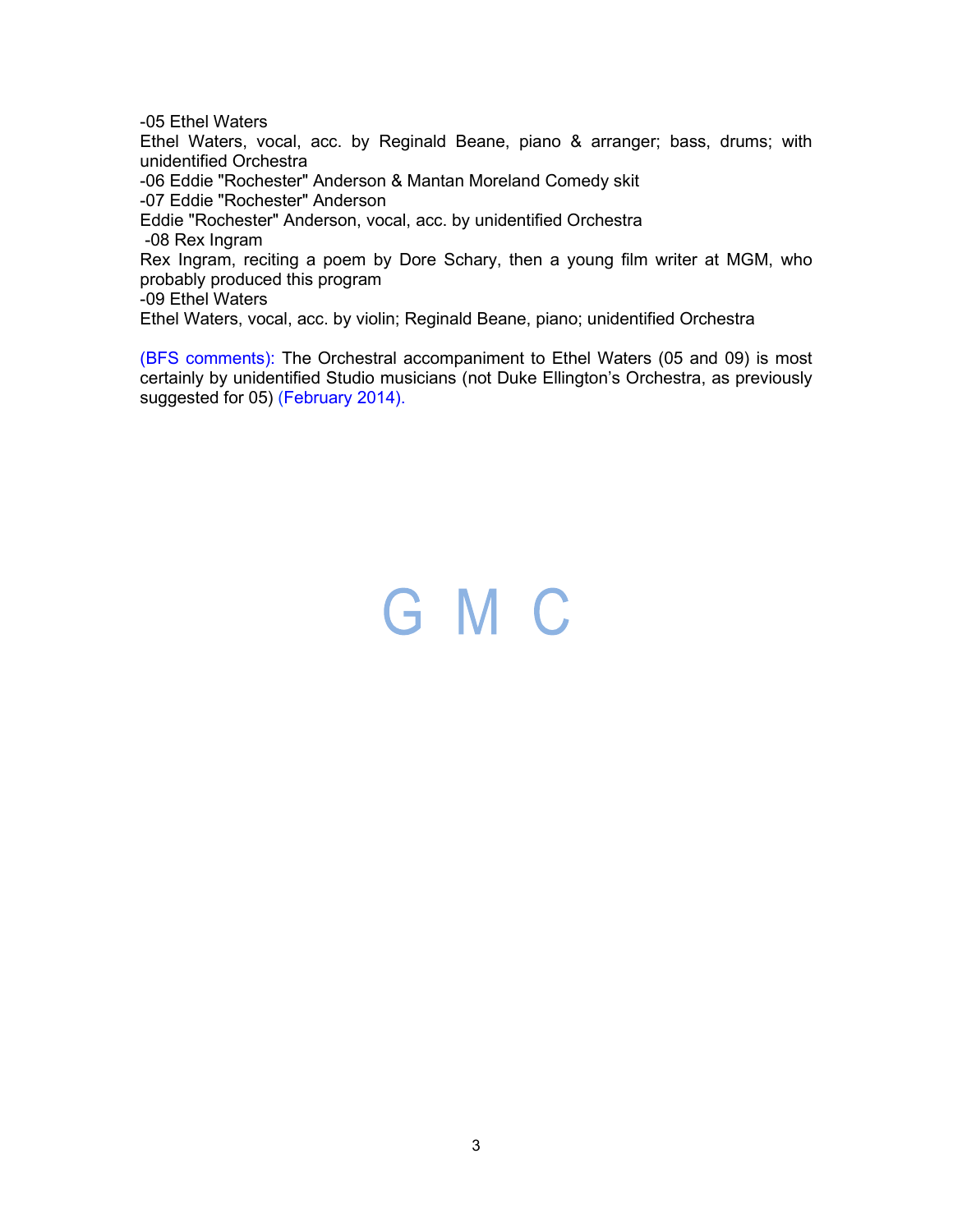GMA AFRS-633

AFRS program announcer: unidentified (white) staff announcer Master of Ceremonies: Dooley Wilson Studios: NBC Hollywood Pre-recording dates: October 1942 Dates of dubbings: November 4 (Side 1), November 10, 1942 (Side 2) Label information: Sergeant Joe Louis; Golden Gate Quartette; Dooley Wilson; Wonderful Smith, Lena Horne; Les Hite and His Orchestra. Notes: Transcription edited & mfg. by RCA Victor. "NH" presumably means "NBC Hollywood"

Side 1, wax info: PMS 072387-1 / NH 0377 01 Introduction & theme, "Great Day" and a few bars of two unidentified "themes" 02 Spruce Juice 03 I've Got A Gal In Kalamazoo 04 The One I Love Belongs To Somebody Else 05 Comedy skit: "Hello Mr. President"

Side 2, wax info: PMS 072388-1A / NH 0383 B /

02 Three Bones

03 Blind Barnabas

06 Interview

04 On The Sunny Side Of The Street

02 Signoff & Hi Spook (nc)

-01 Studio Orchestra

No details.

-02 Les Hite and his Orchestra

Les Hite fronting his big band, probably including some of the following: Gerald Wilson, Fred Jack Trainor, Eugene "Snooky" Young, Walter Williams, trumpets; Luther "Sonny" Craven, John Ewing, Jimmy Robinson, trombones; Buddy Collette, alto & baritone saxes; Gerald Wiggins, piano

M C

-03 Golden Gate Quartet

Henry Owens, first tenor vocal; Clyde Riddick, second tenor vocal; Willie Johnson, baritone vocal; Orlandus Wilson, bass vocal; acc. by Conrad Frederick, piano -04 Lena Horne

Lena Horne, vocal, acc. by trumpet; clarinet; tenor sax; piano; guitar; string bass; drums. -05 "Wonderful" Smith

Comedy skit. The "Hello Mr. President" routine debuted in "Jump For Joy", the musical revue starring Duke Ellington and his Orchestra that played at Los Angeles' Mayan Theatre in the summer of 1941. Floyd Smith, guitarist with the Andy Kirk Orchestra also had the nickname of "Wonderful Smith" but he was of course an entirely different person.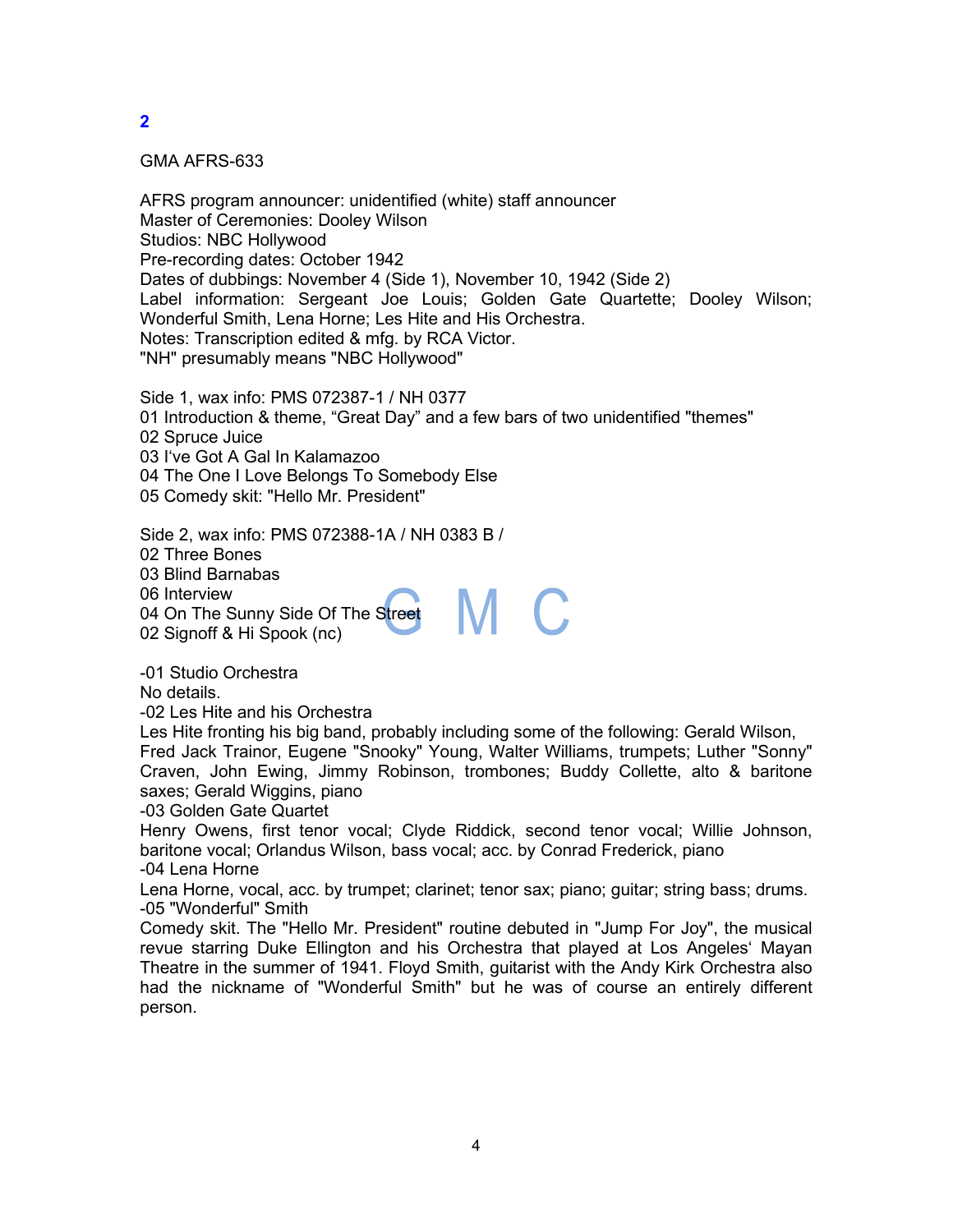-06 Joe Louis & Dooley Wilson

Dooley Wilson interviews Joe Louis. Joe Louis was the boxing champion. Dooley Wilson was an actor, he appeared in the motion picture "Casablanca" in which he sang "As Time Goes By" and he played the "Joe" character in the stage play version of "Cabin In The Sky."

(BFS comments): The musicians suggested for the Les Hite personnel are listed for this period by Albert McCarthy in his book "Big Band Jazz", p. 199. I have identified Snooky Young and John Ewing as soloists. Hi Spook is a composition and arrangement by Gerald Wilson, recorded by Jimmie Lunceford when Wilson was a member of that band in 1941. Snooky Young, who was with Les Hite from October 1942 to early 1943, remembered all men listed above, and also Luther "Sonny" Graven (correct spelling), but Graven was probably still with Lionel Hampton in October 1942 and didn't return to Hite until later that year (see Jubilee 3) (March 2014).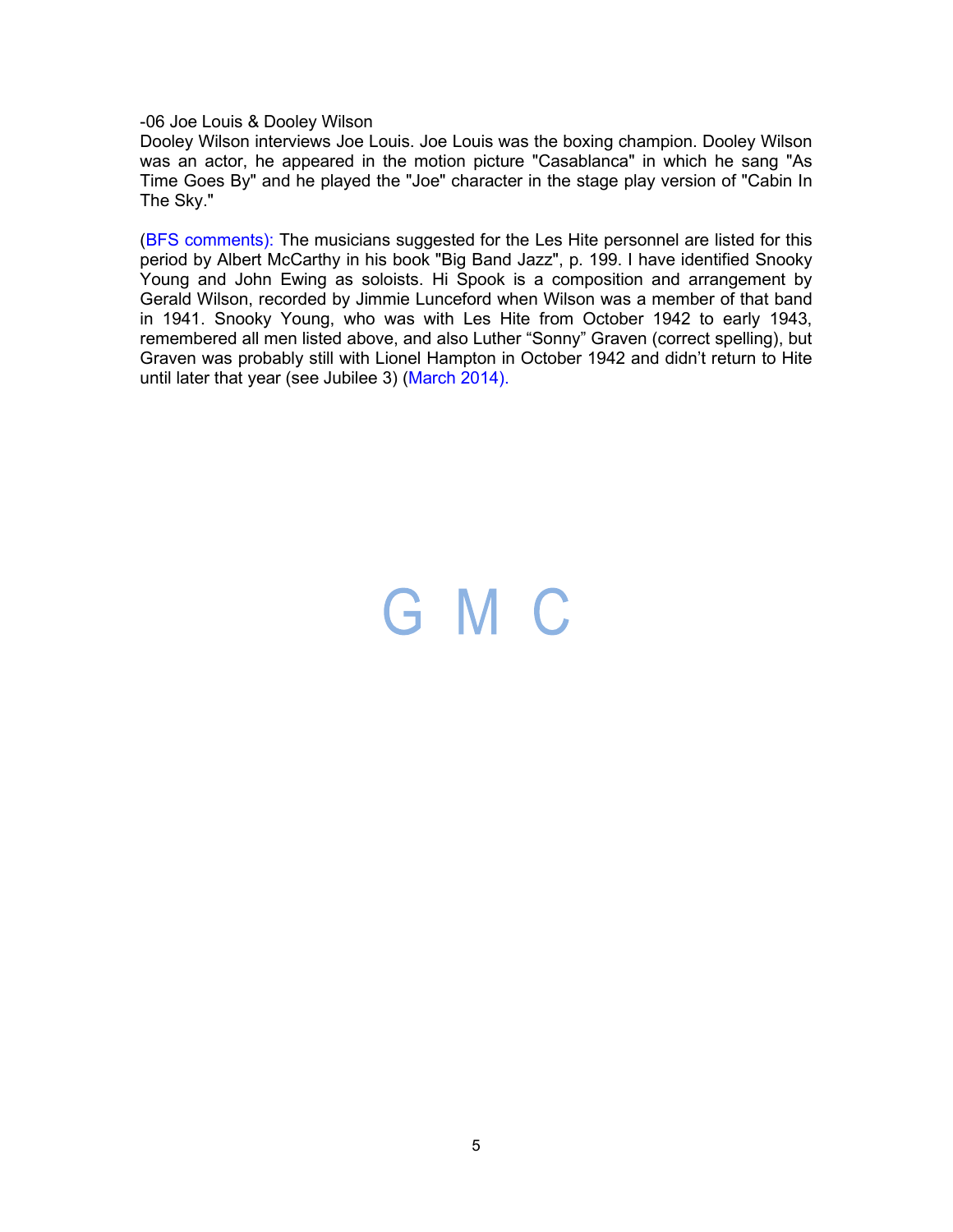GMA AFRS-926

AFRS program announcer: unidentified (white) staff announcer Master of Ceremonies: Jules Bledsoe Studios: NBC Hollywood Pre-recording dates: October 1942 Dates of dubbing: November 12, 1942 (Side 1), November 13, 1942 (Side 2) Label information: Lionel Hampton; The Charioteers; Jules Bledsoe; Ben Carter; Mantan Moreland; Lois Arnetta and Rubel Blakely Notes: (1) Transcription edited & mfg. by RCA Victor (2) The reverse of Jubilee 3, Part 1 is Jubilee 4, Part 1 (3) The reverse of Jubilee 3, Part 2 is Jubilee 4, Part 2

Side 1, wax info: PMS 072394-1 01 Introduction & themes 02 The Great Lie 02 At Last v RB 03 Swing For Sale 04 Where Are You Hiding?

Side 2, wax info: PMS 072395-1 05 Comedy skit 02 Mister Five By Five v LA 03 Little David, Play On Your Harp 02 Flying Home & closing remarks by Jules Bledsoe

-01 Studio Orchestra

No details

-02 Lionel Hampton and his Orchestra

Probably Karl George, Ernie Royal, Joe Newman, William "Cat" Anderson, trumpets; Fred Beckett, Luther "Sonny" Graven, Harry Sloan, trombones; Marshall Royal, clarinet & alto sax; Ray Perry, alto sax & violin; Dexter Gordon, Illinois Jacquet, tenor saxes; Jack McVea, baritone sax; Lionel Hampton, vibraphone & arranger; Milton Buckner, piano; Irving Ashby, guitar; Vernon Alley, bass; George Jenkins, drums; Rubel Blakely, Lois Arnetta, vocals. The reeds double on clarinets in "At Last."

-03 The Charioteers

Probably Wilfred "Billy" Williams, first tenor vocal; Eddie "Turkey" Jackson, second tenor vocal; Ira "House" Williams, baritone vocal; Howard "Dan" Daniel, bass vocal; James Sherman, piano, arranger.

-04 Jules Bledsoe

Jules Bledsoe, vocal acc. by unidentified piano.

-05 Ben Carter & Mantan Moreland Comedy skit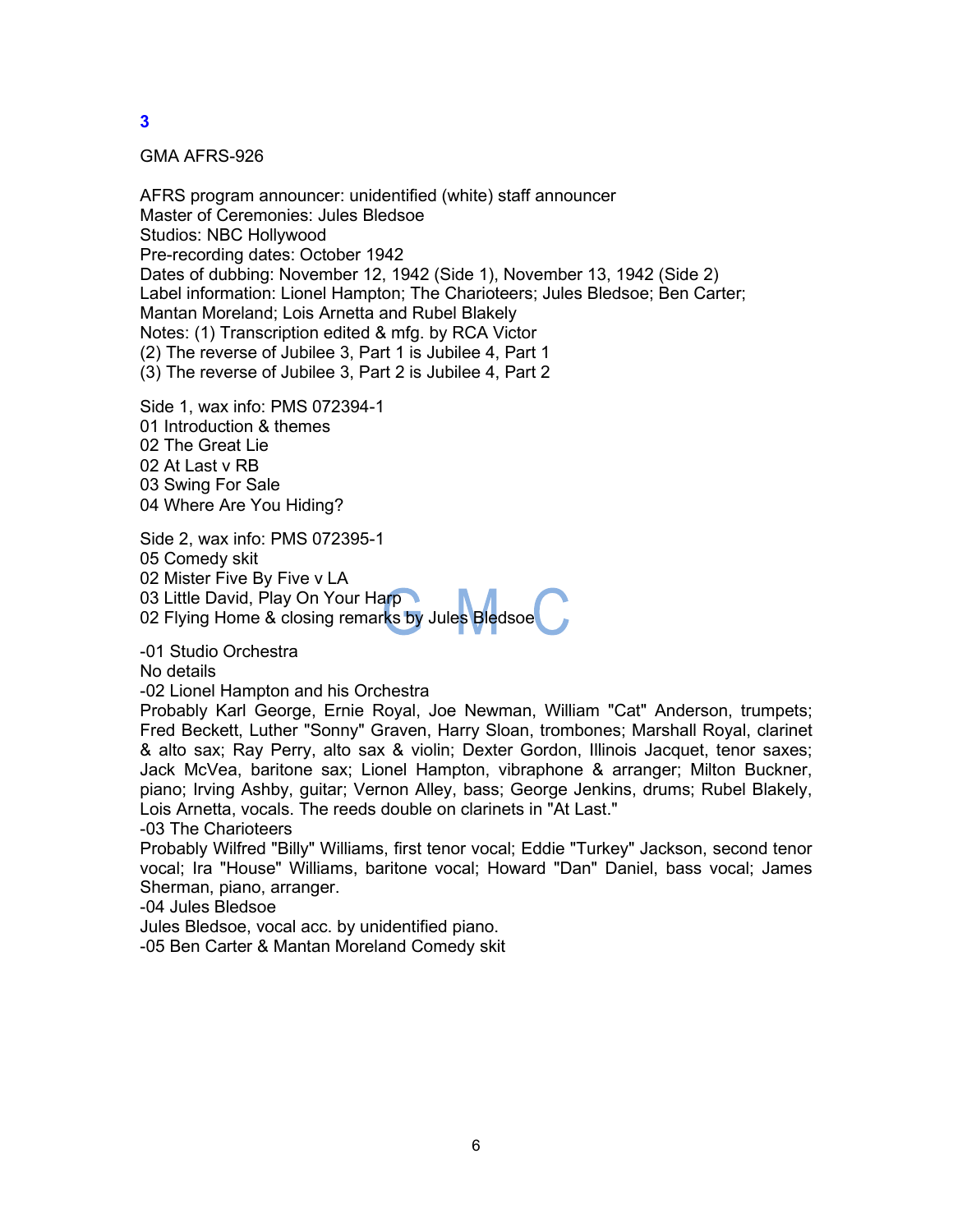(BFS comments): The initials of the singer on *Mister Five By Five* were previously written as JA, but it should be LA (Lois Arnetta). The last name of the second trombone player has often been spelled Craven, but we have now documents proving that the correct spelling is Luther "Sonny" Graven (courtesy of Bo Lindström). The correct spelling of the male vocalist's name is Rubel Blakely (May 2014).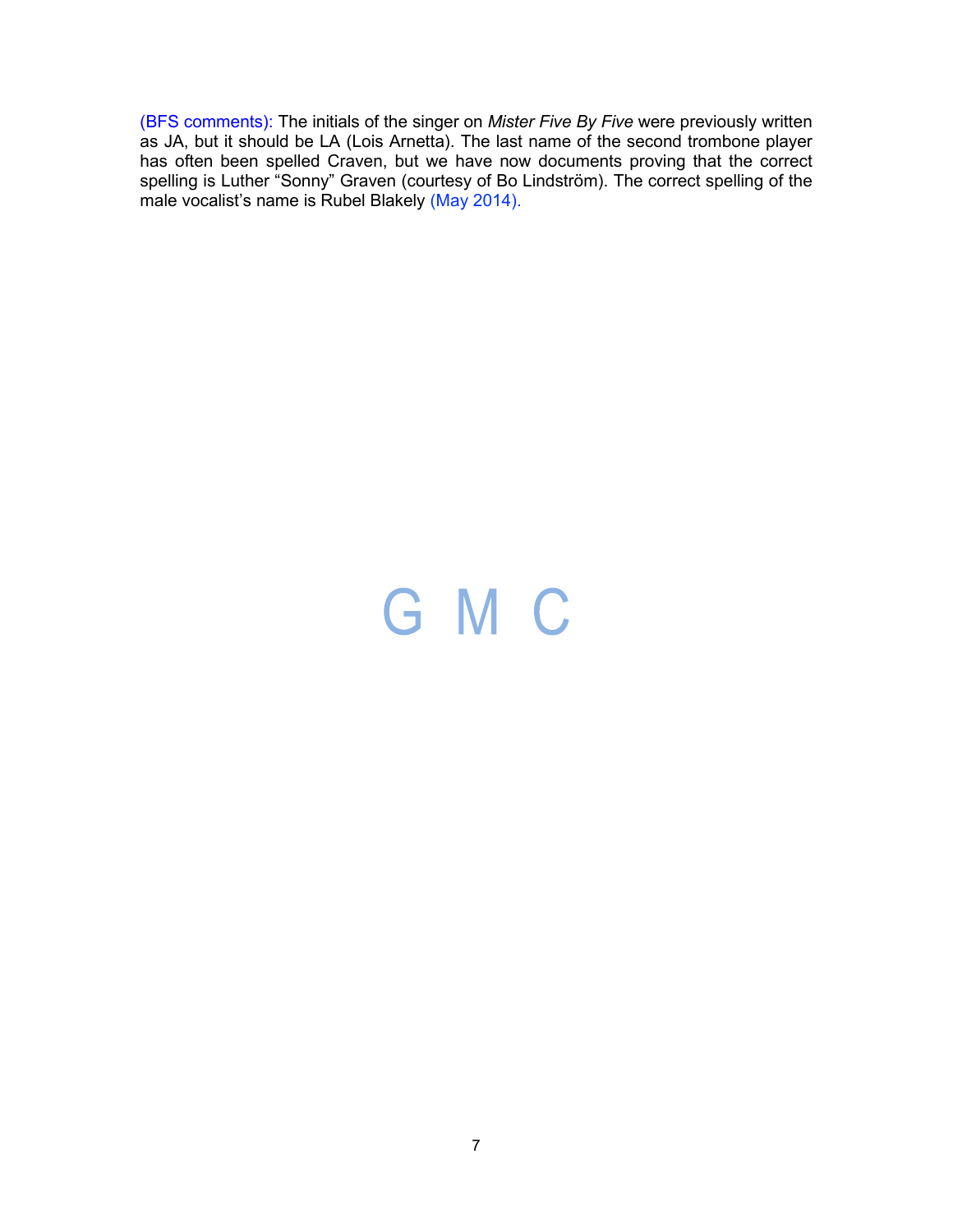GMA AFRS-927

AFRS program announcer: unidentified (white) staff announcers Master of Ceremonies: Mantan Moreland Studios: NBC Hollywood Pre-recording dates: December 1942 Date of dubbing: December 18, 1942. Label information: Ben Carter (sic!) and His Orchestra; Rose Murphy; Jester Hairston's Hallelujah Four; Mantan Moreland; Nicademus (sic!) and Savannah Churchill. Notes: (1) Mantan Moreland is introduced by the AFRS announcer as "star of pictures, stage and radio" (2) Transcription edited & mfg. by RCA Victor (3) The reverse of Jubilee 4, Pt. 1 is Jubilee 3, Pt. 1 (4) The reverse of Jubilee 4, Pt. 2 is Jubilee 3, Pt. 2

Side 1, wax info: PMS 072906-1 01 Introduction & three unidentified "themes" 02 Stomping At The Savoy 02 All I Need Is You - v SC 03 Little Liza 02 I Can't Get Started

Side 2, wax info: PMS 072907-1 GMC 04 Comedy skit 05 Honeysuckle Rose 03 Do You Call That Religion? 02 Ol' Man River 02 Signoff & Opening Night (nc)

- 01 Studio Orchestra

No details.

- 02 Benny Carter and his Orchestra

Probably Benny Carter, trumpet & alto sax, fronting William "Chiefie" Scott, Hal Mitchell, George Treadwell, trumpets; John "Shorty" Haughton, Alton "Slim" Moore, J. J. Johnson, Earl Hardy, trombones; Ted Barnett, alto sax; Gene Porter, Stretch Ridley, tenor saxes; Eddie DeVerteuil, baritone sax; Teddy Brannon, piano; John Smith, guitar; Curly Russell, string bass; probably Alvin Burroughs or possibly Jack "The Bear" Parker, drums; Savannah Churchill, vocal

- 03 Jester Hairston's Hallelujah Four

Jester Hairston (1901-2000) fronting male vocal quartet, singing a cappella - 04 H. "Nicodemus" Stewart

Comedy skit. Benny Carter and his Orchestra play a brief introduction only - 05 Rose Murphy

Rose Murphy, piano & vocal; unknown string bass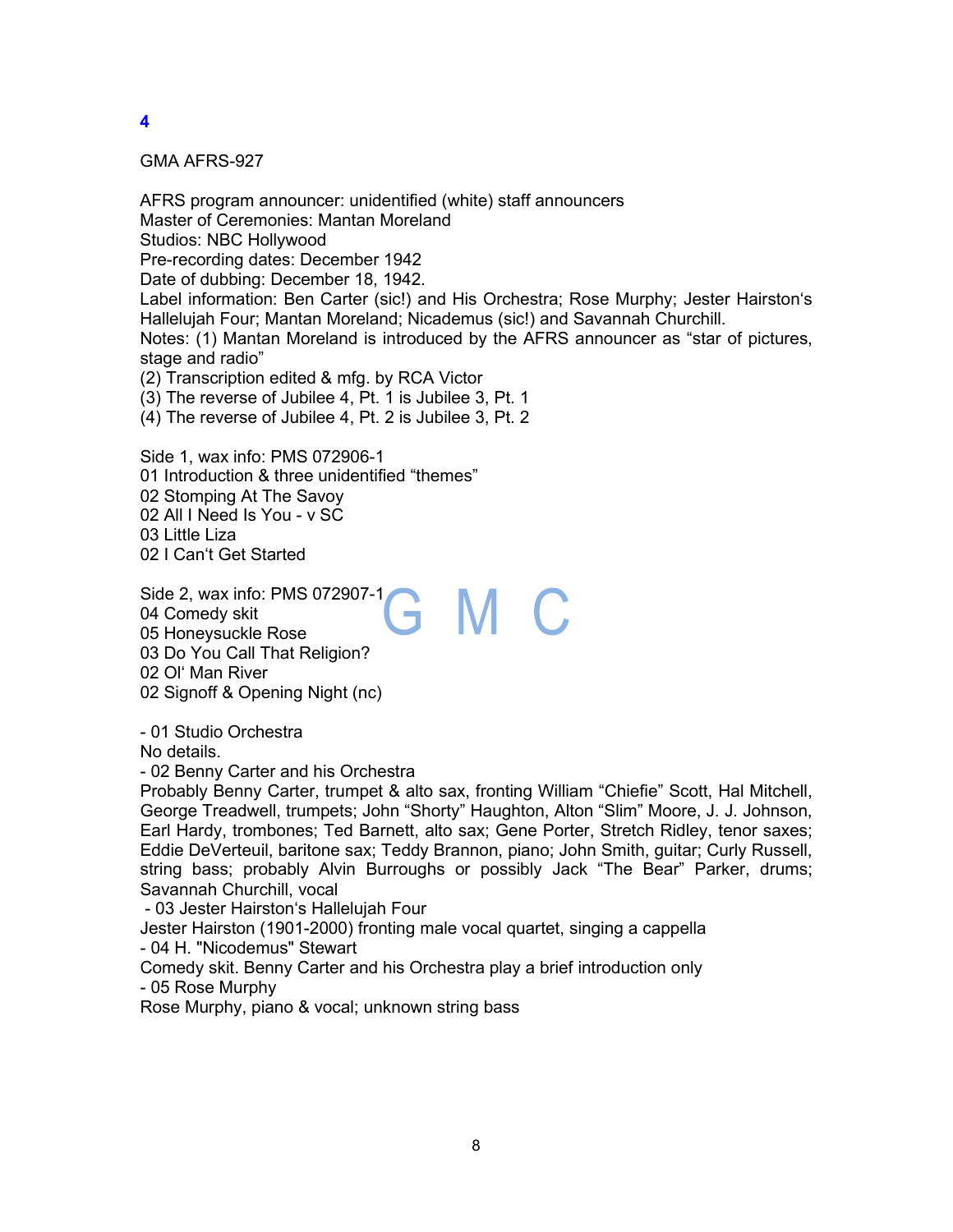(BFS comments): The personnel for 02 Benny Carter and his Orchestra (previously preceded by "probably", which we have now deleted) is taken from the bio/discography Benny Carter, A Life in American Music, by Monroe Berger, Ed Berger and James Patrick. Their personnel is based on the review of Carter's opening at the Swing Club in Los Angeles, November 1942 (Down Beat, November 15, 1942, p. 11). In our previous Jubilee listing, Jack "The Bear" Parker was suggested as an alternative to Alvin Burroughs on drums, but the drumming here (ensemble playing and solo in Ol' Man River) certainly sounds more like Burroughs, who was with Carter in late 1942, according to John Chilton's Who's Who of Jazz (February 2014).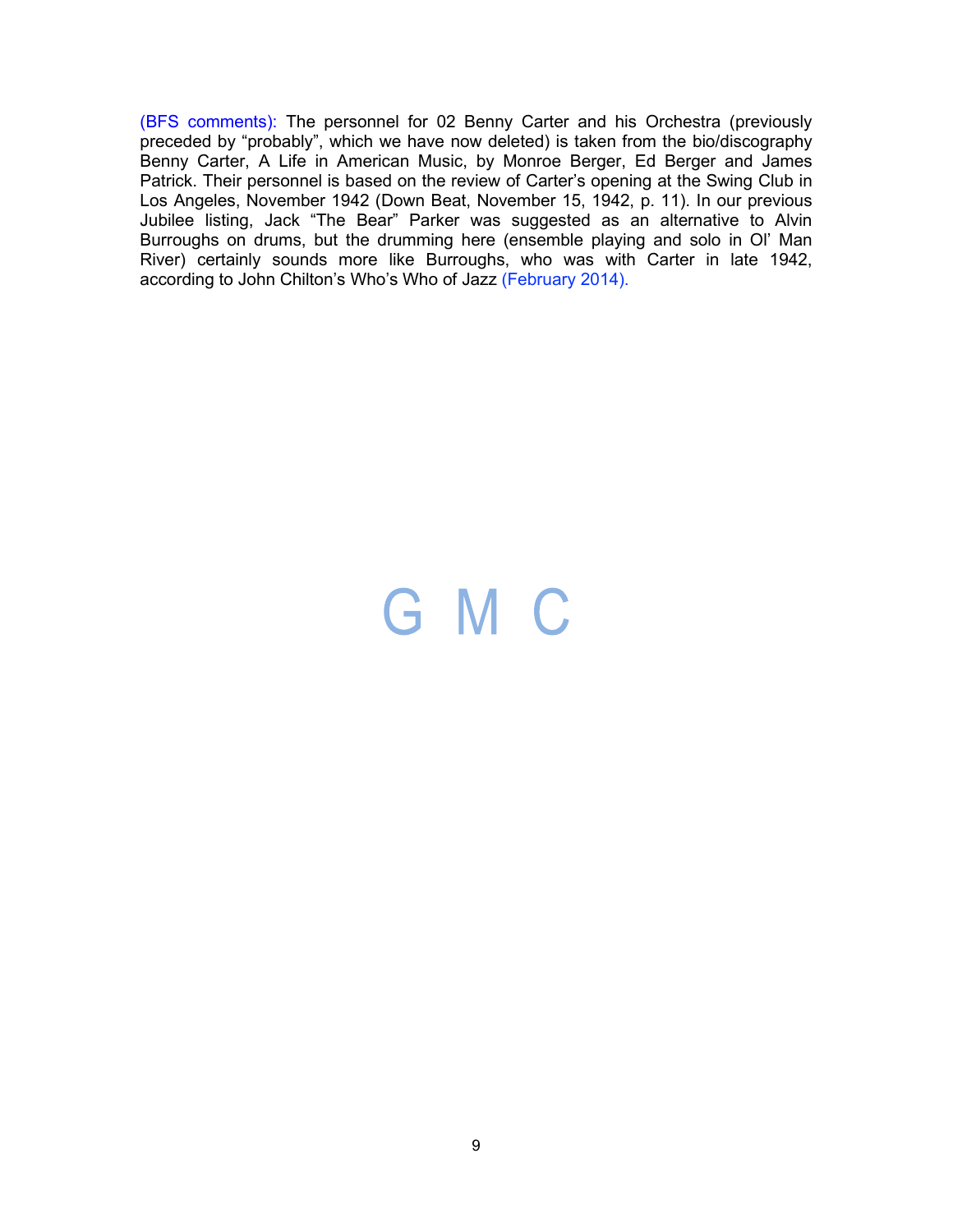GMA-AFRS-630

AFRS program announcer: Larry Keating Master of Ceremonies: Ernest "Bubbles" Whitman Studios: NBC Hollywood Pre-recording dates: January 1943 Date of dubbing: January 17, 1943 Label information: Notes: Notes: (1) The reverse of Jubilee 5, Part 1 is Jubilee 6, Part 1 (2) The reverse of Jubilee 5, Part 2 is Jubilee 6, Part 2

Side 1, wax info: 01 Theme: Great Day & Introduction 02 Pay Day 03 Hip Hip Hooray 04 Comedy skit 02 Mr. Five By Five - v OM 05 Glory Road

Side 2, wax info: 03 I Know That You Know G M C 04 Comedy skit 06 I Had The Craziest Dream 02 Praise The Lord And Pass The Ammunition - v NS & JC 01 Theme: Great Day & Signoff

- 01 Studio Orchestra

No details.

- 02 Noble Sissle and his Orchestra

Noble Sissle, vocal; fronting a big band, including Wendell Cully, George Winfield, Demas Dean and possibly another, trumpets; possibly Chester Burrill, trombone; Jerome "Don" Pasquall, clarinet & alto sax; probably Ben Whitted, Eugene Mikell, alto saxes; possibly Paul Cubinar, tenor sax; possibly Harry Brooks, piano; possibly Jimmy Jones, string bass; Wilbert Kirk, drums; Olivette Miller, Jesse Cryor, vocals.

- 03 Nat "King" Cole Trio

Nat "King" Cole, piano & vocal; Oscar Moore, guitar & vocal; string bass & vocal

- 04 Ben Carter, Mantan Moreland & Ernest Whitman

Comedy Skits. Ben Carter is heard only in the second skit, which ends with a few instrumental bars of "I'm Just Wild About Harry" by Noble Sissle and his Orchestra - 05 Ernest "Bubbles" Whitman

Ernest Whitman, vocal, probably acc. by Noble Sissle and his Orchestra - 06 Judy Carol

Judy Carol, vocal, acc. by unidentified big band, possibly Noble Sissle & his Orchestra

(BFS comments): The correct name of the first alto sax and clarinet player is Jerome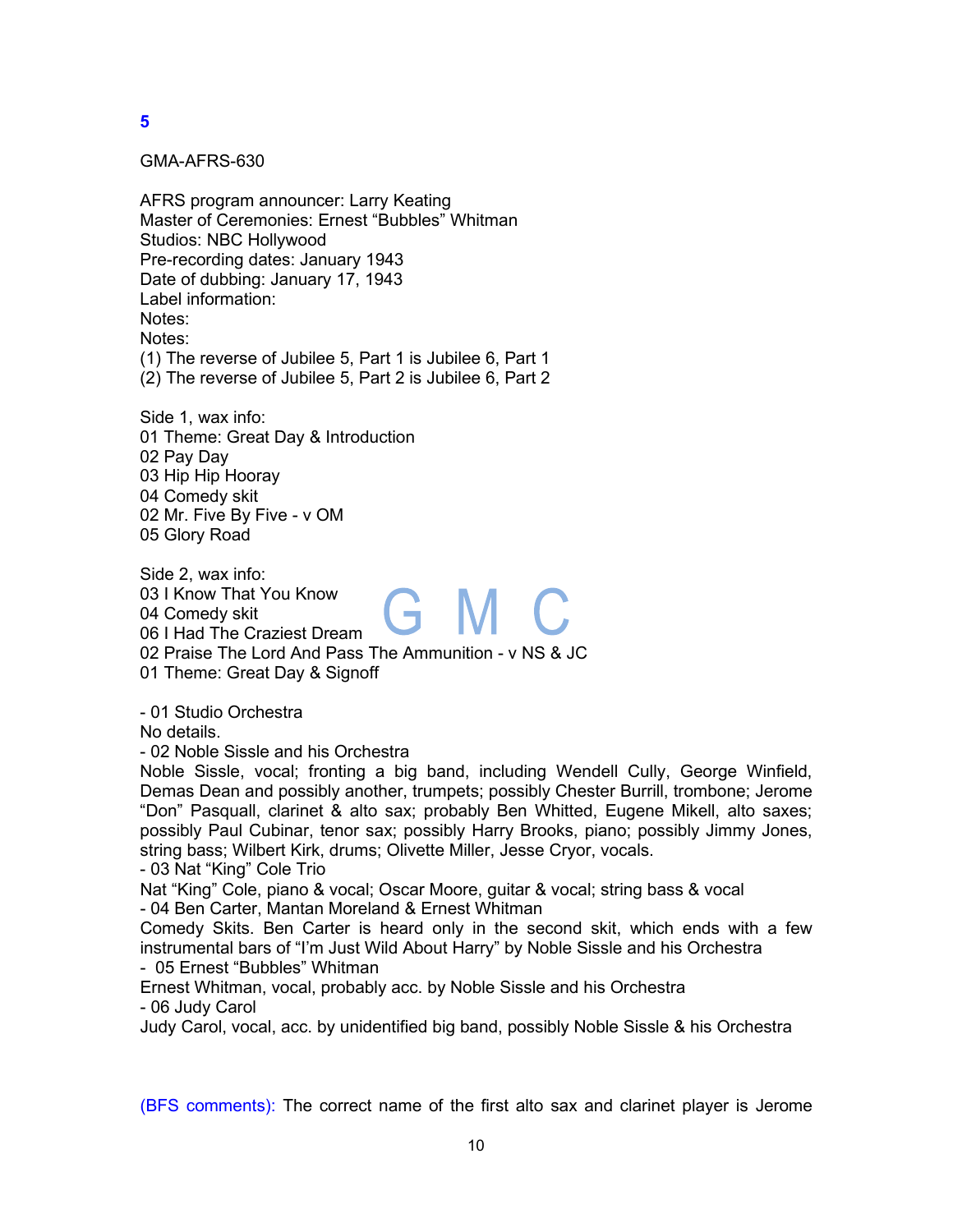"Don" Pasquall (see Walter C. Allen, "Hendersonia" and John Chilton, "Who's Who of Jazz"). Judy Carol joined Lucky Millinder's Orchestra in July 1943. She appeared as a dancer in the 20th Century Fox motion picture "Stormy Weather" (1943) and sang in the MGM motion picture "Presenting Lily Mars" (1943). Later she sang on Jubilee No. 129 and 131 with Benny Carter's Orchestra (1945) and recorded with the Basin Street Boys (1946). According to a newspaper clipping from August 4, 1943, she had then been managed for the past several years by the comedian Ben Carter, who is on this Jubilee program. The accompaniment on "I Had The Craziest Dream" is by a muted trumpet and a rhythm section, joined by a full big band at the end. We haven't been able to identify it, but it could possibly be Noble Sissle and his Orchestra (February 2014).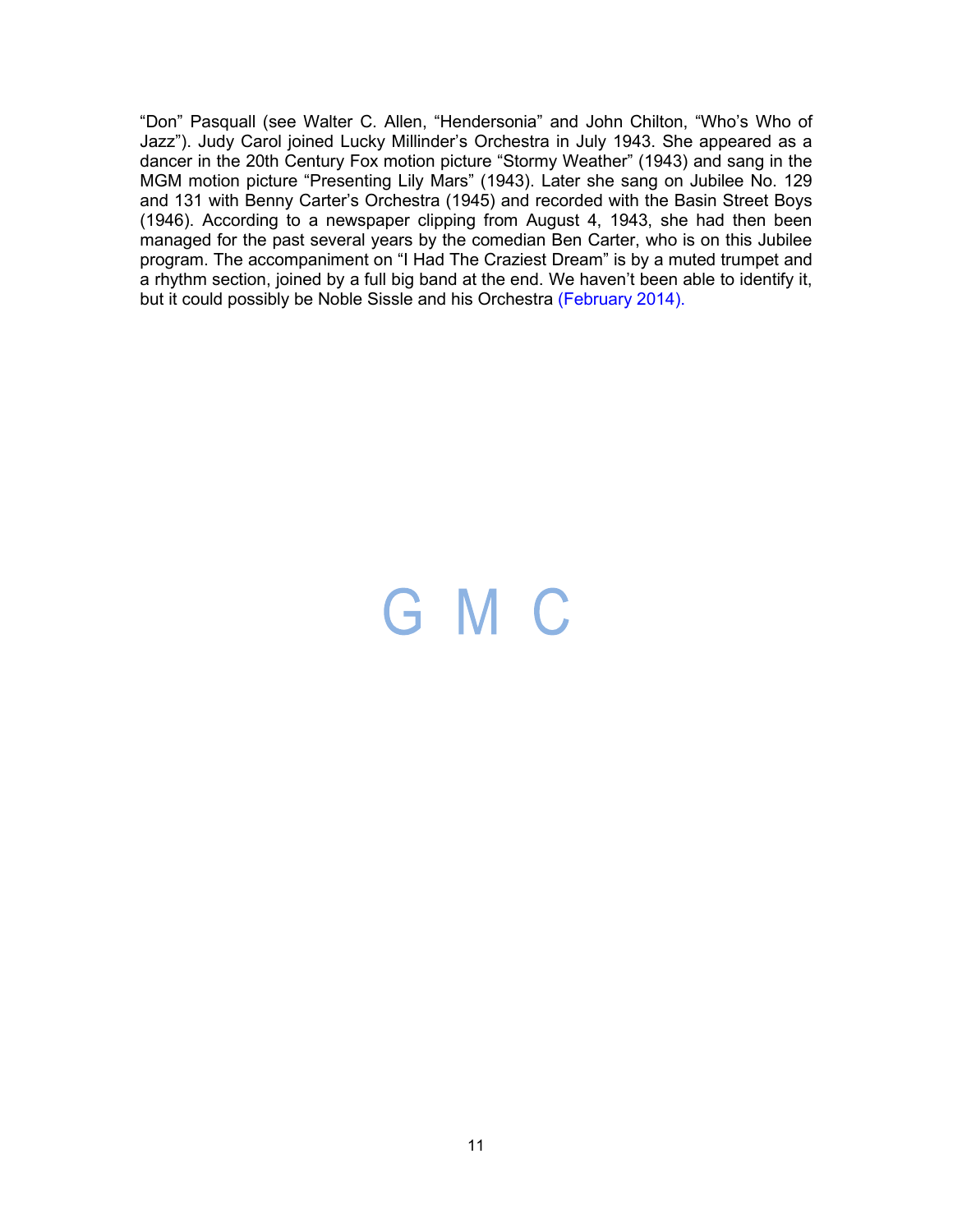GMA AFRS-631, SSRH 72-1

AFRS program announcer: unidentified Master of Ceremonies: Cab Calloway Studios: NBC Hollywood & Possibly NBC New York Pre-recording dates: January 1943 Date of dubbing: Possibly January 17, 1943 Label information: Notes: (1) The reverse of Jubilee 6, Part 1 is Jubilee 5, Part 1 (2) The reverse of Jubilee 6, Part 2 is Jubilee 5, Part 2

Side 1, wax info: 01 Part of unidentified tune & introduction 02 Calloway theme: Minnie The Moocher - v CC & band 02 I Get The Neck Of The Chicken - v CC 03 Summertime 03 Blind Barnabas 02 A Wild Man's Dream (featuring J. C. Heard) 04 Foot Pedal Boogie

Side 2, wax info: 04 Movin' The Boogie 02 The Fuehrer's Got The Jitters - v CC & band 02 The Jumpin' Jive - v CC & band 03 Moses Smote The Waters 02 Signoff and The Keyboard Shuffle

- 01 Studio Orchestra

No details.

- 02 Cab Calloway and his Orchestra

Cab Calloway, vocal, fronting Russell Smith, Lester "Shad" Collins, Jonah Jones, Lamar Wright, trumpets; Tyree Glenn, Keg Johnson, Claude Jones, Quentin Jackson, trombones; Hilton Jefferson, alto sax; Andrew Brown, clarinet & alto sax; Illinois Jacquet, Walter Thomas, tenor saxes; Alfred Gibson, baritone sax & clarinet; Bennie Payne, piano; Danny Barker, guitar; Milton Hinton, string bass; J. C. Heard, drums; Buster Harding, arranger

- 03 Golden Gate Quartet

Male vocal group: Henry Owens, first tenor; Clyde Riddick, second tenor; Willie Johnson, baritone; Orlandus Wilson, bass, acc. by Conrad Frederick, piano

- 04 Albert Ammons & Pete Johnson

Albert Ammons and Pete Johnson, piano duets, with unknown drums in "Movin' The Boogie" which also has a big band (Cab Calloway´s?) in the last bar. According to the book "Boogie Woogie Stomp, Albert Ammons and his music" by Christopher I. Page, these two titles were recorded in New York City, January 1943.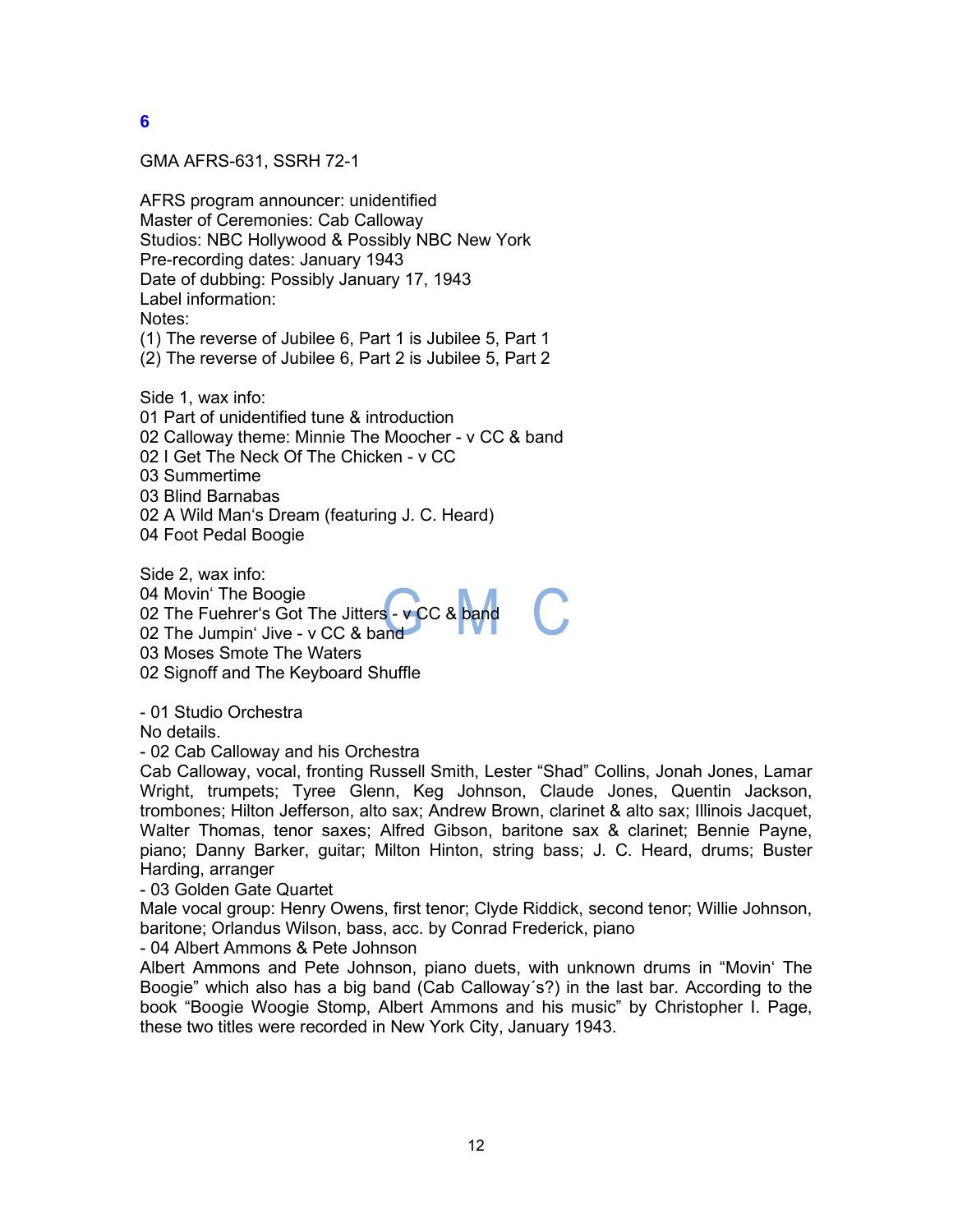(BFS comments) There is clearly a piano accompaniment on the two titles by the Golden Gate Quartet, most certainly by Conrad Frederick, who was the regular pianist for the group at this time. Cab Calloway announces the last title as "The Keyboard Shuffle." This tune ends the program – there is no Jubilee theme (July 2014).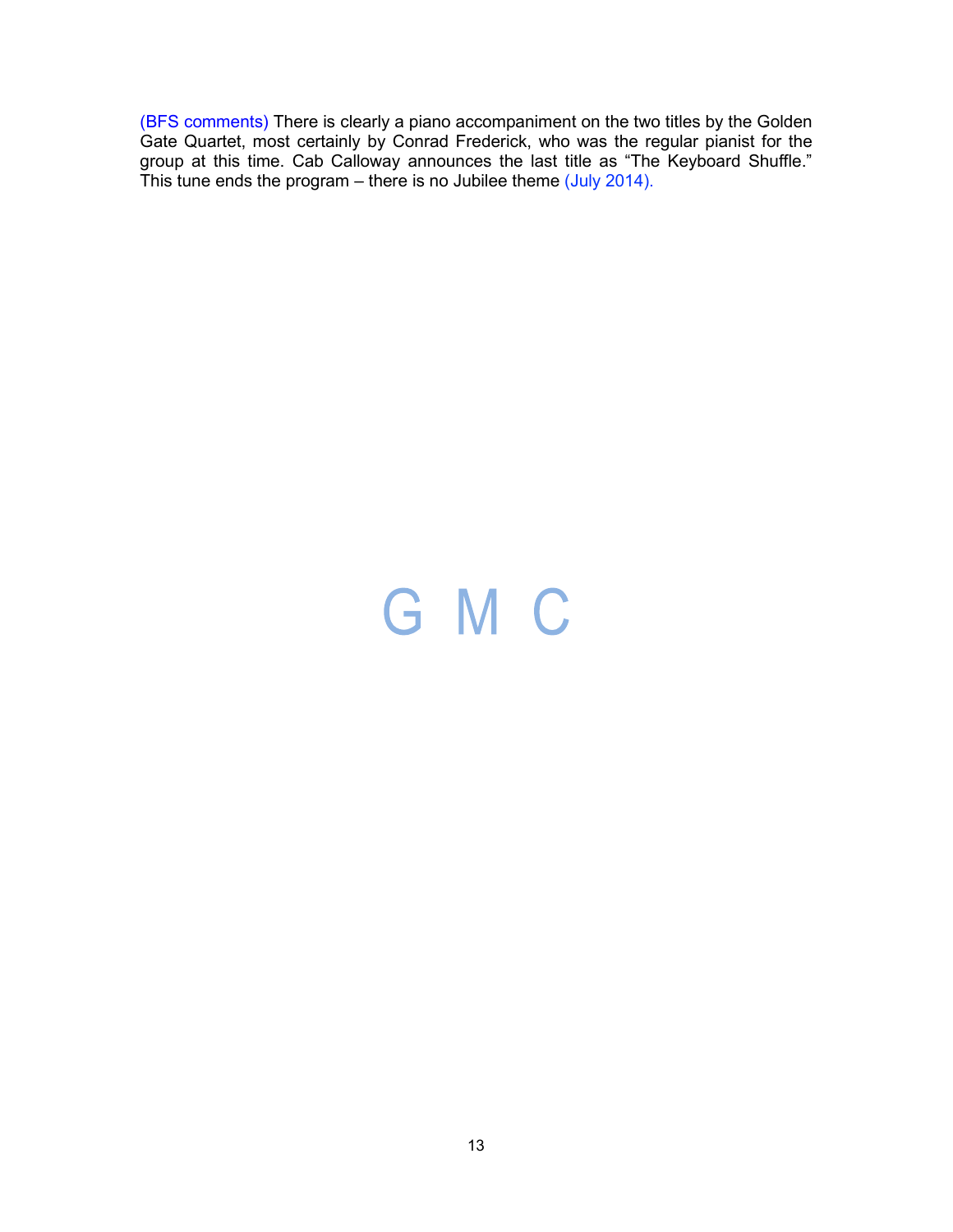GMA AFRS-928

AFRS program announcer: Art Gilmore Master of Ceremonies: Babe Wallace Studios: NBC Hollywood Pre-recording dates: December 1942 Date of dubbing: January 24, 1943 Label information: Notes: (1) The reverse of Jubilee 7, Part 1 is Jubilee 8, Part 1 (2) The reverse of Jubilee 7, Part 2 is Jubilee 8, Part 2

Side 1, wax info: 01 Introduction Fanfare, Great Day and Introduction 02 9:20 Special 03 Blues In The Night 04 Ezekiel Saw The Wheel 02 I Lost My Sugar In Salt Lake City - v SC 05 Comedy Skit (beginning)

Side 2, wax info: 05 Comedy Skit (conclusion) 06 In The Still Of The Night 03 Let It Ride 07 Joshua Fit De Battle Of Jericho - v AB 02 Without A Song 08 Signoff & closing remarks by BBR & BW 01 Signoff & theme: unidentified tune

- 01 Studio Orchestra

No details.

- 02 Benny Carter and his Orchestra

Probably Benny Carter, trumpet & alto sax, directing, William "Chiefie" Scott, Hal Mitchell, George Treadwell, trumpets; John "Shorty" Haughton, Alton "Slim" Moore, J. J. Johnson; Earl Hardy, trombones; Ted Barnett, alto sax; Gene Porter, Stretch Ridley, tenor saxes; Eddie DeVerteuil, baritone sax; Teddy Brannon, piano; John Smith, guitar; Curly Russell, string bass; Jack "The Bear" Parker or Alvin Burroughs, drums; Savannah Churchill, vocal

- 03 Loumell Morgan Trio

Loumell Morgan, piano & vocal; Ham Jackson, guitar & vocal; Jimmy Smith, string bass & vocal

- 04 Dreamer's Quartet

Unidentified male quartet, singing a cappella

- 05 Bill "Bojangles" Robinson & Babe Wallace Comedy skit.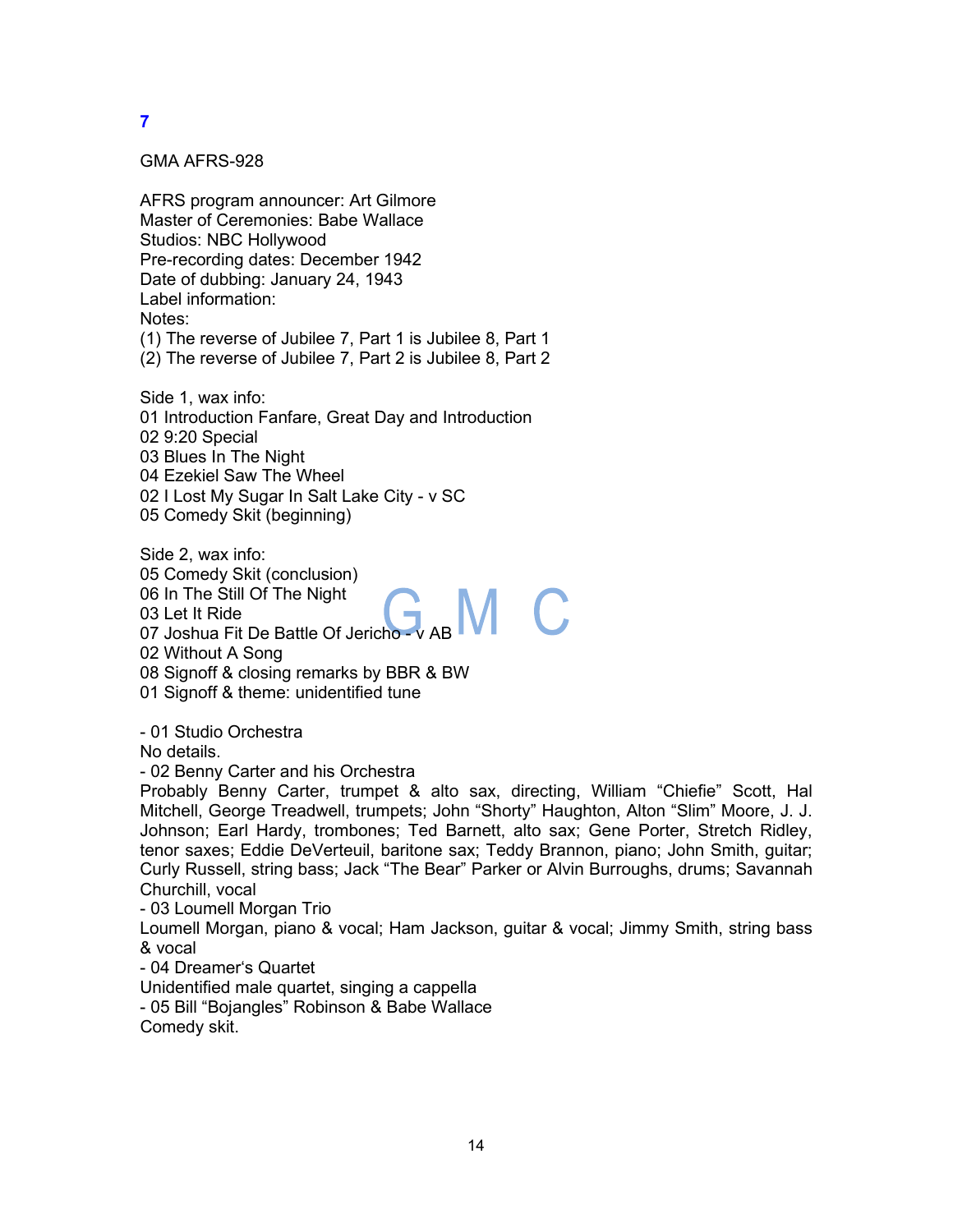- 06 Bill "Bojangles" Robinson Bill "Bojangles" Robinson, tap dancing, acc. by unidentified Orchestra. - 07 Ada Brown Ada Brown, vocal, acc. by unidentified Orchestra - 08 Bill "Bojangles" Robinson & Babe Wallace. Closing remarks.

(BFS comments): Babe Wallace is a male person and should be called master of ceremonies (not mistress of ceremonies as in the previous listing!). The correct title of - 04 is Ezekiel Saw De Wheel (published in 1940 with William Levi Dawson as composer, but the music and lyrics are public domain and of much earlier, unknown origin). The correct title of the Loumell Morgan tune on side 2 is Let It Ride. He also performed it with his trio in the movie All By Myself from 1943. (In the previous Jubilee listing, it was erroneously listed as Swing For Sale, the words Babe Wallace used when he introduced the trio: "They have about  $74$  bars of swing for sale") (March 2014).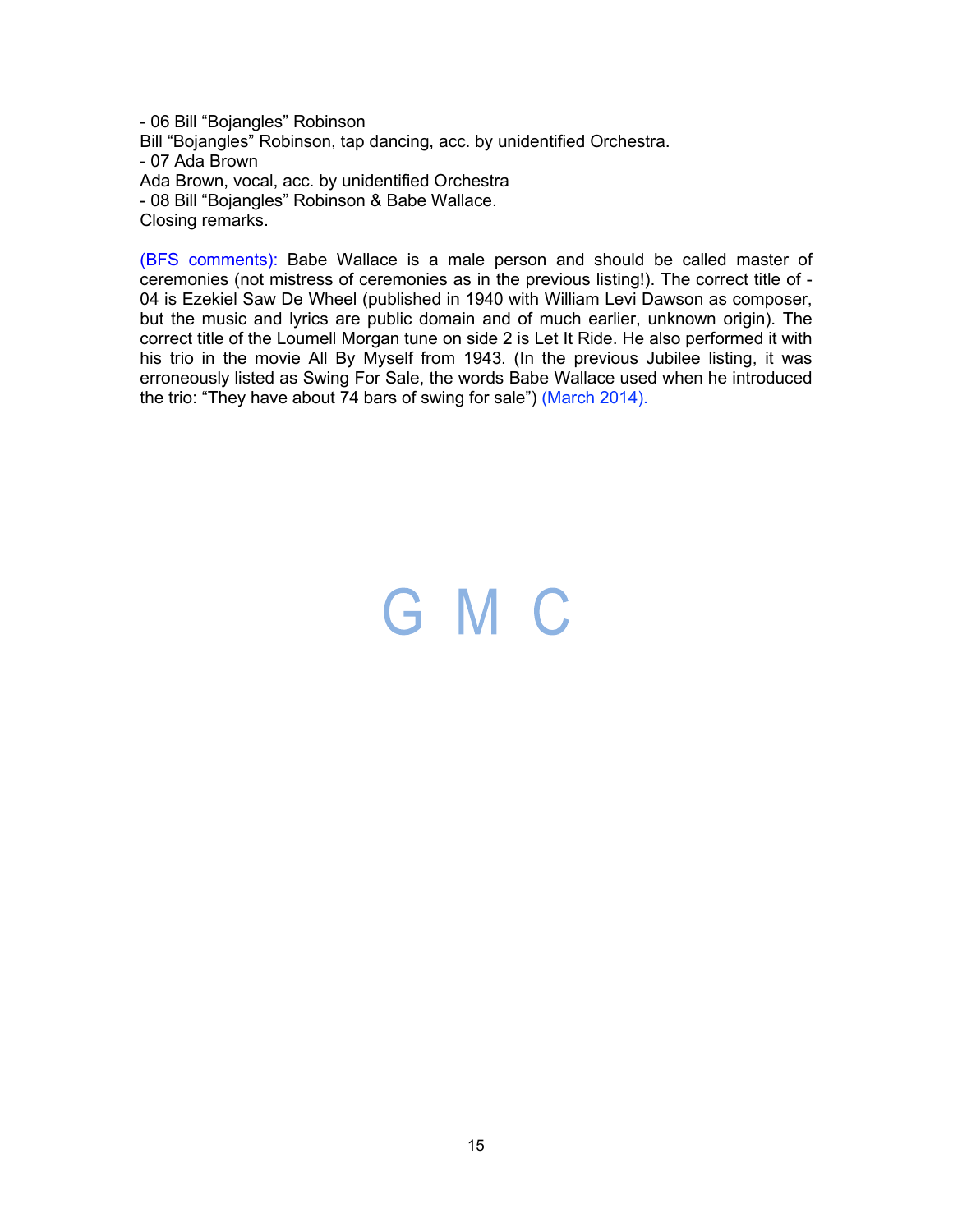#### GMA AFRS-929

AFRS program announcer: Art Gilmore Mistress of Ceremonies: Hattie McDaniel Studios: NBC Hollywood Pre-recording dates: 01: unknown; 02-03, 05: c. December 1942; 04: c. October 1942 Date of dubbing: January 28, 1943 Label information: Notes: (1) The reverse of Jubilee 8, Pt. 1 is Jubilee 7, Pt. 1 (2) The reverse of Jubilee 8, Pt. 2 is Jubilee 7, Pt. 2

Side 1, wax info: 01 Introduction fanfare (a few bars only) 01 Theme: Great Day & introduction 02 Short 'n Sweet But Hard 03 Loch Lomond - v MS & Band 04 Ride, Red, Ride 02 At Last - band vocal 05 Comedy Skit (beginning)

Side 2, wax info: 05 Comedy Skit (conclusion) 03 Cow Cow Boogie - v MS & Band 04 All I Need Is You 02 'Tain't What You Do (nc) v JTY & Band 01 Signoff & theme: Great Day

- 01 Studio Orchestra

No details.

- 02 Jimmie Lunceford and his Orchestra

Jimmie Lunceford, leader, and occasionally playing most reed instruments including the flute, with probably Freddy Webster, Harry "Pee-Wee" Jackson, Robert "Bob" Mitchell, Paul Webster, trumpets; Fernando Arbello, Russell Bowles, trombones, James "Trummy" Young, trombone and vocal; Omer Simeon, alto sax & clarinet; Benny Waters, Dan Grissom, Kurt Bradford, alto saxes; Joe Thomas, tenor sax; Earl Carruthers, baritone & alto saxes, clarinet; Edwin Wilcox, piano; Al Norris, guitar; Charles "Truck" Parham, string bass; Jimmie Crawford, drums; band vocal

- 03 Maxine Sullivan

Maxine Sullivan, vocal, acc. by unidentified Orchestra

- 04 The Charioteers

Probably Wilfred "Billy" Williams, first tenor vocal; Eddie "Turkey" Jackson, second tenor vocal; Ira "House" Williams, baritone vocal; Howard "Dan" Daniel, bass vocal; James Sherman, piano, arranger

- 05 Eddie Green & Canada Lee

Comedy skit.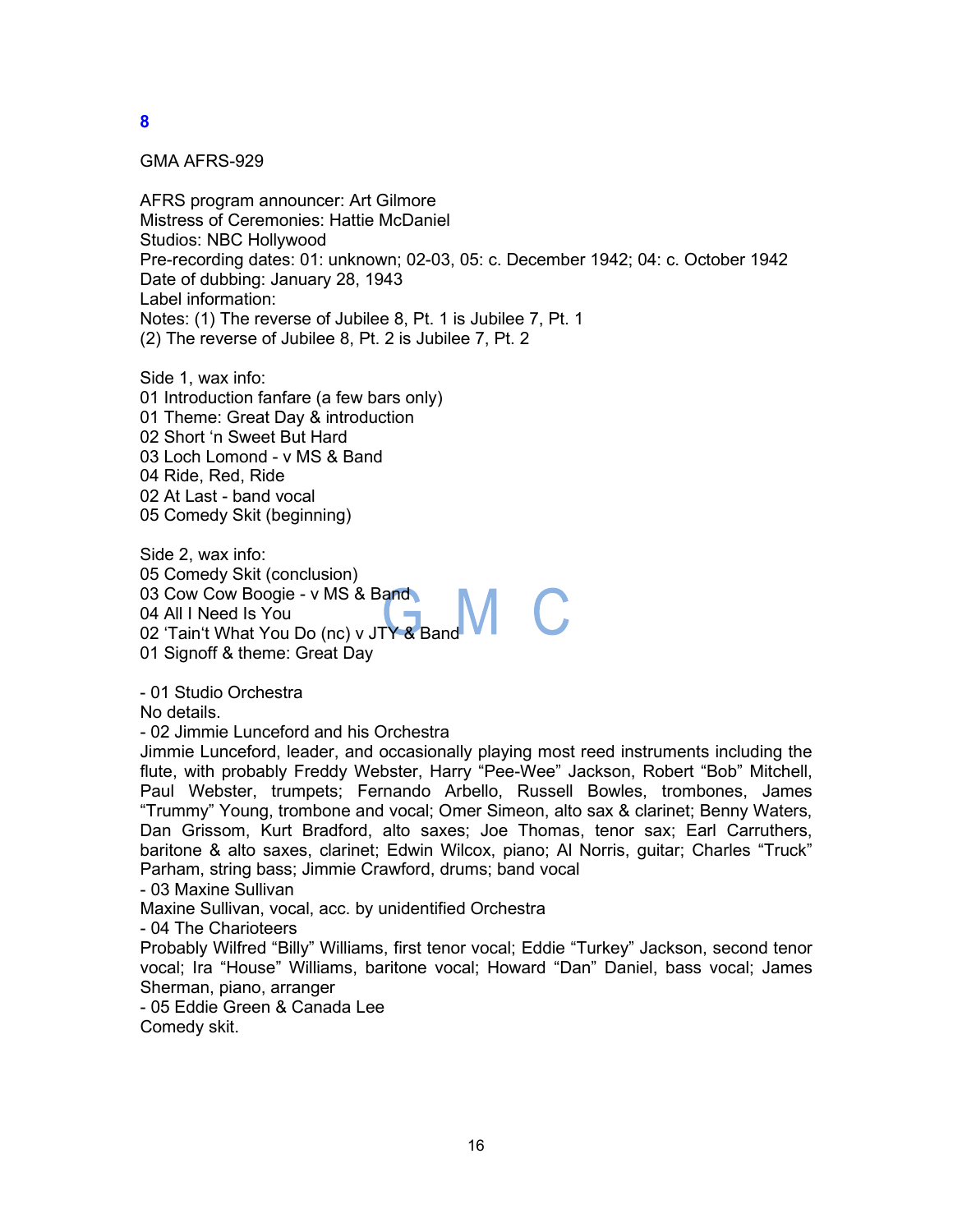(BFS' comments): I haven't heard side 1 of this program, but the closing theme on side 2 is Great Day, and it is most certainly the same in the introduction on side 1.

The revised personnel is based on new information about personnel changes in "Rhythm Is Our Business: Jimmie Lunceford and the Harlem Express" by Eddie Determeyer (pp. 204 to 209) and his discography in the same book (pp. 297 to 300). However, I disagree with Mr. Determeyer about the tenor sax player on this session. Although Joe Thomas had been replaced by Ted McRae in November 1942, Thomas returned after a short time. According to John Chilton's "Who's Who of Jazz", Mc Rae was "briefly with Jimmie Lunceford in late 1942". The tenor sax soloist on 'Tain't What You Do certainly sounds like Joe Thomas and not at all like McRae. The multi reed player Eugene "Gene" Porter, whose tenor sax playing was sometimes similar to that of Joe Thomas, was with Lunceford from June to September 1942 (according to Chilton), before the recording of this Jubilee show. In the previous listing, the personnel included four alto sax players (Omer Simeon, Benny Waters, Dan Grissom and Kirtland "Kirt" Bradford, misspelled Kurt Bradford). Simeon was with Lunceford from the summer 1942 to the leader's death in 1947, and Benny Waters from c. June to December 1942 (see Chilton). Chauncey Jarrett had replaced Dan Grissom as first alto sax player in the late autumn of 1942, and Kirtland Bradford didn't join the band on first alto until July 1943. According to Eddie Determeyer, Jarrett is not present on Jubilee No. 8, which could be correct – it sounds like a four piece saxophone section.

The first trumpet player's name is usually spelled Freddie Webster, and the drummer signed his name Jimmie Crawford.

The 04 titles are probably from the same pre-recording session as the Charioteers titles on Jubilee 3, 13, 19 and No. 23.

(April 2014)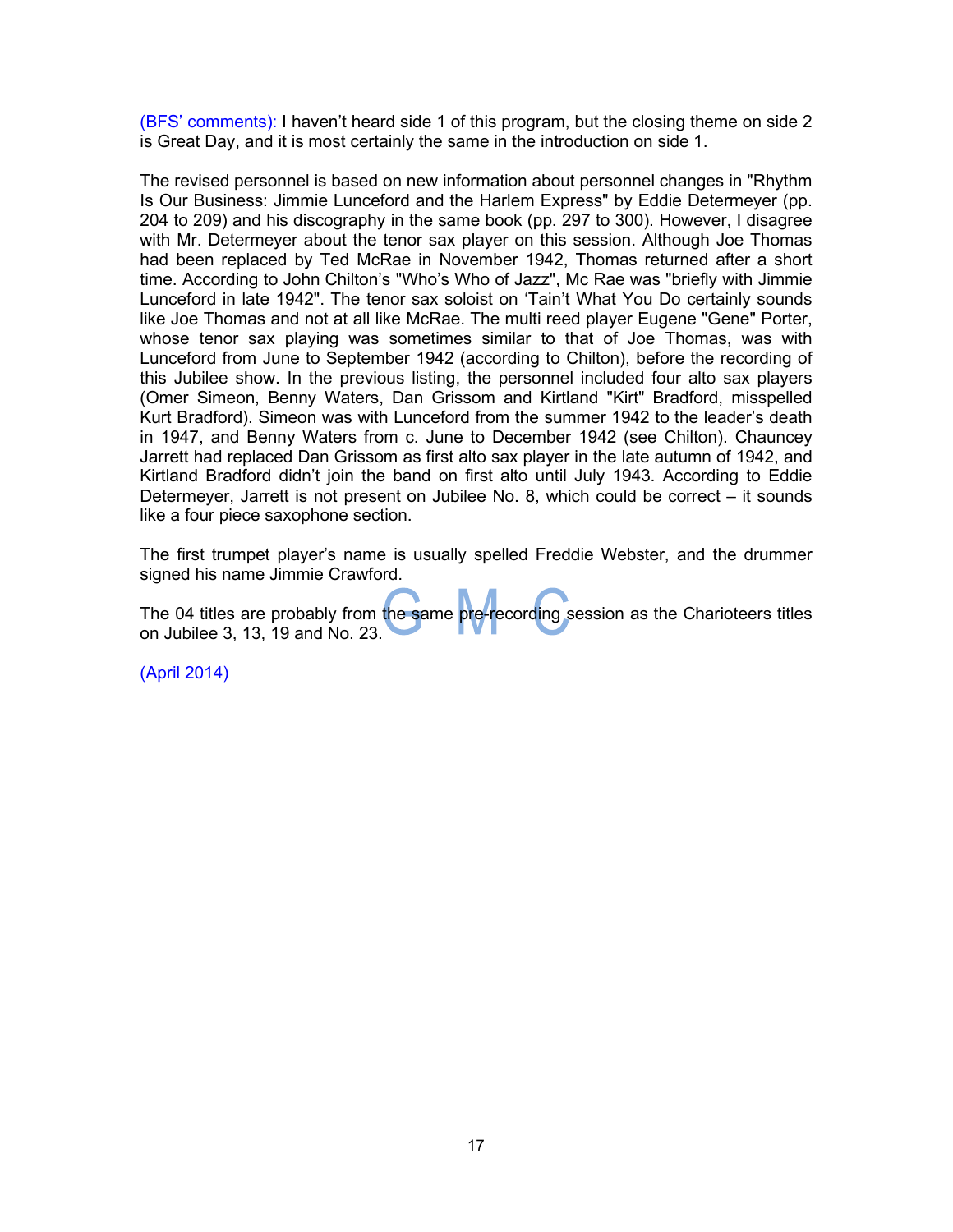AFRS program announcer: Master of Ceremonies: Ernest "Bubbles" Whitman Studios: NBC Hollywood Pre-recording dates: 01: unknown; 02 - 05: January 1943 Date of dubbing: January 31, 1943 Label information: Notes: (1) According to the AFRS ledgers, this program features Lena Horne, Ernest Whitman, Mills Brothers, Noble Sissle, Willie Best. Best was not used because he could not read. (2) The reverse of Jubilee 9, Part 1 is Jubilee 10, Part 1 (3) The reverse of Jubilee 9, Part 2 is Jubilee 10, Part 2

### **10**

AFRS program announcer: Art Gilmore? Master of Ceremonies: Ernest "Bubbles" Whitman

Studios: NBC Hollywood

Pre-recording dates: 01: unknown; 02 - 05: January 1943

Date of dubbing: February 7, 1943

Label information:

Notes: (1) According to the AFRS ledgers, the program features Kenneth Spencer, Ernest

Whitman, Mantan Moreland, Ben Carter, Ivie Anderson, Nat "King" Cole, Les Hite, Art Gilmore.

(2) The reverse of Jubilee 10, Pt. 1 is Jubilee 9, Pt. 1

(3) The reverse of Jubilee 10, Pt. 2 is Jubilee 9, Pt. 2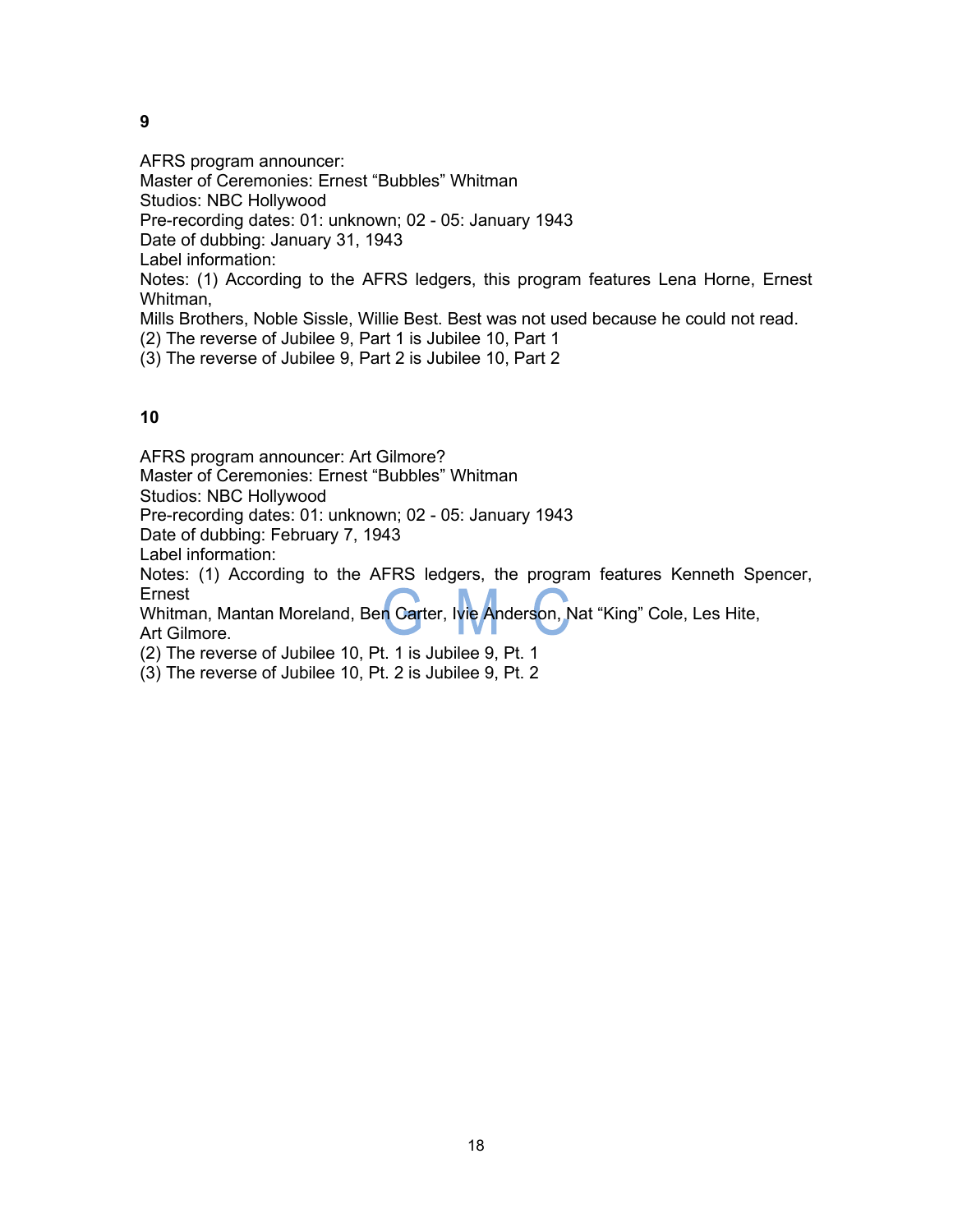GMA-AFRS-625

AFRS program announcer: Art Gilmore Master of Ceremonies: Ernest "Bubbles" Whitman Studios: NBC Hollywood Pre-recording dates: 01: unknown; 02-06: January 1943 Date of dubbing: February 3, 1943 Label information: Notes: (1) The reverse of Jubilee 11, Pt. 1 is: Jubilee 12, Pt. 1 (2) The reverse of Jubilee 11, Pt. 2 is: Jubilee 12, Pt. 2

Side 1, wax info: 01 Fanfare & Introduction 01 Theme: Great Day & Introduction 02 Canteen Bounce 03 Summertime 04 Melody In F 02 My Beloved Is Rugged - v OM & band

Side 2, wax info: 05 Comedy Skit (brief band intro: & coda " I´m Just Wild About Harry") 04 Let Me Off Uptown 03 Joshua Fit The Battle Of Jericho 06 Daybreak 02 The Dawn Of A Brighter Day - v NS & T4T

01 Theme: Great Day & Signoff

- 01 Studio Orchestra

No details.

- 02 Noble Sissle and his Orchestra

Noble Sissle, vocal; fronting big band, including Wendell Cully, George Winfield, Demas Dean and possibly another, trumpets; possibly Chester Burrill, trombone; Jerome "Don "Pasquall, probably Ben Whitted, Eugene Mikell, alto saxes and clarinets; possibly Paul Cubinar, tenor sax; possibly Harry Brooks, piano; possibly Jimmy Jones, string bass; Wilbert Kirk, drums; Olivette Miller, The Four Tones, vocals. All the reed players double on clarinets on "Canteen Bounce". The clarinet soloist on "My Beloved Is Rugged" is probably Eugene Mikell or possibly Ben Whitted.

- 03 Golden Gate Quartet

Henry Owens, first tenor vocal; Clyde Riddick, second tenor vocal; Willie Johnson, baritone vocal; Orlando Wilson, bass vocal, acc. by Conrad Frederick, piano. - 04 Art Tatum Trio

Art Tatum, piano; "Tiny" Grimes, guitar; "Slam" Stewart, string bass & vocal humming. - 05 H. "Nicodemus" Stewart

Comedy skit. ("Nicodemus" introduced as "The Dean of the Saratoga Race Tracks") - 06 Lillian Randolph

Lillian Randolph, vocal, acc. by unidentified Studio Orchestra including harp

(BFS Comments): Note the correct spelling Lillian Randolph. She lived 1898-1980 and had a long career in Hollywood and on radio and television. Among other things, she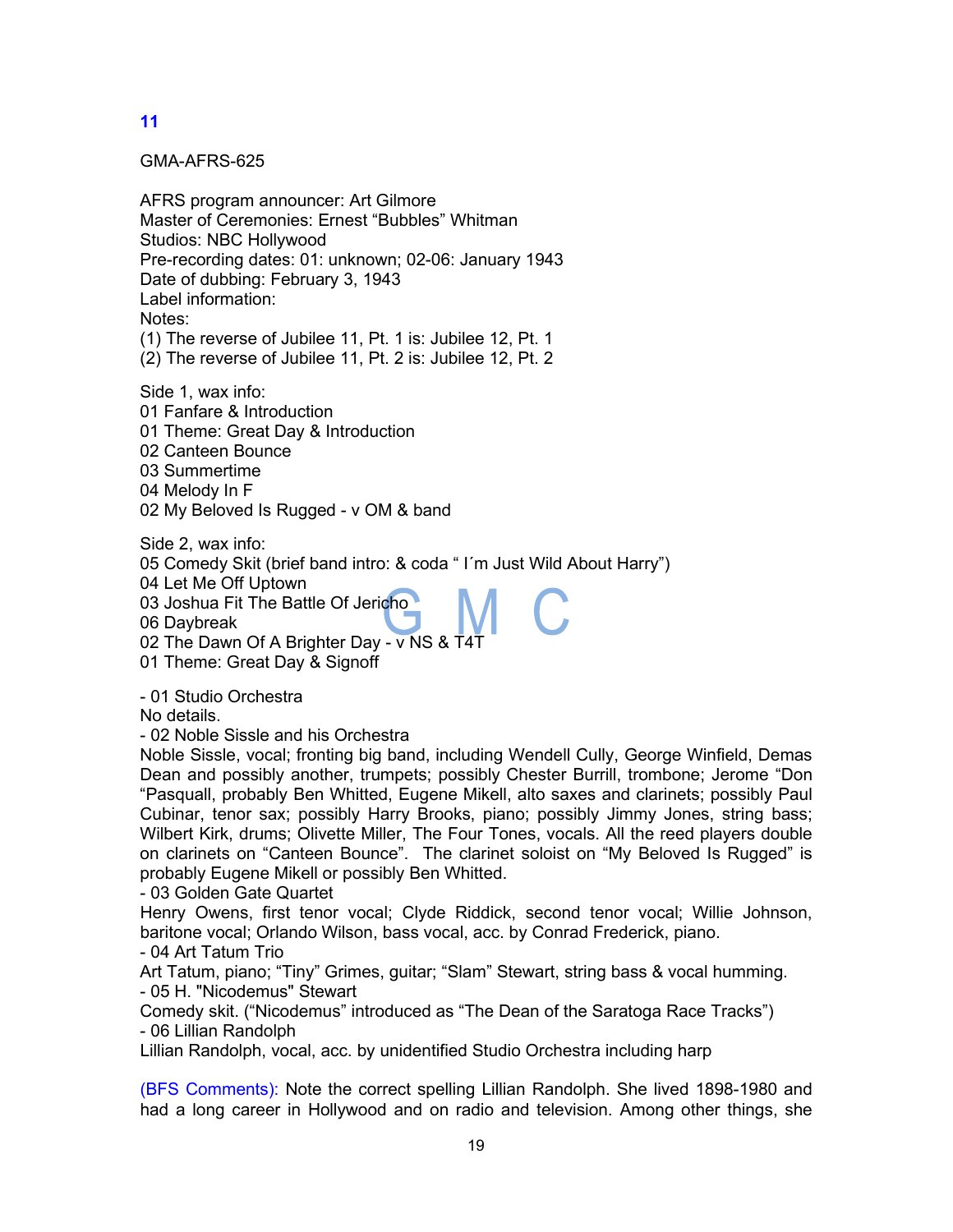replaced Hattie McDaniel for the part of Beulah in the popular radio show of the same name (1952). Her elder sister Amanda "Mandy" Randolph (1896-1967), who was an actress, singer and pianist, made an excellent jazz session for Bluebird in 1936 and took over the part of Beulah from her sister in 1954. Ernest "Bubbles" Whitman played the part of Beulah's boyfriend Bill in the same show during both periods (June 2014).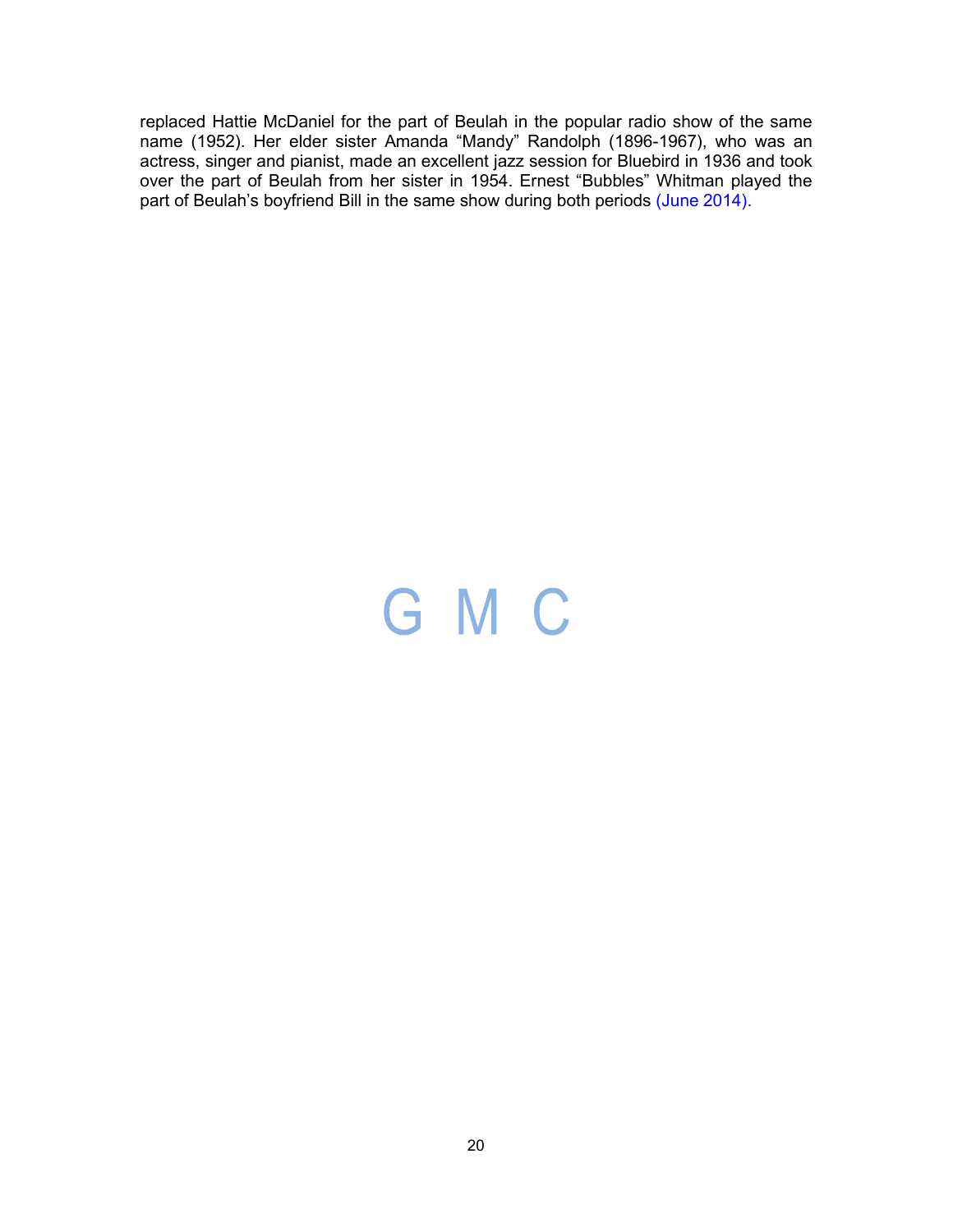GMA AFRS-626, SSRH 84-2

AFRS program announcer: Jack Slatterly Master of Ceremonies: Ernest "Bubbles" Whitman Studios: NBC Hollywood Pre-recording dates: 01-02: unknown, 03-05, 07: c. January 1943; 06: c. December 1942 Date of dubbing: February 14, 1943 Label information: Notes: (1) The reverse of Jubilee 12, Pt. 1 is: Jubilee 11, Pt. 1 (2) The reverse of Jubilee 12, Pt. 2 is: Jubilee 11, Pt. 2

Side 1, wax info: 01 Fanfare & Introduction 02 Theme: Great Day 03 Rose Room 04 Comedy skit 03 There'll Be Some Changes Made - v HMcD 06 Slender, Tender And Tall 03 Don't Get Around Much Anymore - v CC

Side 2, wax info: GMC 05 Comedy Skit 07 You Can Depend On Me 03 Hey, Frantic, Relax! 01 Theme: Great Day & Signoff

- 01 Studio Orchestra

No details.

- 02 Unidentified Orchestra

No details.

- 03 Cab Calloway and his Orchestra

Cab Calloway, vocal, fronting Russell Smith, Lester "Shad" Collins, Jonah Jones,

Lamar Wright, trumpets; Tyree Glenn, Keg Johnson, Claude Jones, Quentin Jackson, trombones; Hilton Jefferson, alto sax; Andrew Brown, clarinet & alto sax; Illinois Jacquet, Walter Thomas, tenor saxes; Alfred Gibson, baritone sax & clarinet; Bennie Payne, piano; Danny Barker, guitar; Milton Hinton, string bass; J. C. Heard, drums; Buster Harding, arranger, Hattie McDaniel, vocal

- 04 Hattie McDaniel & Ernest Whitman

Comedy Skit

-05 Cab Calloway, Hattie McDaniel & H. "Nicodemus" Stewart

Comedy Skit, ended with four bars by Cab Calloway and his Orchestra

- 06 Loumell Morgan Trio

Loumell Morgan, piano & vocal; James "Ham" Jackson, guitar & vocal; Jimmy Smith, string bass & vocal

- 07 Rose Murphy

Rose Murphy, piano & vocal, with the last bar by Cab Calloway and his Orchestra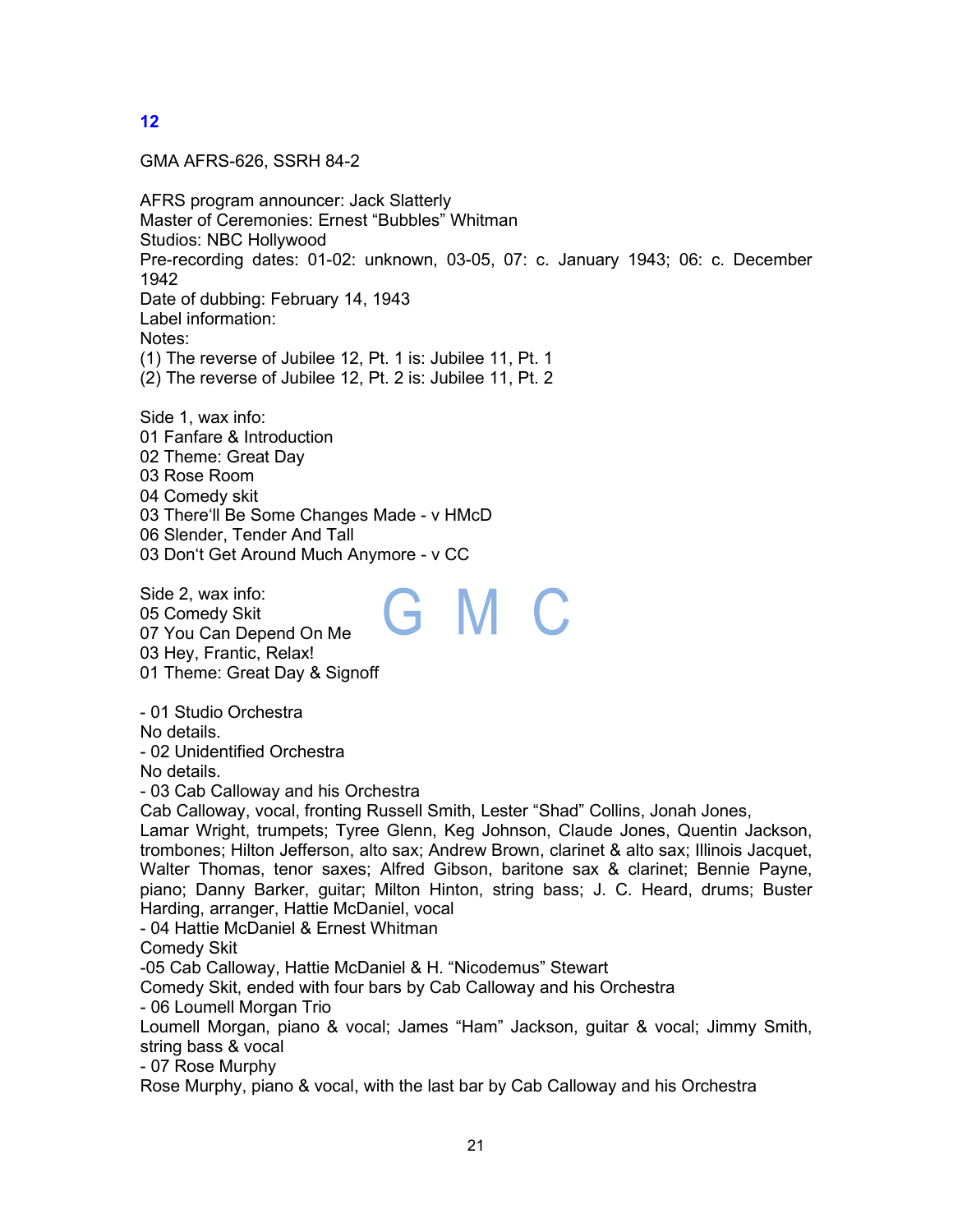(BFS Comments): The 03, 04, 05 and 07 titles are probably from the same pre-recording session as the Cab Calloway titles on Jubilee No. 6 and 14. The 06 title is probably from the same pre-recording session as the Loumell Morgan Trio titles on Jubilee 7 and 16. Jimmy Smith was the regular bass player in the trio at this time. Lynwood "Duke" Jones, who was suggested in the previous Jubilee listing, replaced him several years later for the Apollo label session (June 2014).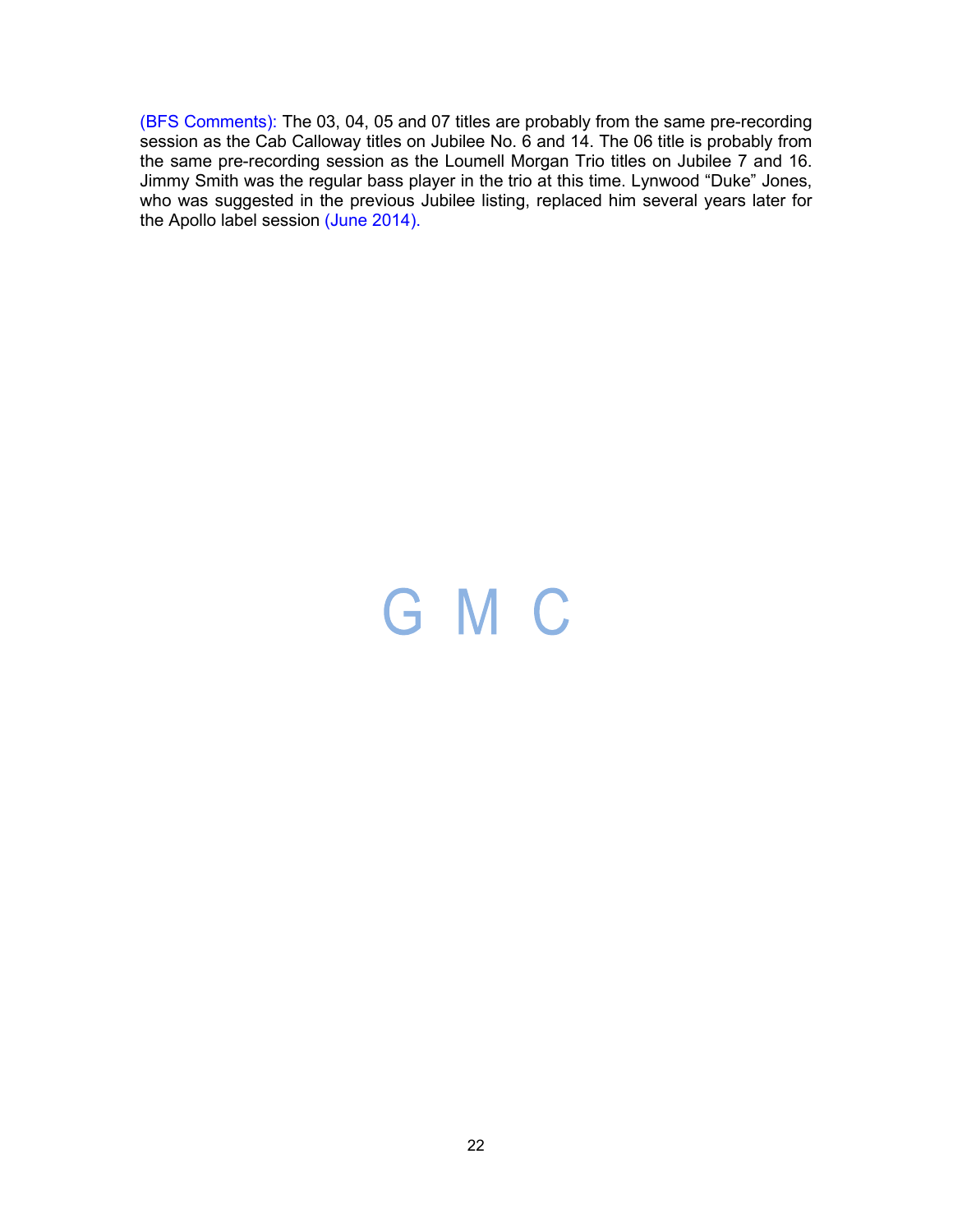GMA AFRS-930

AFRS program announcer: Art Gilmore? Master of Ceremonies: Ernest "Bubbles" Whitman Studios: NBC Hollywood Pre-recording dates: 01: unknown; 02-05: c. October 1942 Date of dubbing: February 21, 1943 Label information: Notes: (1) According to the AFRS ledgers, the following artists are featured: Ernest Whitman, Dooley Wilson, The Charioteers, Mae Johnson, Les Hite, Art Gilmore. (2) The reverse of Jubilee 13, Pt. 1 is Jubilee 14, Pt. 1 (3) The reverse of Jubilee 13, Pt. 2 is Jubilee 14, Pt. 2

Side 1, wax info: 01 Fanfare & introduction 01 Theme: Great Day & introduction 02 Moonlight On The Ganges 03 When The Shepherd Leads The Sheep Back Home 04 I Lost My Sugar In Salt Lake City 05 Comedy Skit

Side 2, wax info: 02 Hi Spook GMC  $02<sub>2</sub>$ 02 01 Jubilee theme & sign off

- 01 Studio Orchestra

No details.

- 02 Les Hite and his Orchestra

Les Hite fronting his big band, probably including some of the following: Gerald Wilson, Fred Jack Trainor, Eugene "Snooky" Young, Walter Williams, trumpets; John Ewing, Jimmy Robinson, trombones; Buddy Collette, alto & baritone saxes, clarinet; Gerald Wiggins, piano.

- 03 The Charioteers

Probably Wilfred "Billy" Williams, first tenor vocal; Eddie "Turkey" Jackson, second tenor vocal; Ira "House" Williams, baritone vocal; Howard "Dan" Daniel, bass vocal; James Sherman, piano, arranger.

- 04 Mae Johnson

Mae Johnson, vocal, acc. by possibly Les Hite and his Orchestra. The reed section doubles on clarinets.

-05 Ernest "Bubbles" Whitman, Henry Armstrong and Dooley Wilson

Comedy skit, with a music coda of three bars, probably by Les Hite and his Orchestra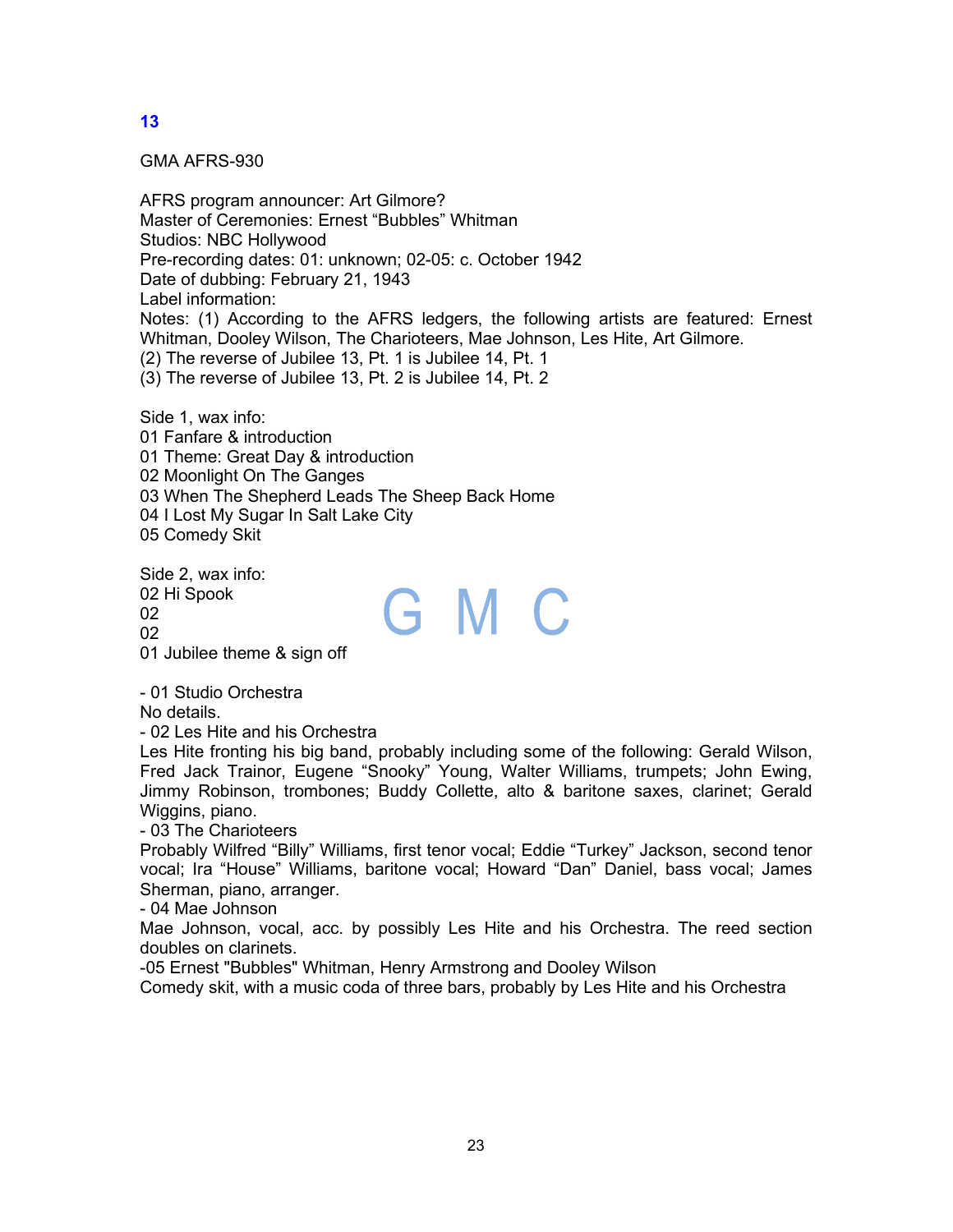(BFS comments): Side 2 of this program hasn't been available for listening, but "Hi Spook", the first title on side 2, is announced at the end of side 1. It could possibly be the same version that is faded at the end of Jubilee No. 2. The 02, 04 and 05 titles are probably from the same pre-recording session as the Les Hite titles on Jubilee No. 2. The 03 title is probably from the same session as the two Charioteers titles on Jubilee No. 3, 8 and 19. Mae E. Johnson (1915-1999) was a well-known black entertainer, discovered by Duke Ellington and appearing at the Cotton Club in the late 1930s. After moving to California she was featured in several movies, most notably "Stormy Weather", where she sang, I Lost My Sugar In Salt Lake City as in this Jubilee show. As far as I know, she did not work regularly with Les Hite but could of course have guested with his Orchestra here (April 2014).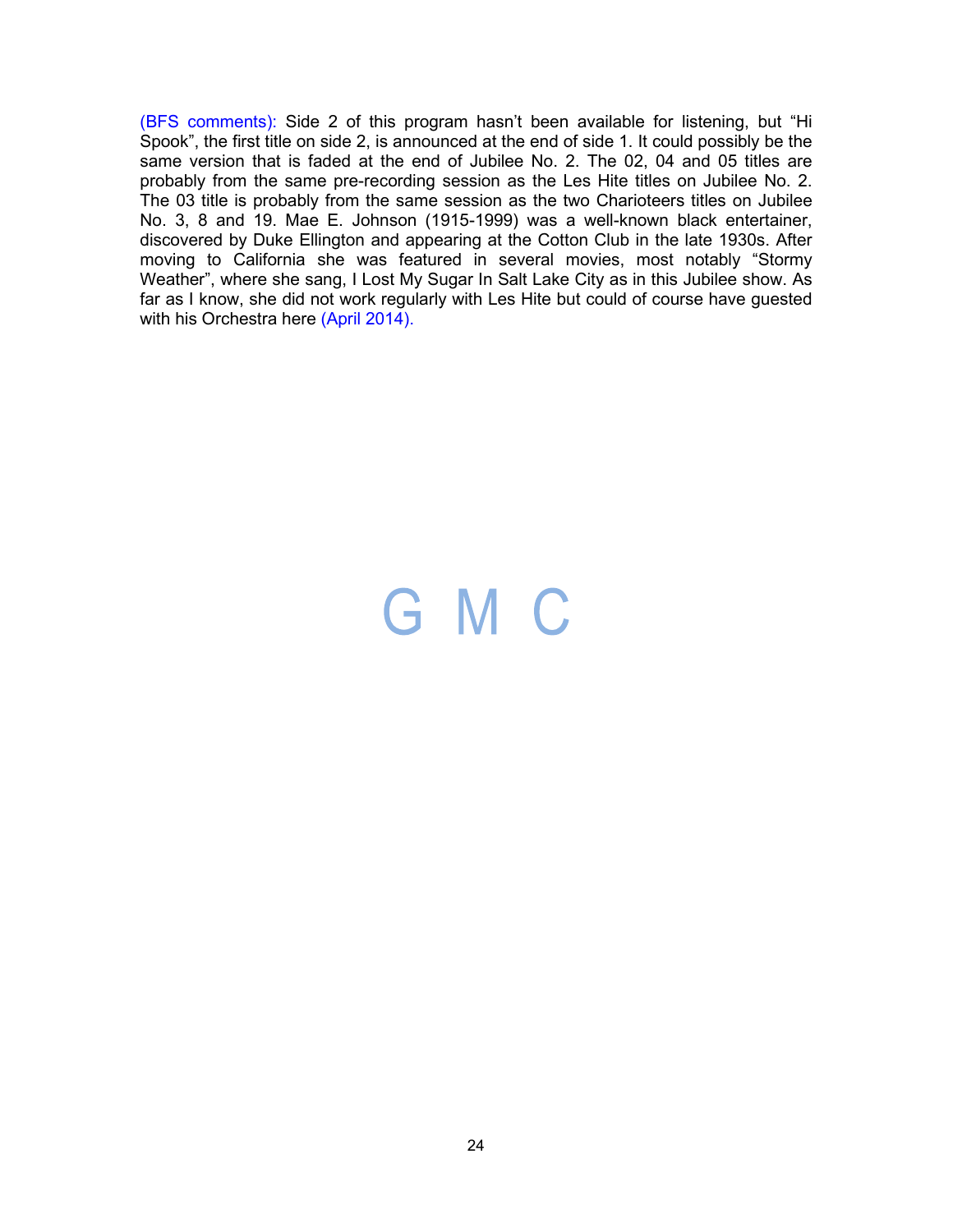GMA AFRS-931

AFRS program announcer: Art Gilmore Master of Ceremonies: Ernest "Bubbles" Whitman Studios: NBC Hollywood Pre-recording dates: 01: unknown; 02, 06 and probably 04, 05 and 07: January 1943. 03: probably December 1942. Date of dubbing: February 28, 1943 Date of first broadcast: Label information: Notes: (1) According to the AFRS ledgers, this program features Ernest Whitman, Shelton Brooks, Margaret Bond, Calvin Jackson, Cab Calloway, Savannah Churchill, Wesley Spicer, Art Gilmore. (2) The reverse of Jubilee 14, Pt. 1 is Jubilee 13, Pt. 1 (3) The reverse of Jubilee 14, Pt. 2 is Jubilee 13, Pt. 2

Side 1, wax info: 01 Fanfare & introduction 01 Theme: Great Day & introduction 02 A Smo-o-o-oth One 03 Saving Myself For Bill 04 Then I'll Go In That Lion's Cage 05 Some Of These Days G M C 05 Darktown Strutters' Ball 06 Comedy skit

Side 2, wax info: 02 07  $02$ 01 Jubilee theme & sign off

- 01 Studio Orchestra

No details.

- 02 Cab Calloway and his Orchestra

Cab Calloway, vocal, fronting Russell Smith, Lester "Shad" Collins, Jonah Jones,

Lamar Wright, trumpets; Tyree Glenn, Keg Johnson, Claude Jones, Quentin Jackson, trombones; Hilton Jefferson, alto saxophone; Andrew Brown, clarinet & alto saxophone; Illinois Jacquet, Walter Thomas, tenor saxophones; Alfred Gibson, baritone saxophone & clarinet; Bennie Payne, piano; Danny Barker, guitar; Milton Hinton, string bass; J. C. Heard, drums; Buster Harding, arranger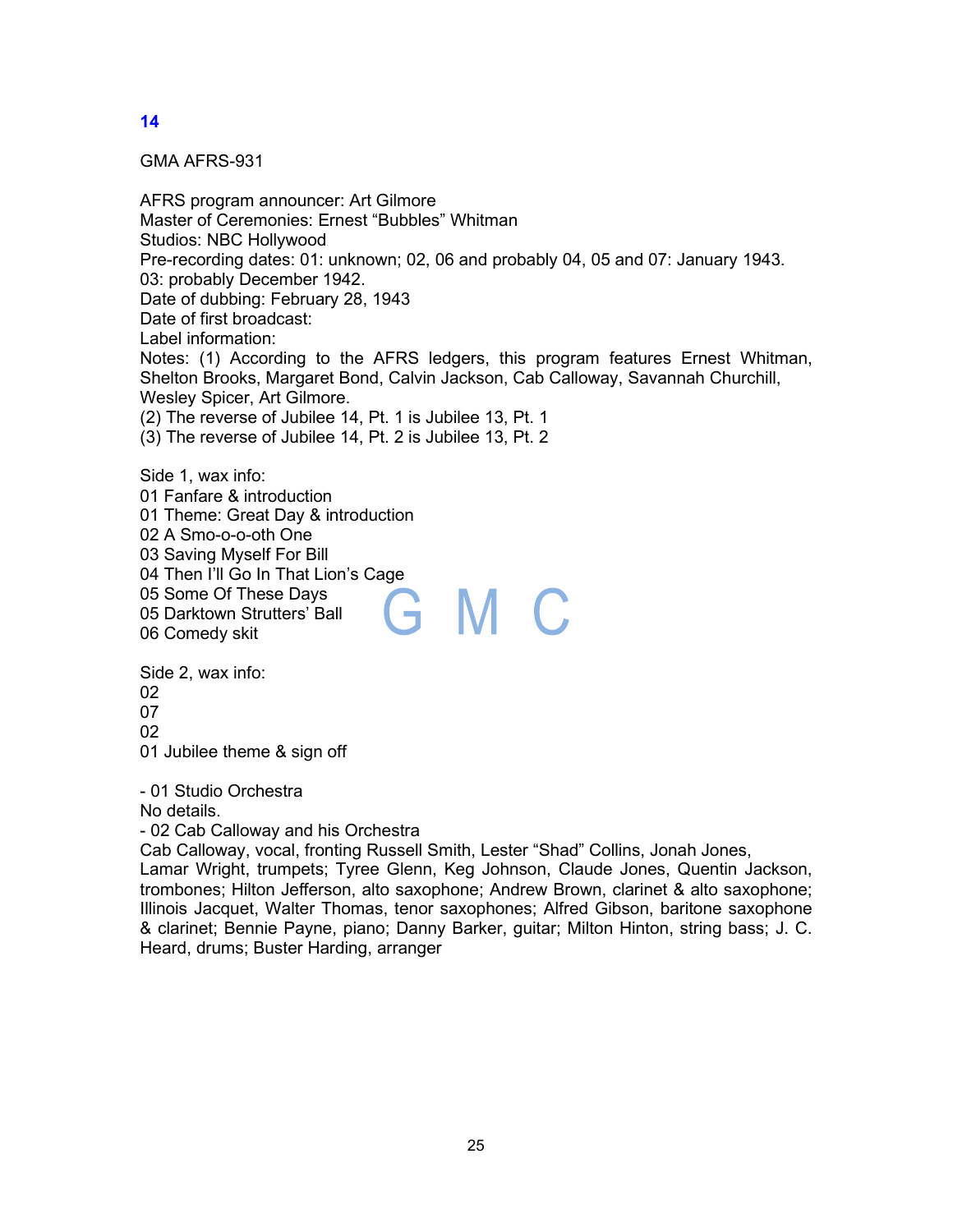-03 Savannah Churchill, vocal, acc. by probably Benny Carter and his Orchestra Benny Carter, trumpet & alto sax, fronting William "Chiefie" Scott, Hal Mitchell, George Treadwell, trumpets; John "Shorty" Haughton, Alton "Slim" Moore, J. J. Johnson, Earl Hardy, trombones; Ted Barnett, alto sax; Gene Porter, Stretch Ridley, tenor saxes; Eddie DeVerteuil, baritone sax; Teddy Brannon, piano; John Smith, guitar; Curly Russell, string bass; probably Alvin Burroughs or possibly Jack "The Bear" Parker, drums -04 Shelton Brooks

Shelton Brooks, speech and vocal, with own piano accompaniment -05 Shelton Brooks

Shelton Brooks, vocal, with own piano and an unidentified Orchestra including trumpet, trombone, clarinet, string bass and drums.

-06 Ernest Whitman, Cab Calloway and Wesley Spicer Comedy skit

-07 Margaret Bonds and Calvin Jackson, piano duet

(BFS comments): Side 2 of this program has not been available for listening, but the closing theme is most certainly Great Day, as in the introduction on this show and the introduction and closing on many other early Jubilee shows. The announcer mentions in the introduction that the program will include a piano duet by Margaret Bonds and Calvin Jackson. It is probably placed between two Cab Calloway titles on side 2. The arrangement of A Smo-o-o-oth One is by Buster Harding. Al Gibson (clarinet), Jonah Jones (trumpet) and Illinois Jacquet (tenor sax) are the soloists on this title. Savannah Churchill sang regularly with Benny Carter at this time, and the accompaniment on Saving Myself For Bill sounds more like Carter's Orchestra than Calloway's. It is probably from the same pre-recording session as the Carter titles on Jubilee 4. The accompaniment on Some Of These Days is probably a by a white Studio group (March 2014).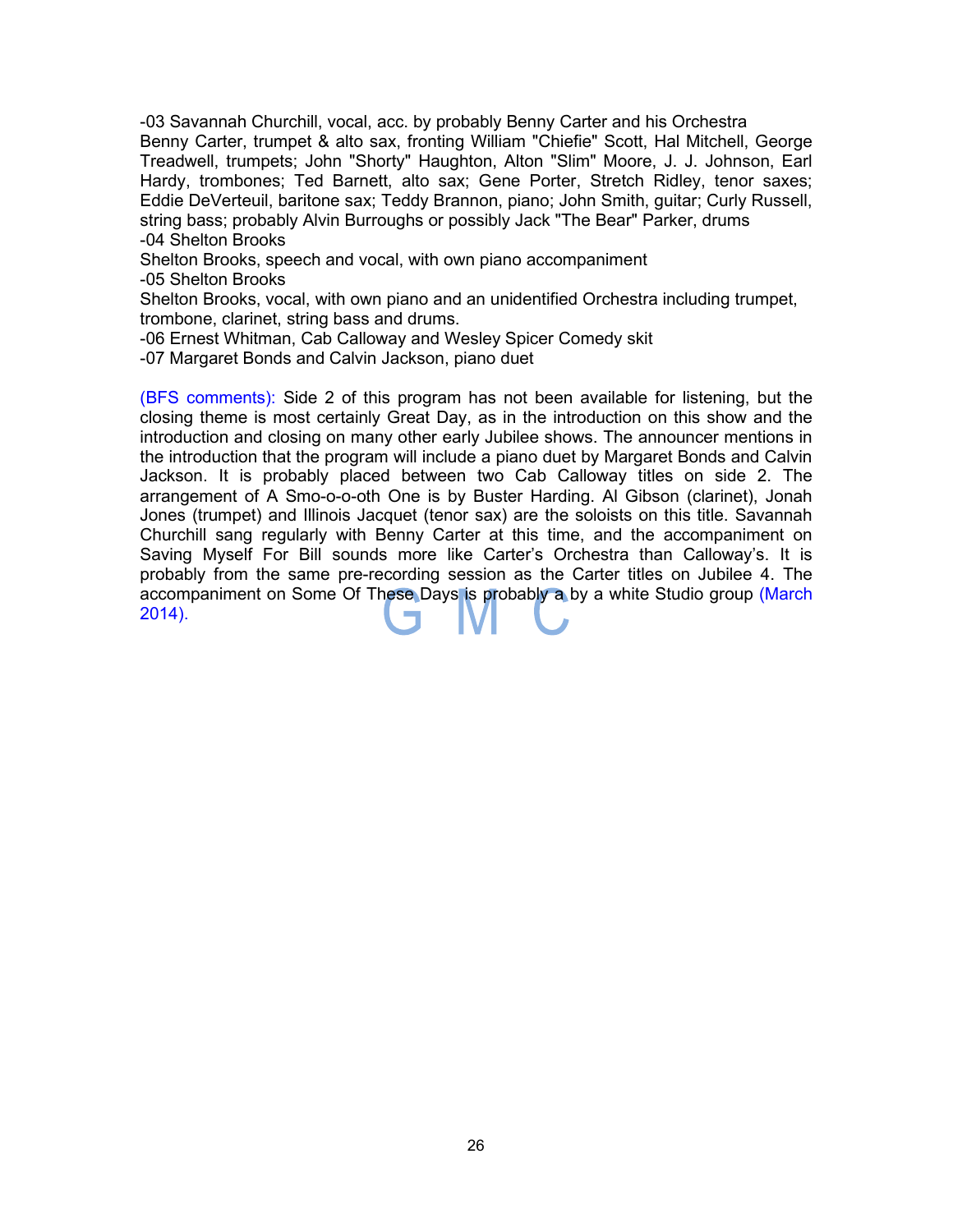AFRS program announcer: Dave Vaile? Master of Ceremonies: Ernest "Bubbles" Whitman Studios: NBC Hollywood Pre-recording dates: February – March 1943 Date of dubbing: March 7, 1943 Label information: Notes: (1) According to the AFRS ledgers, this program features Benny Carter, Phil Moore, Ernest Whitman, Rose Murphy, Leon Rene, Military Police Choir, Dave Vaile. (2) The reverse of Jubilee 15, Pt. 1 is Jubilee 16, Pt. 1 (3) The reverse of Jubilee 15, Pt. 2 is Jubilee 16, Pt. 2 Side 1, wax info: 01 Jubilee theme & introduction Side 2, wax info: 01 Jubilee theme & sign-off - 01 Studio Orchestra No details. - 02 Benny Carter and his Orchestra Probably Benny Carter, trumpet & alto sax, directing, Chiefie Scott, Hal Mitchell, George Treadwell, trumpets; Shorty Haughton, Slim Moore, J. J. Johnson, trombones; Gene Porter, alto sax; Stretch Ridley, Eddie DeVerteuil, tenor saxes; Teddy Brannon, piano; James Smith, guitar; Curly Russell, string bass; Jack Parker, drums, Savannah Churchill, vocal.

- 03 Phil Moore **Probably** - 04 Rose Murphy **Probably** - 05 Military Police Choir **Probably**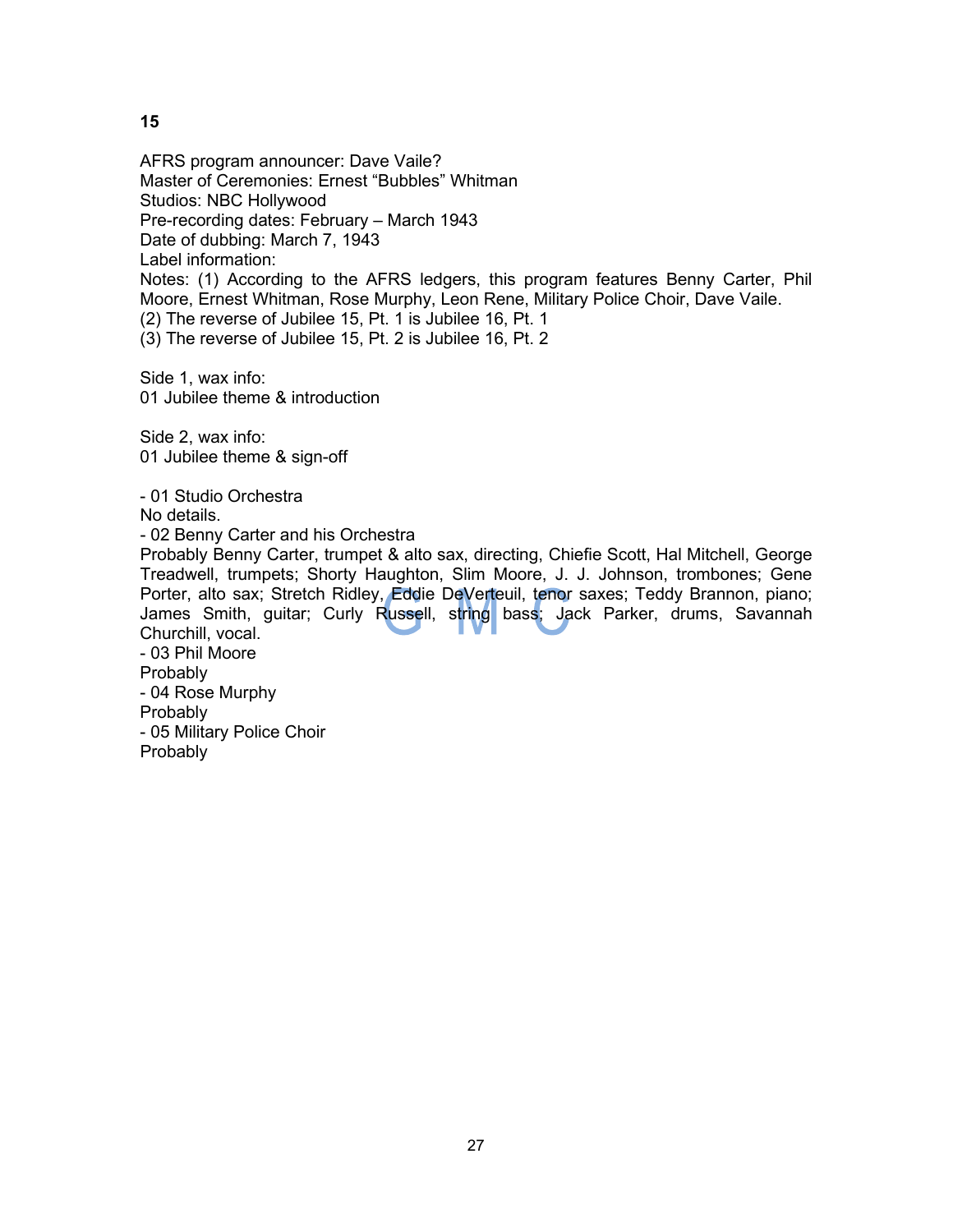AFRS program announcer: Art Gilmore? Master of Ceremonies: Ernest "Bubbles" Whitman Studios: NBC Hollywood Pre-recording dates: 01: unknown; 02: c. early March 1943; 03: c. December 1942 Date of dubbing: March 14, 1943 Label information: Notes: (1) According to the AFRS ledgers, this program features Ernest Whitman, Loumell Morgan, Louis Armstrong, and Art Gilmore. (2) The reverse of Jubilee 16, Pt. 1 is Jubilee 15, Pt. 1 (3) The reverse of Jubilee 16, Pt. 2 is Jubilee 15, Pt. 2 Side 1, wax info: 01 Jubilee theme & introduction 02 I've Got A Gal In Kalamazoo 03

00-

Side 2, wax info: 02 Me And Brother Bill - v LA & band በ በ2 01 Jubilee theme & sign off

- 01 Studio Orchestra No details.

- 01 Studio Orchestra<br>No details.<br>- 02 Louis Armstrong and his Orchestra

Probably Louis Armstrong, trumpet, vocal, Shelton Hemphill, Frank Galbreath, Bernard Flood, trumpets; George Washington, trombone & possibly vocal; Henderson Chambers, James Whitney, trombones; Rupert Cole, Joe Hayman, alto saxes; Joe Garland, tenor sax & arranger; Prince Robinson, tenor sax; Luis Russell, piano; Lawrence Lucie, guitar; Ted Sturgis, string bass; Henry "Chick" Morrison, drums.

- 03 Loumell Morgan Trio

(BFS comments): Only the two Armstrong titles listed above have been available for listening on Moon MCD056-2, a reissue of AFRS Downbeat 38. It is presumed that these are identical to the versions on Jubilee 16 (see Jos Willems' Armstrong discography "All Of Me") or possibly different versions from the same pre-recording session. The 03 title(s) are probably from the same pre-recording session as the Loumell Morgan titles on Jubilee 7 and 12 (April 2014).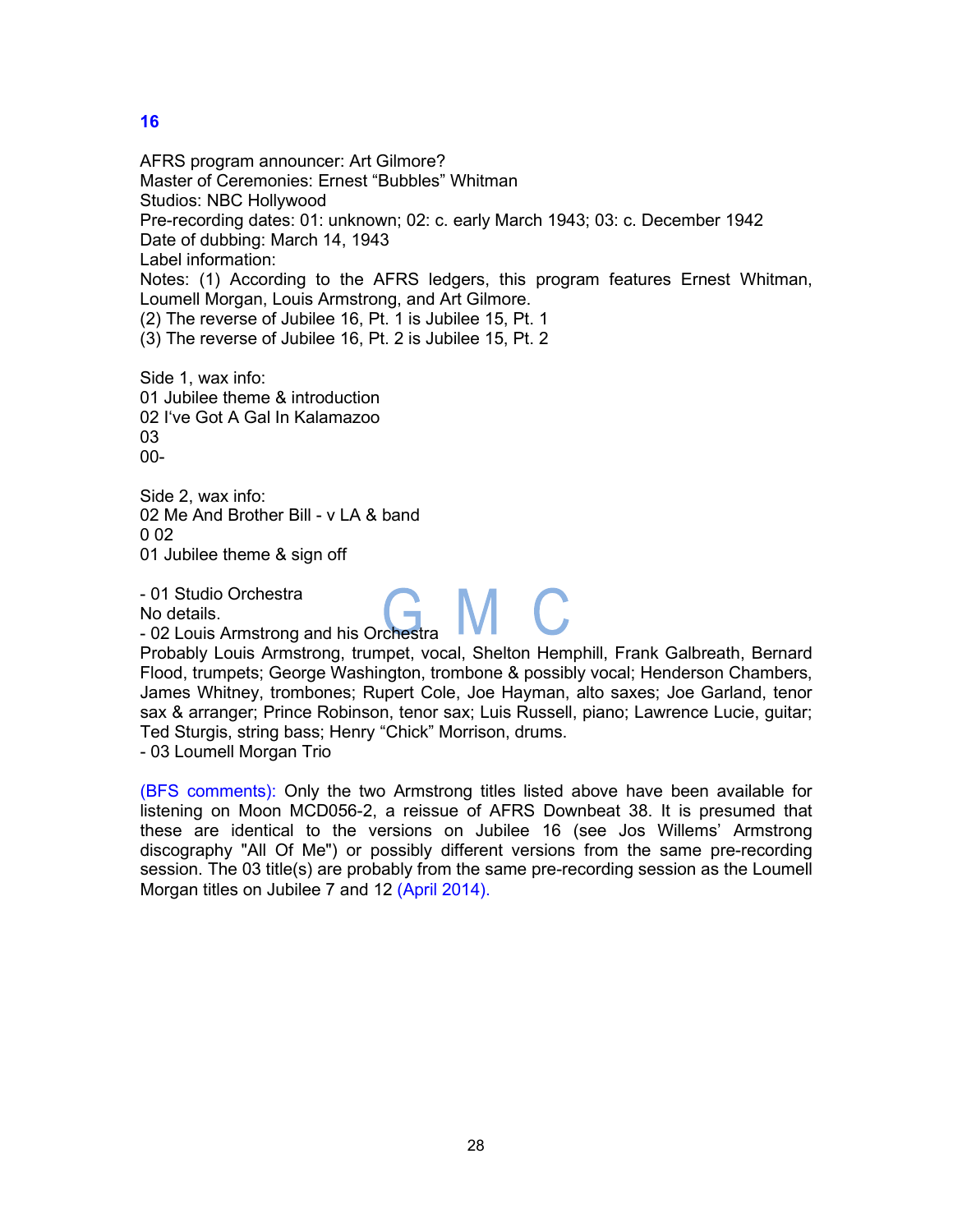GMA AFRS-932

AFRS program announcer: Art Gilmore Master of Ceremonies: Ernest "Bubbles" Whitman Studios: NBC Hollywood Pre-recording dates: 01: unknown; 02 and 04: March 1943 03: January 1943 Date of dubbing: March 22, 1943 Label information: Notes: (1) According to the AFRS ledgers, this program features Ernest Whitman, Billie Holiday, Red Allen, J. C. Higginbotham, Art Tatum, Joe Turner, Art Gilmore. (2) The reverse of Jubilee 17, Pt. 1 is Jubilee 18, Pt. 1 (3) The reverse of Jubilee 17, Pt. 2 is Jubilee 18, Pt. 2

Side 1, wax info: 01 Jubilee theme & introduction 02

Side 2, wax info: 03 Tiny's Exercise 04 Travelin' Light 02 Ride, Red, Ride - v HRA & band 02 Signoff tune

- 01 Studio Orchestra

No details.

- 02 Henry "Red" Allen and his Orchestra

Henry "Red" Allen, trumpet & vocal; J. C. Higginbotham, trombone; Don Stovall, clarinet, alto sax; Barney Bigard, clarinet (?),"General" Morgan, piano; Jim "Daddy" Walker, guitar; Benny Moten, string bass; Paul Barbarin, drums.

GMC

- 03 Art Tatum Trio

Art Tatum, piano; Tiny Grimes, guitar; "Slam" Stewart, string bass.

- 04 Billie Holiday

Billie Holiday, vocal, acc. by Henry "Red" Allen and his Orchestra: Personnel as on the 02 titles.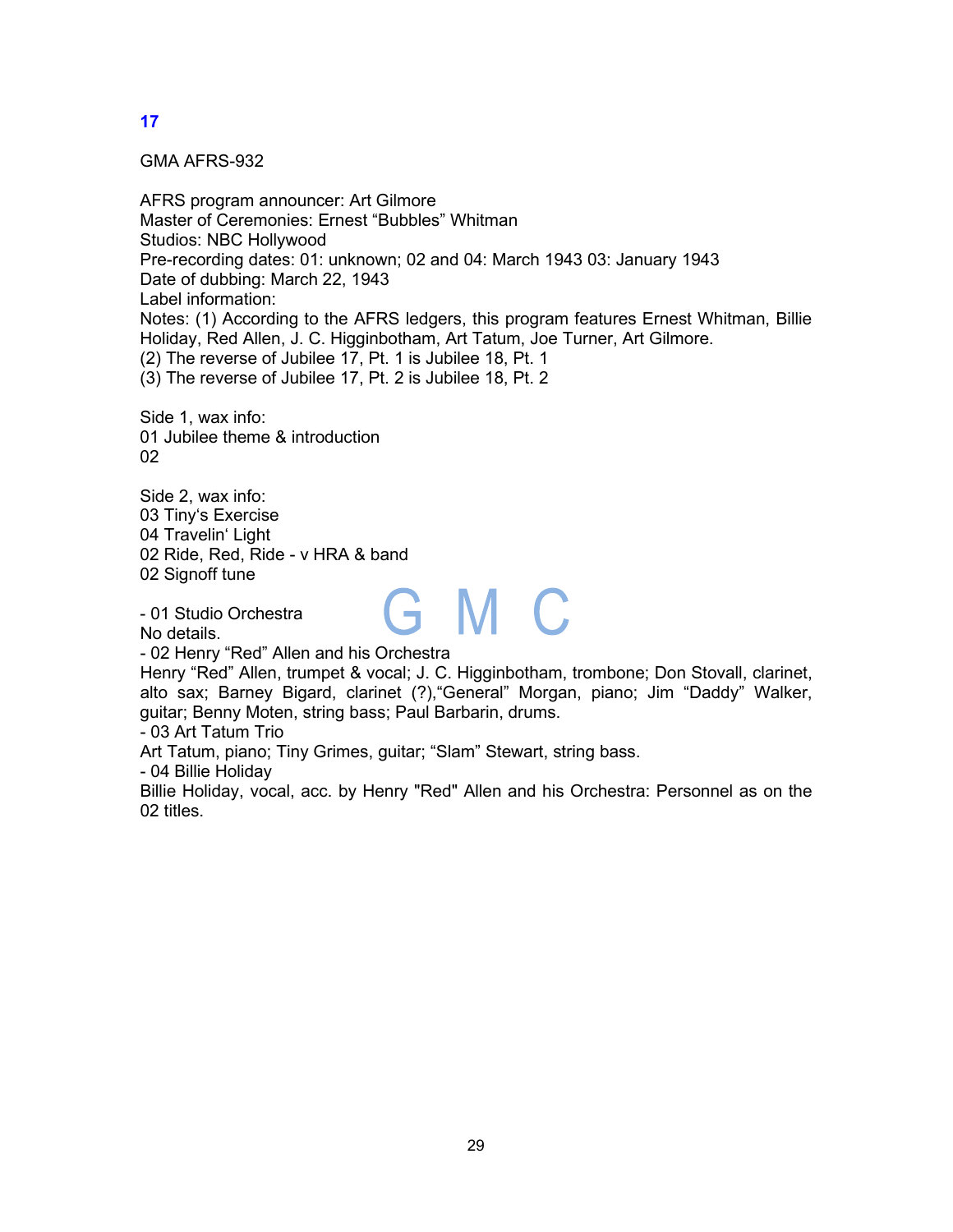(BFS comments): Side 1 of this program has not been available for listening. Tiny's Exercise is probably from the same pre-recording session as Melody In F and Let Me Off Uptown on Jubilee No. 11. Henry "Red" Allen and his Orchestra were in Los Angeles between March 1 and May 9, working with Billie Holiday at Club 331. Don Stovall plays only alto sax (not clarinet) on Ride, Red, Ride and Riffin'. Barney Bigard, clarinet and Jim "Daddy" Walker, guitar were included in the personnel in the previous Jubilee listing, but these instruments cannot be heard, so I have deleted them. General is probably the real given first name of the pianist, not a nickname (March 2014).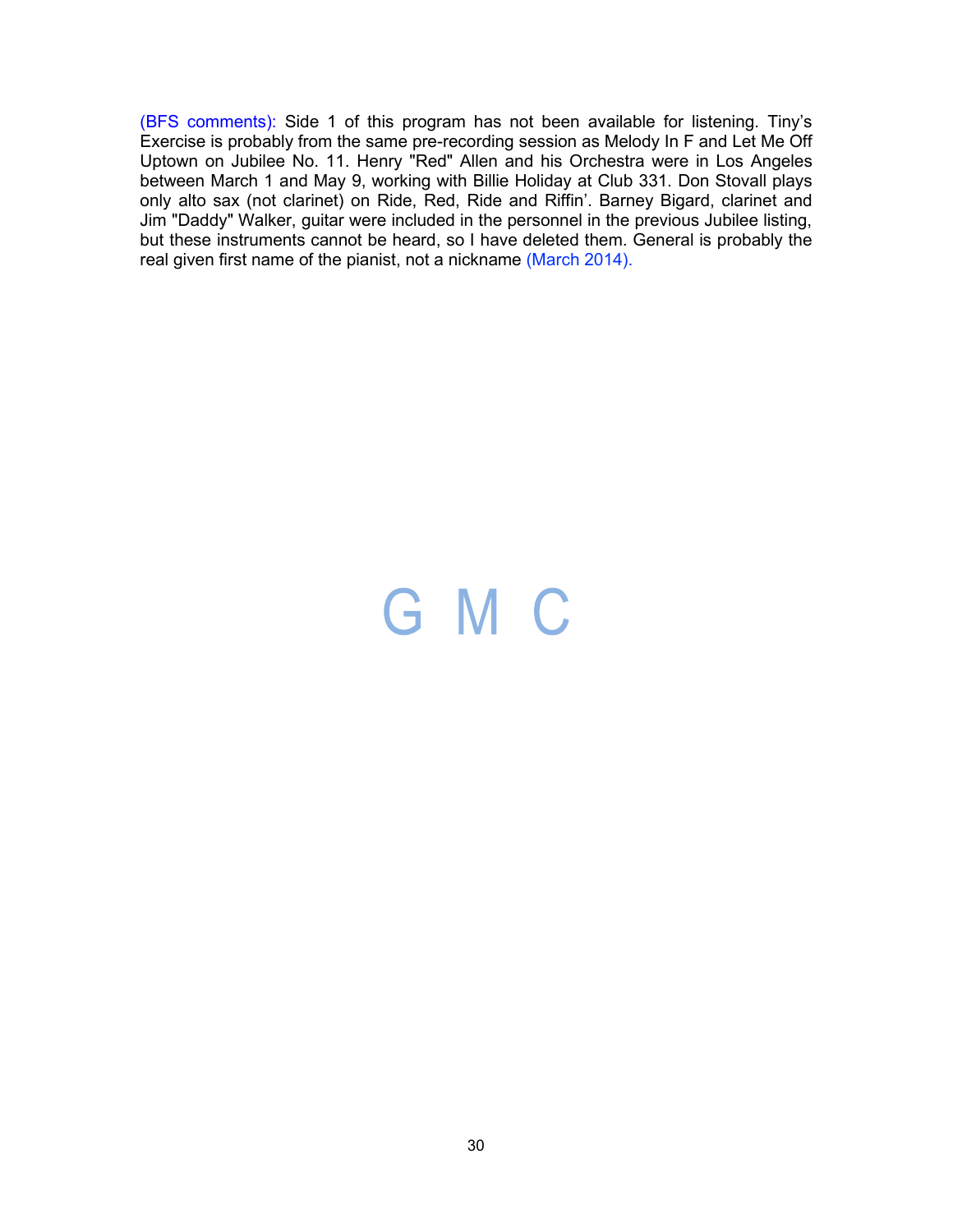GMA AFRS-933

AFRS program announcer: Ken Niles Master of Ceremonies: Ernest "Bubbles" Whitman Studios: NBC Hollywood Pre-recording dates: 01: unknown; 02 - 05: January 1943; 03-05, c. January-March 1943 Date of dubbing: March 29, 1943 Label information: Notes: (1) According to the AFRS ledgers, this program features Ernest Whitman, Ada Brown, Bob Parrish, Barney Bigard, Eddie Beal, Noble Sissle, Ken Niles. (2) The reverse of Jubilee 18, Pt. 1 is Jubilee 17, Pt. 1 (3) The reverse of Jubilee 18, Pt. 2 is Jubilee 17, Pt. 2

Side 1, wax info: 01 Theme: Great Day & introduction 02

Side 2, wax info: 04 Rose Room 05 Beau Night In Hotchkiss Corners 03 Barrelhouse Bessie From Basin Street - v AB & band 02 Take It And Git - v NS & OM 01 Sign off tune M C 02 I'm Just Wild About Harry (nc)

- 01 Studio Orchestra

No details

- 02 Noble Sissle and his Orchestra

Noble Sissle, vocal; fronting a big band including Wendell Cully, George Winfield, Demas Dean and possibly another, trumpets; possibly Chester Burrill, trombone; Jerome "Don" Pasquall, clarinet & alto sax, probably Ben Whitted, Eugene Mikell, alto saxes; possibly Paul Cubinar, tenor sax; possibly Harry Brooks, piano; possibly Jimmy Jones, string bass; Wilbert Kirk, drums, Olivette Miller, vocal.

- 03 Ada Brown

Ada Brown, vocal, acc. by unidentified big band (Noble Sissle?)

- 04 Barney Bigard

Barney Bigard, clarinet soloist, acc. by possibly Freddie Slack and his Orchestra - 05 Bob Parrish

Bob Parrish, vocal, acc. by unidentified big band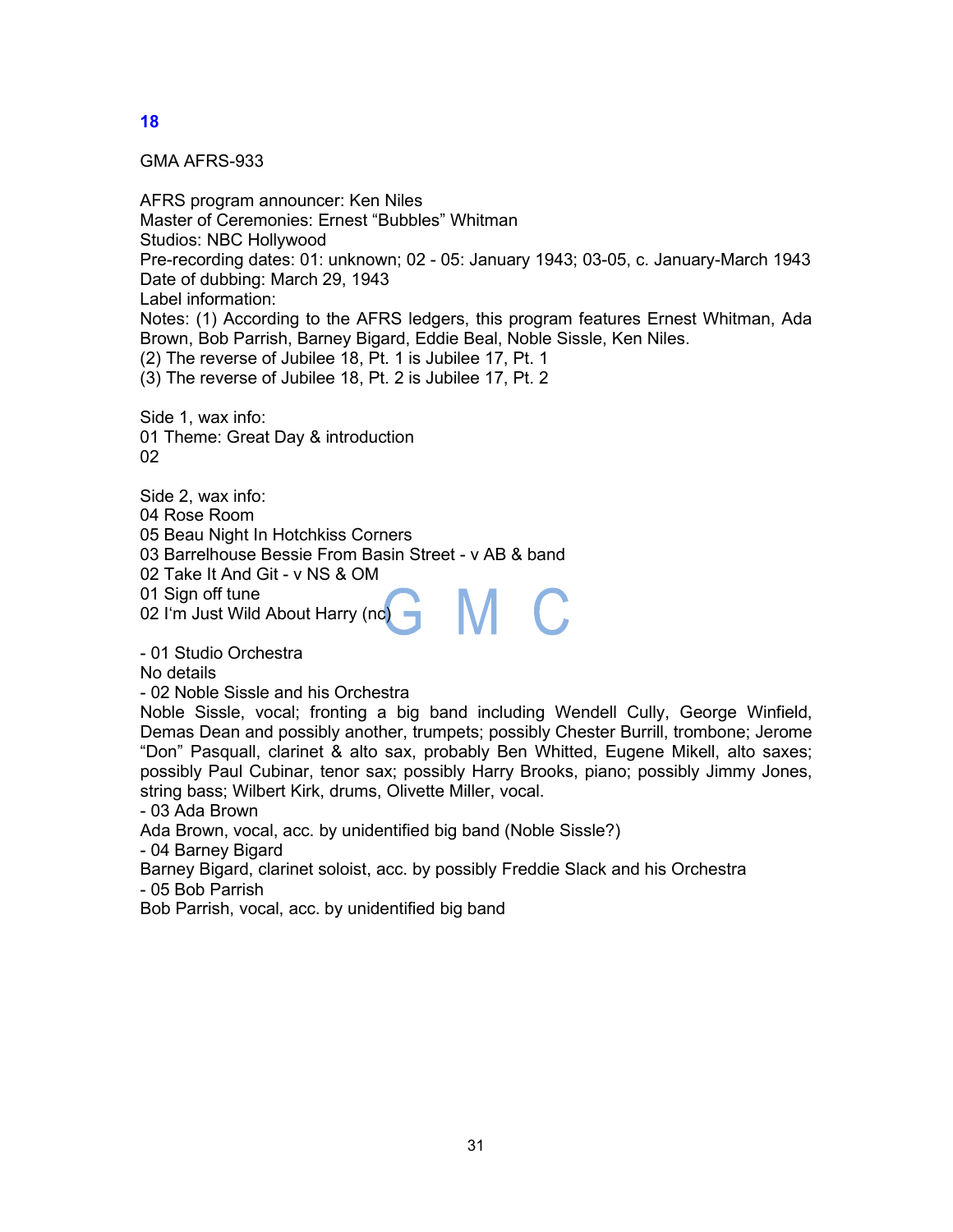(BFS comments): Side 1 of this program has not been available for listening. An incomplete version of the theme "Great Day" is played after the sign off on side 2, and it is most certainly also played on side 1 before the introduction. The accompaniment to Ada Brown does not sound like Noble Sissle's Orchestra. It is probably a Studio band. The full title of her song from this program is "Barrelhouse Bessie From Basin Street," written by Jule Styne (music) and Herb Magidson (lyrics) for the movie Sleepytime Gal 1942. The female vocalist, who sings in duet with Noble Sissle on "Take It And Git", is most certainly Olivette Miller, who was regularly with the band and can be heard on other Jubilee shows. Barney Bigard played regularly with Freddie Slack and his Orchestra from November 1942 and left in the summer of 1943, according to John Chilton's "Who's Who of Jazz" (June 2014).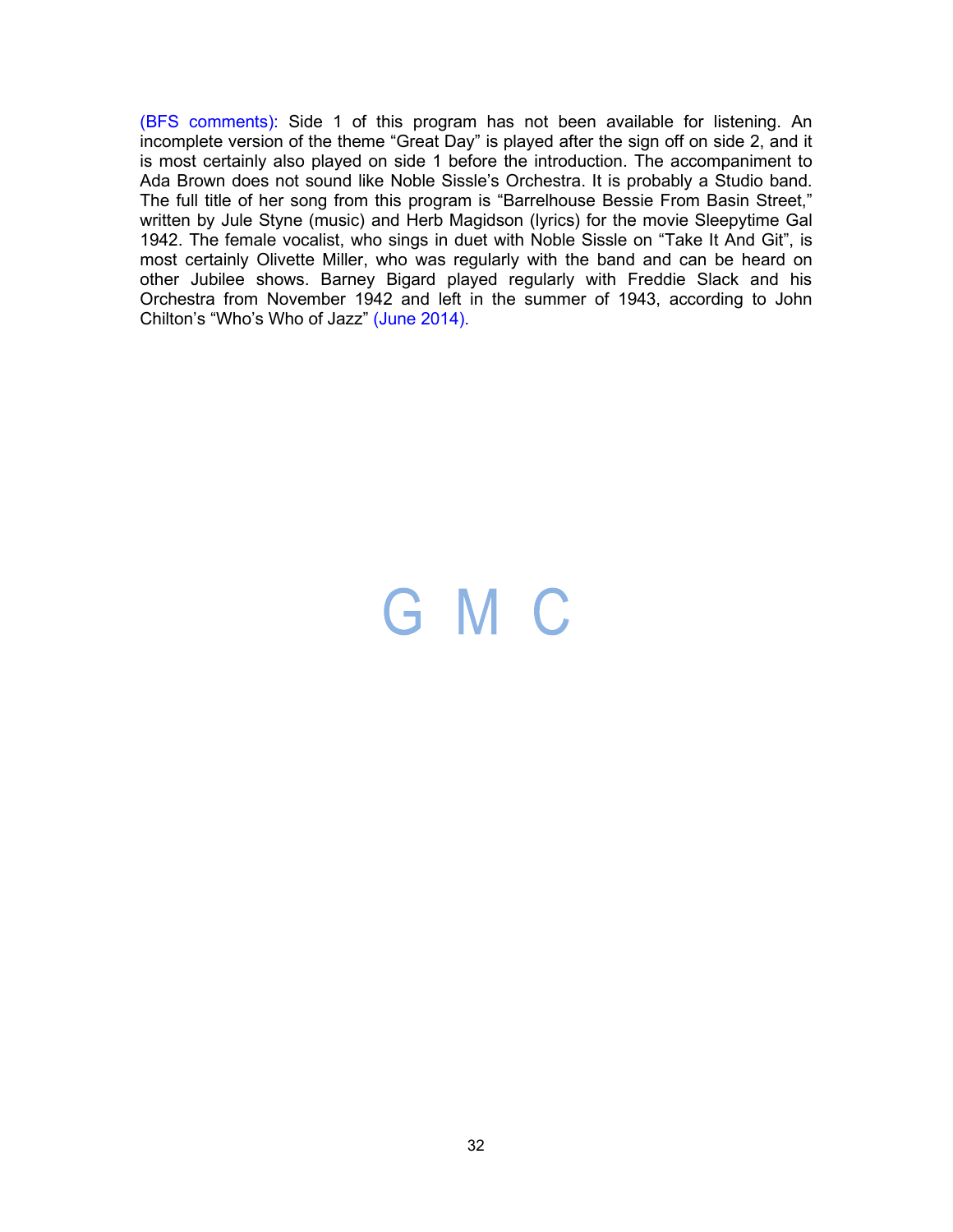GMA AFRS-956, SSRH-317-1

AFRS program announcer: Art Gilmore Master of Ceremonies: Ernest "Bubbles" Whitman Studios: NBC Hollywood Pre-recording dates: 01: unknown; 02: c. early March 1943; 03-04: c. October 1942 Date of dubbing: April 5, 1943 Label information: Printed both sides: All artists. Side one: Program Time 28:59 Notes: (1) The reverse of Jubilee 19, Pt. 1 is Jubilee 20, Pt. 1 (2) The reverse of Jubilee 19, Pt. 2 is Jubilee 20, Pt. 2

Side 1, wax info: H-11-19 Pt. 1 Jubilee Time 15:24 01 Introduction & unidentified theme 02 Coquette -v LA 03 Someday Sweetheart - v LH 02 Shine - v LA 04 Down The Glory Road - v Ch

Side 2, wax info: H-11-19 Pt. 2 Jubilee Time 28:59 Fill to 30:00

02 Lazy River - v LA

03 Don't Get Around Much Anymore - v LH

02 One O'Clock Jump - v GW & band

01 Signoff: unidentified tune

- 01 Studio Orchestra

No details.

- 02 Louis Armstrong and his Orchestra

Probably Louis Armstrong, trumpet, vocal, Shelton Hemphill, Frank Galbreath, Bernard Flood, trumpets; George Washington, trombone & possibly vocal; Henderson Chambers, James Whitney, trombones; Rupert Cole, Joe Hayman, alto saxes; Joe Garland, tenor sax & arranger; Prince Robinson, tenor sax; Luis Russell, piano; Lawrence Lucie, guitar; Ted Sturgis, string bass; Henry "Chick" Morrison, drums

G M C

- 03 Lena Horne

Lena Horne, vocal; acc. by unidentified Orchestra: trumpet; piano, string bass; drums with clarinet and tenor sax added on "Someday Sweetheart". This could well be the small group Phil Moore fronted at the time with himself at the piano and Johnny Letman on the trumpet

- 04 The Charioteers

The Charioteers, vocal quartet: Billy Williams, first tenor-lead; Edward Jackson, second tenor; Ira Williams, baritone; Howard Daniel, bass; acc. by James Sherman, piano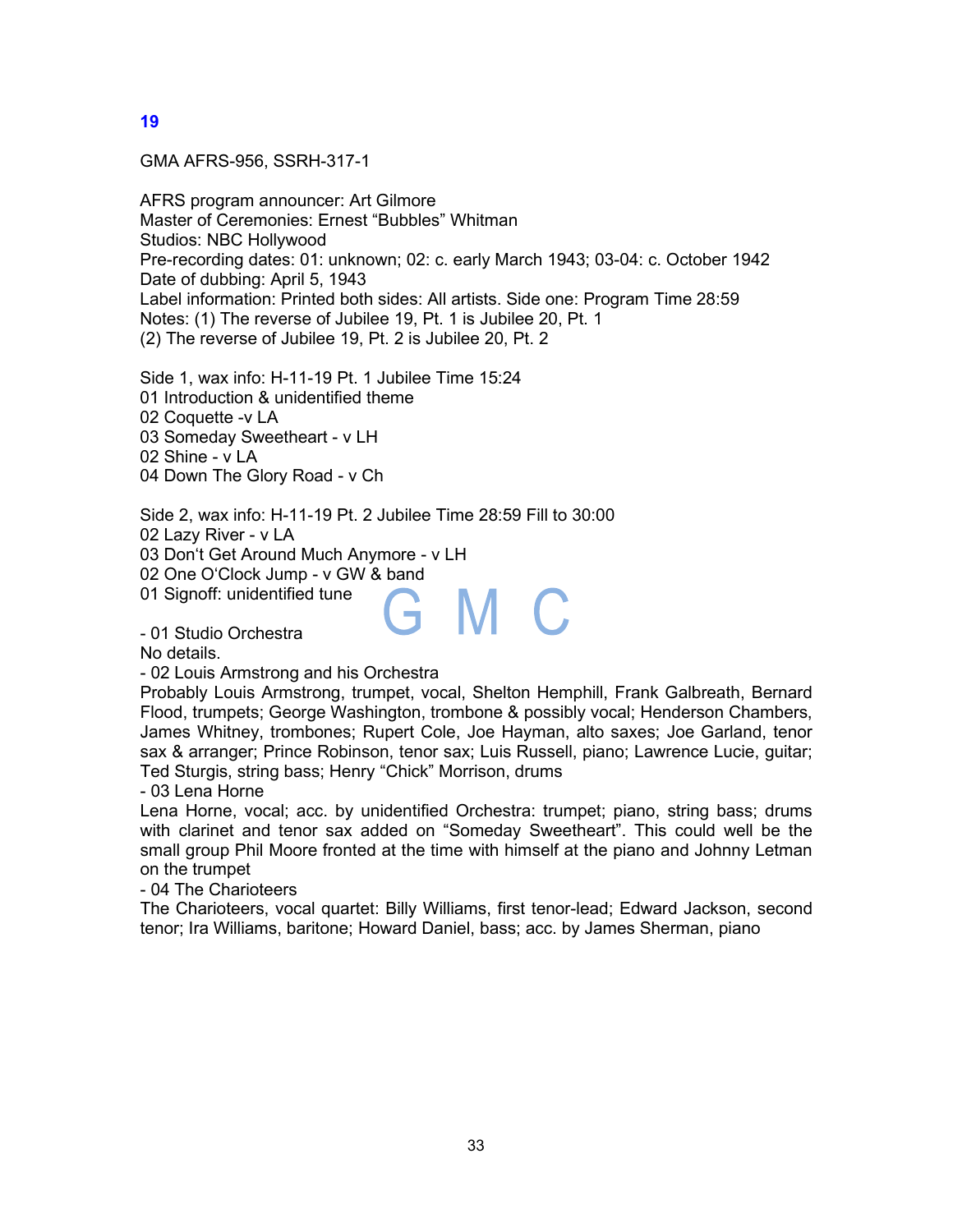(BFS' comments): The 02 titles are probably from the same pre-recording session as the Armstrong titles on Jubilee 16, 21, 24, 25, 26, 49 and 58; the 03 titles from the same session as the Lena Horne titles on Jubilee 2 and 9 and the 04 title from the same session as the Charioteers titles on Jubilee 3, 8 and 13. The Lena Horne and Louis Armstrong spoken dialogue introductions to Horne's two performances were probably recorded separately at an unknown date. I have corrected the misspelling of The Charioteers in the personnel listing. The correct title of the Charioteers song is De Glory Road. They had previously featured it on Bing Crosby's Kraft Music Hall show and also made a Studio recording of it in two parts. I recognize the singer on One O'Clock Jump as George Washington. The first trumpet solo on this title is by Frank Galbreath, the second by Louis Armstrong. The trombone soloist is Henderson Chambers. The trumpet player on Lena Horne's "Don't Get Around Much Anymore" sounds indeed like Johnny Letman (April 2014).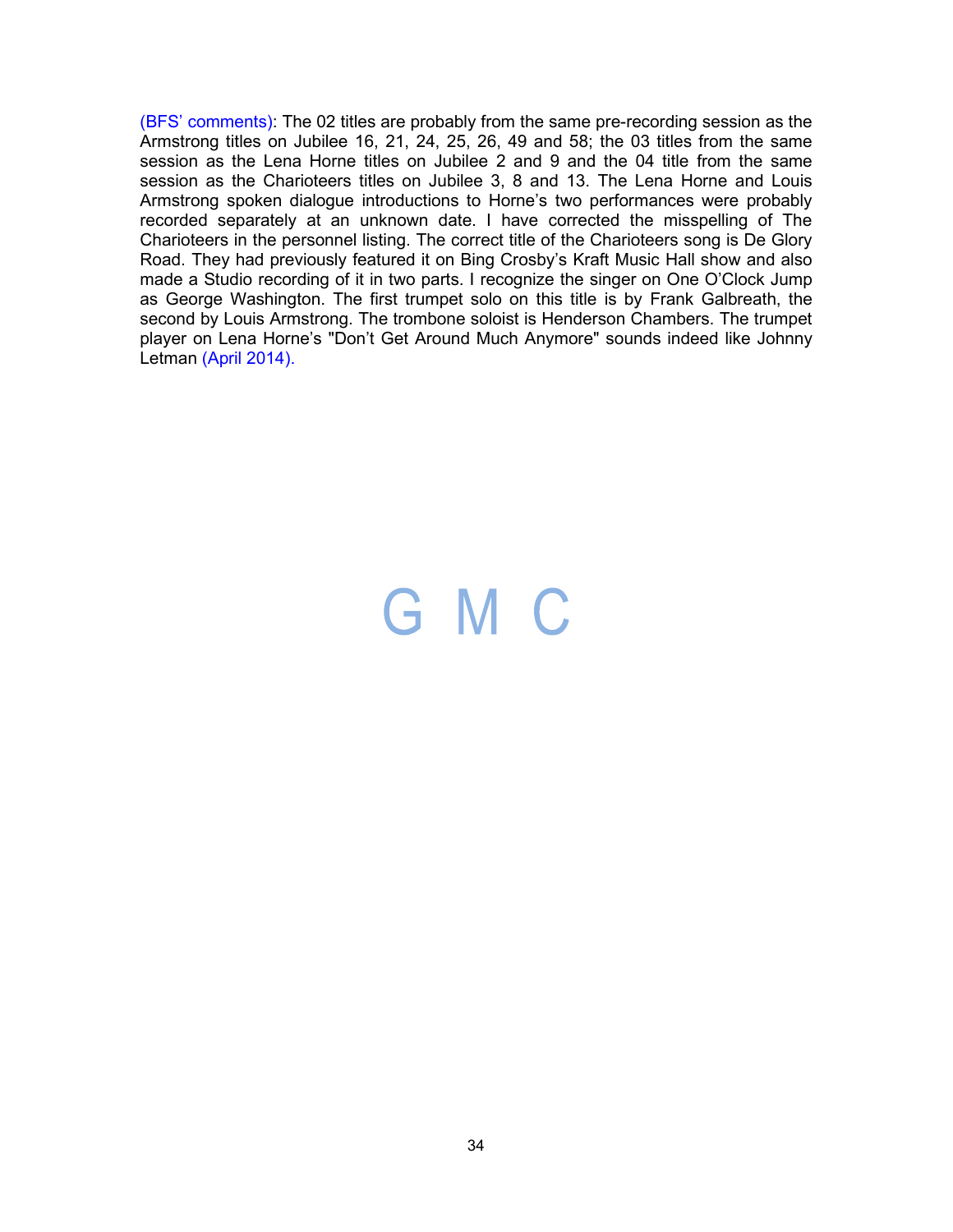AFRS program announcer: Art Gilmore Master of Ceremonies: Ernest "Bubbles" Whitman Studios: NBC Hollywood Pre-recording dates: 01: unknown; 02 - 06: April 1943 Date of dubbing: April 12, 1943 Label information: Printed both sides: All artists. Side one: Program Time 28:58 Notes: (1) The reverse of Jubilee 20, Pt. 1 is Jubilee 19, Pt. 1 (2) The reverse of Jubilee 20 Pt. 2 is Jubilee 19, Pt. 2

Side 1, wax info: H-11-20 Pt. 1 "Jubilee" Time 14:12 01 Introduction & unidentified theme 02 Riff Romp 03 Jump For Joy - v HJ 02 Why Don't You Do Right? - v SC 02 Ill Wind 04 Comedy skit Pt. 1

Side 2, wax info: H-11-20 Pt. 2 Jubilee Prog. time 28:58 Fill to- 29:59 04 Comedy skit Pt. 2 05 Sweet Patootie - v PM 03 As Time Goes By - v HJ 02 Honeysuckle Rose 01 Signoff: unidentified tune GMC

- 01 Studio Orchestra

No details.

- 02 Benny Carter and his Orchestra

Probably Benny Carter, trumpet & alto sax, fronting Gerald Wilson, Eugene "Snooky" Young, Walter Williams, Fred Trainer, trumpets; John "Shorty" Haughton, Alton "Slim" Moore, J. J. Johnson, trombones; Kirt Bradford, Willard Brown, alto saxes; Gene Porter, Eddie Davis, tenor saxes; Ted Brannon, piano; John Smith, guitar; Curly Russell, string bass; Oscar Bradley, drums, Savannah Churchill, vocal.

- 03 "Herb Jeffries"

Umberto Alexandro Balentino, vocal; acc, by the Eddie Beal Trio:

Eddie Beal, piano; Ulysses Livingston, guitar; Joe Comfort, string bass.

- 04 Ben Carter & Mantan Moreland

Comedy skit.

- 05 Phil Moore

Phil Moore, piano & vocal, acc. by Benny Carter and his Orchestra.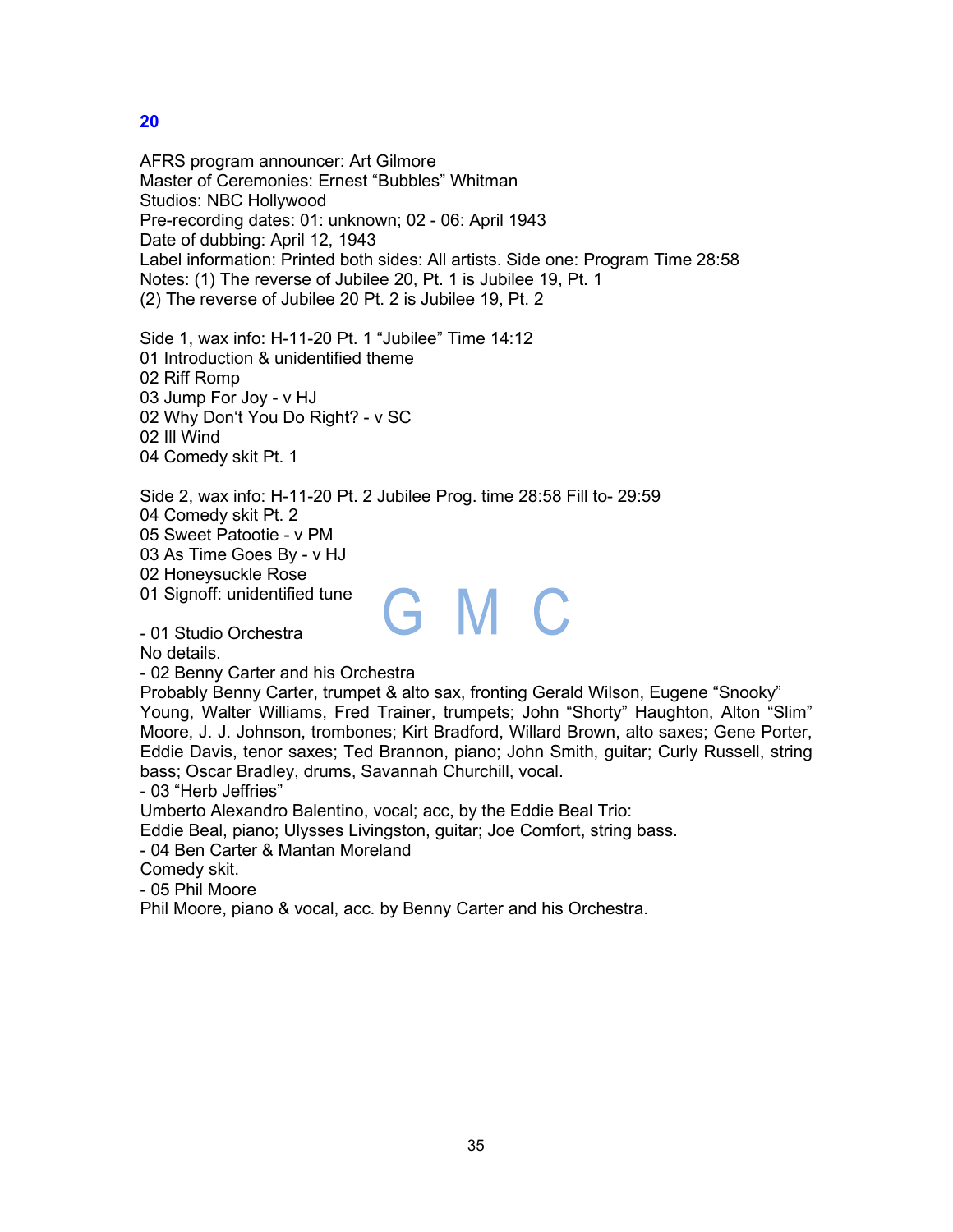(BFS comments): The fourth trumpet player with Benny Carter is listed in discographies alternatively as Fred Trainer, Fred Trainor and Jack Trainor. His correct full name is Fred Jack Trainor (see Albert McCarthy, "Big Band Jazz", p. 179, quoting from reports on Les Hite's Orchestra in Down Beat and Metronome 1942). He also played with the Orchestras of Lionel Hampton and Gerald Wilson and recorded with T-Bone Walker and Helen Humes, among others (April 2014)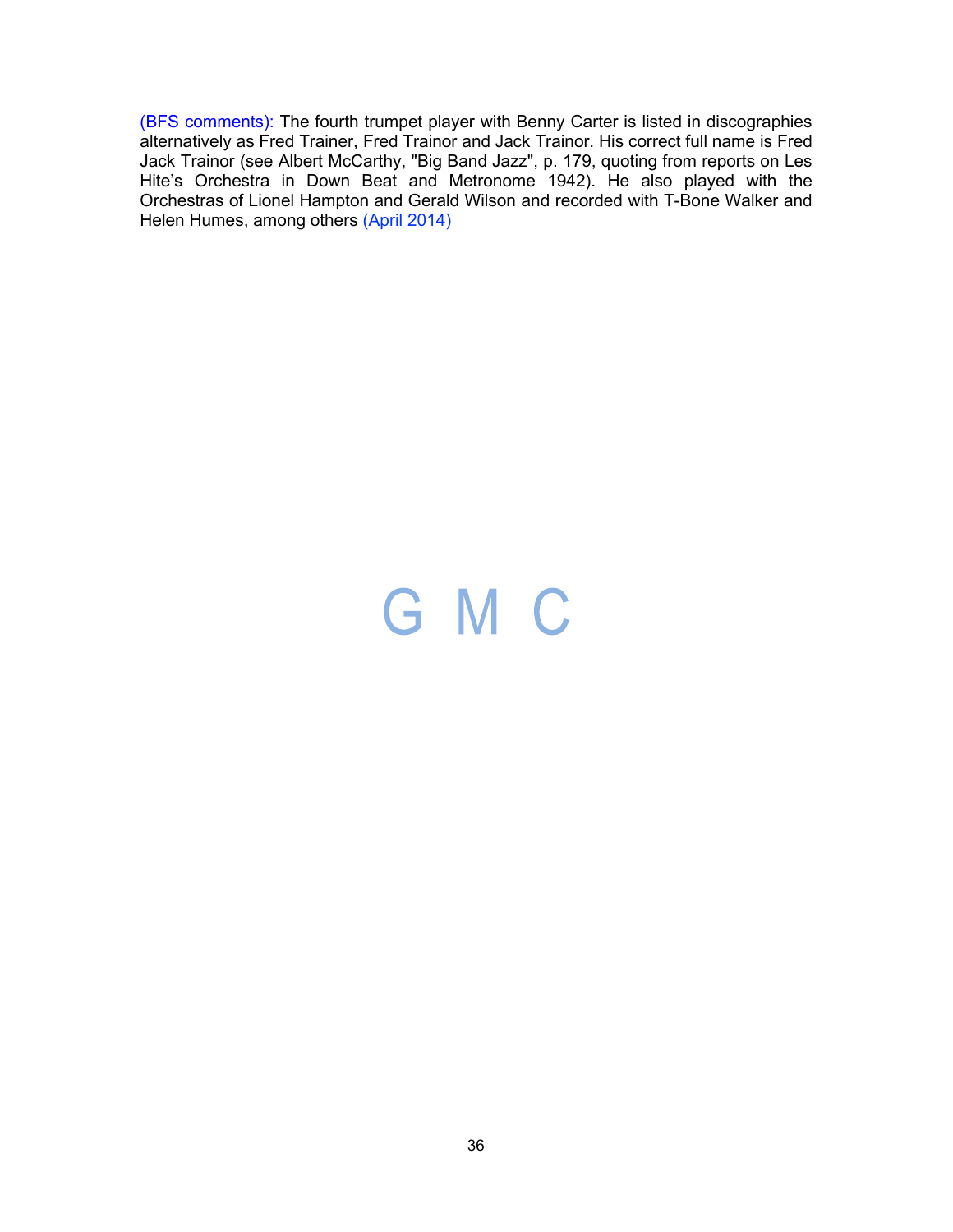AFRS program announcer: Art Gilmore Master of Ceremonies: Ernest "Bubbles" Whitman Studios: NBC Hollywood Pre-recording dates: 01: unknown; 02-03: c. March 1943; 04-05: c. March or early April 1943 Date of dubbing: April 191943 Label information: Printed both sides: All artists. Side one: Program time 28:22 Notes: (1) The reverse of Jubilee No. 21, Pt. 1 is Jubilee No. 22 Pt. 1 (2) The reverse of Jubilee No. 21, Pt. 2 is Jubilee No. 22 Pt. 2 Side 1, wax info: H- 11-21 Pt. 1 Jubilee Time 13:52 01 Introduction & unidentified theme 02 On The Sunny Side Of The Street - v LA

02 Leap Frog (clt solo-Robinson; tenor & bass sax solos-Garland)

03 Comedy skit (intro "Blues In The Night" by Louis Armstrong Orchestra)

Side 2, wax info: H-11-21 Pt. 2 (RE) Jubilee Prog. Time 28:22 Fill to 30:00

02 Dear Old Southland - v LA

04 Drum Stomp

05 Stormy Weather - v IA

02 Ol' Man Mose - v LA & band

01 Closing remarks & unidentified tune

02 Dear Old Southland - a few choruses repeated as "filler".

- 01 Studio Orchestra

No details.

- 02 Louis Armstrong and his Orchestra

Probably Louis Armstrong, trumpet, vocal, Shelton Hemphill, Frank Galbreath, Bernard Flood, trumpets; George Washington, trombone & possibly vocal; Henderson Chambers, James Whitney, trombones; Rupert Cole, Joe Hayman, alto saxes; Joe Garland, tenor & bass saxes, arranger; Prince Robinson, clarinet & tenor sax; Luis Russell, piano; Lawrence Lucie, guitar; Ted Sturgis, string bass; Henry "Chick" Morrison, drums. -03 Eddie "Rochester" Anderson, Louis Armstrong, Jack Benny & Ernest Whitman

Comedy skit.

- 04 Lee Young

Lee Young, drum soloist, with unidentified Orchestra.

- 05 Ivie Anderson

Ivie Anderson, vocal, acc. by unidentified Orchestra.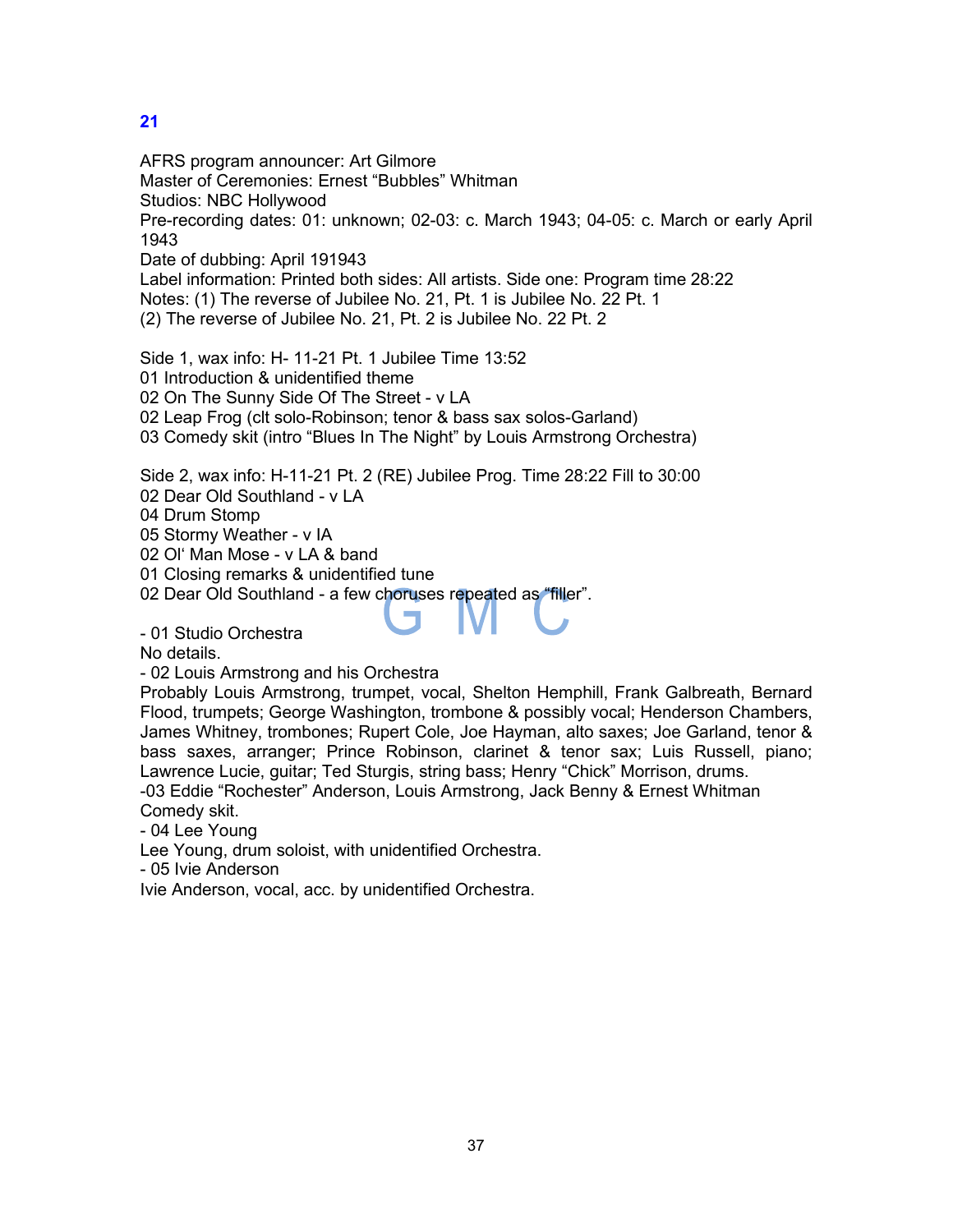(BFS comments): The 02 and 03 titles are probably from the same pre-recording session as the Louis Armstrong titles on Jubilee 16, 24, 25, 26 and 58. George Washington does not sing on Leap Frog, but he is probably the one shouting some remarks. The growl trumpet player on Stormy Weather sounds much like Cootie Williams, as Steve Lasker has remarked, but I don't think he is the man here. It could possibly be Johnny Letman (April 2014).

# GMC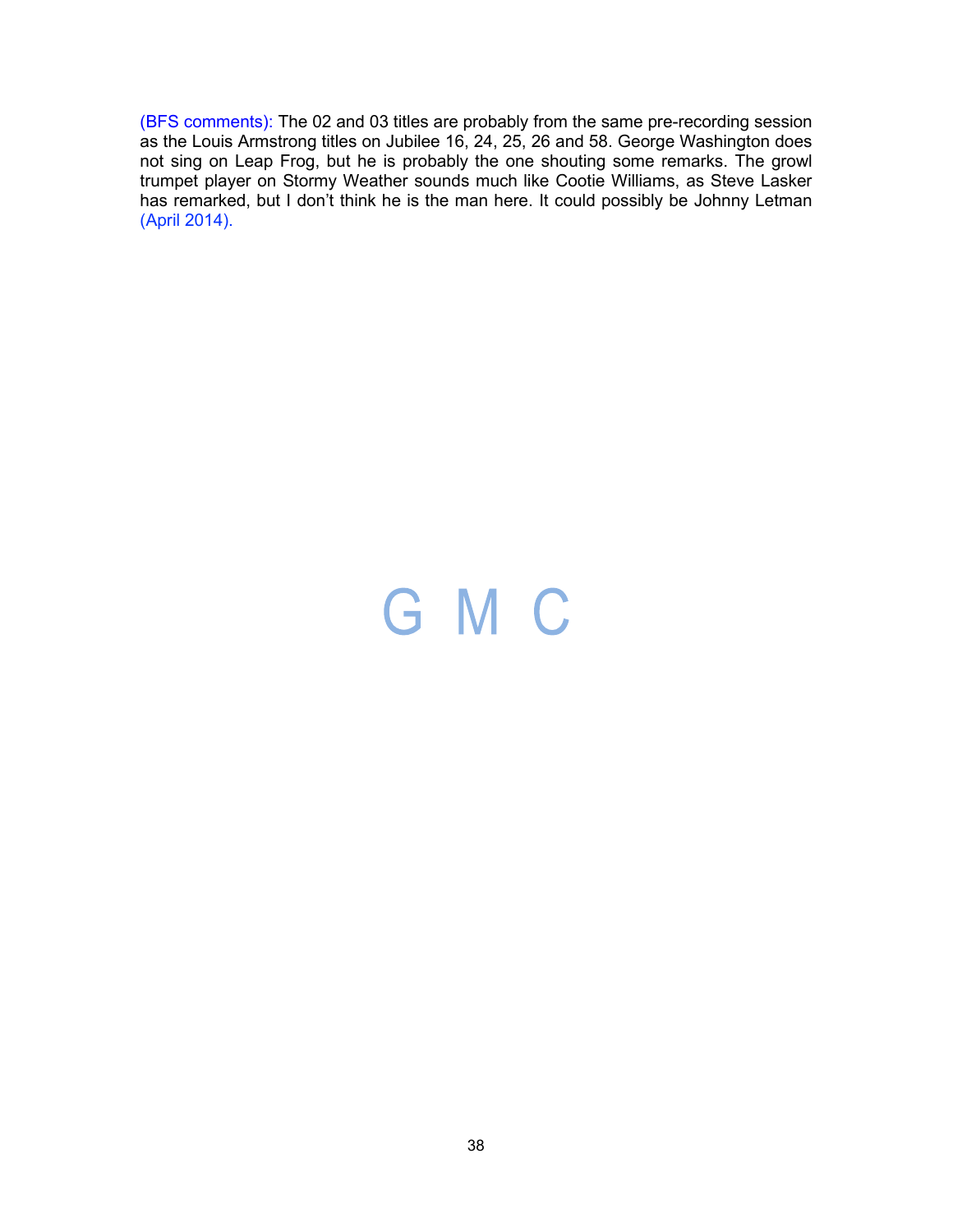AFRS program announcer: Ken Niles Master of Ceremonies: Ernest "Bubbles" Whitman Studios: NBC Hollywood Pre-recording dates: 01: unknown; 02 - 07: c. March 1943 Date of dubbing: April 26, 1943 Label information: Printed both sides: All artists. Side one: Program time 28:59 Notes: (1) The reverse of Jubilee No. 22 Pt. 1 is Jubilee No. 21 Pt. 1 (2) The reverse of Jubilee No. 22 Pt. 2 is Jubilee No. 21 Pt. 2

Side 1, wax info: H-11-22-Pt. 1 (RE) Jubilee Time 14:35 02 Unidentified tune (drums introduction & 4 bars each by JCH, HRA & DS) 01 Introduction & theme: Great Day 02 Harlem Stomp 03 I Can't Believe That You're In Love With Me - v JP 02 I've Got The World On A String 04 Tea For Two

Side 2, wax info: H-11-22 Pt. 2 (RE) Jubilee Prog. 28:58 Fill to 29:58

05 Comedy Skit

02 Don't Get Around Much Anymore

06 Hip Hip Hooray - v JP

07 Drum break into:

02 Rug Cutter's Swing

01 Signoff: unidentified tune

- 01 Studio Orchestra

No details.

- 02 Henry "Red" Allen and his Orchestra

Henry "Red" Allen, trumpet; J. C. Higginbotham, trombone; Don Stovall, alto sax; "General" Morgan, piano; Benny Moten, string bass; Paul Barbarin, drums.

GMC

- 03 Jewel Paige

Jewel Paige, vocal; acc. by Henry "Red" Allen and his Orchestra: as above plus Barney Bigard, clarinet.

- 04 Barney Bigard

Leon Albany Bigard, clarinet soloist; acc. by "General" Morgan, piano; Benny Moten, string bass; Paul Barbarian, drums.

-05 H. "Nicodemus" Stewart

Comedy skit

- 06 Jewel Paige

Jewel Paige, vocal; acc. by "General" Morgan, piano; Benny Moten, string bass.

- 07 Paul Barbarin

Paul Barbarin, unaccompanied drum soloist.

(BFS comments): The titles 02 to 07 are probably from the same pre-recording session as the Henry "Red" Allen titles on Jubilee 17 (April 2014).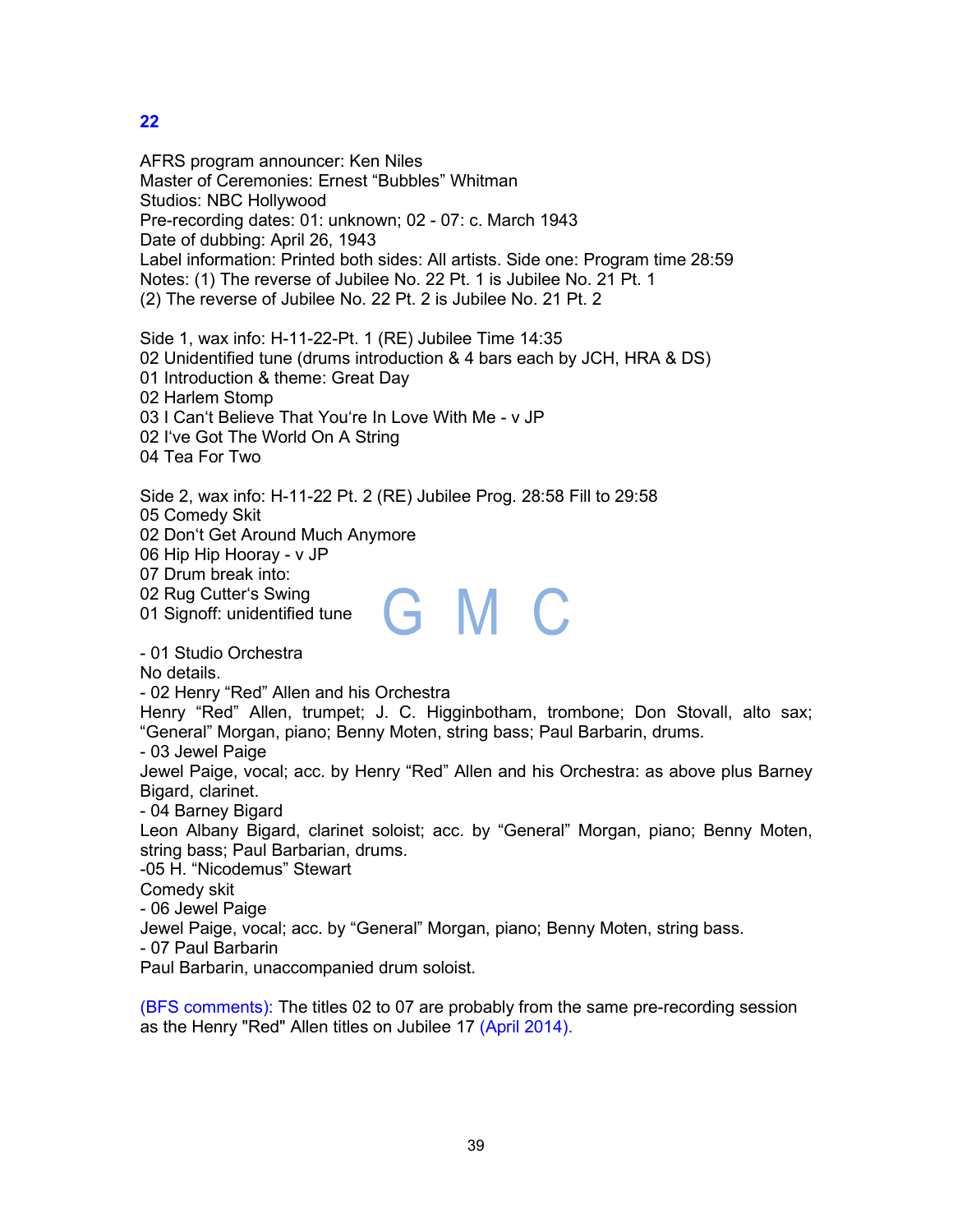AFRS program announcer: Ken Carpenter Master of Ceremonies: Ernest "Bubbles" Whitman Studios: NBC Hollywood Pre-recording dates: 01: unknown; 02 - 05: April 1943 Date of dubbing: May 10, 1943 Label information: Printed on both sides: All artists, side one: Program Time 29:04 Notes: Side 1, wax info: 072865-1A / NH0586 H-11-23 01 Introduction & unidentified theme 02 Bugle Call Rag 03 Star Dust - v CH 02 What's The Good Word, Mr. Bluebird? - v NS 02 All For You - v OM 04 Comedy skit Side 2, wax info: 072866-1 / NH0576 H-11-23 05 Jumpin' Jive - v HMcD 03 Red River Valley - v CH 02 Johnny Zero - v NS & JC 06 I Left A Good Deal In Mobile - v HJ & CH 02 Wahoo 01 Signoff: unidentified tune GMC - 01 Studio Orchestra No details. - 02 Noble Sissle and his Orchestra

Noble Sissle, vocal; fronting a big band including Wendell Cully, George Winfield, Demas Dean and possibly another, trumpets; possibly Chester Burrill, trombone; Jerome Don Pascall, clarinet & alto sax, probably Ben Whitted, Eugene Mikell, alto saxes; possibly Paul Cubinar, tenor sax; possibly Harry Brooks, piano; possibly Jimmy Jones, string bass; Wilbert Kirk, drums; Olivette Miller, Jesse Cryor, vocals.

- 03 The Charioteers

Vocal quartet: Billy Williams, first tenor-lead; Edward Jackson, second tenor; Ira Williams, baritone; Howard Daniel, bass; acc. by James Sherman, piano.

-04 Hattie McDaniel

Comedy skit.

- 05 Hattie McDaniel

Hattie McDaniel, vocal, acc. by Noble Sissle and his Orchestra.

- 06 "Herb Jeffries"

Umberto Alexandro Balentino, vocal, acc. by the Charioteers, vocal quartet and the Eddie

Beal Trio: Eddie Beal, piano; Ulysses Livingston, guitar; Joe Comfort, string bass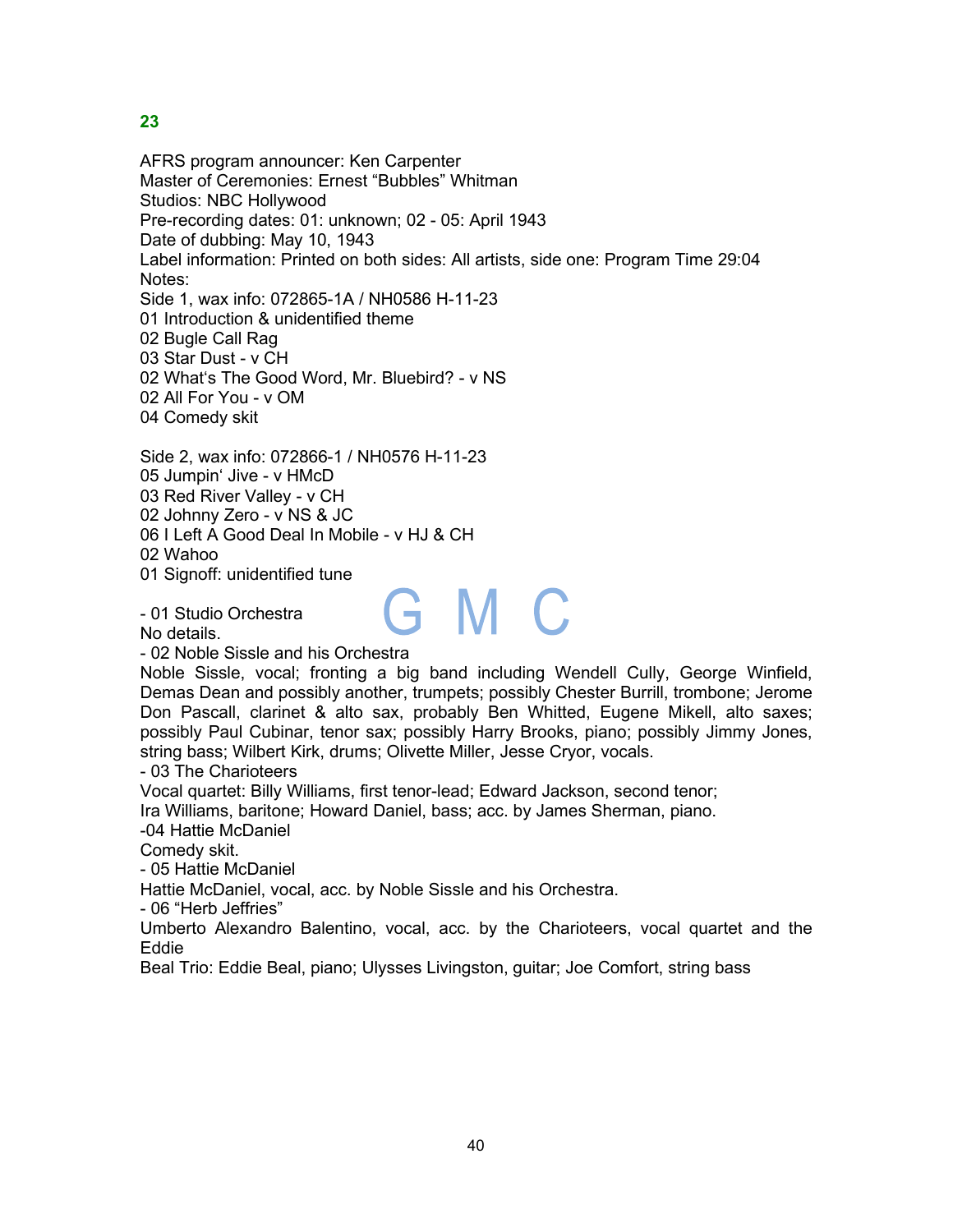AFRS program announcer: Larry Keating Master of Ceremonies: Ernest "Bubbles" Whitman Studios: NBC Hollywood Pre-recording dates: 01: unknown; 02 - 05: c. early March 1943 Date of dubbing: May 3, 1943 Label information: Notes:

Side 1, wax info: PMS 072867 / NH 0585 01 Fanfare and Introduction 01 Theme: Great Day and Introduction 02 If I Could Be With You One Hour Tonight - v LA 02 Hip Hip Hooray - v AB 02 It Ain't Necessarily So (Few bars only) into: 05 Comedy skit 06 Rhythm For Sale 07 It Ain't Necessarily So - v B & B & Band

Side 2, wax info: PMS 072686 / NH 0578

03 Confessin' - v LA

03 In The Mood

04 I Got Plenty Of Nothing - v AB

08 Comedy skit

03 I Can't Give You Anything But Love - v LA

01 Signoff & theme: Great Day

- 01 Studio Orchestra

No details

- 02 Louis Armstrong and his Orchestra

Probably Louis Armstrong, trumpet, vocal, Shelton Hemphill, Frank Galbreath, Bernard Flood, trumpets; George Washington, trombone; Henderson Chambers, James Whitney, trombones; Rupert Cole, Joe Hayman, alto saxes; Joe Garland, tenor sax & arranger; Prince Robinson, tenor sax & clarinet; Luis Russell, piano; Lawrence Lucie, guitar; Ted Sturgis, string bass; Henry "Chick" Morrison, drums.

- 03 Ada Brown

Ada Brown, vocal, acc. by the Louis Armstrong's Orchestra sans Louis Armstrong - 04 Ford Lee "Buck" Washington & John "Bubbles" Sublett

Comedy Skit

- 05 Ford Lee "Buck" Washington

Ford Lee "Buck" Washington, piano soloist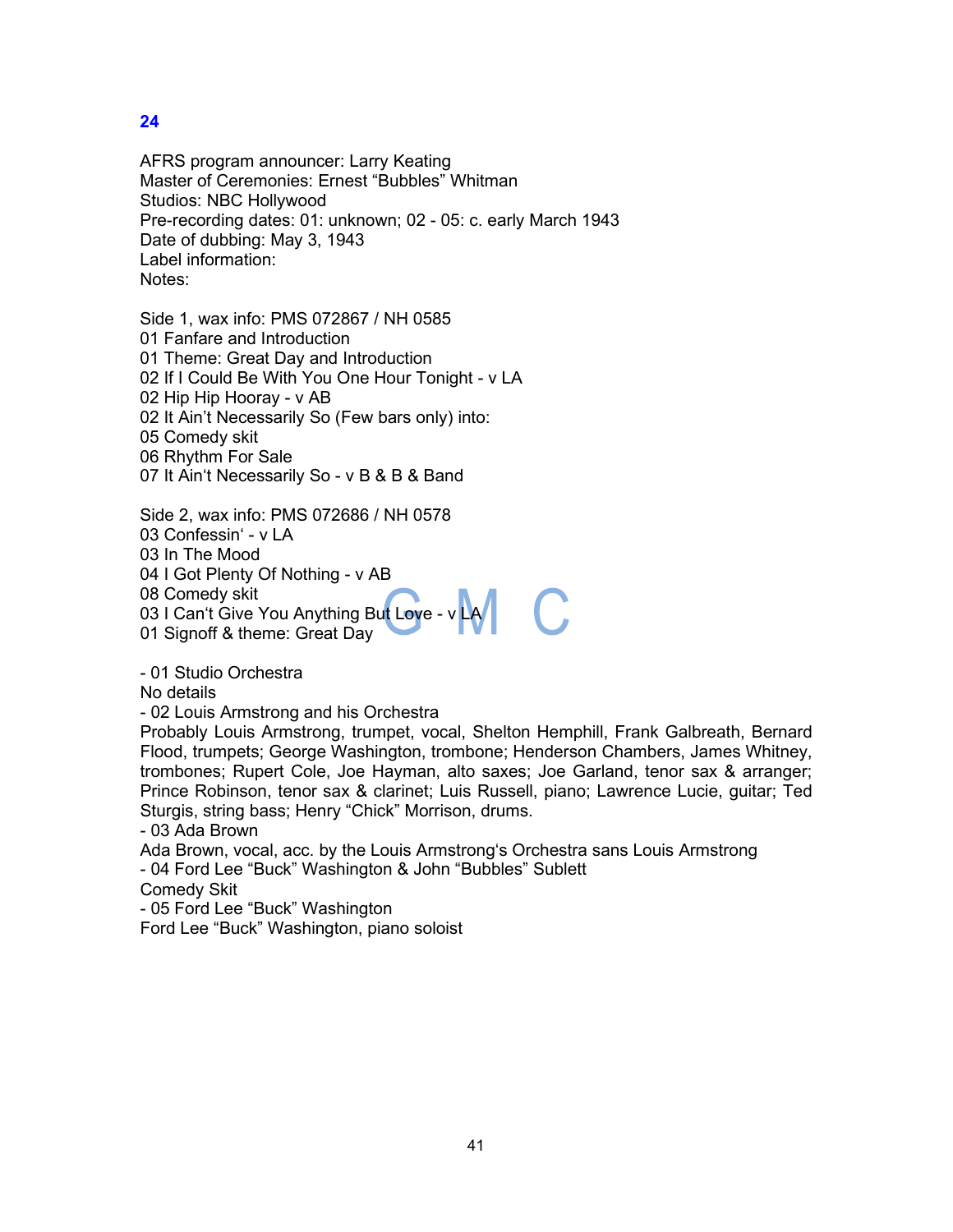- 06 Buck & Bubbles Ford Lee "Buck" Washington, John "Bubbles" Sublett & band vocal, acc. by Louis Armstrong and his Orchestra. - 07 Louis Armstrong, Ada Brown & Ernest Whitman Comedy skit

(BFS comments): The 02 titles are probably from the same pre-recording session as the Armstrong titles on Jubilee 16, 19, 21, 25, 26, 49 and 58. George Washington plays trombone but does not sing on this program. The few instrumental bars before the first comedy skit are not from "Jonah And The Whale" but "It Ain't Necessarily So", which "Buck" and "Bubbles" sing later in the program. Joe Garland plays bass sax on "In The Mood", as he did with Edgar Hayes February 17, 1938. The trumpet solo on this title is not by Louis Armstrong but probably by Frank Galbreath. Prince Robinson plays the clarinet solo on "I Can't Give You Anything But Love". The correct title for the Gershwin song from Porgy And Bess is "I Got Plenty O' Nuttin" (June 2014).

### GMC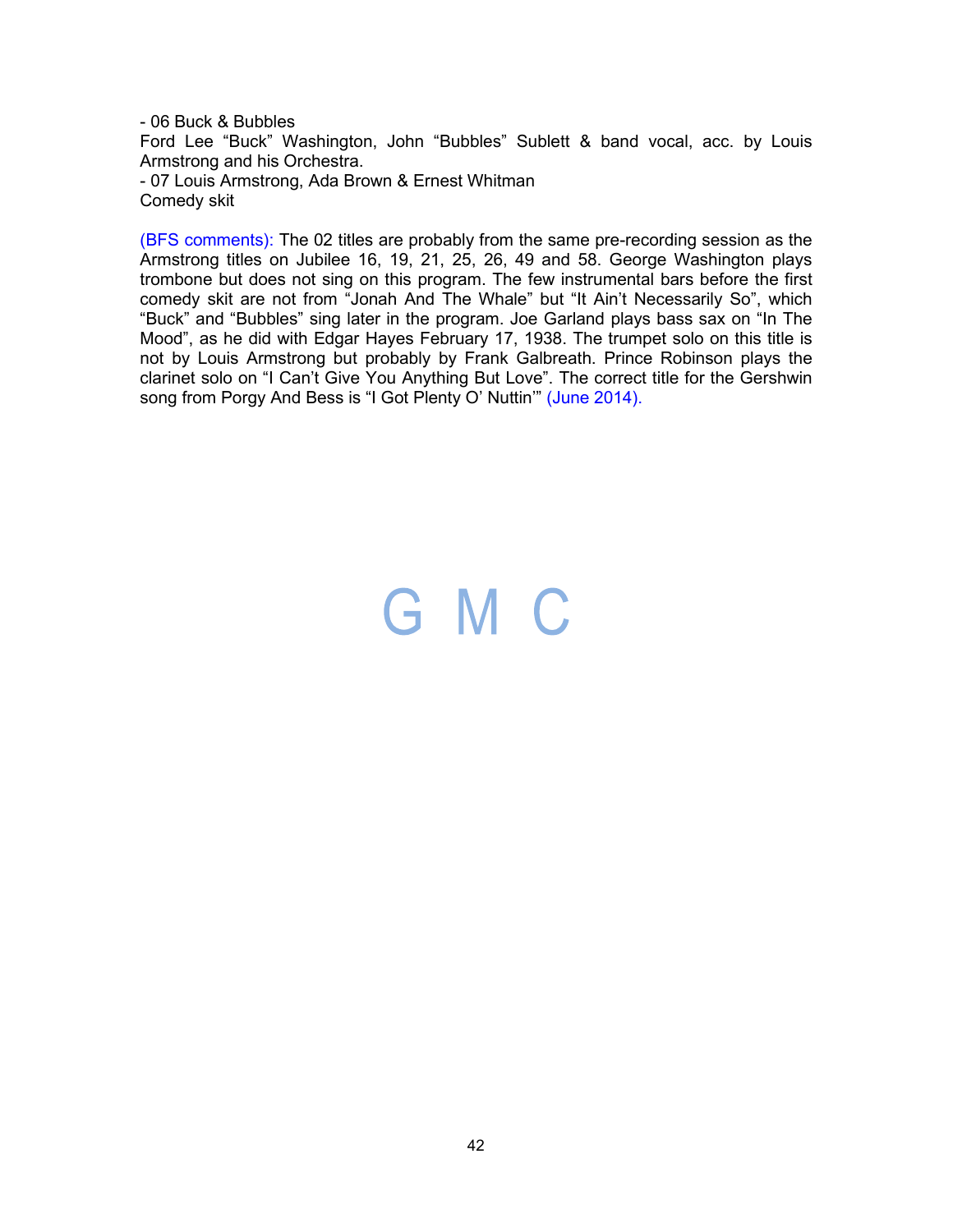AFRS program announcer: Ken Carpenter? Master of Ceremonies: Ernest "Bubbles" Whitman Studios: NBC Hollywood Pre-recording dates: 01: unknown; 02 - 05: March – April 1943 Date of dubbing: May 17, 1943 Label information: Notes: Side 1, wax info: PMS 072877-1 / NH 0589 01 Jubilee theme & introduction 02 Baby, Don't You Cry - v LA 03 Sweet Lucy Brown 04 Comedy skit

Side 2, wax info: PMS 072878-1 / NH 0590 05 Murder, He Says - v AB, GW & band 02 Barrel House Bessie From Basin Street - v LA 03 Don't Get Around Much Anymore 02 Harlem Stomp - v LA 01 Jubilee theme & signoff

- 01 Studio Orchestra

No details.

- 02 Louis Armstrong and his Orchestra

Louis Armstrong, trumpet & vocal, Shelton Hemphill, Frank Galbreath, Bernard Flood, trumpets; George Washington, trombone & possibly vocal; Henderson Chambers, James Whitney, trombones; Rupert Cole, Joe Hayman, alto saxes; Joe Garland, tenor sax & arranger; Prince Robinson, tenor sax; Luis Russell, piano; Lawrence Lucie, guitar; Ted Sturgis, string bass; Henry "Chick" Morrison, drums.

- 03 The Mills Brothers

Vocal quartet: Henry Mills. Herbert Mills, Donald Mills, John Mills, acc. by unidentified guitar (Not Bernard Addison, who left in 1938.)

- 04 Flournoy Miller & ? Lee?

Comedy skit (Flournoy Miller did a comedy skit with Mantan Moreland in the all-sepia motion picture "Stormy Weather", and it sounds like it is the same man here)

- 05 Ann Baker

Ann Baker, vocal, acc. by Louis Armstrong & his Orchestra.-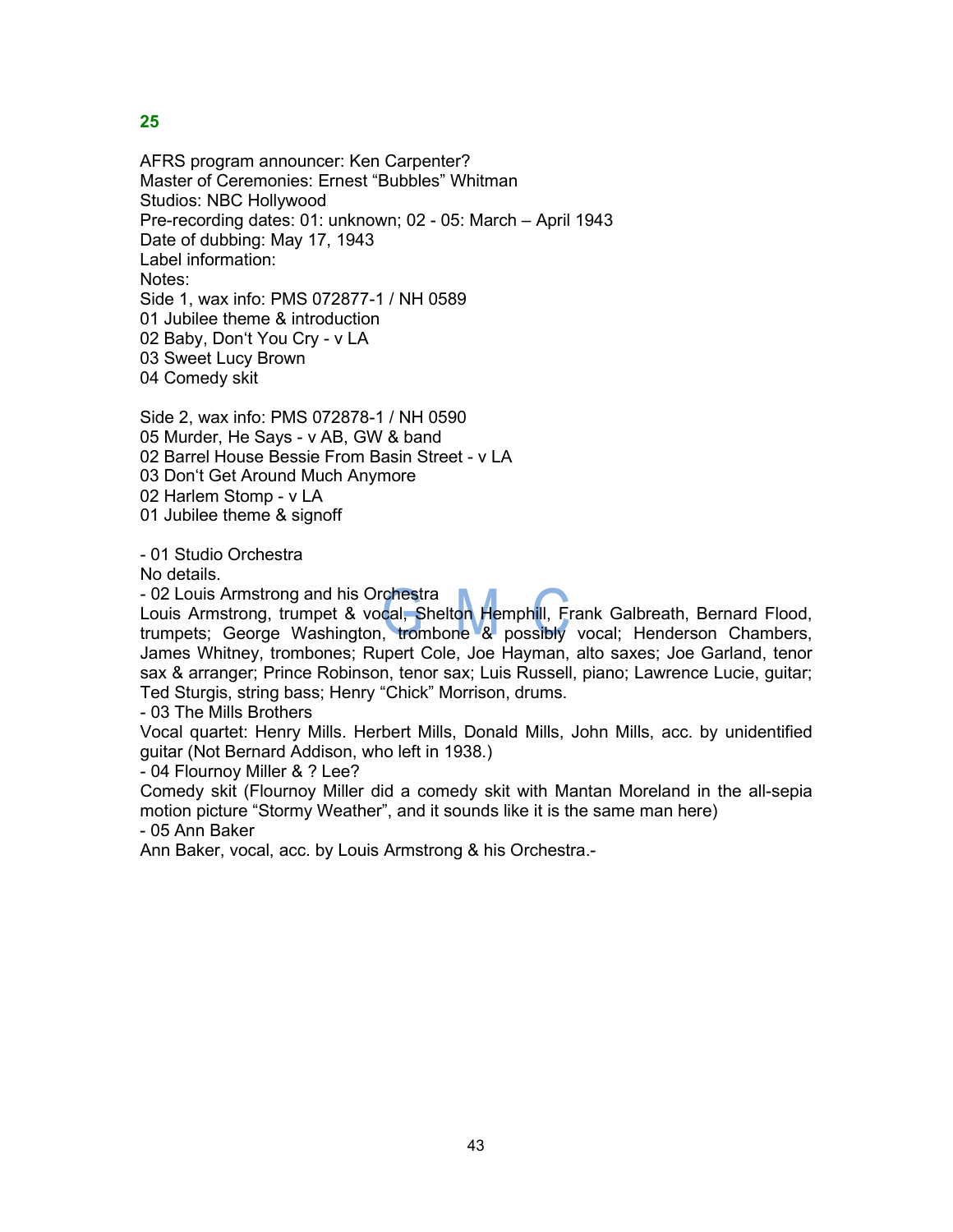GMA AFRS-15, SSRH 213-1

AFRS program announcer: Ken Carpenter Master of Ceremonies: Ernest "Bubbles" Whitman Studios: NBC Hollywood Pre-recording dates: 01: unknown; 02 - 04: March – April 1943 Date of dubbing: May 24, 1943 Label information: Louis Armstrong and His Orchestra; Ernie Whitman; Teresa Harris. Sonny Woods; Red Callender. Notes:

Side 1, wax info: PMS 072708-1 / NH 0609 01 Jubilee theme & introduction 02 Ain't Misbehavin' - v LA 03 Tea For Two 04 Comedy skit 02 Ain't That Just Like A Man? - v TH

Side 2, wax info: PMS 072709-1 / NH 0610 02 The Peanut Vendor - v LA & um 02 You're Everything I Love - v SW 02 Lazy River - v LA M C ÷ 01 Jubilee theme & signoff

- 01 Studio Orchestra

No details.

- 02 Louis Armstrong and his Orchestra

Probably Louis Armstrong, trumpet & vocal, Shelton Hemphill, Frank Galbreath, Bernard Flood, trumpets; George Washington, trombone & possibly vocal; Henderson Chambers, James Whitney, trombones; Rupert Cole, Joe Hayman, alto saxes; Joe Garland, tenor sax & arranger; Prince Robinson, tenor sax; Luis Russell, piano; Lawrence Lucie, guitar; Ted Sturgis, string bass; Henry "Chick" Morrison, drums; Sonny Woods, Teresa Harris, unidentified male, vocals.

- 03 Red Callender Trio

Probably Emmanuel "Duke" Brooks, piano; Louis Gonzales, guitar, George "Red" Callender, string bass, with a big band, probably Armstrong's, as above.

- 04 Louis Armstrong & Teresa Harris

Comedy skit.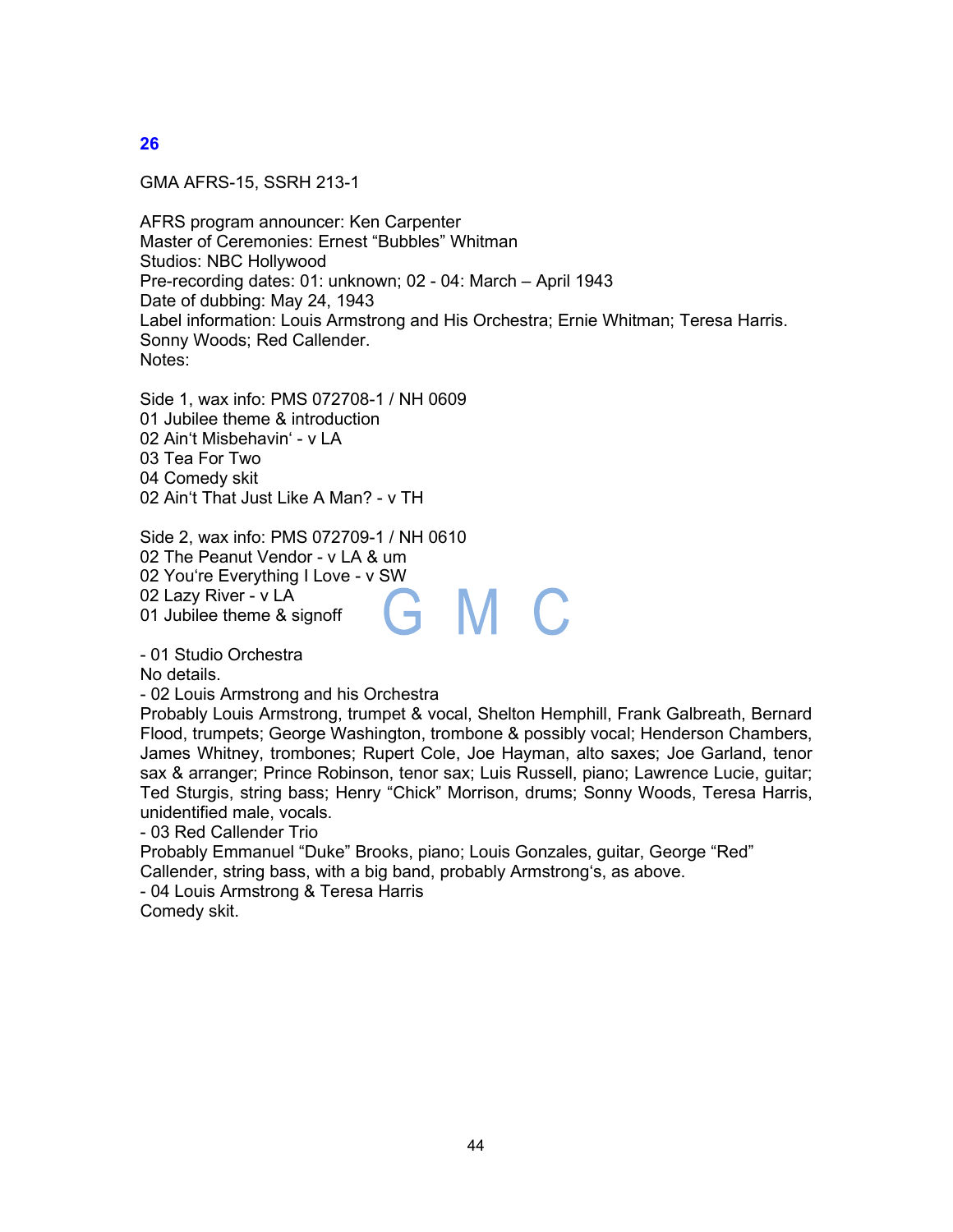AFRS program announcer: Larry Keating? Master of Ceremonies: Ernest "Bubbles" Whitman Studios: NBC Hollywood Pre-recording dates: 01: unknown; 02 - 05: May 1943 Date of dubbing: May 31, 1943 Date of first broadcast: Label information: Notes: Side 1, wax info: 01 Jubilee theme & introduction 02 03 04 05 Side 2, wax info: 02 02 02 01 Jubilee theme & sign off - 01 Studio Orchestra No details

- 02 Benny Carter and his Orchestra

Probably Benny Carter, trumpet & alto sax, directing, Gerald Wilson, Eugene "Snooky" Young, Walter Williams, Fred Trainer, trumpets; John "Shorty" Haughton, Alton "Slim" Moore, J. J. Johnson, trombones; Kirt Bradford, Willard Brown, Gene Porter, alto sax; Eddie Davis, tenor sax; Ted Brannon, piano; James Smith, guitar; Curly Russell, string bass; Oscar Bradley, drums, Savannah Churchill, vocal

- 03 Barney Bigard

**Probably** 

- 04 Savannah Churchill

Savannah Churchill, vocal, acc. by Benny Carter and his Orchestra.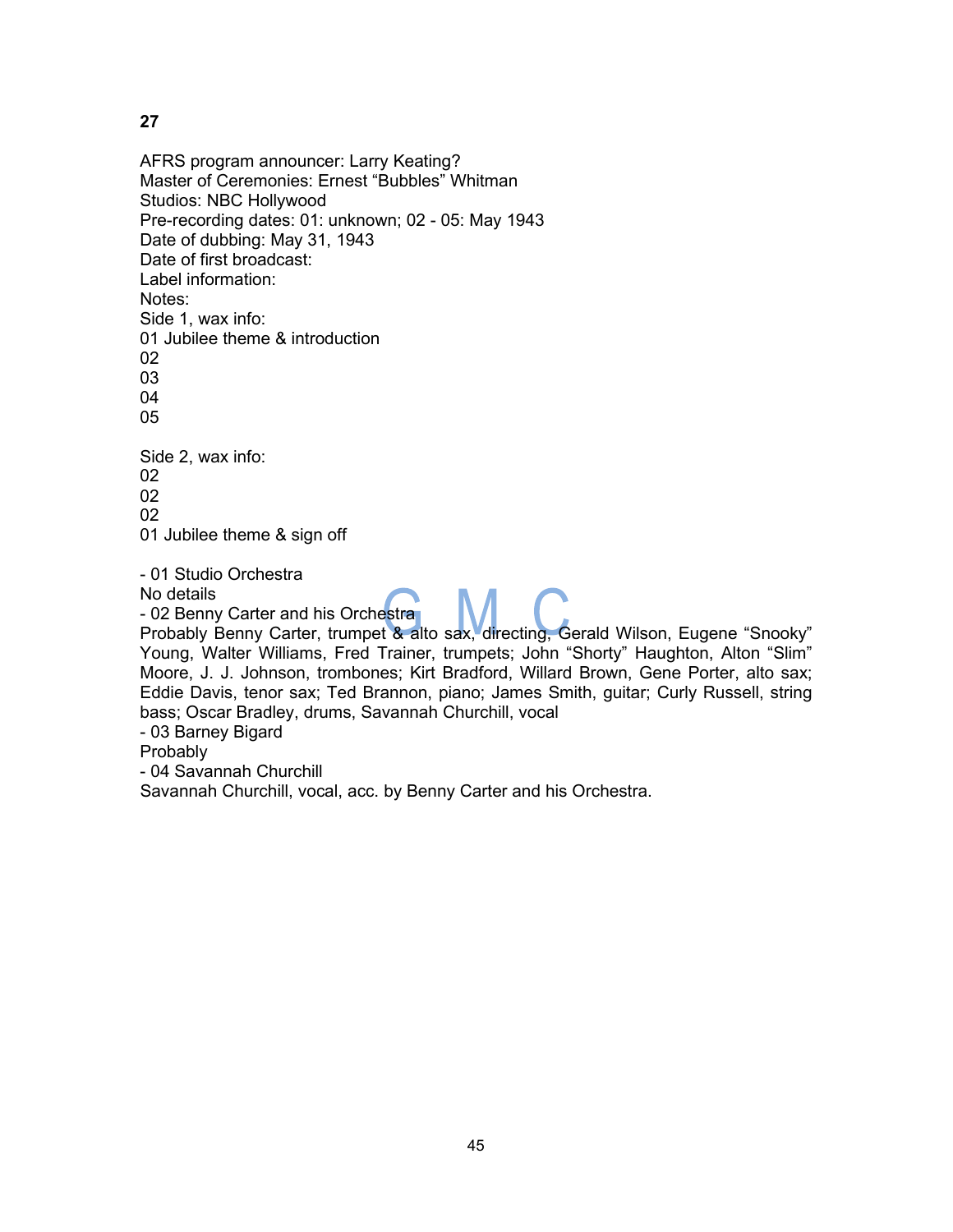AFRS program announcer: Art Gilmore? Master of Ceremonies: Ernest "Bubbles" Whitman Studios: NBC Hollywood Pre-recording dates: 01: unknown; 02-04: late May 1943 Date of dubbing: June 7, 1943 Label information: Notes:

Side 1, wax info: PMS 072725-1 01 Drum roll into unidentified theme 01 Theme: Great Day and Introduction Basie Boogie Don't Get Around Much Anymore - v TC & Band Dance Of The Gremlins Time On My Hands - v RM Baby, Won't You Please Come Home? - v JR

Side 2, wax info: PMS 072726-1 02 Green 02 Them There Eyes - v TC 04 I Cried For You - v RM 01 One O'Clock Jump 01 Signoff & Theme: Great Day GMC

- 01 Studio Orchestra

No details.

- 02 Count Basie and his Orchestra

Ed Lewis, Buck Clayton, Harry Edison, Eugene "Snooky" Young, trumpets; Dicky Wells, Robert "Buster" Scott, Eli Robinson, Louis Taylor, trombones; Earle Warren, Jimmy Powell, alto saxes; Buddy Tate, Don Byas, tenor saxes; Jack Washington, baritone & alto saxes; Count Basie, piano; Freddie Green, guitar; Walter Page, string bass; Jo Jones, drums; Thelma Carpenter, Jimmy Rushing, vocals. NOTE: "Green" was probably composed & arranged by Freddie Green, it was later on known as "Jumping For Maria". - 03 Rose Murphy

Rose Murphy, vocal, acc. by own piano

- 04 Rose Murphy

Rose Murphy, vocal, acc. by Freddie Greene, guitar; Walter Page, string bass; Jo Jones, drums

(BFS Comments): Count Basie and his Orchestra was at the Orpheum Theatre in Los Angeles May 26 to June 1, 1943 so the pre-recording session for Jubilee No. 28, 30 and 32 probably took place during that period (June 2014).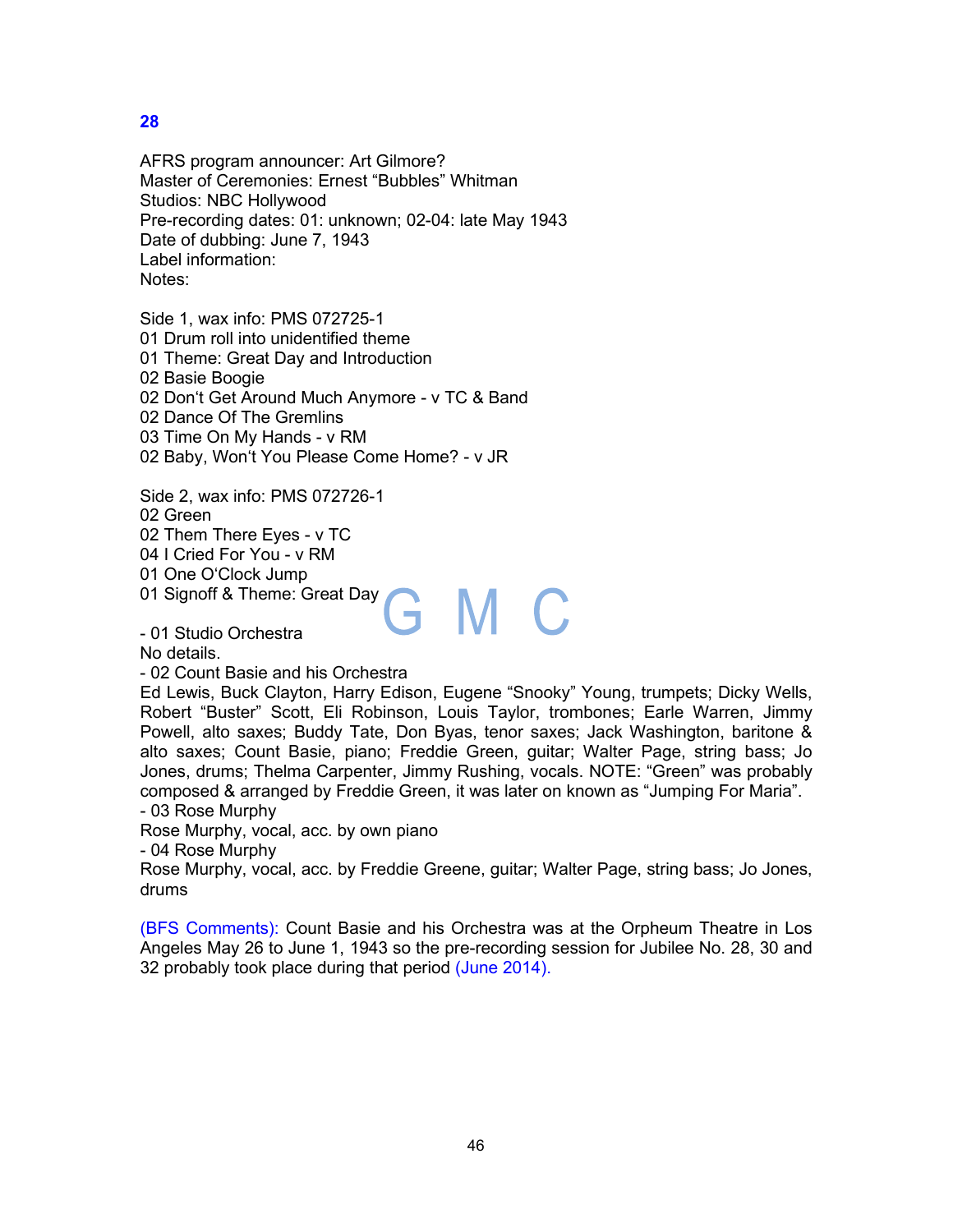AFRS program announcer: Jim Doyle Master of Ceremonies: Ernest "Bubbles" Whitman Studios: NBC Hollywood Pre-recording dates: May or early June 1943 Date of dubbing: June 14, 1943 Date of first broadcast: Label information: Notes: (1) According to the AFRS ledgers, this program features Ernest Whitman, **Dolores** Williams, Nat King Cole, Jim Doyle, Jimmie Lunceford. Side 1, wax info: 01 Drum Roll into unidentified theme 02 Introduction & theme: Great Day (?) 03 Blues In The Night 04 Happiness Is Just A Thing Called Joe - v DW 03 Chocolate

Side 2, wax info: 04 Do I Know What I'm Doing? – v DW 05 Honeysuckle Rose - v NCK 05 Slender, Tender And Tall - v NKC 02 unidentified tune M C 02 Sign off & theme: Great Day (?)

- 01 Unidentified No details.

- 02 Studio Orchestra

No details.

- 03 Jimmie Lunceford and his Orchestra

Probably Jimmy Lunceford, playing most reed instruments including the flute, fronting:- Freddy Webster, Harry "Pee-Wee" Jackson, Robert Mitchell, Paul Webster, trumpets.

Fernando Arbello, Russell Bowles, John "Streamline" Ewing, trombones; Jimmie Lunceford, soprano and alto saxes, Omer Simeon, alto sax & clarinet; Dan Grissom, alto sax, Joe Thomas, tenor sax; Earl Carruthers, baritone and alto saxes, clarinet, vocal; Edwin Wilcox, piano; Al Norris, guitar; Charles "Truck" Parham, string bass; Joe Marshall, drums.

- 04 Dolores Williams

Dolores Williams, vocal, acc. by the Jimmie Lunceford Orchestra

- 05 Nat King Cole Trio

Nat "King" Cole, piano & vocal; Oscar Moore, guitar; Johnny Miller, string bass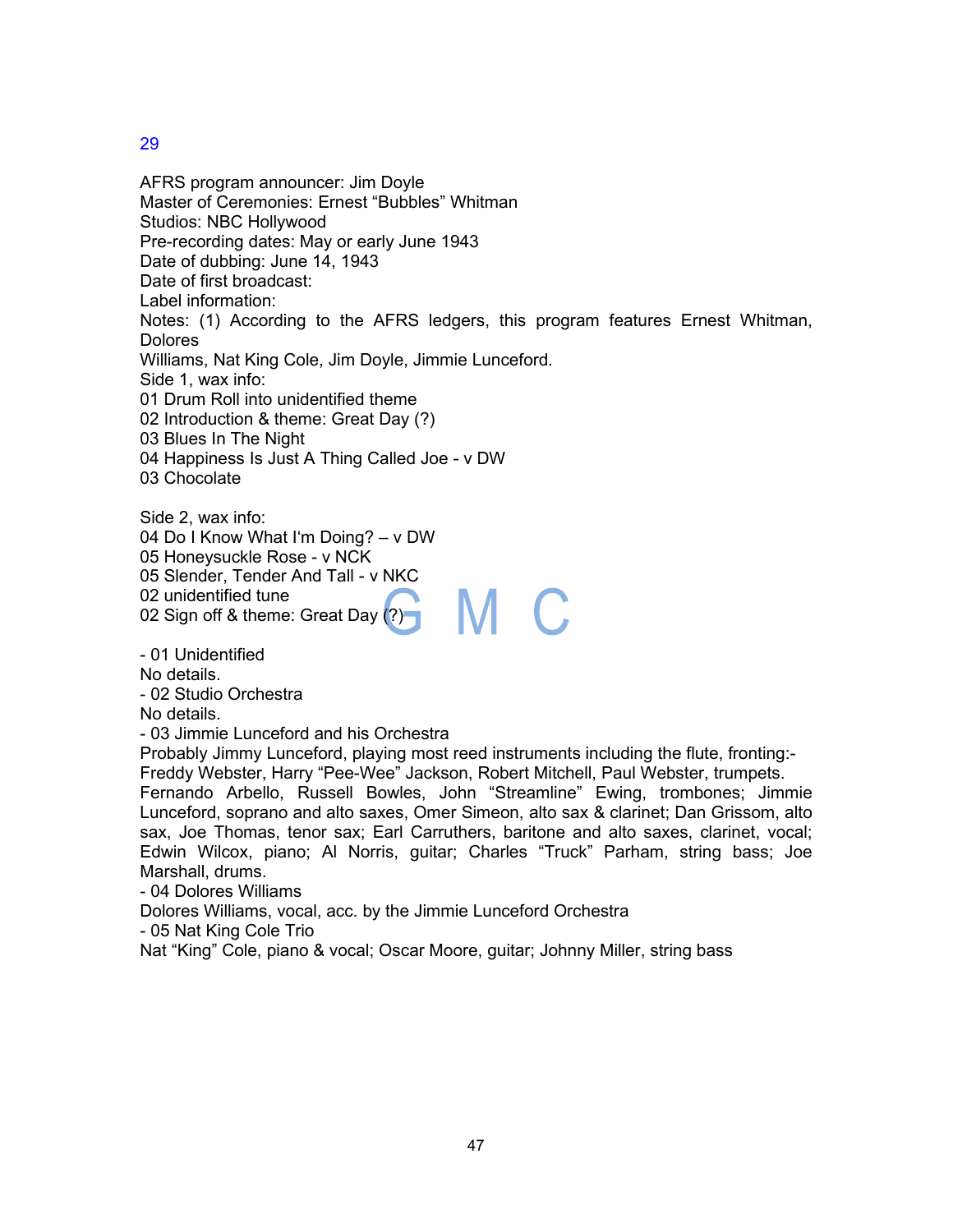(BFS comments): Chocolate (issued on LP, Polydor 236524) has been checked aurally. The rest of this program has not been available for listening. According to Eddie Determeyer, Blues In The Night from this program is on Hindsight HBCD 504, but it is not, and the version on Hindsight HSR-221 is from November 23, 1945. The 03 and 04 titles were probably recorded at the same pre-recording session as the Jimmie Lunceford titles on Jubilee No. 31 and 33. John "Streamline" Ewing replaced James "Trummy" Young in March 1943 (see Eddie Determeyer, Rhythm Is Our Business, pp. 205, 300 and John Chilton, Who's Who in Jazz). Jimmie Lunceford led the saxophone section for a short period before July 1943 (see Determeyer, pp. 208, 300). Dan Grissom was still with the band at this time and was replaced by Kirtland "Kirt" Bradford in July 1943 (see Determeyer, p. 205). Joe Marshall replaced Jimmie Crawford in February 1943 (see Determeyer, pp. 76, 300) (July 2014).

### GMC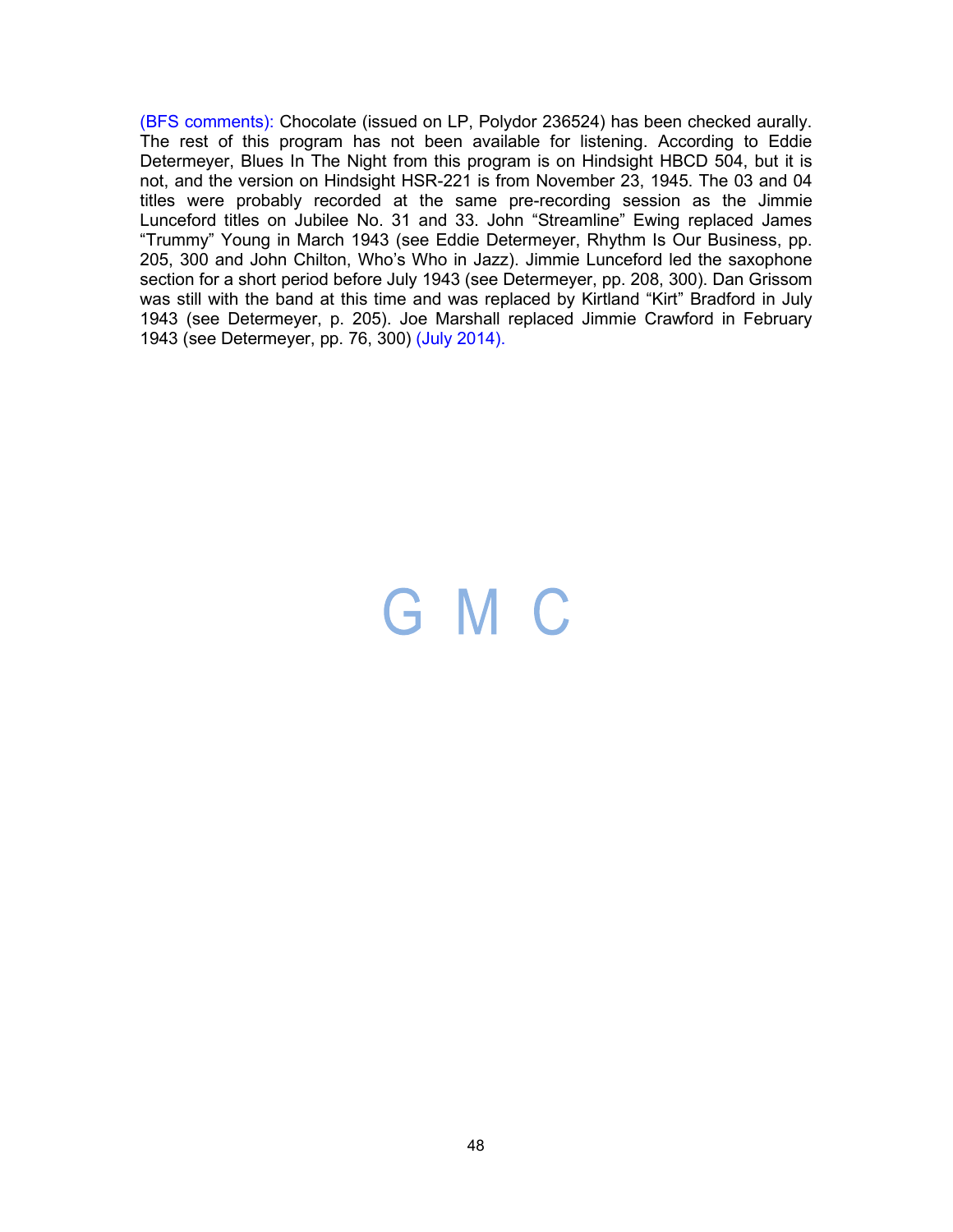GMA AFRS-508

AFRS program announcer: Jim Doyle Master of Ceremonies: Ernest "Bubbles" Whitman Studios: NBC Hollywood Pre-recording dates: 01: Unknown; 02: possibly 03 and 05 late May 1943; 04: probably c. March 1943 Date of dubbing: June 21, 1943 Label information: Notes: (1) According to the AFRS ledgers, this program features Lena Horne, Miller & Lee, The Charioteers, "Butterfly" McQueen, Ernest Whitman, Count Basie, Jimmy Rushing, Earle Warren and Jim Doyle.

Side 1, wax info: 01 Fanfare & Introduction 02 Theme: One O'Clock Jump & Introduction 02 Rhythm Man 03 Taking A Chance On Love v LH 02 Jazz Me Blues 04 Comedy skit

Side 2, wax info: 02 Boogie Woogie Blues – v JR 05 Amen v CH 02 I've Got The World On A String – v LH 02 It's Sand, Man! 02 Sign Off & Theme: One O'Clock Jump

- 01 Studio Orchestra

No details

- 02 Count Basie and his Orchestra

Ed Lewis, Buck Clayton, Harry Edison, Eugene "Snooky" Young, trumpets; Dicky Wells, Robert "Buster" Scott, Eli Robinson, Louis Taylor, trombones; Earle Warren, alto sax & vocal; Jimmy Powell, alto sax; Buddy Tate, Don Byas, tenor saxes; Jack Washington, baritone & alto saxes; Count Basie, piano; Freddie Green, guitar; Walter Page, string bass; Jo Jones, drums; Jimmy Rushing, vocal.

-03 Lena Horne, vocal, acc. by Unknown Band

-04 Flournoy Miller and Johnny Lee

Comedy Skit

- 05 The Charioteers

Probably Wilfred "Billy" Williams, first tenor vocal; Eddie "Turkey" Jackson, second tenor vocal; Ira "House" Williams, baritone vocal; Howard "Dan" Daniel, bass vocal; James Sherman, piano, arranger.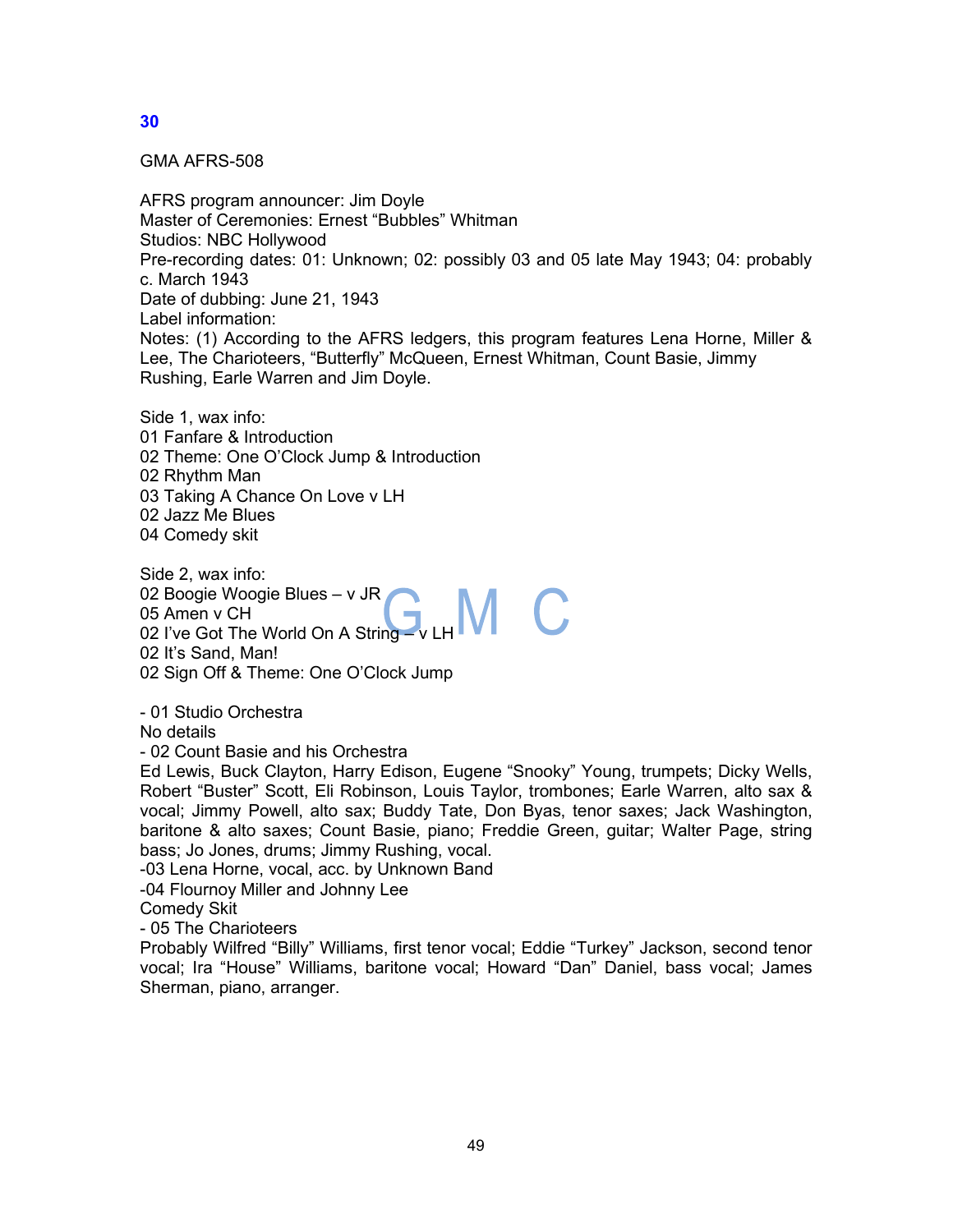(BFS Comments): The 02 titles are probably from the same pre-recording session as the Count Basie titles on Jubilee No. 28 and 32. The comedy skit on this program is probably from the same pre-recording session as the one on Jubilee No. 25. "Butterfly" McQueen, who is mentioned in the AFRS ledgers, does not participate in this program. The title announced as Boogie Woogie Blues is better known as Boogie Woogie (I May Be Wrong), composed by Count Basie and Jimmy Rushing (June 2014)

# GMC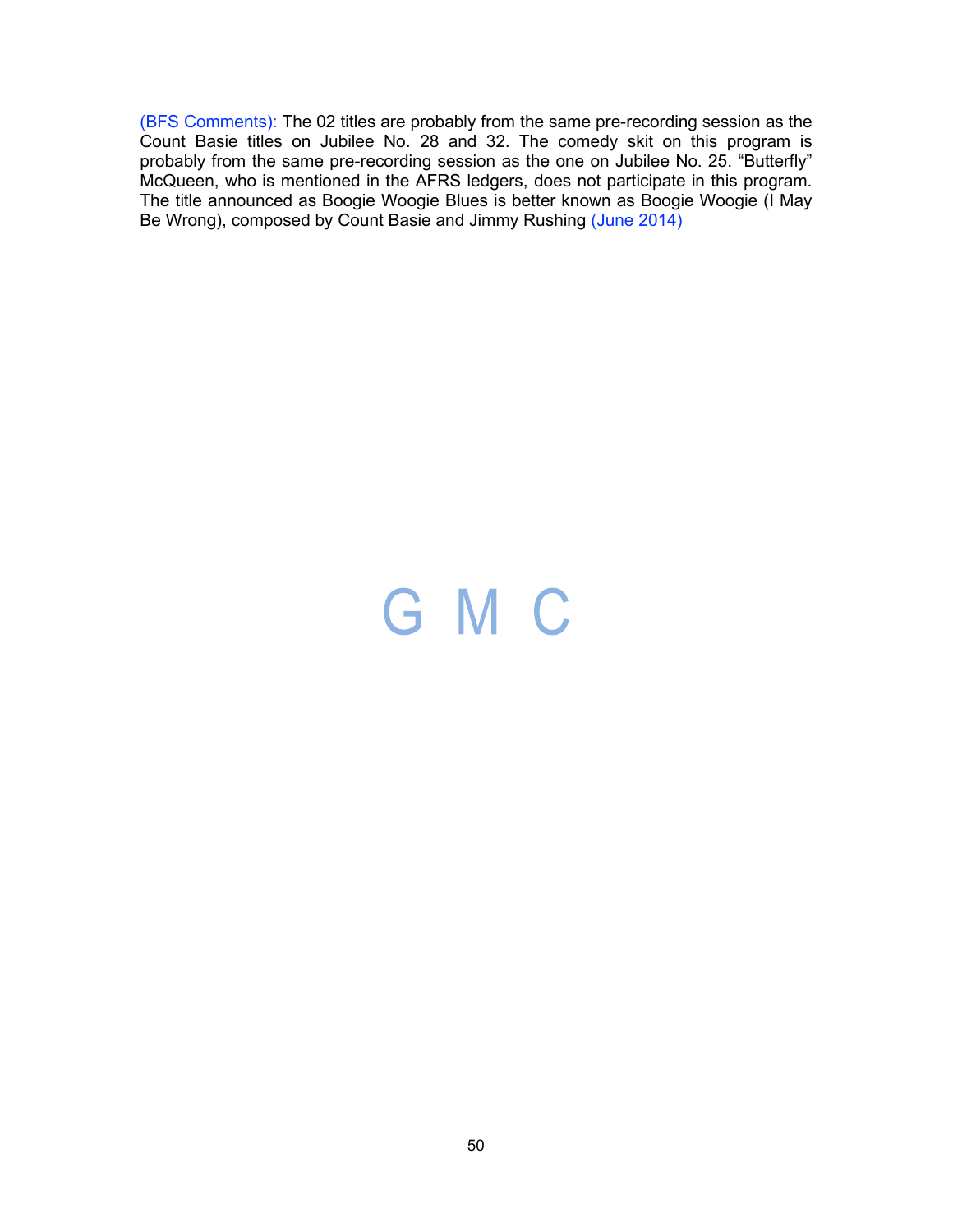AFRS program announcer: Jim Doyle Master of Ceremonies: Ernest "Bubbles" Whitman Studios: NBC Hollywood Pre-recording dates: May or early June 1943 Date of dubbing: June 28, 1943 Label information: Notes: (1) According to the AFRS ledgers, this program features Ernest Whitman, Velma Middleton, Jimmie Lunceford, Jim Doyle, Art Tatum. Side 1, wax info: 01 Jubilee theme & introduction 02 03 04 05 Side 2, wax info: 02 02 02 01 Jubilee theme & sign off - 01 Studio Orchestra No details - 02 Jimmie Lunceford and his Orchestra Freddie Webster, Harry "Pee-Wee" Jackson, Robert Mitchell, Paul Webster, trumpets; Fernando Arbello, Russell Bowles, John "Streamline" Ewing, trombones; Jimmie Lunceford, soprano and alto saxes; Omer Simeon, alto sax & clarinet; Dan Grissom, alto sax; Joe Thomas, tenor sax; Earl Carruthers, baritone and alto saxes, clarinet, vocal; Edwin Wilcox, piano; Al Norris, guitar; Charles "Truck" Parham, string bass; Joe Marshall, drums. - 03 Velma Middleton vocal, acc. by ? - 04 Art Tatum Piano soloist

(BFS comments): This program has not been available for listening. The 02 titles from this program are probably from the same pre-recording session as the Jimmie Lunceford titles on Jubilee 29 and 32. For my comments on the Lunceford personnel, see Jubilee 29 (July 2014).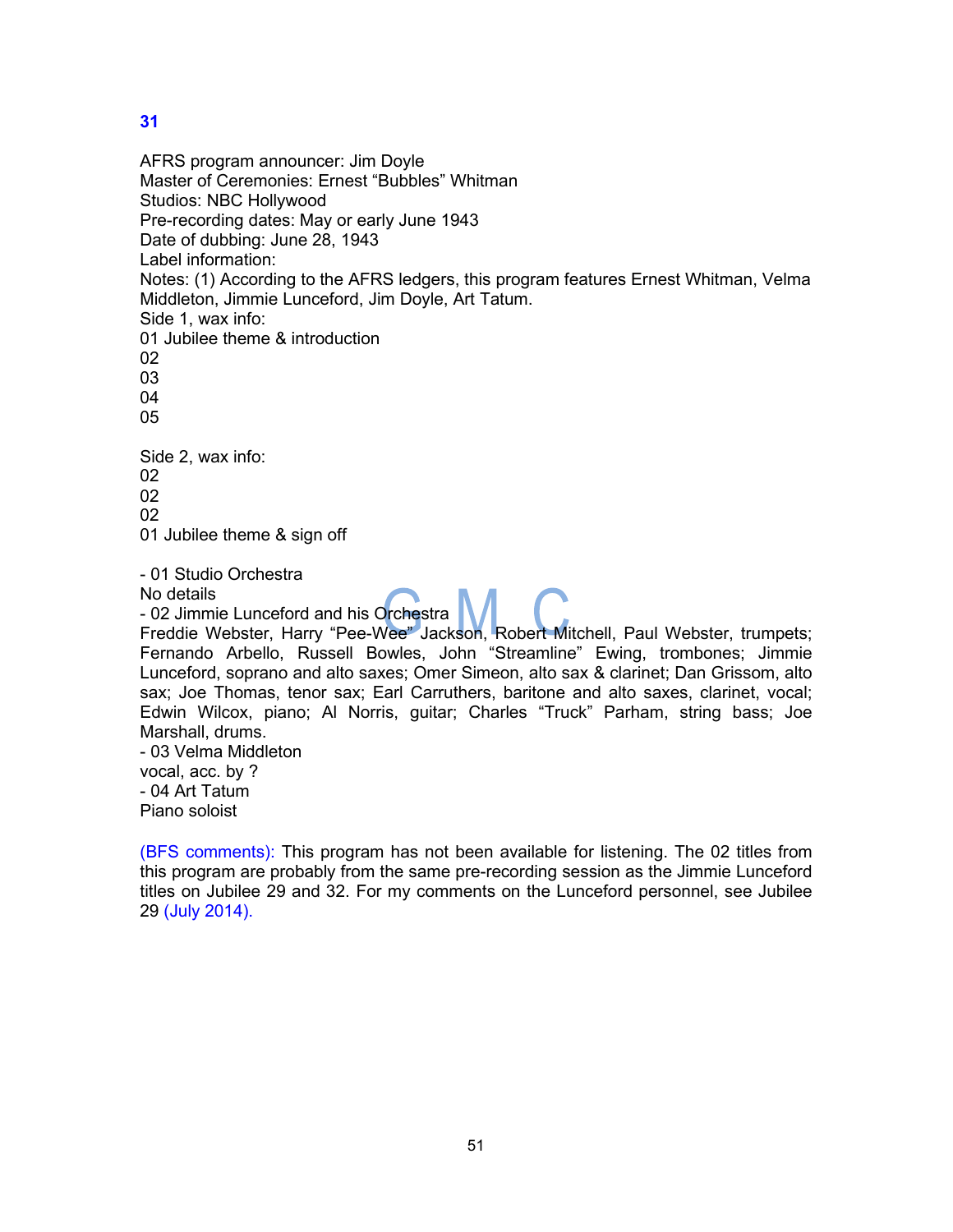GMA AFRS-16

AFRS program announcer: Larry Keating Master of Ceremonies: Ernest "Bubbles" Whitman Studios: NBC Hollywood Pre-recording dates: 01-02: Late May – June 1943; 03: January 1943 Date of dubbing: July 5, 1943 Label information: Notes: (1) Thelma Carpenter is announced in the sign-off by Ernest Whitman, she is not to be heard in this program, indicating that this is a heavily edited version of a longer Studio session. "Swing Shift" is not complete on the transcription but was surely performed in full in the Studio. The first parts of this Studio session appear to be on Jubilee No. 28 and Jubilee No. 30.

Side 1, wax info: HD3-MM-6006-1 Time: 13:57 01 Introduction & theme: One O'Clock Jump 01 Air Mail Special 02 After You've Gone - v IJ 03 Sweet Lorraine (reissued on Jubilee 69) 01 St. Louis Blues - v JR

Side 2, wax info: HD3-MM-6007-1 Program Time: 29:04 Fill to 30:00 01 Cabin In The Sky - v EW 03 Exactly Like You (reissued on Jubilee 69 & BML P-68) 02 I Won't Say I Will - v IJ 01 Swing Shift (nc) 01 Signoff: One O'Clock Jump

- 01 Count Basie and his Orchestra

Ed Lewis, Buck Clayton, Harry Edison, Eugene "Snooky" Young, trumpets; Dicky Wells, Robert "Buster" Scott, Eli Robinson, Louis Taylor, trombones; Earle Warren, alto sax & vocal; Jimmy Powell, alto sax; Buddy Tate, Don Byas, tenor saxes; Jack Washington, baritone & alto saxes; Count Basie, piano; Freddie Greene, guitar; Walter Page, string bass; Jo Jones, drums; James Rushing, vocal.

- 02 Ida James

Ida James, vocal, acc. by Count Basie and his Orchestra.

- 03 Art Tatum Trio

Art Tatum, piano; "Tiny" Grimes, guitar; "Slam" Stewart, string bass.

(BFS Comments): The 01 and 02 titles are probably from the same pre-recording session as the Count Basie titles on Jubilee 28 and 30 (see note above). The 03 titles are probably from the same pre-recording session as the Art Tatum titles on Jubilee 11, 17 and 31 (June 2014).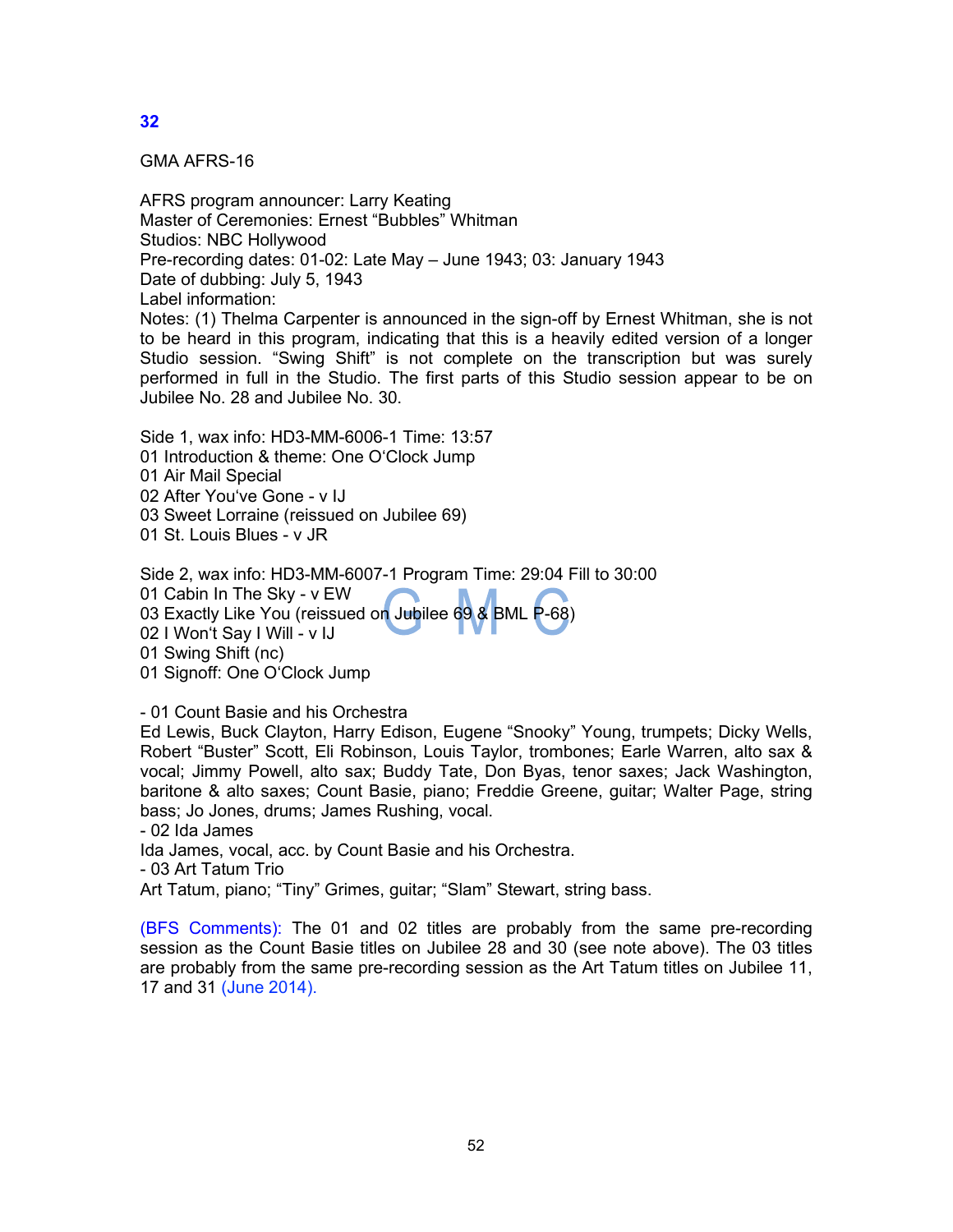GMA AFRS-640, SSRH 195-1

AFRS program announcer: Jim Doyle Master of Ceremonies: Ernest "Bubbles" Whitman Studios: NBC Hollywood Pre-recording dates: May or early June 1943 Date of dubbing: July 12, 1943 Label information: Notes: (1) The AFRS ledgers do not mention Jimmie Lunceford for this program. On the other hand, Bill Robinson is listed but cannot be heard.

Side 1, wax info: HD3-MM-6022-1 01 Introduction & Lunceford theme: Uptown Blues 01 Hallelujah 02 Mandy, Make Up Your Mind 01 Yesterdays (feature spot for Freddie Webster) 03 Hip Hip Hooray - v AB & band

Side 2, wax info: HD3-MM-6023-1 04 Dry Bones 05 In The Blue Of The Evening - v DW 06 Comedy skit 01 Wham - v ECa & band M C 01 Signoff & For Dancers Only (nc)

- 01 Jimmie Lunceford and his Orchestra

Freddie Webster, Harry "Pee-Wee" Jackson, Robert Mitchell, Paul Webster, trumpets; Fernando Arbello, Russell Bowles, John "Streamline" Ewing, trombones; Jimmie Lunceford, soprano and alto saxes; Omer Simeon, alto sax & clarinet; Dan Grissom, alto sax; Joe Thomas, tenor sax; Earl Carruthers, baritone and alto saxes, clarinet, vocal; Edwin Wilcox, piano; Al Norris, guitar; Charles "Truck" Parham, string bass; Joe Marshall, drums

- 02 Rose Murphy

Rose Murphy, piano & vocal, unidentified string bass.

- 03 Ada Brown

Ada Brown, vocal, acc. by the Jimmie Lunceford Orchestra

- 04 Delta Rhythm Boys

Vocal quartet: Carl Jones, Traverse Crawford, tenor; Kelsey Pharr, baritone; Lee Gaines, bass, acc. By Raymond Tunia, piano, unidentified string bass

- 05 Dolores Williams

Dolores Williams, vocal, acc. by unidentified pianist. An unidentified big band comes in for the final bar only

- 06 "Butterfly" McQueen & Dolores Williams

Comedy skit. (Film actress Thelma "Butterfly" McQueen played the house servant "Prissy" in the 1939 film "Gone With The Wind")

(BFS Comments): The 01 and 03 titles from this program are probably from the same pre-recording session as the Jimmie Lunceford titles on Jubilee 29 and 31. For my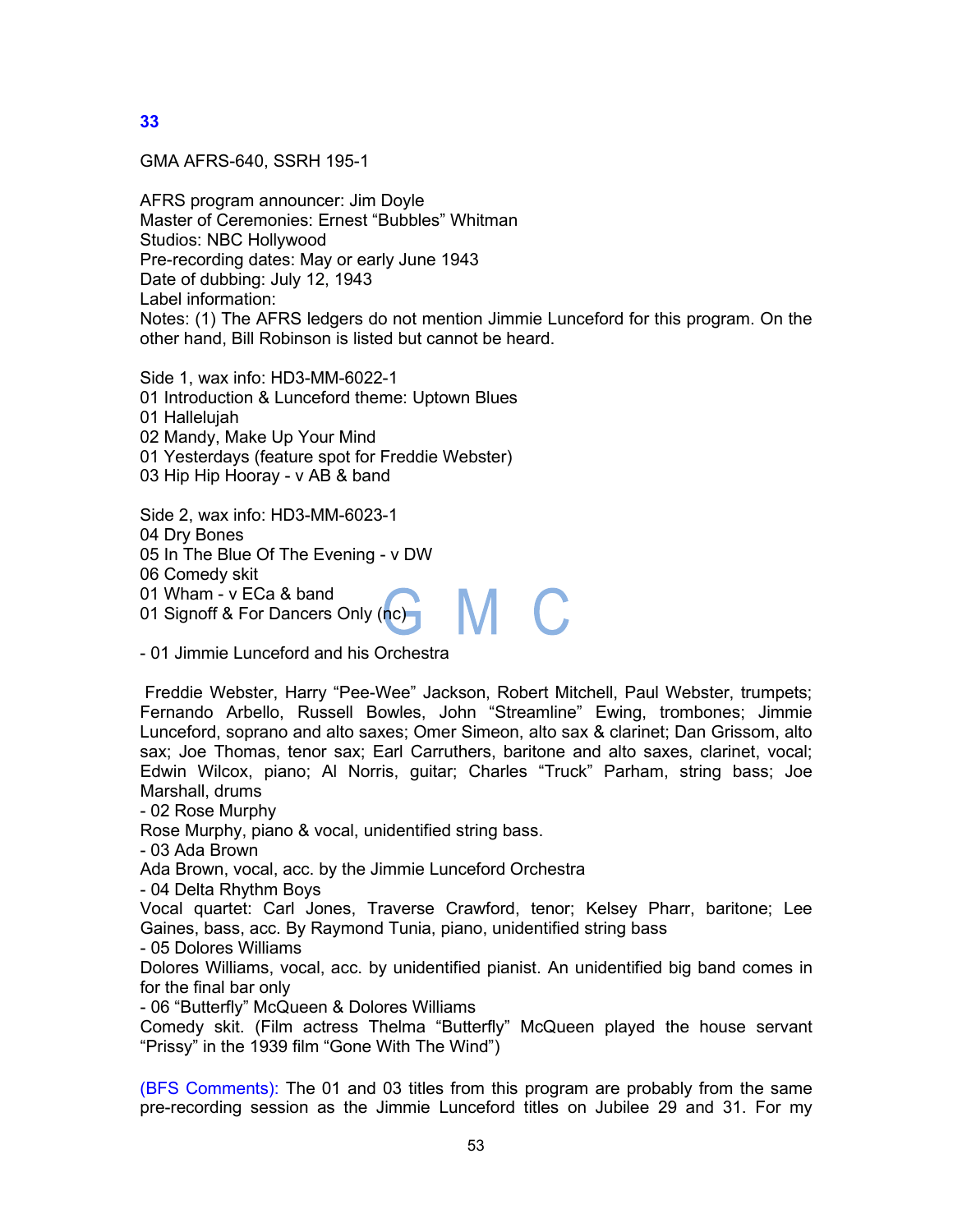comments on the Lunceford personnel, see Jubilee 29. In the previous listing, Jimmie Lunceford's band was suggested as a possibility for the final note of the Dolores Williams title, but it is impossible to identify it, so I prefer to call it an unidentified big band. Also, I am not sure that Ada Brown is accompanied by Jimmie Lunceford's orchestra (July 2014).

# GMC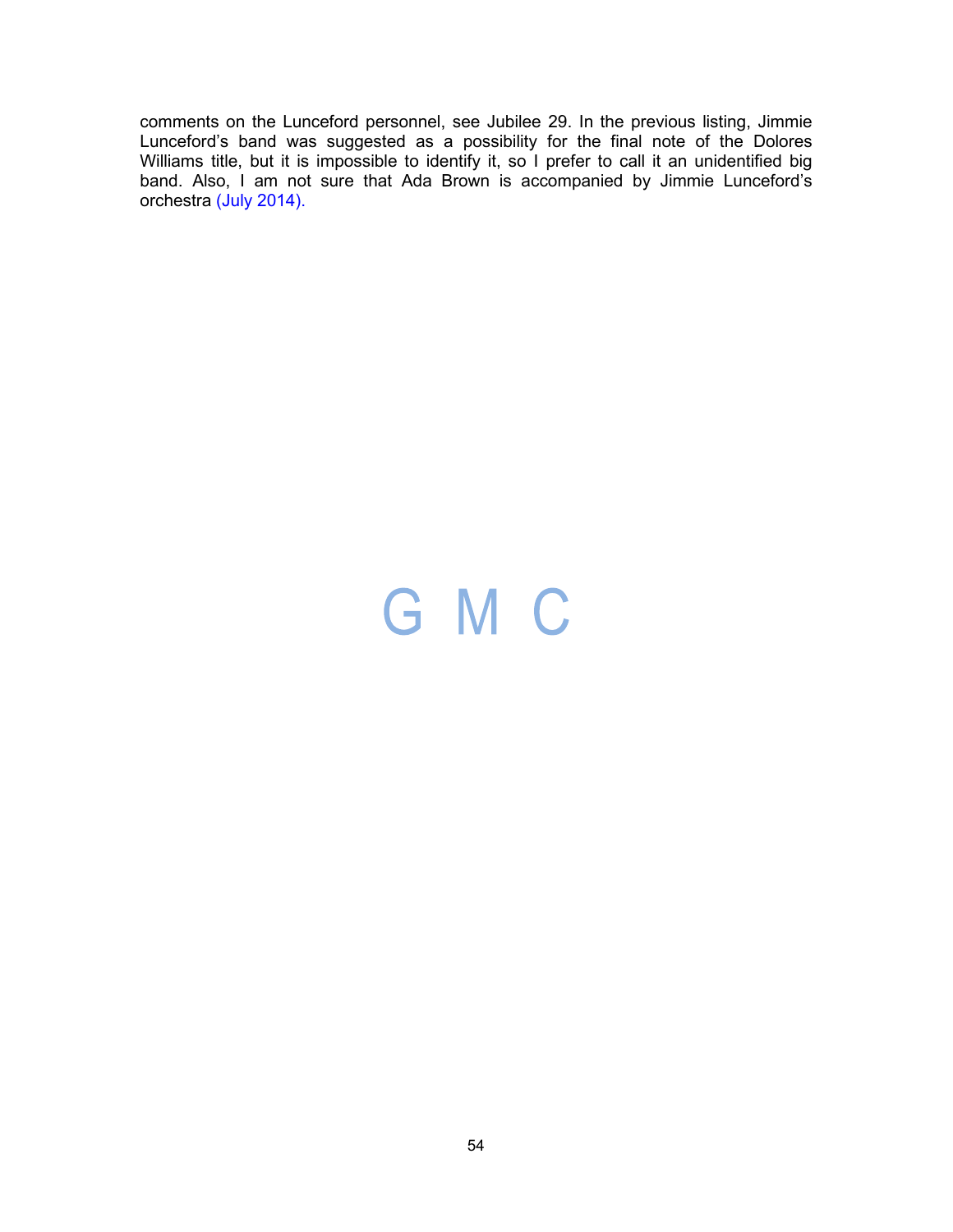AFRS program announcer: Jim Doyle Master of Ceremonies: Ernest "Bubbles" Whitman Studios: NBC Hollywood Pre-recording dates: July 1943 Date of dubbing: July 19, 1943 Label information: Notes: (1) According to the AFRS ledgers, this program features Ernest Whitman, Ida James, Barney Bigard, Mills Brothers, "Butterfly" McQueen, Saunders King, Jim Doyle.

Side 1, wax info: 01 Jubilee theme & introduction 01 Vagabond Lover 02 "C" Jam Blues 00

Side 2, wax info: 01 Big Fat Butterfly 00 01 B Flat Blues 01 Jubilee theme & sign off

- 01 Saunders King and His Rhythm Sammy Deane, trumpet; Eddie Taylor, tenor saxophone; Johnny Cooper, piano. Saunders King, guitar & vocal; Joe Holder, string bass; Bunny Peters, drums - 02 Barney Bigard Barney Bigard, clarinet soloist, acc. by - 03 Ida James Probably - 04 Mills Brothers Probably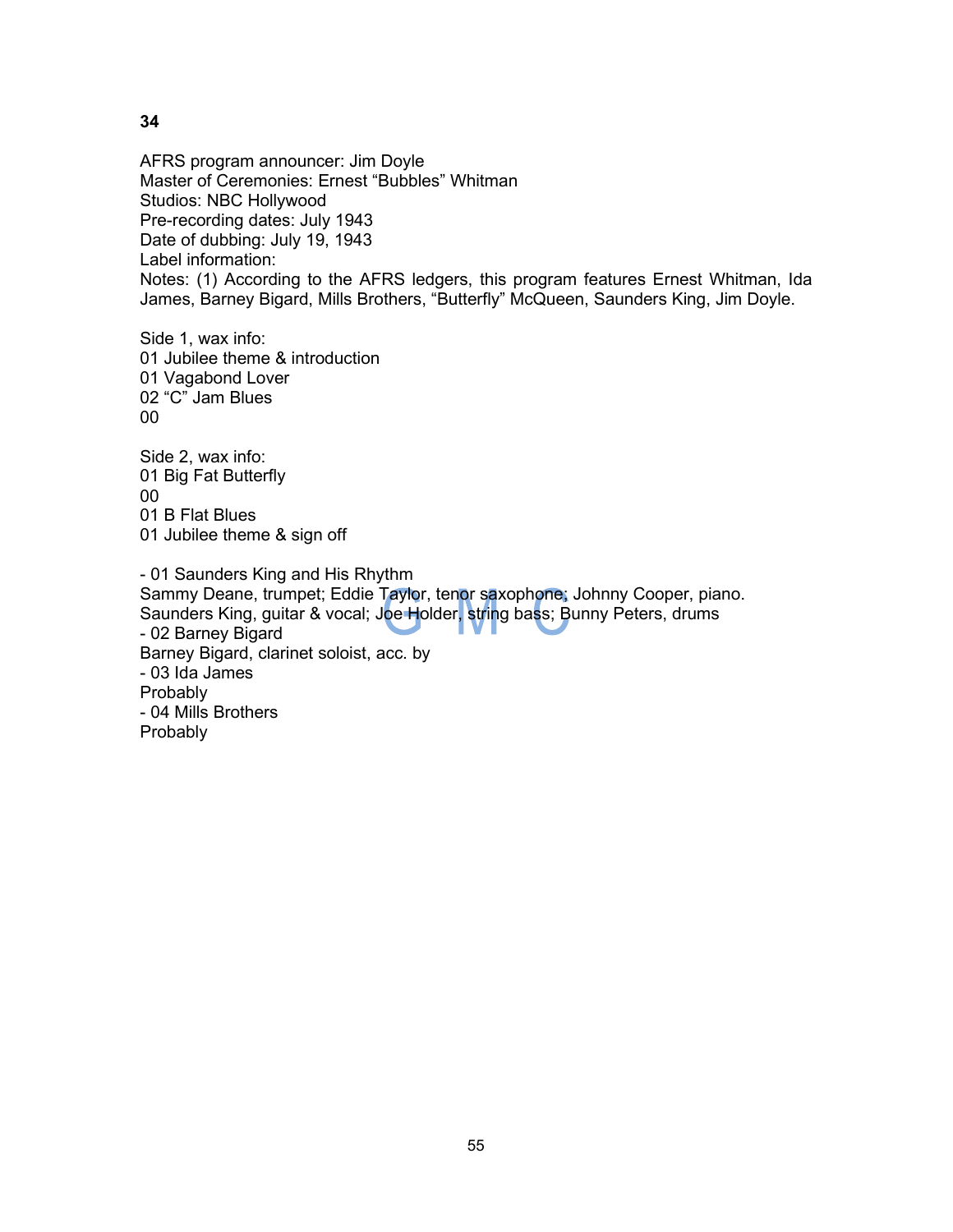AFRS program announcer: Larry Keating Master of Ceremonies: Ernest "Bubbles" Whitman Studios: NBC Hollywood Pre-recording dates: July 1943 Date of dubbing: July 26, 1943 Label information: Notes: (1) According to the AFRS ledgers, this program features Benny Carter, "Butterfly" McQueen, The Four Blazes, Rex Stewart, Calvin Jackson, Savannah Churchill, Larry Keating, Ernest Whitman

Side 1, wax info:

01 Jubilee theme & introduction 02 03 04 05 Side 2, wax info: 02 02 02 01 Jubilee theme & sign off

- 01 Benny Carter and his Orchestra Probably Benny Carter, trumpet & alto sax, directing, Gerald Wilson, Eugene "Snooky" Young, Walter Williams, Fred Trainer, trumpets; John "Shorty" Haughton, Alton "Slim" Moore, J. J. Johnson, trombones; Kirt Bradford, Willard Brown, alto saxes; Gene Porter, Eddie Davis, tenor saxes; Ted Brannon, piano; John Smith, guitar; Curly Russell, string bass; Oscar Bradley, drums, Savannah Churchill, vocal.

MC.

- 02 The Four Blazers Probably

- 03 Rex Stewart

Probably

- 04 "Butterfly" McQueen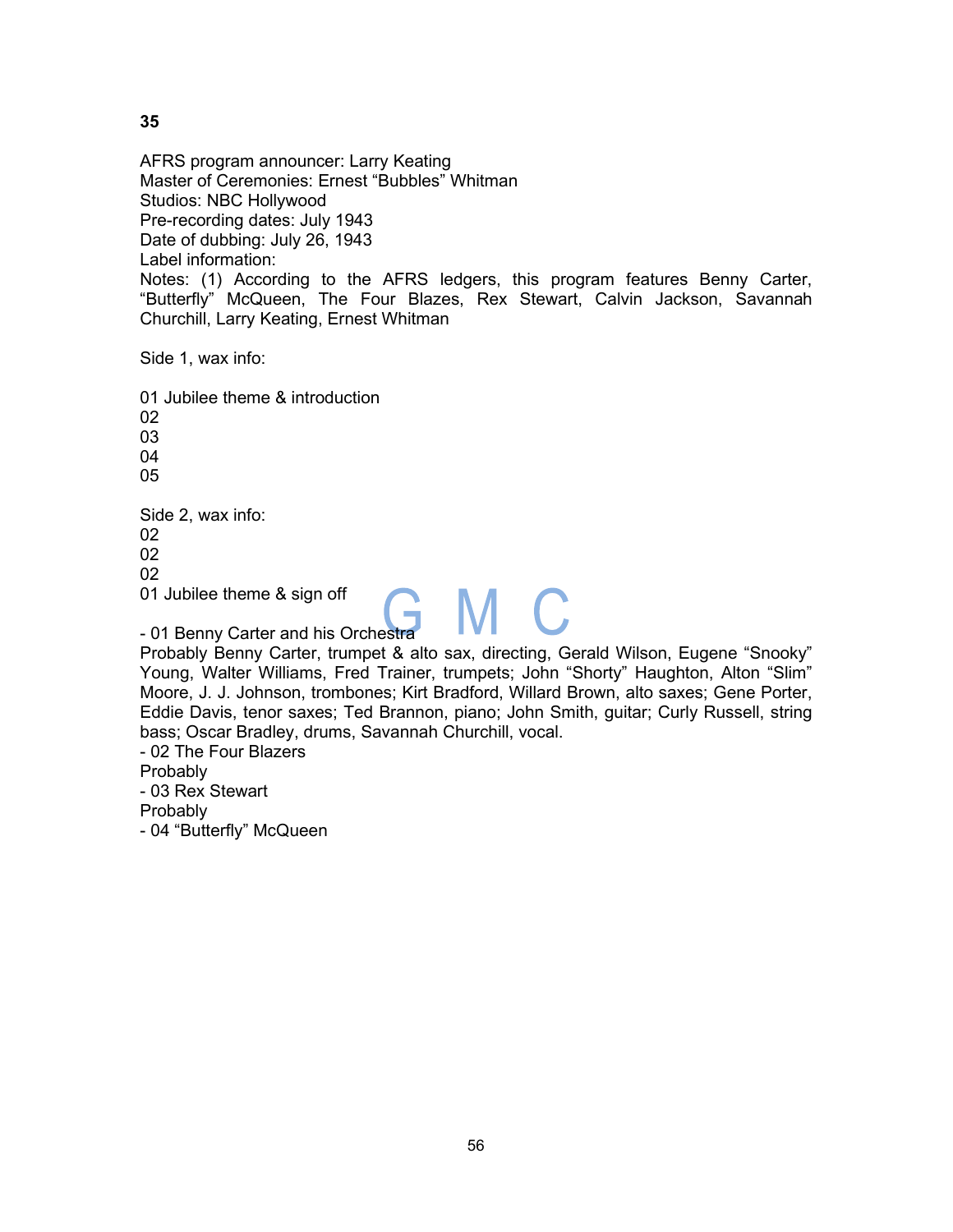AFRS program announcer: Jim Doyle Master of Ceremonies: Ernest "Bubbles" Whitman Studios: NBC Hollywood Pre-recording dates: July 1943 Date of dubbing: August 2, 1943 Label information: Notes: (1) According to the AFRS ledgers, this program features Lucky Millinder, Rosetta Tharpe, Nat King Cole, Mabel Scott, Ernest Whitman, Jim Doyle, Trevor Bacon Side 1, wax info:

01 Jubilee theme & introduction 02 03 04 05 Side 2, wax info: 02 02 02 01 Jubilee theme & sign off - 01 Studio Orchestra No details - 02 Lucky Millinder and his Orchestra Probably Lucius "Lucky" Millinder, fronting Milton Fletcher, Joe Guy, Ludwig "Joe" Jordan, Frank Humphries, trumpets; George Stevenson, Gene Simon, Joe Britton, trombones; Tab Smith, Billy Bowen, alto saxes; Sam "The Man" Taylor, Michael "Mike" Hedley, tenor saxes; Ernest "Ernie" Purce, baritone sax; Ray Tunia, piano; Trevor Bacon, guitar; George Duvivier, string bass; David "Panama" Francis, drums - 03 Nat King Cole Trio **Probably** - 04 Mabel Scott Probably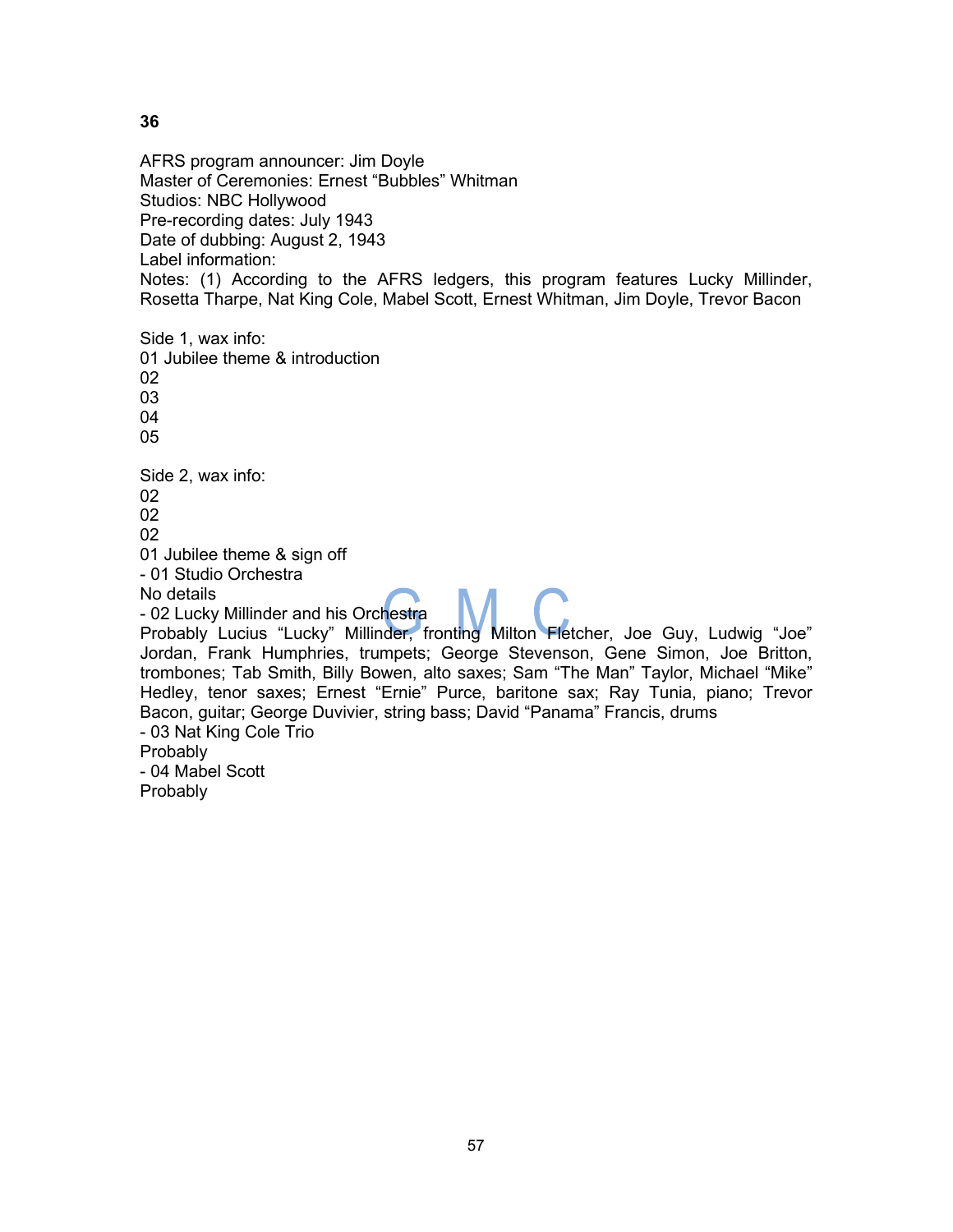AFRS program announcer: Bob Anderson Master of Ceremonies: Ernest "Bubbles" Whitman Studios: NBC Hollywood Pre-recording dates: July 1943 Date of dubbing: August 9, 1943 Label information: Notes:

Side 1, wax info: HD3-MM-6517-1A Time 14:51 01 Jubilee theme & introduction 02 Introduction & theme: One O'Clock Jump 02 Git It 03 Rigoletto 02 Rock, Daniel - v SRT & band 02 Are You Ready? - v TB & band

Side 2, wax info: HD3-MM-6518-1 Time 28:31 fill to 29:43 02 After You've Gone - v FH 04 Comedy skit 02 Rustle Of Spring

01 Jubilee theme & signoff: One O'Clock Jump (nc)

- 01 Studio Orchestra

No details.

- 02 Lucky Millinder and his Orchestra

Probably Lucius "Lucky" Millinder, fronting Milton Fletcher, Joe Guy, Ludwig "Joe" Jordan, trumpets; Frank Humphries, trumpet & vocal; George Stevenson, Gene Simon, Joe Britton, trombones; Tab Smith, Billy Bowen, alto saxes; Sam "The Man" Taylor, Michael "Mike" Hedley, tenor saxes; Ernest "Ernie" Purce, baritone sax; Ray Tunia, piano; Trevor Bacon, guitar & vocal; George Duvivier, string bass; David "Panama" Francis, drums; Sister Rosetta Tharpe, vocal

NOTE: The Millinder band opened at the "Casa Manana" in Culver City, CA on July 6, 1943, replacing Benny Carter. Rosetta Tharpe joined in July 1943, left on August 28, 1943 at the end of the contract to go to the "Streets of Paris" nightclub. Millinder was supposed to be the first band at the re-opening of the "Savoy Ballroom" in New York in September 1943, however "Savoy" did re-open without the participation of the Millinder band.

- 03 Delta Rhythm Boys

Vocal quartet: Carl Jones, Traverse Crawford, tenor; Kelsey Pharr, baritone; Lee Gaines, bass, acc. by Raymond Tunia, piano

- 04 Johnny Mason & Johnny Vigal Comedy skit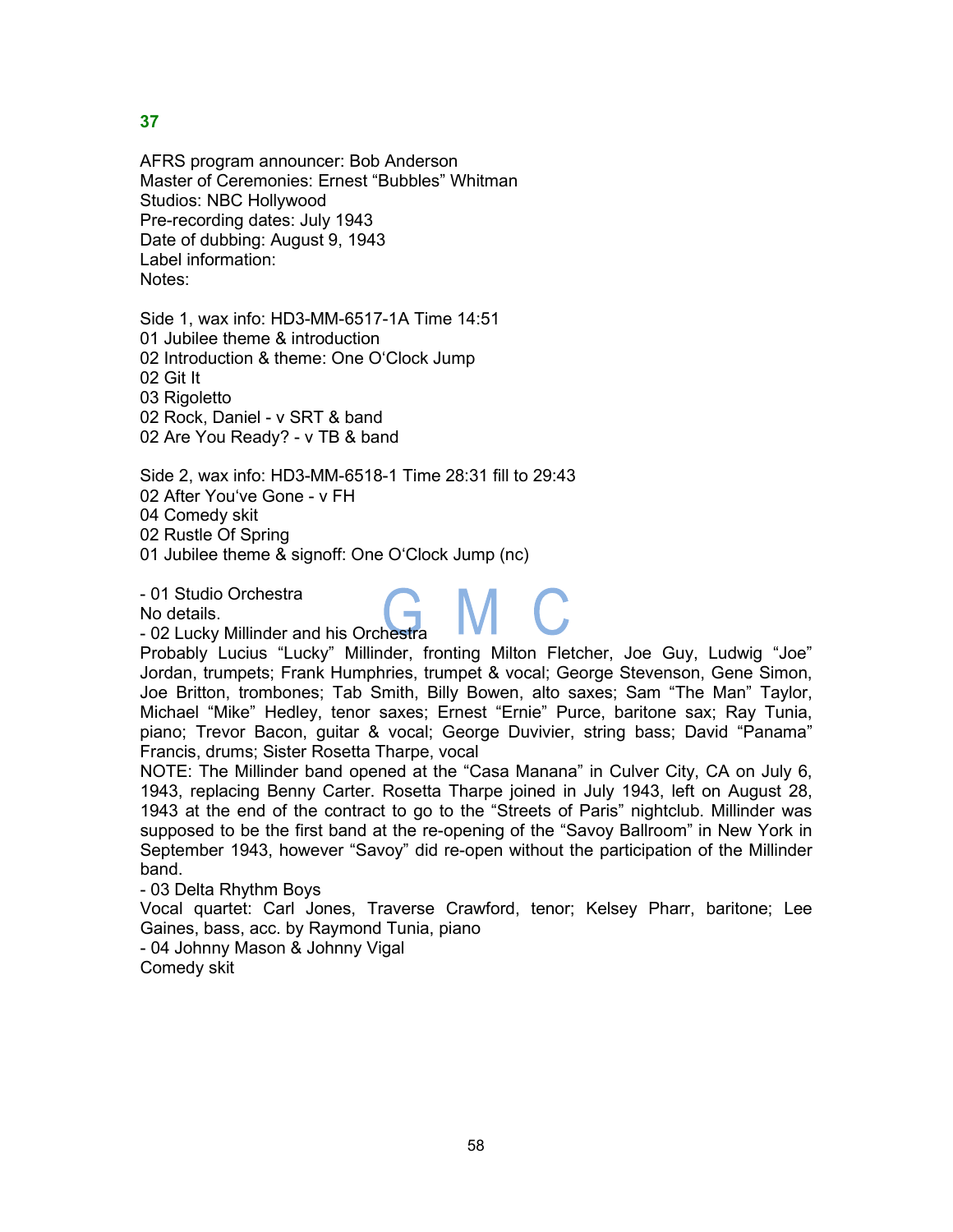AFRS program announcer: Bob Anderson Master of Ceremonies: Ernest "Bubbles" Whitman Studios: NBC Hollywood Pre-recording dates: August 1943 Date of dubbing: August 16, 1943 Label information: Notes:

Side 1, wax info:

01 Drum roll into: unidentified theme 02 Introduction & theme: One O'Clock Jump 02 Boogie Woogie (I May Be Wrong) 02 Down By The Riverside - v SRT & band 03 I Know That You Know 02 Big Fat Mama - v TB & band

Side 2, wax info: 04 Embraceable You

05 Comedy skit

02 I Want A Tall, Skinny Papa -v SRT & band

02 Chinatown, My Chinatown - v FH

02 Signoff & theme: One O'Clock Jump (nc)

- 01 AFRS Studio Orchestra

No details.

- 02 Lucky Millinder and his Orchestra

Probably Lucius "Lucky" Millinder, fronting Milton Fletcher, Joe Guy, Ludwig "Joe" Jordan, trumpets; Frank Humphries, trumpet & vocal; George Stevenson, Gene Simon, Joe Britton, trombones; Tab Smith, Billy Bowen, alto saxes; Sam "The Man" Taylor, Michael "Mike" Hedley, tenor saxes; Ernest "Ernie" Purce, baritone sax; Ray Tunia, piano; Trevor Bacon, guitar & vocal; George Duvivier, string bass; David "Panama" Francis, drums; Sister Rosetta Tharpe, vocal.

- 03 Jimmie Noone and his Trio

Jimmie Noone, clarinet; piano; string bass; drums

- 04 Ida James

Ida James, vocal, acc. by trumpet; tenor sax; piano; string bass; drums; possibly others - 05 Ida James, Thelma "Butterfly" McQueen & Ernest Whitman Comedy skit.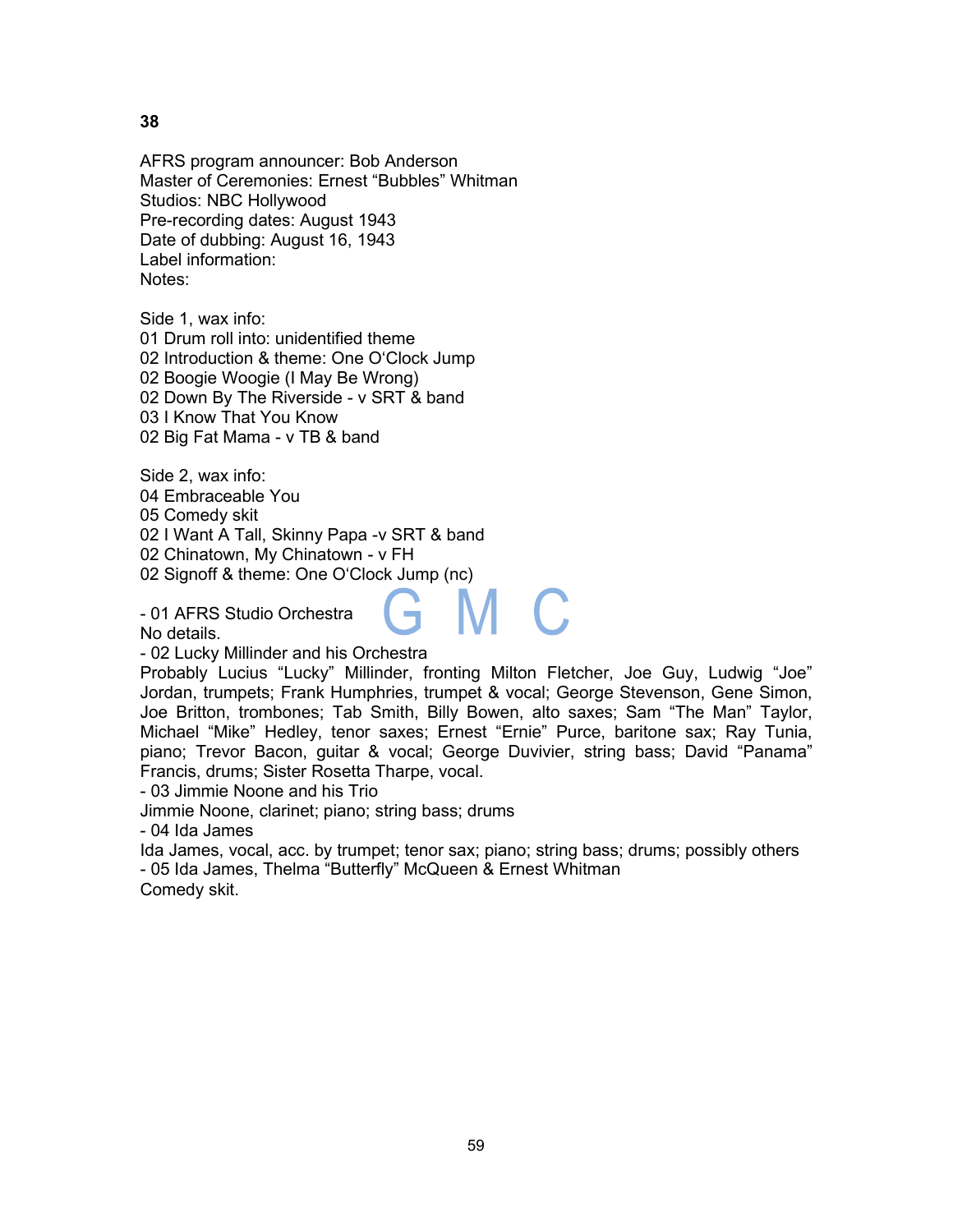AFRS program announcer: Bob Anderson Master of Ceremonies: Ernest "Bubbles" Whitman Studios: NBC Hollywood Pre-recording dates: July 1943 Date of dubbing: August 23, 1943 Label information: Notes: (1) According to the AFRS ledgers, this program features Rosetta Tharpe.

Side 1, wax info: HD3-MM-6673-1

01 Drum roll into unidentified theme

02 Introduction & theme: One O'Clock Jump

02 I Got Rhythm

03 Red River Valley - v C

04 Comedy skit

05 Stormy Weather - v JC

02 St. Louis Breakdown

Side 2, wax info: HD3-MM-6674-1

06 Comedy skit

07 Life's Full Of Consequences - v ERA & JC

08 Comedy skit

02 Cherokee

01 Signoff & theme: One O'Clock Jump (nc)

- 01 AFRS Studio Orchestra

No details

- 02 Lucky Millinder and his Orchestra

Probably Lucius "Lucky" Millinder, fronting Milton Fletcher, Joe Guy, Ludwig "Joe" Jordan, Frank Humphries, trumpets; George Stevenson, Gene Simon, Joe Britton, trombones; Tab Smith, Billy Bowen, alto saxes; Sam "The Man" Taylor, Michael "Mike" Hedley, tenor saxes; Ernest "Ernie" Purce, baritone sax; Ray Tunia, piano; Trevor Bacon, guitar; George Duvivier, string bass; David "Panama" Francis, drums - 03 The Charioteers

Probably Wilfred "Billy" Williams, first tenor vocal; Edward "Turkey" Jackson, second tenor vocal; Ira "House" Williams, baritone vocal; Howard "Dan" Daniel, bass vocal; James Sherman, piano & arranger

- 04 Thelma "Butterfly" McQueen & Ernest Whitman.

Comedy skit

- 05 Judy Carol

Judy Carol, vocal, acc. by Lucky Millinder´s Orchestra

- 06 Eddie "Rochester" Anderson & Ernest Whitman

Comedy skit

- 07 Eddie "Rochester" Anderson & Judy Carol

Eddie "Rochester" Anderson & Judy Carol, vocal duet, acc. by Lucky Millinder´s Orchestra.

- 08 Eddie "Rochester" Anderson, "Butterfly" McQueen & Ernest Whitman. Comedy skit.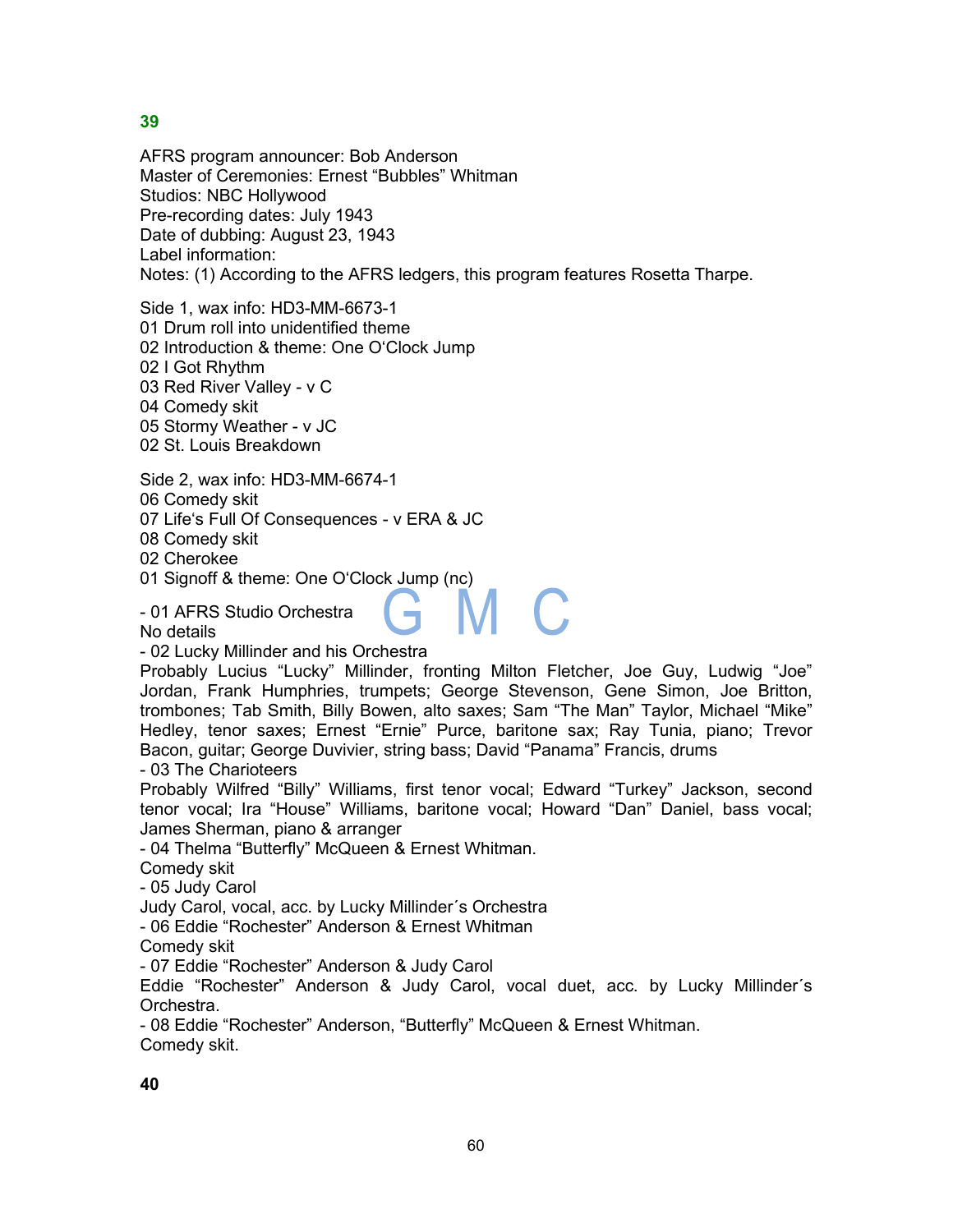AFRS program announcer: Jerry Wilson Master of Ceremonies: Ernest "Bubbles" Whitman Studios: NBC Hollywood Pre-recording dates: August 1943 Date of dubbing: August 30, 1943 Label information: Notes: (1) The AFRS recording ledgers do not list Freddy Webster.

Side 1, wax info: HD3-MM-6727-1 Time 14:33 01 Introduction & theme: One O'Clock Jump 02 Jerry's Jump 03 Stormy Weather 04 Comedy skit 05 Donkey Serenade

Side 2, wax info: HD3-MM-6728-1 Prog. time: 29:15 Fill to 30:05 02 Star Dust 03 Honeysuckle Rose 04 Comedy Skit 02 Rock Jubilee 01 Signoff & theme: One O'Clock Jump

- 01 AFRS Studio Orchestra - 02 Phil Moore and The All Star Orchestra Freddie Webster, trumpet; Phil Moore, piano & arranger; others unidentified NOTE: Jerry Wilson arranged "Jerry's Jump", he is the piano player on "Star Dust." - 03 Lena Horne Lena Horne, vocal, acc. by Phil Moore's Orchestra - 04 Lena Horne & Thelma "Butterfly" McQueen Comedy skit - 05 Bob Parrish Bob Parrish, piano soloist.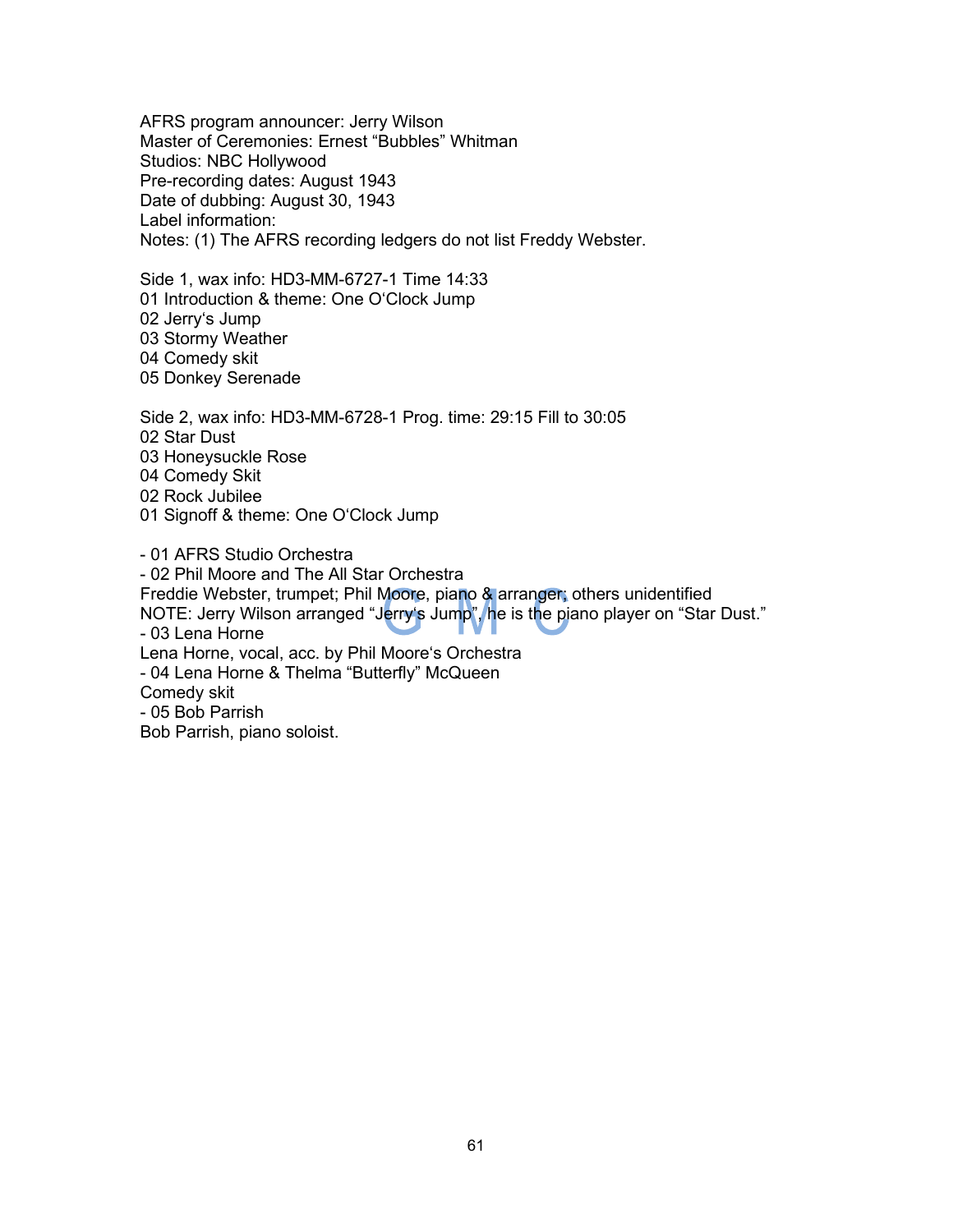AFRS program announcer: Forbes Skin Master of Ceremonies: Ernest "Bubbles" Whitman Studios: NBC Hollywood Pre-recording dates: 01, 08: unknown; 02-07: Summer 1943 Date of dubbing: September 6, 1943 Label information: Notes: Also released as Navy Department Jubilee 9

Side 1, wax info: HD3-MM-6768-1 Time 14:30 01 Drum Roll 02 Introduction & theme: One O'Clock Jump 02 Five Guys Named Moe - v LJ & band 03 Marry A Woman Uglier Than You 04 Honky Tonk Train Blues 02 I'm Gonna Move To The Outskirts Of Town - v LJ

Side 2, wax info: HD3-MM-6769-1 Time 28:40 Fill to 30:00 02 The Infantry Blues - v LJ 05 In The Mood 06 Comedy skit 07 Dis Train - v SRT

02 Knock Me A Kiss - v LJ

08 Signoff & theme: One O'Clock Jump

- 01 AFRS Studio Orchestra

No details

- 02 Louis Jordan and his Tympani Five

Probably Eddie Roane, trumpet; Louis Jordan, alto & tenor saxes, vocal; Arnold Thomas,

M C

piano; Jesse "Po" Simpkins, string bass; Rossiere "Shadow" Wilson, drums; band vocal - 03 The Duke Of Iron

"The Duke of Iron" (Cecil Anderson), vocal and cuatro with Eddie Roane, trumpet, Louis Jordan, alto sax; guitar; Jesse "Po" Simpkins, string bass

- 04 Meade Lux Lewis

Meade Lux Lewis, piano soloist, acc. by Rossiere "Shadow" Wilson, drums. -05 Ernie Morris

Ernie Morris, harmonica solo; acc. by Arnold Thomas, piano; Rossiere "Shadow" Wilson, drums.

- 06 Thelma "Butterfly" McQueen & Ernest "Bubbles" Whitman.

Comedy skit.

- 07 Sister Rosetta Tharpe

Sister Rosetta Tharpe, guitar & vocal, acc. by Louis Jordan and his Tympani Five.

- 08 Unidentified Orchestra

No details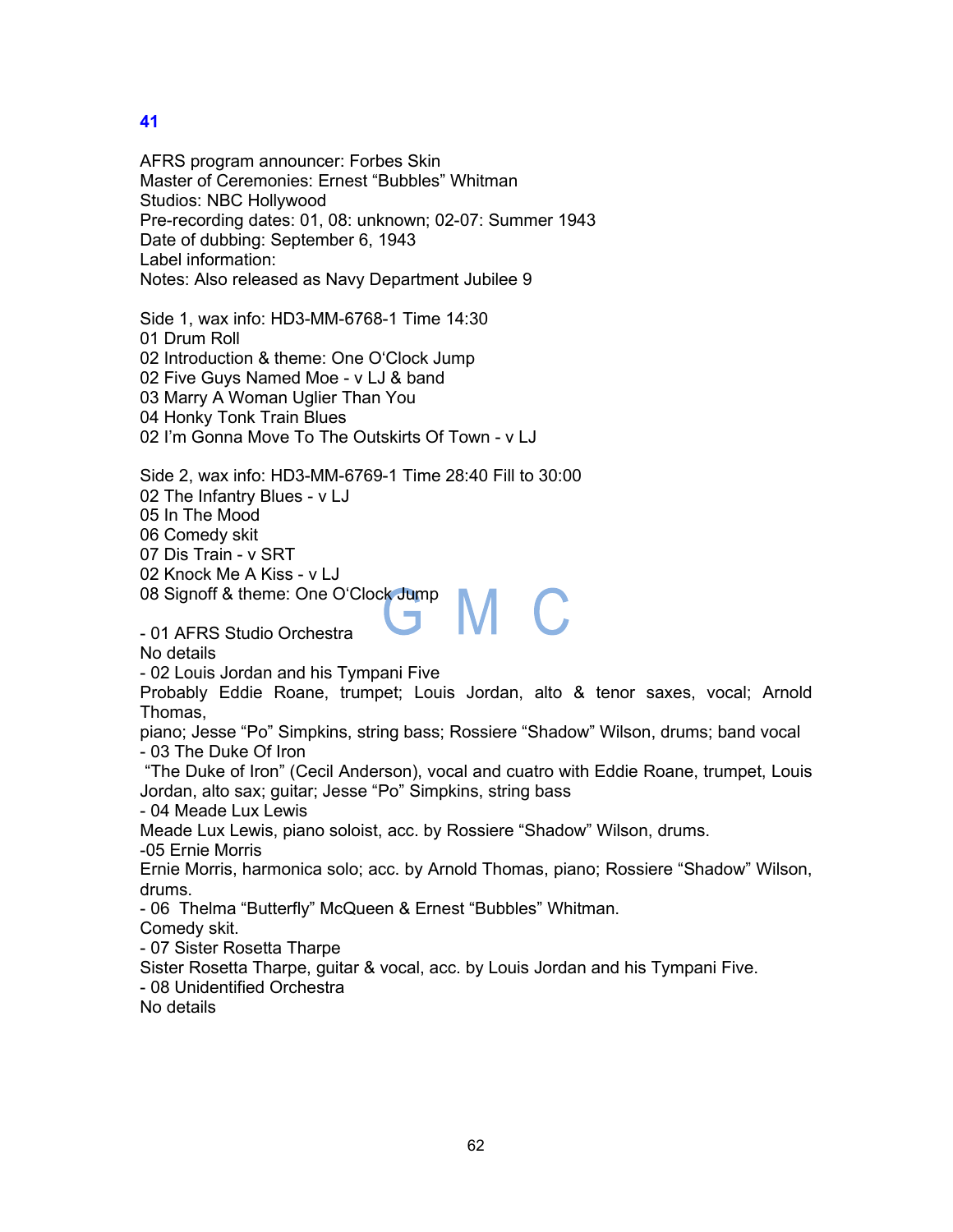(BFS comments): I have deleted the word "probably" before the personnel for the Louis Jordan band, which is definite, see John Chilton, Let The Good Times Roll, The Story of Louis Jordan and His Music, p. 99: "Louis' musical companions on the Pabst Blue Ribbon tour (May 1943) were Earl Hines' orchestra…Billy Eckstine was singing with Hines then, and so too was…Sarah Vaughan...Sarah played piano , alongside Hines' bassist Jesse "Po" Simpkins and drummer Rossiere "Shadow. Louis enjoyed " the accompaniment the trio provided and some while later both the drummer and the bassist joined the Tympani Five." Other sources for these personnel are Louis Jordan Discographie, by Danny Garçon and Jacques Lubin, and the booklet of the Louis Jordan CD box on Bear Family BCD 15557: "For the Jubilee programs, Jordan and the Tympani Five (now based in Hollywood with Jesse "Po" Simpkins on bass and Rossiere "Shadow" Wilson on drums) did new songs, old hits…and backed …calypso singer Duke of Iron, Sister Rosetta Tharpe, Pha Terrell, and Ida James." I have deleted the word "probably" before "The Duke of Iron" and added his real name. He sings and accompanies himself on cuatro (a small four string guitar which is common in the music of Trinidad and which he played regularly). The other musicians are members of Louis Jordan and his Tympani Five on aural evidence. The last number on side one should have the complete title as above. The Sister Rosetta Tharpe title has been changed to This Train. This is how it is written on all recordings by her and others (not Dis Train). The signoff theme One O'Clock Jump does not sound like Count Basie's orchestra to me as previously suggested. It is probably a studio orchestra (July 2015).

### GMC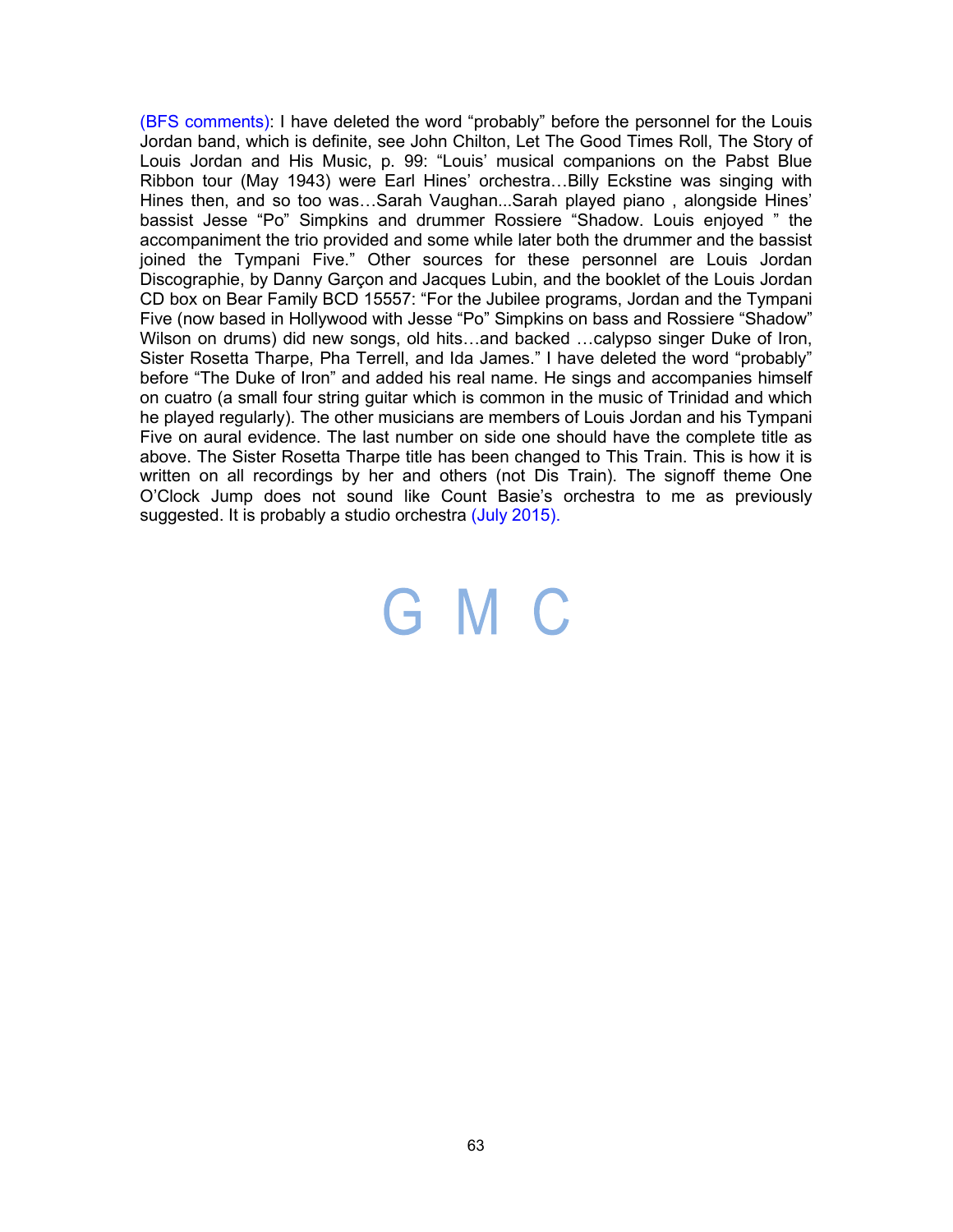AFRS program announcer: Vernon Smith Master of Ceremonies: Ernest "Bubbles" Whitman Studios: NBC Hollywood Pre-recording dates: Date of dubbing: September 13, 1943 Label information: Notes: (1) According to the AFRS ledgers, this program features Ernest Whitman, Ida James, T-Bone Walker, Rex Stewart, Cee Pee Johnson, Phil Moore, Vernon Smith.

Side 1, wax info: 01 02 00 00 00 Side 2, wax info: 00 00 00 01 - 01 AFRS Studio Orchestra

No details.

- 02 Cee Pee Johnson and his Orchestra

Probably Teddy Buckner, Karl George, trumpets; Edward Hale, alto sax; Chuck Walker, alto & baritone saxes; Ulysses "Buddy" Banks, tenor sax; Joe Liggins, piano; Ted Shirley, string bass; Raybon Tarrant, drums, Cee Pee Johnson, tom toms & vocal.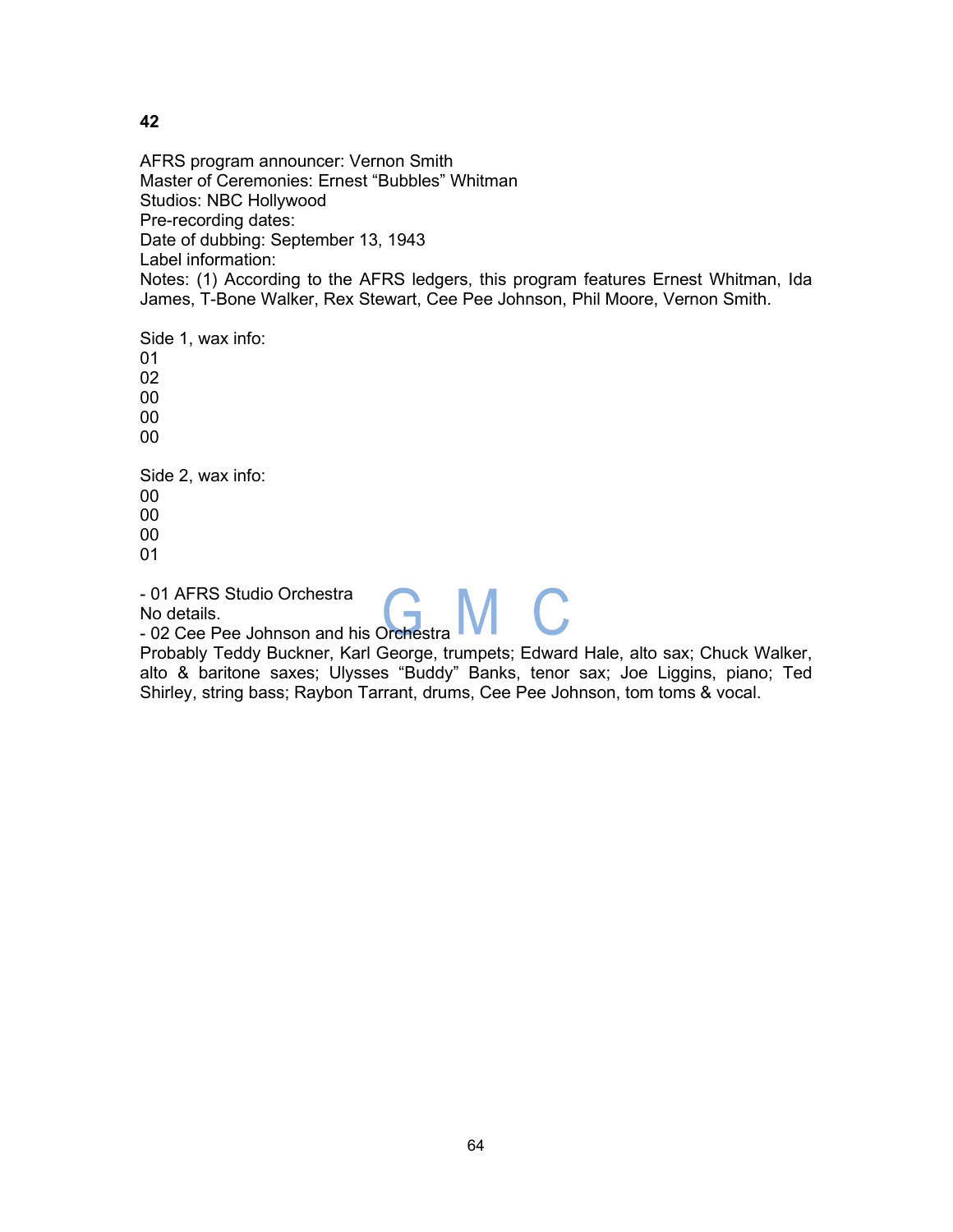AFRS program announcer: Vernon Smith Master of Ceremonies: Ernest "Bubbles" Whitman Studios: NBC Hollywood Pre-recording dates: 01: unknown; 02-05: late August or early September 1943 Date of dubbing: September 20, 1943 Label information: Notes: (1) According to the AFRS ledgers, this program features Ernest Whitman, Rosetta Tharpe, Erskine Hawkins, Gene Rogers, Jimmy Mitchelle, Vernon Smith. (2) Erskine Hawkins remarks: "...folks, here we have been doing this Jubilee for 46 weeks..."

Side 1, wax info: 01 Drum roll into unidentified theme 01 Introduction & theme: One O'Clock Jump 02 Let's Go Home 03 Sin Is to Blame – v SRT 02 Limehouse Blues (feature number for Gene Rogers) 02 Don't Cry, Baby - v JM

Side 2, wax info: 02 The Jubilee Hop 04 Medley: These Foolish Things - Body And Soul 02 Tuxedo Junction -sp EH 02 Signoff & theme: One O'Clock Jump (nc)

- 01 AFRS Studio Orchestra

No details.

- 02 Erskine Hawkins and his Orchestra

Erskine Hawkins, trumpet, speech, arranger & leader; Sam Lowe, trumpet & arranger; Wilbur "Dud" Bascomb, Charlie "Chuck" Jones, trumpets; Matthew Gee, Ed Sims, Bob Range, trombones; Bill Johnson, alto sax & arranger; Jimmy Mitchelle, alto & baritone saxes, vocal; Julian Dash, Paul Bascomb, tenor saxes; Haywood Henry, tenor sax & clarinet; Gene Rodgers, piano; William McLemore, guitar & alto sax; Leemie "Lee" Stanfield, string bass; Edward McConney, drums. NOTE: Haywood Henry played tenor (not baritone) sax and clarinet during this period.

- 03 Sister Rosetta Tharpe

Sister Rosetta Tharpe, vocal, acc. probably by the Erskine Hawkins Orchestra - 04 The Phil Moore Combo

Phil Moore, piano & whistling; Doles Dickens, string bass; Wallace Bishop, drums

(BFS comments): My main source for the personnel on Jubilee 43, 44, 45 and 48 is the well-researched information in the article by Ian Crosbie, "Twentieth Century Gabriel", Jazz Journal, August 1972. The theme, One O'Clock Jump, after the introduction is aurally played by an unknown studio orchestra. The signoff version of One O'Clock Jump, with solos by Julian Dash and Paul Bascomb, was used on Jubilee 43, 44, 45 and 48, probably also on 47, which I haven't heard. It was faded out on all programs at different length. The above version of Tuxedo Junction is different from the one on Jubilee 48 (August 2016).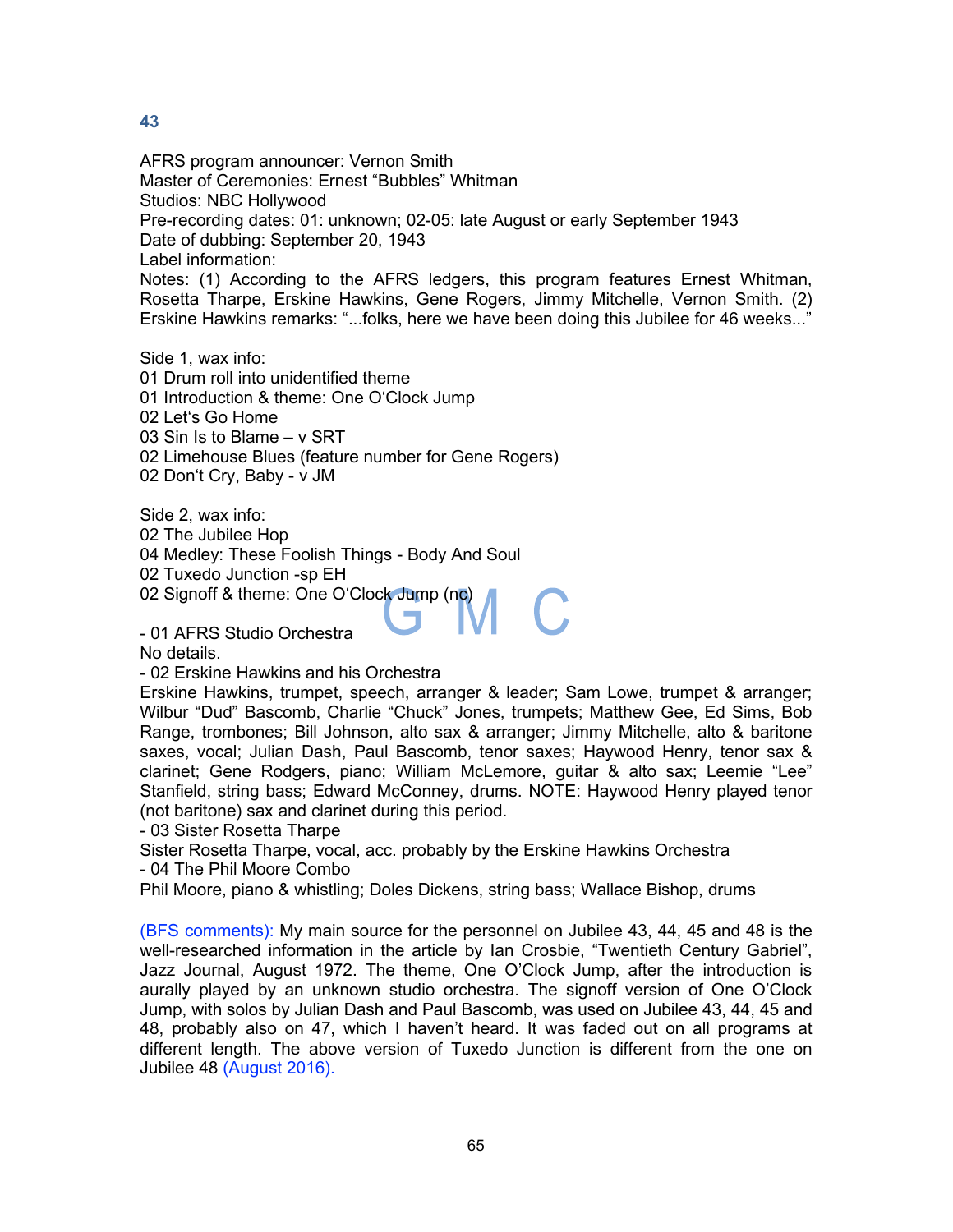GMA AFRS-641

AFRS program announcer: Vernon Smith Master of Ceremonies: Ernest "Bubbles" Whitman Studios: NBC Hollywood Pre-recording dates: Date of dubbing: September 27, 1943 Label information: Notes: (1) According to the AFRS ledgers, this program features Ernest Whitman, Babe Wallace, Rosetta Tharpe, Erskine Hawkins, Vernon Smith.

Side 1, wax info: 01 Drum Roll into unidentified theme 01 Introduction and theme: One O'Clock Jump 02 Sweet Georgia Brown 03 Git It ('Cause I Want to See You With It) – v BW 02 Bear Mash Blues

Side 2, wax info: 04 Rock Me – v SRT 02 You'll Never Know – v JM 03 Nje (?) – v BW 02 Unknown title 02 Onknown title<br>02 Signoff & theme: One O'Clock Jump

- 01 AFRS Studio Orchestra No details.

- 02 Erskine Hawkins and his Orchestra

Erskine Hawkins, trumpet, arranger & leader; Sam Lowe, trumpet & arranger; Wilbur "Dud" Bascomb, Charlie "Chuck" Jones, trumpets; Matthew Gee, Ed Sims, Bob Range, trombones; Bill Johnson, alto sax & arranger; Jimmy Mitchelle, alto & baritone saxes, vocal; Julian Dash, Paul Bascomb, tenor saxes; Haywood Henry, tenor sax & clarinet; Gene Rodgers, piano; William McLemore, guitar & alto sax; Leemie "Lee" Stanfield, string bass; Edward McConney, drums

NOTE: Haywood Henry played tenor (not baritone) sax and clarinet during this period.

- 03 Babe Wallace, vocal, acc. by Erskine Hawkins and his Orchestra

- 04 Sister Rosetta Tharpe, vocal & guitar, acc. by probably Erskine Hawkins and his **Orchestra** 

(BFS comments): Babe Wallace is a male singer. He first recorded "Git It" on a Decca session with Skeets Tolbert and his Orchestra September 10, 1941. The suggested title of his second performance may not be correct but is a phonetic interpretation of how he introduced it (August 2016).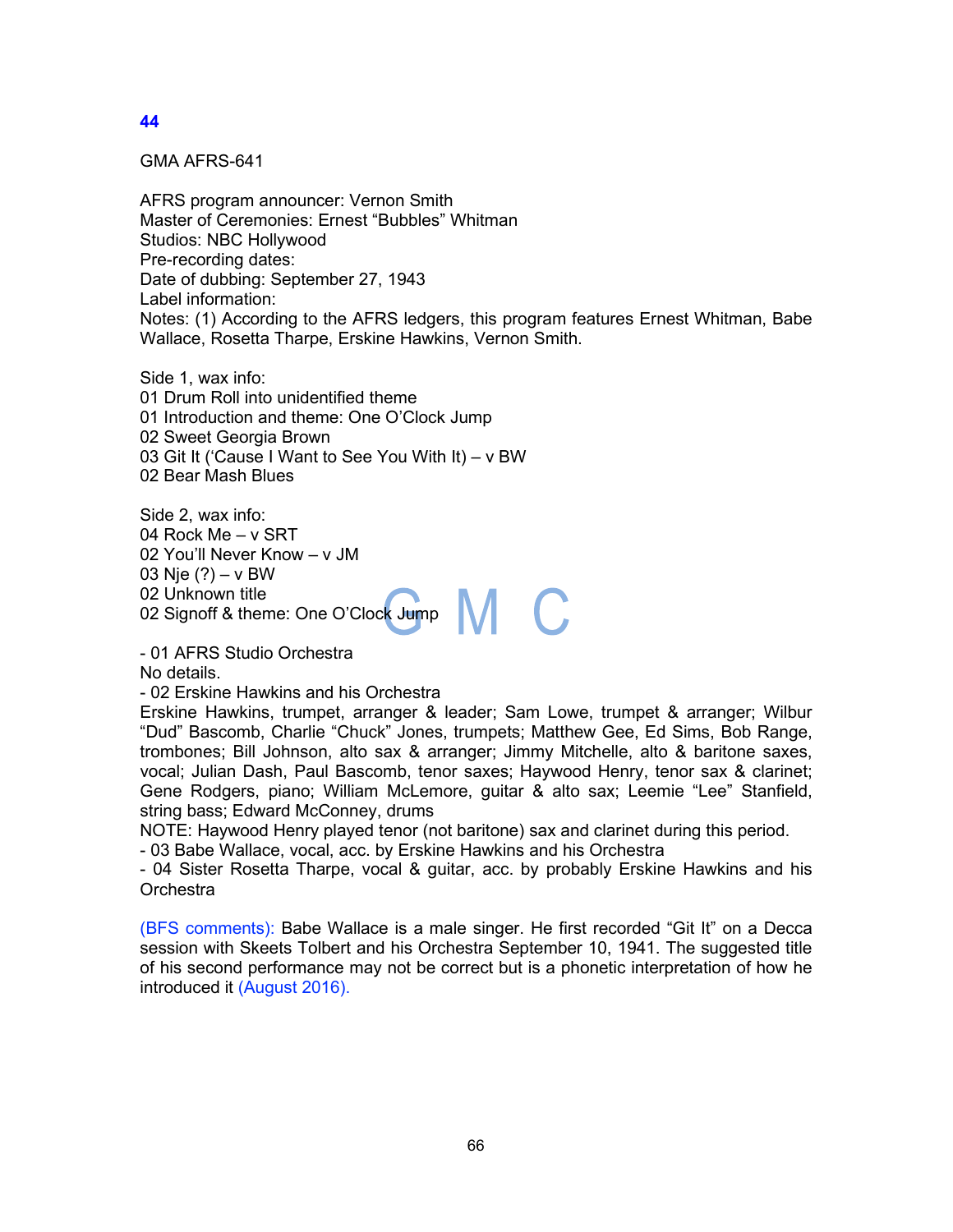AFRS program announcer: Vernon Smith Master of Ceremonies: Ernest "Bubbles" Whitman Studios: NBC Hollywood Pre-recording dates: 01: unknown; 02-05: c. late August or early September 1943 Date of dubbing: October 4, 1943 Label information: Notes:

Side 1, wax info: 01 Drum Roll into unidentified theme 01 Introduction & theme: One O'Clock Jump 02 Bicycle Bounce - arr SL 03 Tutti Frutti - v LW 02 Get Up Mule - v JM

Side 2, wax info: 04 Slender, Tender And Tall - v NKC 05 The One I Love Belongs To Somebody Else - v LH 05 Embraceable You - v LH 02 No Soap - arr SL 02 Signoff & theme: One O'Clock Jump (nc)

- 01 AFRS Studio Orchestra

No details.

- 02 Erskine Hawkins and his Orchestra

Erskine Hawkins, trumpet, arranger & leader; Sam Lowe, trumpet & arranger; Wilbur "Dud" Bascomb, Charlie "Chuck" Jones, trumpets; Matthew Gee, Ed Sims, Bob Range, trombones; Bill Johnson, alto sax & arranger; Jimmy Mitchelle, alto & baritone saxes, vocal; Julian Dash, Paul Bascomb, tenor saxes; Haywood Henry, tenor sax & clarinet; Gene Rodgers, piano; William McLemore, guitar & alto sax; Leemie "Lee" Stanfield, string bass; Edward McConney, drums

NOTE: Haywood Henry played tenor (not baritone) sax and clarinet during this period. - 03 The Spirits Of Rhythm

Probably Leo Watson, vocal; unknown piano; Teddy Bunn, guitar; probably Red Callender, string bass; probably George Vann, drums.

- 04 Nat King Cole Trio

Nat King Cole, piano & vocal; Oscar Moore, guitar; Johnny Miller, string bass

- 05 Lena Horne

Lena Horne, vocal, acc. by probably unknown studio orchestra

(BFS comments): Teddy Bunn is mentioned in the introduction of the program and can be identified aurally in Tutti Frutti by The Spirits of Rhythm. Leonard Feather played piano on the 1945 Black & White session of the group (and produced it), but the pianist on this program is aurally a different and more accomplished musician, whom I cannot identify. The accompaniment to Lena Horne does not sound like Erskine Hawkins' band but is probably an unknown studio big band (August 2016).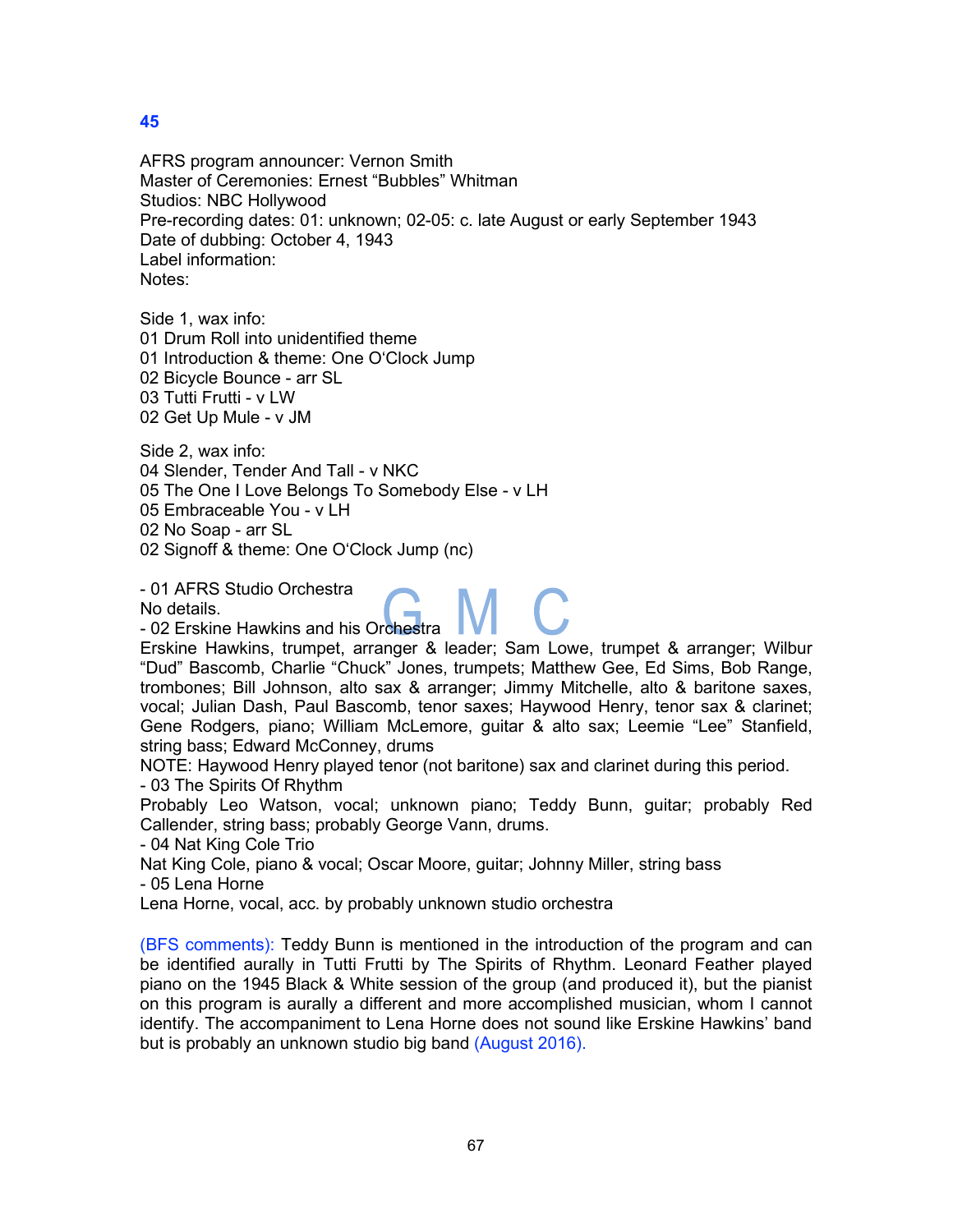AFRS program announcer: Vernon Smith Master of Ceremonies: Ernest "Bubbles" Whitman Studios: NBC Hollywood Pre-recording dates: Circa Summer 1943 Date of dubbing: October 11, 1943 Label information: Notes: (1) According to the AFRS ledgers, this program features Ernest Whitman, Pha Terrell, Barney Bigard, Louis Jordan, Thelma "Pal" Jackson, Vernon Smith

Side 1, wax info: HD3-MM-8069-1 Time 13:58 01 Drum roll into theme: One O'Clock Jump 01 Pistol Packin´ Mama - v LJ & band 02 My Devotion - v PT 01 Is You Is Or Is You Ain´t My Baby? - v LJ & band 03 Comedy skit

Side 2, wax info: HD3-MM-8070-1 Time 28:51 Fill to 30:07 01 I Can´t Get Started - v LJ 04 Rose Room 01 Nagasaki - v LJ 01 Signoff & theme: One O´Clock Jump (nc)

-01 Louis Jordan and his Tympani Five

Eddie Roane, trumpet; Louis Jordan, alto sax, tenor sax & vocal; Arnold Thomas, piano; Jesse "Po" Simpkins, string bass; Rossiere "Shadow" Wilson, drums

-02 Pha Terrell

Elmer "Pha" Terrell, vocal, acc. by Eddie Roane, trumpet; Arnold Thomas, piano; Jesse "Po" Simpkins, string bass; Rossiere "Shadow" Wilson, drums

-03 Ernest "Bubbles" Whitman & Louis Jordan and his Tympani Five

Comedy skit, with close harmony singing by the band only

-04 Barney Bigard

Barney Bigard, clarinet soloist, acc. by Louis Jordan and his Tympany Five

(BFS comments): This program was probably pre-recorded during the same period as Jubilee 41 and 51. The first Theme: One O'Clock Jump is the same as on Jubilee 41. Louis Jordan plays tenor sax on this title and Is You Is Or Is You Ain't My Baby, alto sax on Pistol Packin' Mama, I Can't Get Started, Rose Room and Nagasaki. Louis Jordan is not audible on My Devotion, but the accompanying musicians are aurally the rest of his band. The comedy skit is titled Jubilee Jingle Rap on the Louis Jordan CD Vintage Jazz Classics VJC-1037. Thelma "Pal" Jackson, who is listed in the AFRS ledgers, does not appear in this program (July 2015).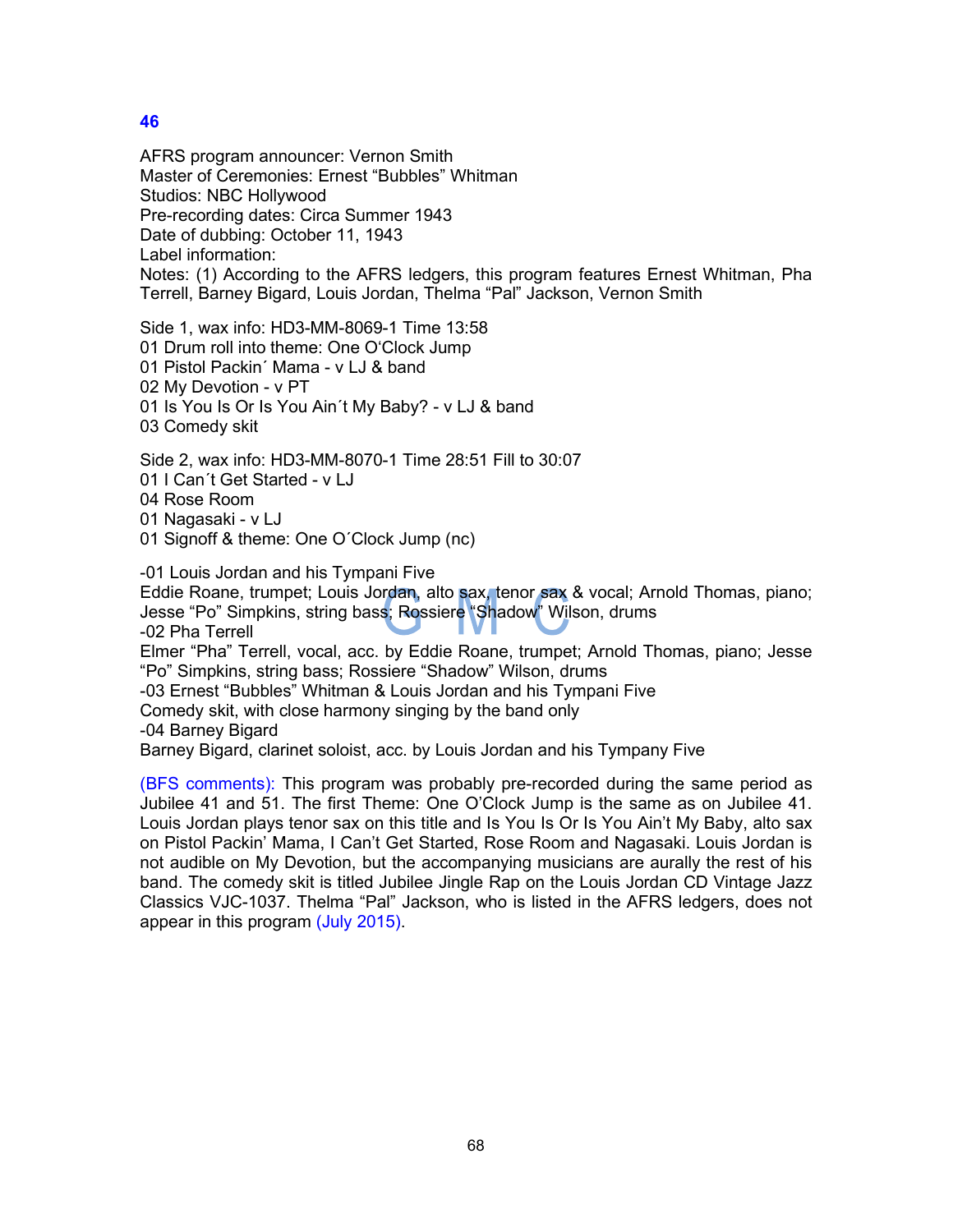AFRS program announcer: Master of Ceremonies: Ernest "Bubbles" Whitman Studios: NBC Hollywood Pre-recording dates: Date of dubbing: October 18, 1943 Label information: Notes: (1) According to the AFRS ledgers, this program features Ernest Whitman, Erskine Hawkins, Arthur Lee Simpkins, Ida James, Charlie Davis, and Eddie Beal

Side 1, wax info: 01 Jubilee theme & Introduction

Side 2, wax info: 000

01 Jubilee Theme & sign off

02 Erskine Hawkins and his Orchestra

Erskine Hawkins, trumpet, arranger & leader; Sam Lowe, trumpet & arranger; Wilbur "Dud" Bascomb, Charlie "Chuck" Jones, trumpets; Matthew Gee, Ed Sims, Bob Range, trombones; Bill Johnson, alto sax & arranger; Jimmy Mitchelle, alto & baritone saxes, vocal; Julian Dash, Paul Bascomb, tenor saxes; Haywood Henry, tenor sax & clarinet; Gene Rodgers, piano; William McLemore, guitar & alto sax; Leemie "Lee" Stanfield, string bass; Edward McConney, drums

NOTE: Haywood Henry played tenor (not baritone) sax and clarinet during this period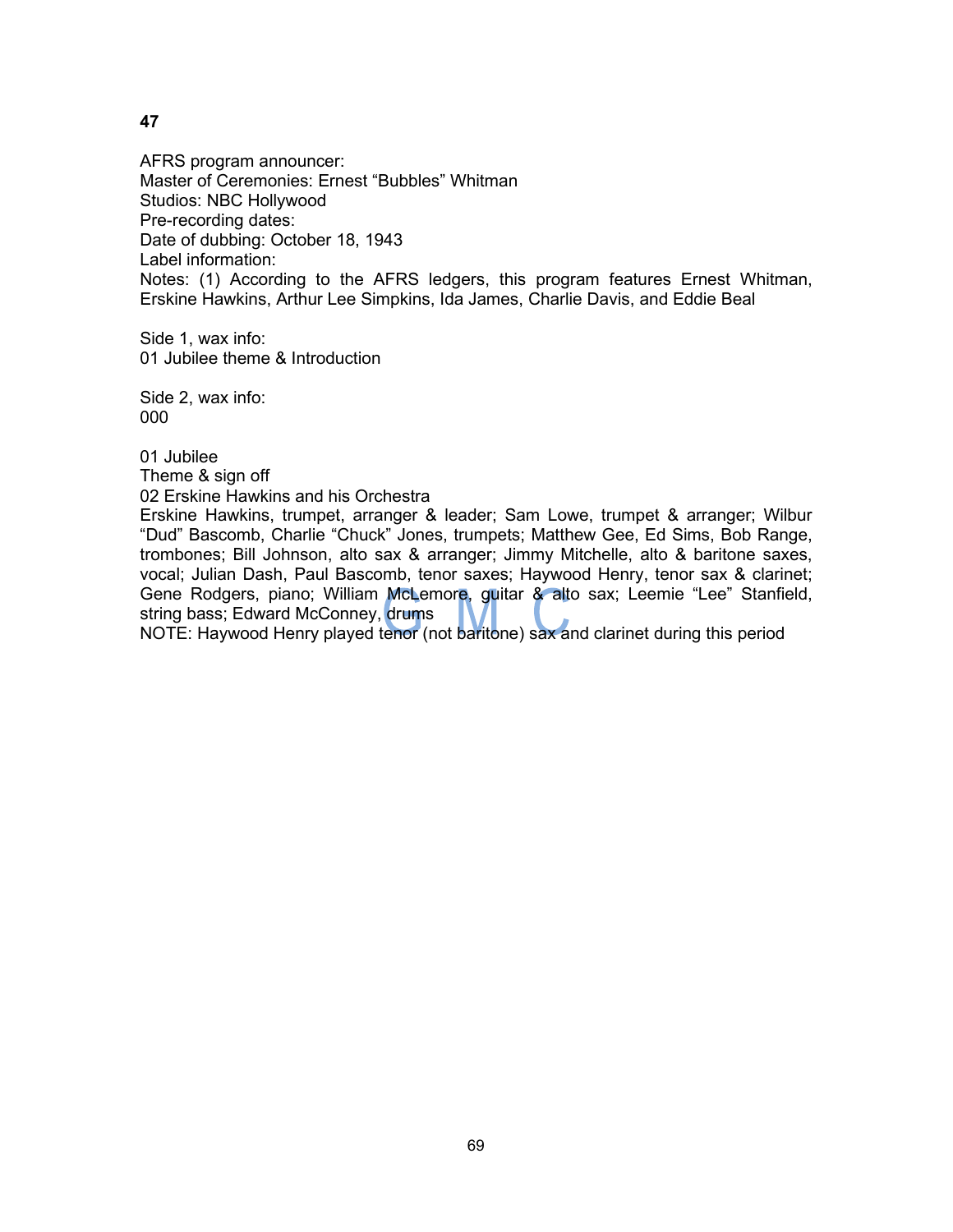AFRS program announcer: Vernon Smith Master of Ceremonies: Ernest "Bubbles" Whitman Studios: NBC Hollywood Pre-recording dates: 01: unknown; 02-06: c. late August or early September 1943 Date of dubbing: October 25, 1943 Label information: Notes: (1) "The Brown Sisters and Babe" are mentioned in the signoff but are not heard on the program (2) Ernest Whitman: "Next week is Jubilee´s first birthday"

Side 1, wax info: HD3-MM-8167-1 H-11-48-1 Program time: 15:08

01 Drum roll into unidentified theme

01 Introduction & theme: One O'Clock Jump

02 Let's Ball Awhile

02 Someone's Rockin' My Dream Boat - v JM, arr SL

02 I Got Rhythm (feature number for Gene Rodgers)

03 Straighten Up And Fly Right - v MJ

Side 2, wax info: HD3-MM-8168-1 H-1148 -1 Pgm. time: 28:56 fill to 30:10 04 Comedy skit

05 Waitin' For Jane - v ERA & JT

02 Tuxedo Junction - sp EH & band, arr EH & BJ

06 Comedy skit

02 Signoff & theme: One O'Clock Jump (nc)

- 01 Unidentified

No details

- 02 Erskine Hawkins and his Orchestra

Erskine Hawkins, trumpet, speech, arranger, & leader; Sam Lowe, trumpet & arranger; Wilbur "Dud" Bascomb, Charlie "Chuck" Jones, trumpets; Matthew Gee, Ed Sims, Bob Range, trombones; Bill Johnson, alto sax & arranger; Jimmy Mitchelle, alto & baritone saxes, vocal; Julian Dash, Paul Bascomb, tenor saxes; Haywood Henry, tenor sax & clarinet; Gene Rodgers, piano; William McLemore, guitar & alto sax; Leemie "Lee" Stanfield, string bass; Edward McConney, drums

NOTE: Haywood Henry played tenor (not baritone) sax and clarinet during this period - 03 Mae Johnson

Mae Johnson, vocal, acc. by Erskine Hawkins and his Orchestra.

NOTE: It´s Mae Johnson who sings "I Lost My Sugar In Salt Lake City" in the all-sepia movie musical "Stormy Weather", made in 1943.

- 04 Eddie "Rochester" Anderson, Johnny Taylor & Ernest Whitman Comedy skit

-05 Eddie "Rochester" & Johnny Taylor

Eddie "Rochester" Anderson & Johnny Taylor, vocal duet, acc. by unknown trumpet; clarinet, piano, string bass and drums

- 06 Eddie "Rochester" Anderson, Mrs. Eddie Anderson & Ernest Whitman Comedy skit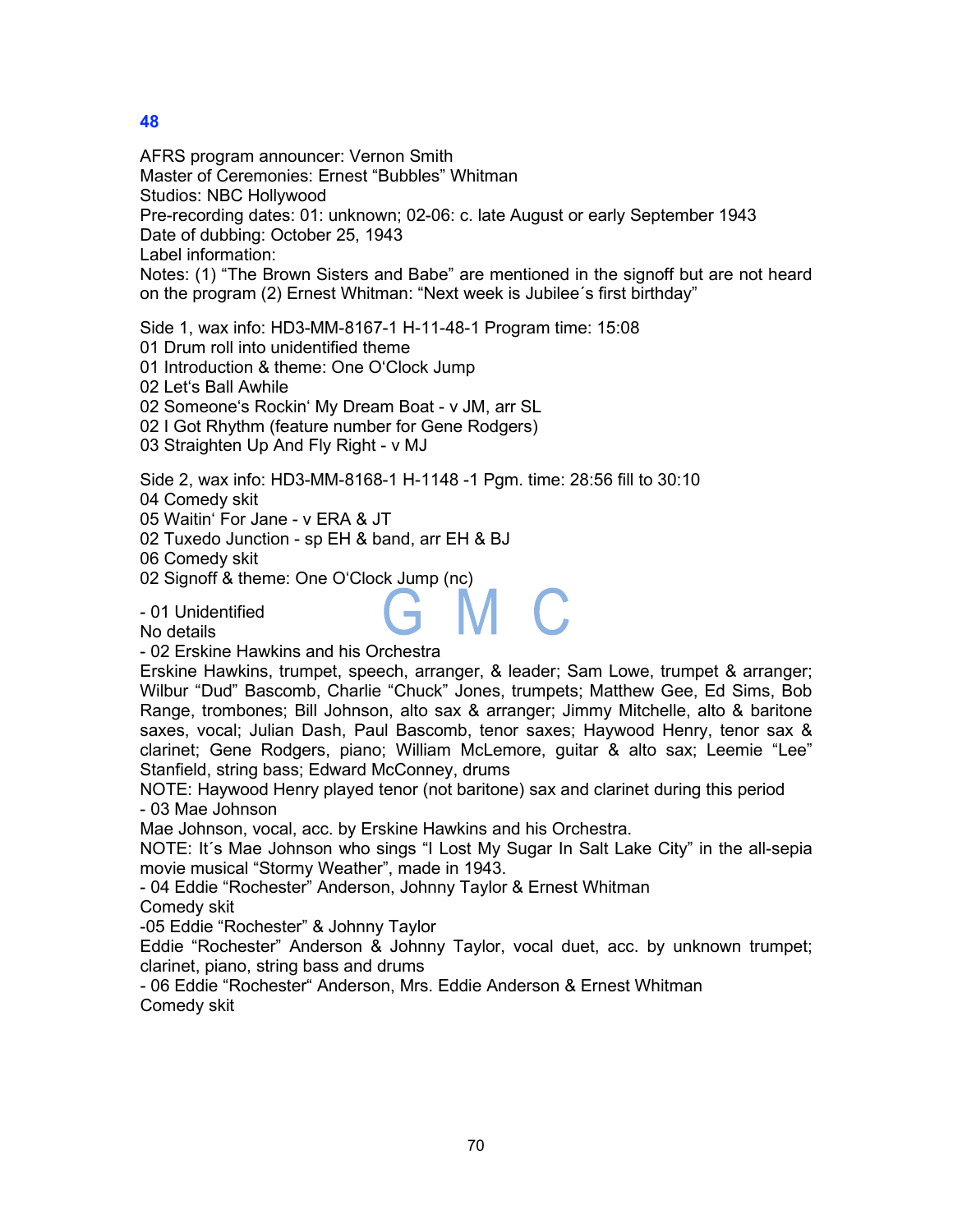(BFS comments): The above version of Tuxedo Junction is different from the one on Jubilee 43. On Waitin' For Jane, the singers are accompanied by a small group of unidentified musicians, aurally not members of the Erskine Hawkins orchestra as previously suggested (August 2016).

# GMC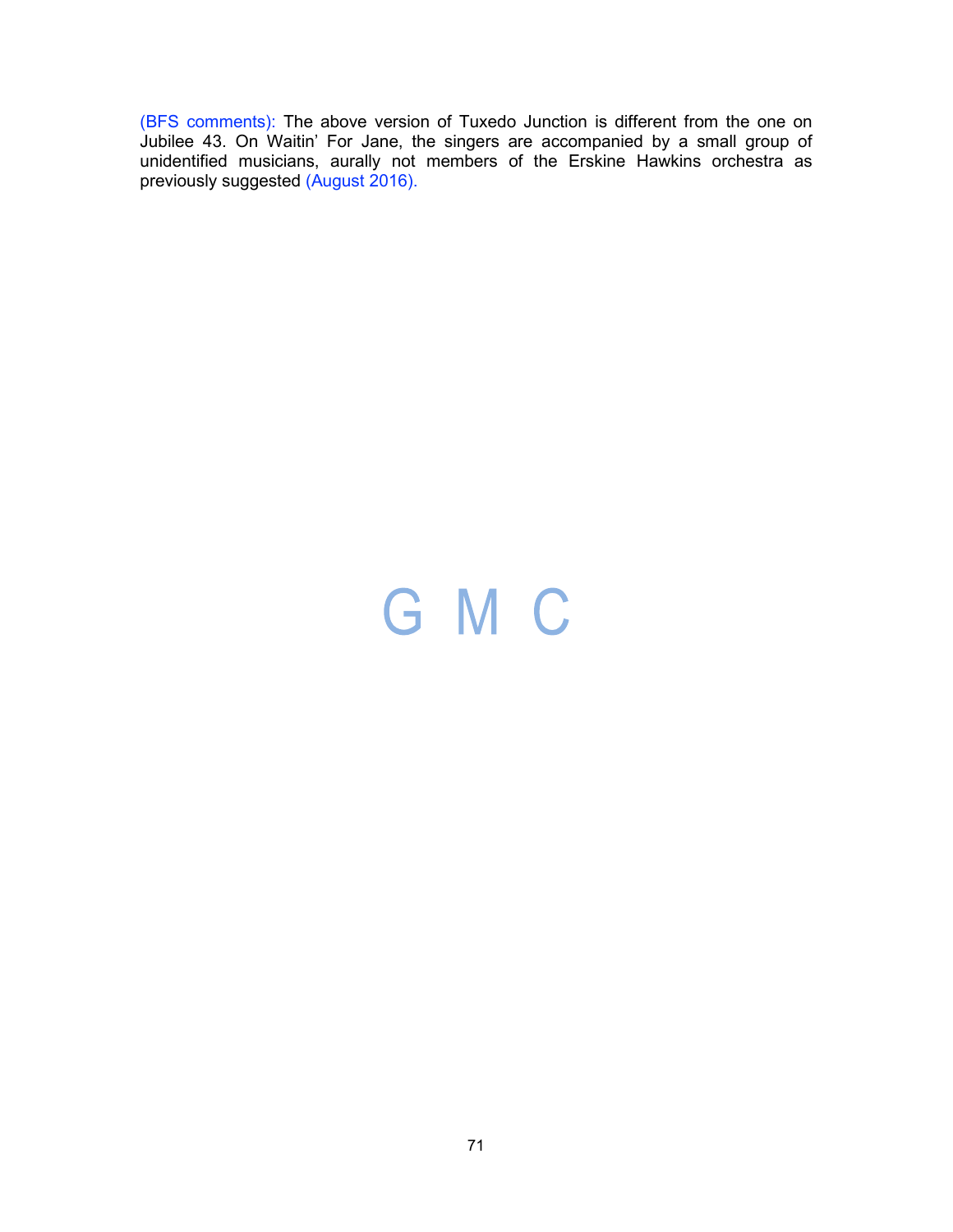AFRS program announcer:

Master of Ceremonies: Ernest "Bubbles" Whitman

Studios: NBC Hollywood

Pre-recording dates: 01-2: unknown; 03-12: various - see each entry

Date of dubbing: November 2, 1943

Label information: Rubberstamp side one: "29:05"

Notes: (1) The AFRS ledgers state: "November 2 Dubbed show - see Research Dept. for talent" (2) This the First Anniversary program; although it is Number 49 of the regular weekly Jubilee shows, Whitman mentions that "52 weeks" have passed since the start of the series.

Side 1, wax info: HD3-MM-8196-1 Time 14:00 01 Theme: unidentified 02 Introduction & theme: One O'Clock Jump 03 Hayfoot Strawfoot - v BR (from Jubilee # 1) 04 Blues In The Night - LM3 05 Lazy River - v LA (from Jubilee #??) 06 Honeysuckle Rose - v LH

07 Blues In The Night - v ERA

Side 2, wax info: HD3-MM-8197-1 Time 29:05 Fill to 30:00 08 Don't Get Around Much Anymore - v CC (from Jubilee #??) 09 Pistol Packin' Mama - v LJ&ER 10 St. Louis Blues - EW 11 Paper Doll - v MB 12 Yesterdays (nc) (from Jubilee 33)

02 Signoff & theme: One O'Clock Jump (nc)

- 01 AFRS Studio Orchestra

No details.

- 02 Count Basie and his Orchestra

No details.

- 03 Duke Ellington and his Orchestra

Wallace Jones, Rex Stewart, Harold "Shorty" Baker, trumpets; Ray Nance, trumpet & violin; Joseph Nanton, Juan Tizol, Lawrence Brown, trombones; Chauncey Haughton clarinet & tenor sax; Johnny Hodges, alto sax; Otto Hardwicke, alto & bass saxes; Ben Webster, tenor sax; Harry Carney, baritone & alto saxes, clarinet; Duke Ellington, piano; Fred Guy, guitar; Alvin "Junior" Raglin, string bass; Sonny Greer, drums. Betty Roché, vocal.

(November 7 or 8, 1942)

- 04 Loumell Morgan Trio

Loumell Morgan, piano & vocal; Ham Jackson, guitar & vocal; Jimmy Smith, string bass & vocal (1943)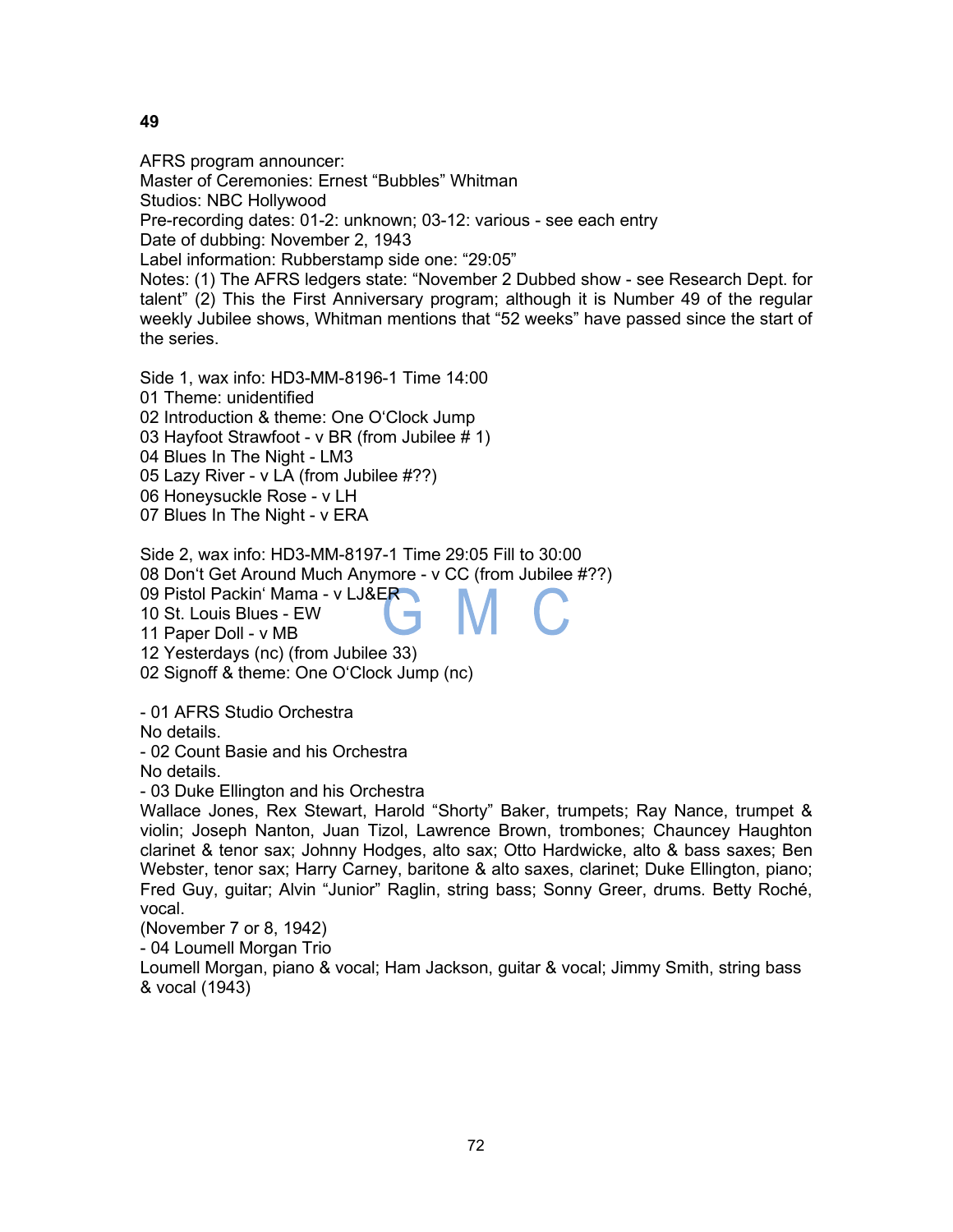- 05 Louis Armstrong and his Orchestra

Probably Louis Armstrong, trumpet, vocal, Shelton Hemphill, Frank Galbreath, Bernard Flood, trumpets; George Washington, trombone & possibly vocal; Henderson Chambers, James Whitney, trombones; Rupert Cole, Joe Hayman, alto saxes; Joe Garland, tenor sax & arranger; Prince Robinson, tenor sax; Luis Russell, piano; Lawrence Lucie, guitar; Ted Sturgis, string bass; Henry "Chick" Morrison, drums (Spring 1943).

- 06 Lena Horne

Lena Horne, vocal, acc. by unidentified big band, probably Erskine Hawkins and his Orchestra (1943)

- 07 Eddie "Rochester" Anderson

Eddie "Rochester" Anderson, singing a cappella

- 08 Cab Calloway and his Orchestra

Cab Calloway, vocal; Russell Smith, Lester "Shad" Collins, Jonah Jones,

Lamar Wright, trumpets; Tyree Glenn, Keg Johnson, Claude Jones, Quentin Jackson, trombones; Hilton Jefferson, alto sax; Andrew Brown, clarinet & alto sax; Illinois Jacquet, Walter Thomas, tenor saxes; Alfred Gibson, baritone sax & clarinet; Bennie Payne, piano; Danny Barker, guitar; Milton Hinton, string bass; J. C. Heard, drums; Buster Harding, arranger (January 1943)

- 09 Louis Jordan and his Tympany Five

Probably Eddie Roane, trumpet; Louis Jordan, alto & tenor saxes, vocal; Arnold Thomas,

piano; Po Simpkins, string bass; "Shadow" Wilson, drums; ensemble vocal (1943).

- 10 Ethel Waters

Ethel Waters, vocal, acc. by Reginald Dean, piano; unidentified string bass. An unidentified Orchestra plays final bars only (1942).

- 11 Mills Brothers

John Mills, Sr., Don Mills, Harry Mills, Herbert Mills, vocal quartet, Norman Brown, guitar (1943)

- 12 Jimmie Lunceford and his Orchestra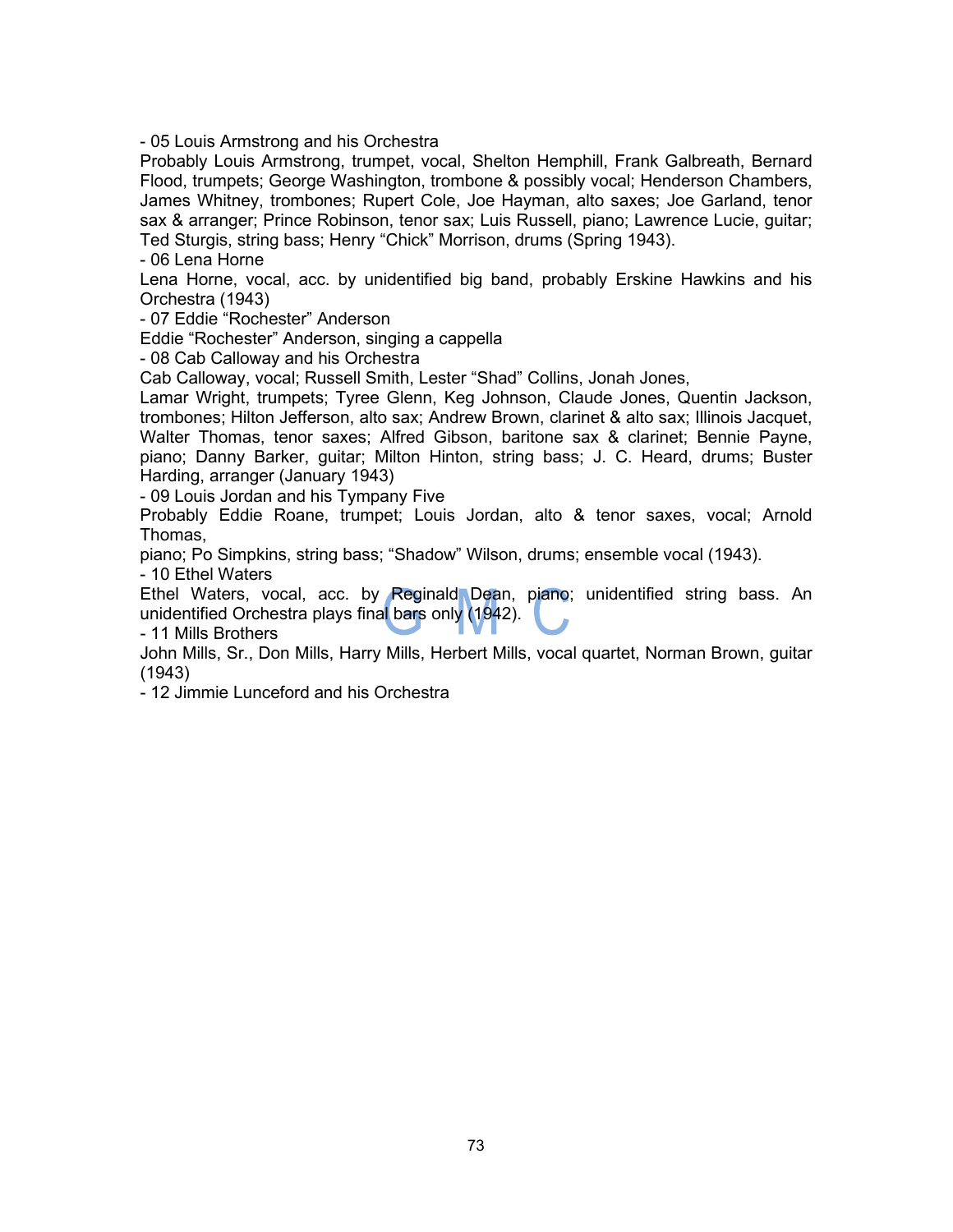GMA AFRS-728; SSRH 103-1

AFRS program announcer: Vernon Smith Master of Ceremonies: Ernest "Bubbles" Whitman Location: FORT HUACHUA, ARIZONA Studios: NBC Hollywood Pre-recording dates: November 1943 Date of dubbing: November 1, 1943 Label information: Notes:

Side 1, wax info: 01 Introduction & drum roll 02 Jubilee theme & introduction 02 Swinging The Blues 03 Tea For Two 04 Comedy skit 05 Without A Song

Side 2, wax info: 06 Comedy skit 07 Marie 08 Amapola 02 Fayard Nicholas 02 Jubilee theme & sign off

# GMC

- 01 AFRS Studio Orchestra No details. - 02 Fort Huachuca Band Unidentified Orchestra with regular big band setting: brass, reeds, piano, guitar, string bass, drums, Private --- McCoy, leader. - 03 Private Harold Brown Harold Brown, piano soloist. - 04 Private McCoy & Ernest Whitman Comedy skit. - 05 Sergeant Lawrence Wisenham Lawrence Wisenham, vocal, acc. by the Fort Huachua Band. - 06 Private Maceo Anderson & Private Eugene Jackson. Comedy skit. - 07 Private Orlando Roberson Orlando Roberson, vocal, acc. by the Fort Huachua Band. NOTE: Orlando Roberson used to sing with the Claude Hopkins Orchestra 1932-1940. -08 Private "Pepper" Neeley Private "Pepper" Neeley, vocal, acc. by the Fort Huachua Band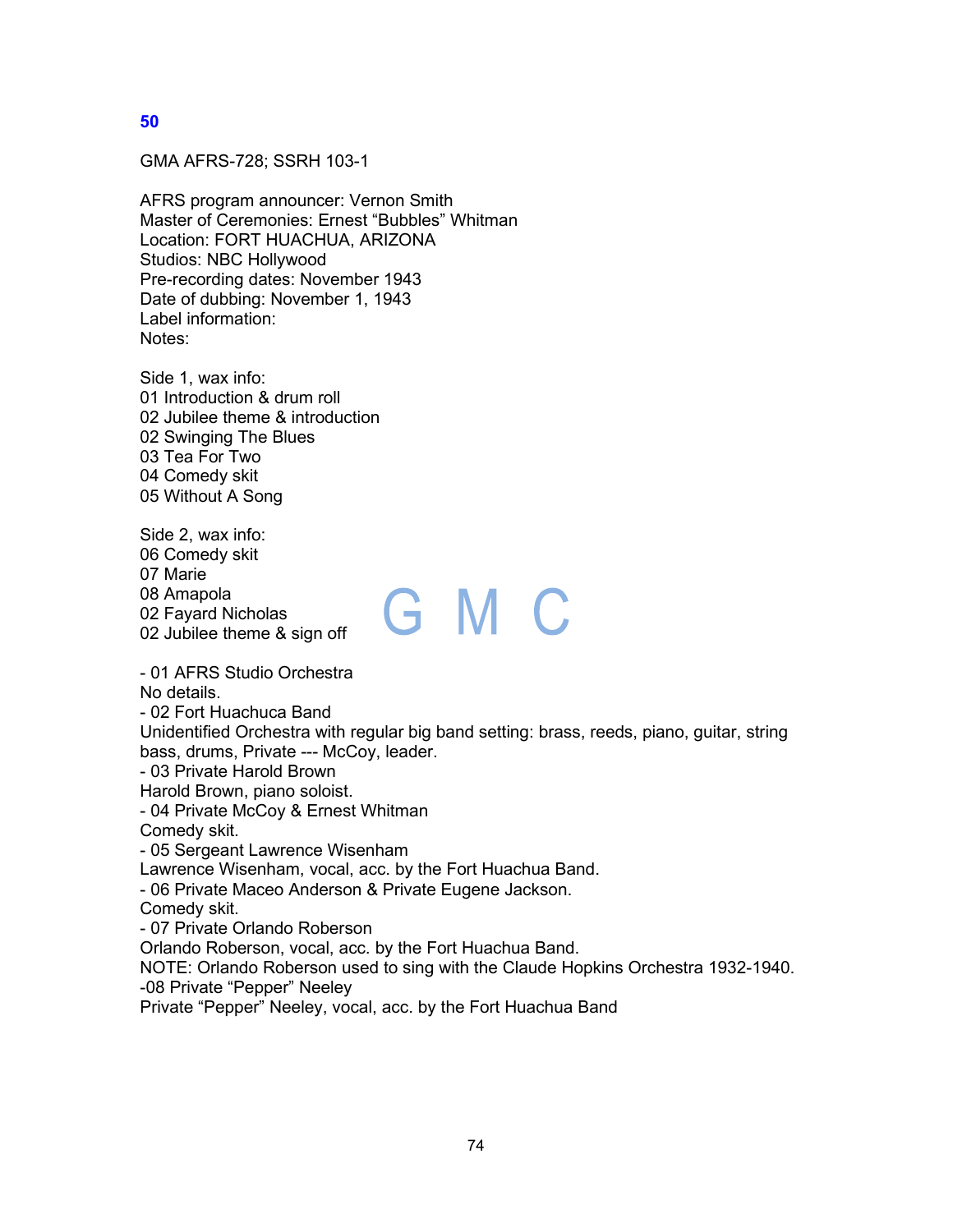#### About Jubilee 50

(GMA): The opening sequence announcer and host Ernest Whitman both say that the program is being aired from Fort Huachuca, Arizona. The Mountain View Officers Club hosted various events including performances by Lena Horne, Duke Ellington and Count Basie as well as the *Jubilee* program between 1942 and 1945. There is no Studio AFRS Orchestra on this unique *Jubilee* program. There is a live audience that reacts to the performers and music and which can be heard during the musical numbers. Cpl. Fayard Nicholas was one of the two dancing Nicholas Brothers of motion picture fame.



*Audience at Mountain View Officers Club, Fort Huachuca, Arizona, 1943 (Arizona State Library Archives)*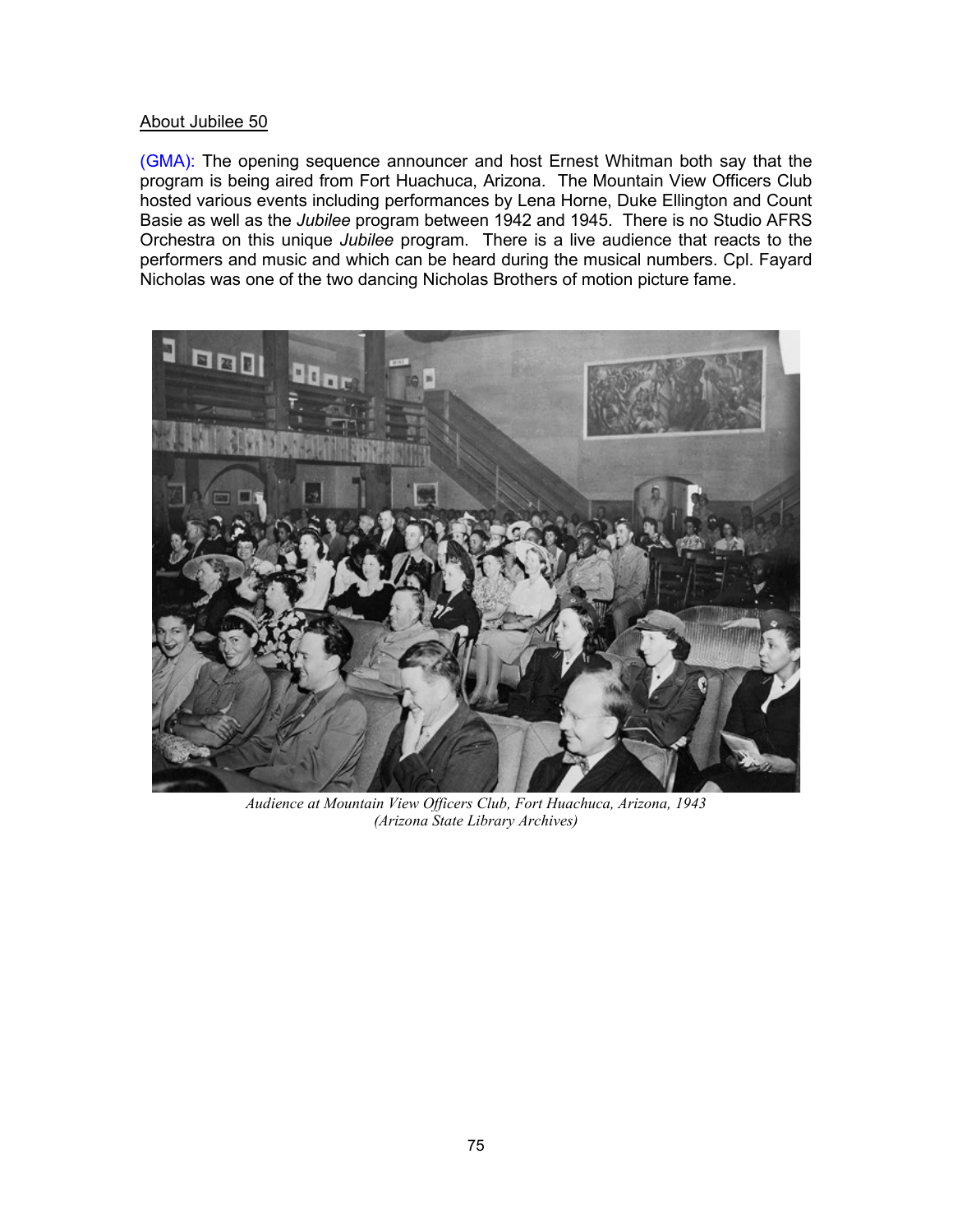AFRS program announcer: Vernon Smith Master of Ceremonies: Ernest "Bubbles" Whitman Studios: NBC Hollywood Pre-recording dates: Circa Summer 1943 Date of dubbing: November 8, 1943 Label information: Notes: (1) According the AFRS ledgers, this program features Ernest Whitman, Louis Jordan & his Orch., Ida James, King Cole Trio, Shadrack Boys, Vernon Smith

Side 1, wax info: BB-39255-A 01 Introduction & theme: One O'Clock Jump 01 I Found A New Baby 02 Straighten Up And Fly Right v NKC & Band 01 If You Can't Smile And Say "Yes" - v LJ 03 Until The Real Thing Comes Along - v PT

Side 2, wax info: BB-39256-A 04 Is You Is Or Is You Ain't My Baby? - v IJ 04 Knock Me A Kiss - v IJ

01 Jumpin' At The Jubilee - v LJ

02 I'm Just An Errand Boy For Rhythm – v NKC

01 Back Home Again In Indiana

01 Signoff & theme: One O'Clock Jump (nc)

- 01 Louis Jordan and his Tympani Five

Eddie Roane, trumpet; Louis Jordan, alto sax & vocal; Arnold Thomas, piano; Jessie "Po" Simpkins, string bass; Rossiere "Shadow" Wilson, drums

- 02 Nat King Cole Trio

Probably Nat "King" Cole, piano & vocal; Oscar Moore, guitar & vocal; Johnny Miller, string bass & vocal

- 03 Pha Terell

Elmer Pha Terrell, vocal, acc. by Louis Jordan and his Tympany Five

- 04 Ida James

Ida James, vocal, acc. by Louis Jordan and his Tympany Five

Recording serial numbers added May 2015 BB-39256-A label inscribed "Navy Department"

(BFS comments): This program was probably pre-recorded during the same period as Jubilee 41 and 46. The personnel for the Louis Jordan band is definite, and the alternative names for bass and drums have been deleted, see also my comments about these personnel for AFRS Jubilee 41. The personnel for the Nat King Cole Trio is also definite. This was his regular trio at the time, and the musicians can be identified aurally. The second title sung by Ida Mae James is Knock Me A Kiss. I have deleted the word "Baby". Shadrack Boys, who are listed in the AFRS ledgers, do not appear in this program (July 2015).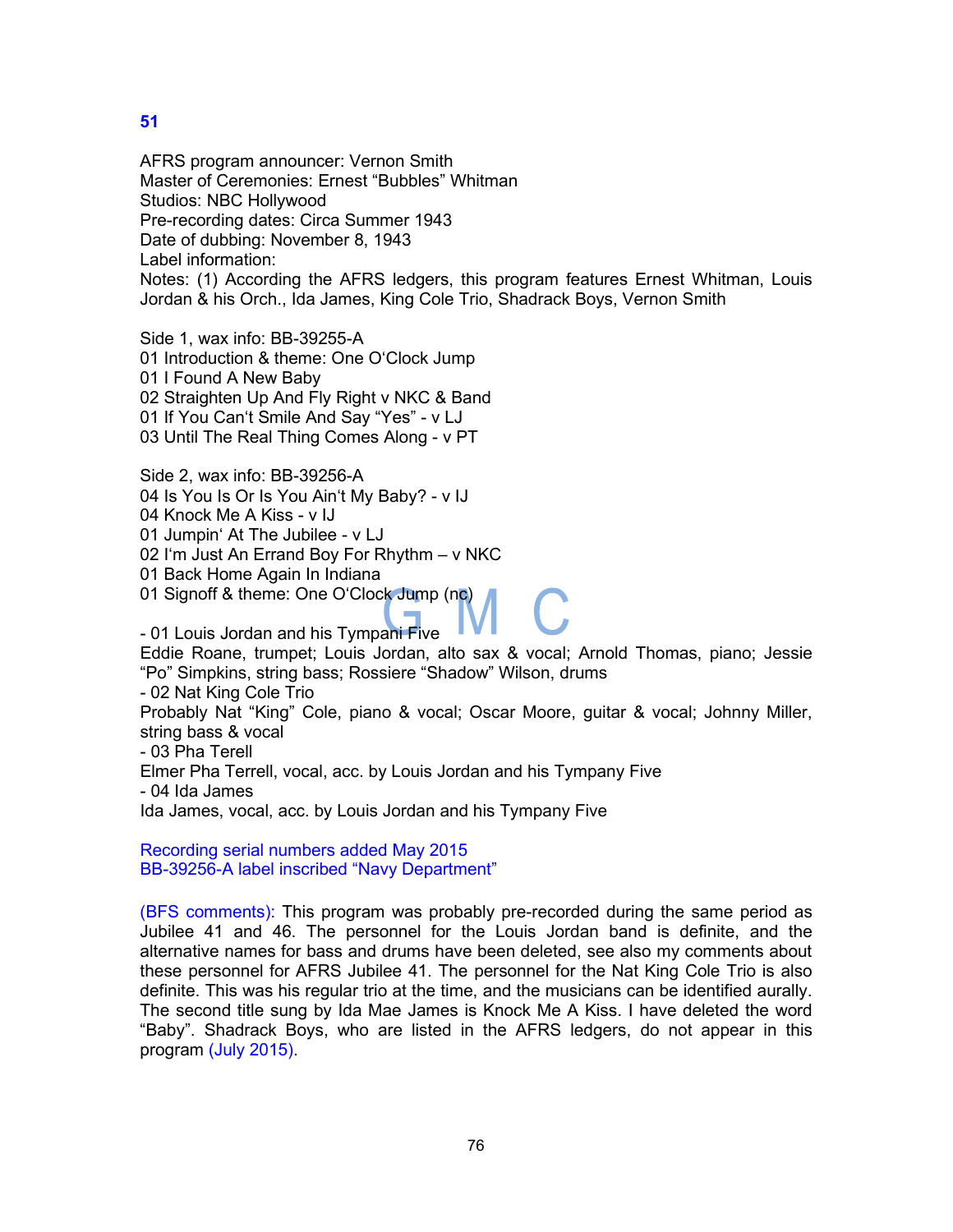AFRS program announcer: Vernon Smith Master of Ceremonies: Ernest "Bubbles" Whitman Studios: NBC Hollywood Pre-recording dates: October 1943 Date of dubbing: November 15, 1943 Label information: Notes: Side 1, wax info: H-11-52-1 01 Introduction & unidentified theme 02 Introduction & theme: One O´Clock Jump 02 Specs And Spots - arr ED (see note) 03 Are You Fer It? 04 Boogie Woogie (Yancey Special) 02 Mistreated - v EW

Side 2, wax info: H-11-52-2 05 Ain´t Gonna Be A Lowdown Dog - v JT 02 That´s My Affair - v SC, arr BC 03 People Will Say We´re In Love 02 Play, Fiddle Play 02 Signoff & theme: One O´Clock Jump (nc)

- 01 AFRS Studio Orchestra

No details.

- 02 Harlan Leonard and his Orchestra

Probably Miles Jones, Norman Bowden, James Ross, trumpets; Russell "Chief" Moore, James Wormick, trombones; Harlan Leonard, Earl Jackson, clarinets & alto saxes; Jimmy Keith, Merrill Anderson, tenor saxes; Arvella Moore, piano; unidentified guitar; Bob Kesterson or Rodney Richardson, string bass; Ernie Williams, drums & vocal; Savannah Churchill, vocal; Benny Carter, Tadd Dameron, Eddie Durham, arrangers.

M C

NOTE: The title announced, as "Specs And Spots" is actually "Harlem Shout". Harlan Leonard opened at the "Hollywood Club" in Los Angeles during April 1943. In early 1944 he moved to the "Club Alabam" in Hollywood.

- 03 Delta Rhythm Boys

Vocal quartet: Carl Jones, Traverse Crawford, tenor; Kelsey Pharr, baritone; Lee Gaines, bass, acc. By Raymond Tunia, piano; guitar; string bass; drums

- 04 Albert Ammons & Pete Johnson

Albert Ammons and Pete Johnson, piano duet.

-05 Big Boy Turner

Joseph "Big Boy" Turner, piano & vocal; Albert Ammons, piano; Pete Johnson, piano; string bass; drums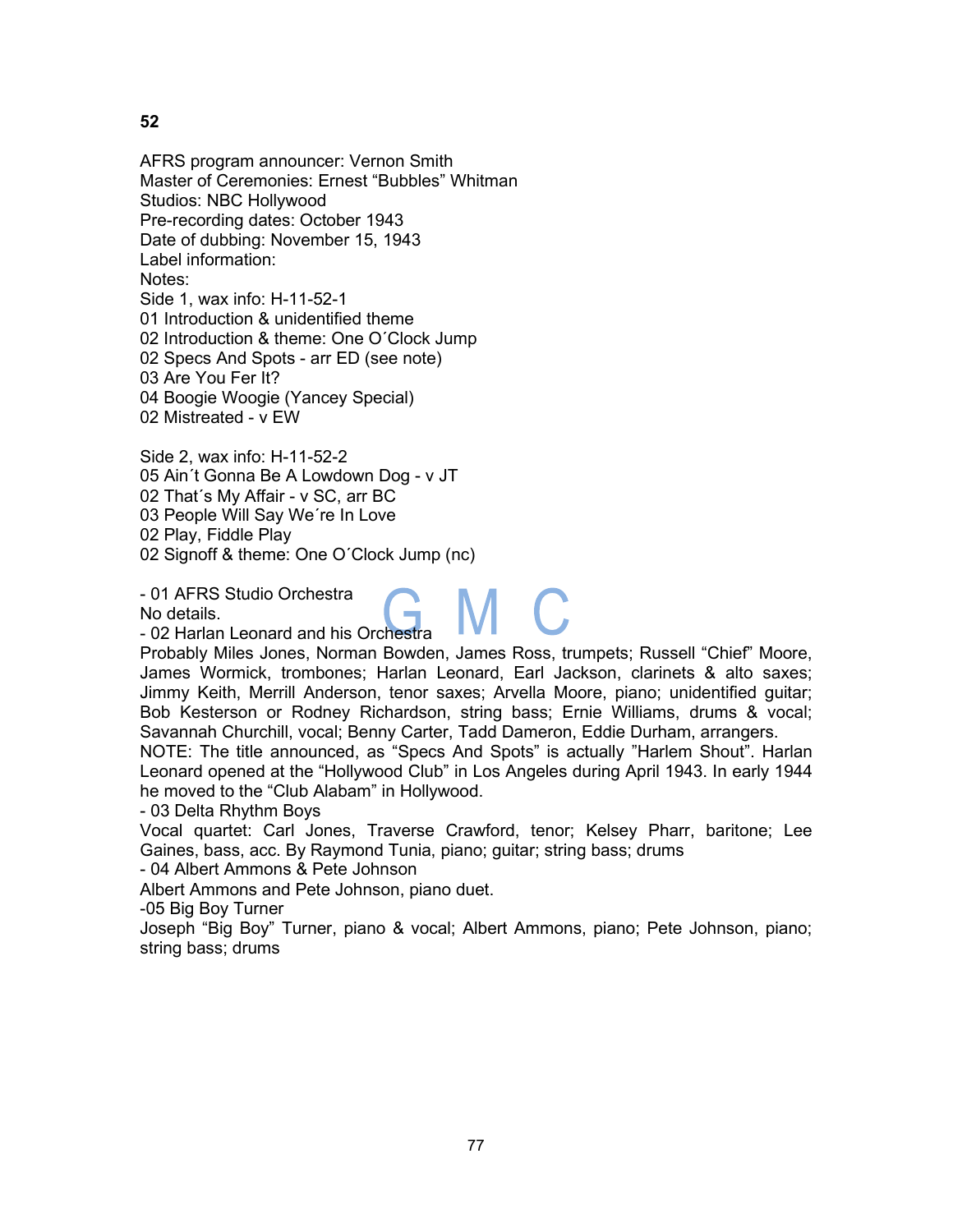AFRS program announcer: unidentified (white) staff announcer Master of Ceremonies: Phil Moore Studios: NBC Radio City (Rockefeller Center), New York Pre-recording dates: 01: unknown; 02-05: November 1943 Date of dubbing: December 1943 Label information: Notes: (1) This is the first of three Jubilee programs to be recorded in New York.

Side 1, wax info: H-11-53-1-NY 01 Introduction & drum roll 02 Introduction & theme: One O'Clock Jump (nc) 03 Oh, Lady Be Good 04 Hit The Road 05 Shoo Shoo Baby - v DW 03 The Major And The Minor - arr EB

Side 2, wax info: H-11-53-2-NY

04 Run On

03 People Will Say We're In Love - v RB

03 Flying Home (nc) - band vocal

02 Signoff & theme: One O'Clock Jump

- 01 Unidentified

No details.

- 02 AFRS Studio Orchestra

No details.

- 03 Lionel Hampton and his Orchestra

Probably Karl George, Ernie Royal, Joe Newman, William "Cat" Anderson, trumpets; Fred Beckett, Lester "Sonny" Craven, Harry Sloan, trombones; Marshall Royal, clarinet & alto sax; Ray Perry, alto sax & violin; Earl Bostic, Dexter Gordon, Illinois Jaqcuet, tenor saxes; Jack McVea, baritone sax; Lionel Hampton, vibraphone & arranger; Milton Buckner, piano; Irving Ashby, guitar; Vernon Alley, bass; George Jenkins, drums; Rubel Blakeley, vocal; band vocal

GMC

NOTE: Hampton refers to Earl Bostic as "...our first tenor...". "The Major And The Minor" is composed and arranged by Earl Bostic.

- 04 Golden Gate Quartet

Henry Owens, first tenor vocal; Clyde Riddick, second tenor vocal; Willie Johnson, baritone vocal; Orlandus Wilson, bass vocal, acc. by Conrad Frederick, piano

- 05 Dinah Washington

Dinah Washington, vocal, acc. by Lionel Hampton and his Orchestra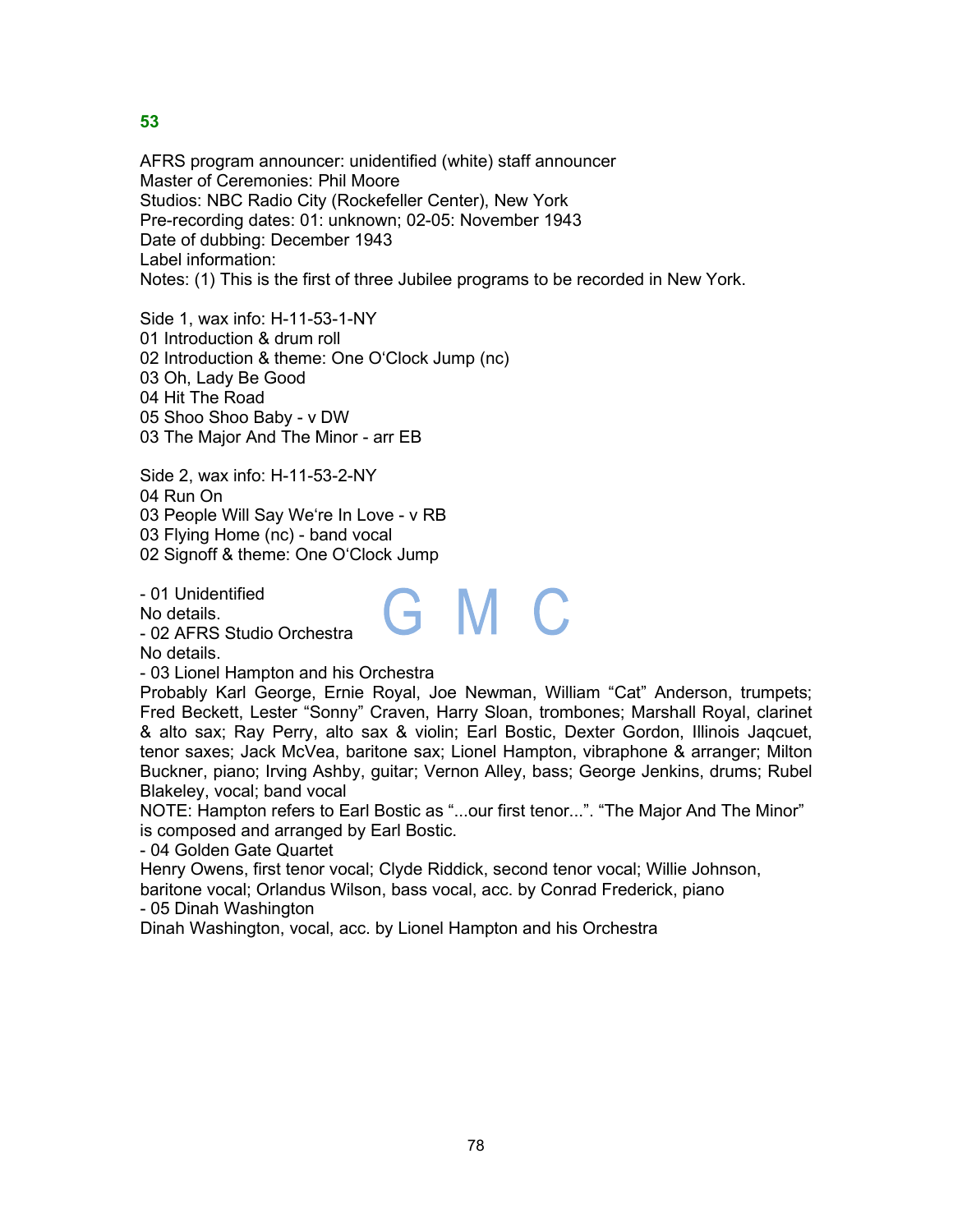AFRS program announcer: unidentified (white) staff announcer Master of Ceremonies: Ralph Cooper Studios: NBC Radio City (Rockefeller Center) New York Pre-recording dates: 01: unknown; 02-04: November 1943 Date of dubbing: December 1943 Label information: Notes: Side 1, wax info: H-11-54-1-NY Pt. I Time 15:37 01 Introduction & theme: One O'Clock Jump 02 Avalon 03 Shortnin' Bread 02 Wednesday Night Hop 02 If That's The Way You Want It, Baby - v JR

Side 2, wax info: H-11-54-2-NY Pt. II Time 29:00 Fill to 30:05 04 Move it Over - v MS 04 They're Either Too Young Or Too Old - v MS

02 Hit That Jive, Jack - v JR

02 Seven Come Eleven

01 Signoff & theme: One O'Clock Jump

- 01 AFRS Studio Orchestra

No details.

- 01 Andy Kirk and his Clouds of Joy

Probably Harry Lawson, Art Capehart, Fats Navarro, Howard McGhee, trumpets; Joe Baird, Wayman Richardson, Bob Murray, trombones; Reuben Phillips, Ben Smith, alto saxes; John Harrington, clarinet & tenor sax; Jimmy Forrest, J. D. King, tenor saxes; Eddie Loving, baritone sax; Johnny Young, piano; Booker Collins, string bass; Ben Thigpen, drums; Andy Kirk, leader; June Richmond, vocal.

- 03 Day, Dawn And Dusk

"Day, Dawn and Dusk", unidentified male trio, acc. by piano.

- 04 Maxine Sullivan

Maxine Sullivan, vocal, acc. by piano; string bass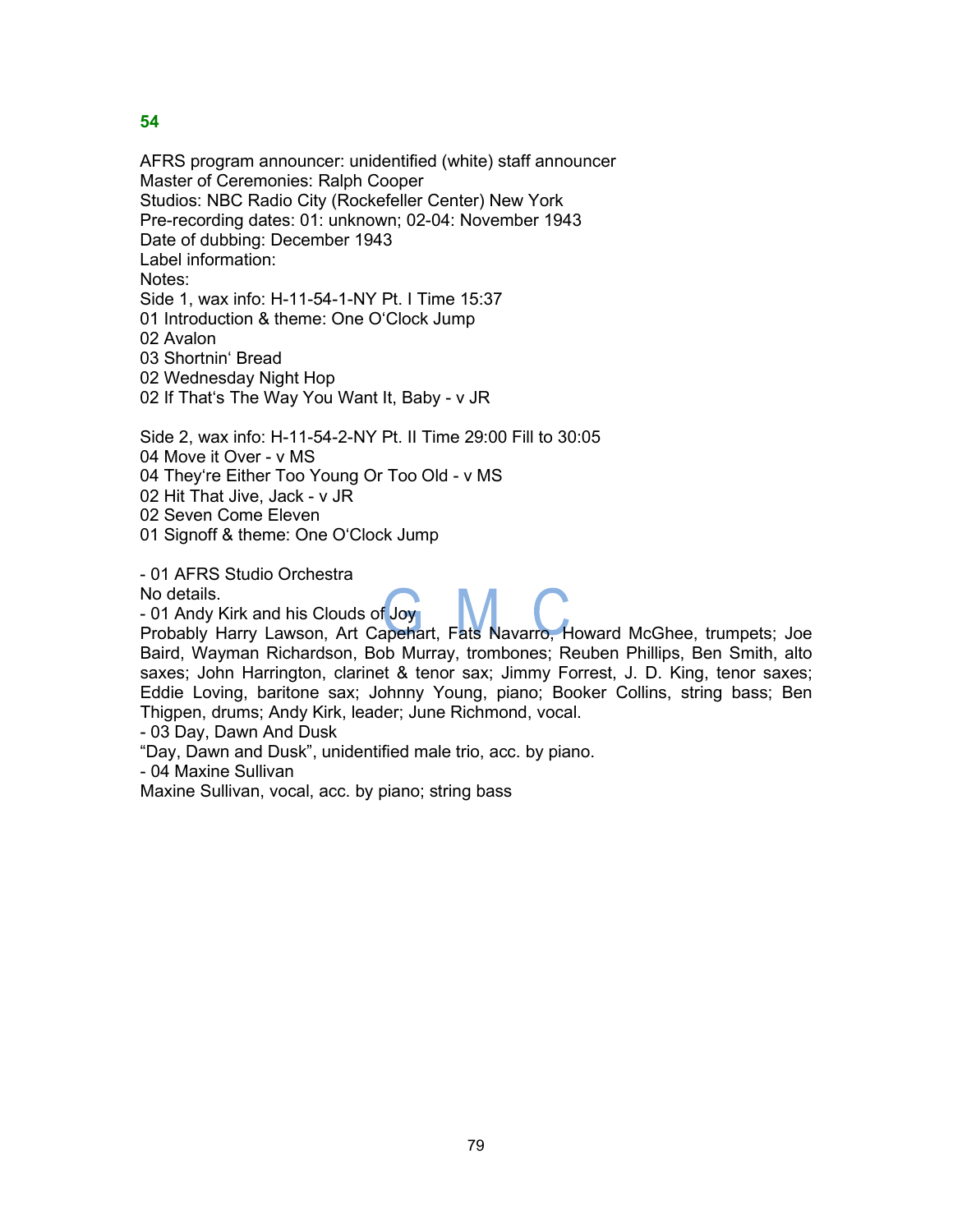GMA AFRS-17; SSRH 194-1

AFRS program announcer: unidentified (white) staff announcer Masters of Ceremonies: Ralph Cooper, Bob --- Studios: NBC Radio City (Rockefeller Center) New York Pre-recording dates: November 1943 Date of dubbing: December 1943 Label information: Notes:

Side 1, wax info: H-11-55-1-NY 01 Introduction & drum roll 02 Introduction & One O'Clock Jump 02 Jumpin' at the Woodside 02 Baby, Won't You Please Come Home - v JR 03 B-Flat Swing

Side 2, wax info: H-11-55-2-NY 03 Oh, Lady Be Good 02 Do Nothin' Till You Hear From Me - v TC 02 Don't Believe Everything You Dream -v EW 02 I Found A New Baby 02 Signoff & theme: One O'Clock Jump (nc)

- 01 AFRS Studio Orchestra

No details.

- 02 Count Basie and his Orchestra

Ed Lewis, Eugene "Snooky" Young, Harry Edison, Joe Newman, trumpets; Dicky Wells, Robert "Buster" Scott, Louis Taylor, Eli Robinson, trombones; Earle Warren, alto sax & vocal; Jimmy Powell, alto sax; Lester Young, Buddy Tate, tenor saxes; Rudy Rutherford or Jack Washington, baritone sax & clarinet; Count Basie, piano; Freddie Greene, guitar; Rodney Richardson, string bass; Jo Jones, drums; Jimmy Rushing, Thelma Carpenter, vocal.

- 03 Teddy Wilson Sextet

Emmett Berry, trumpet; Benny Morton, trombone; Edmond Hall, clarinet; Teddy Wilson, piano; probably

Johnny Williams, string bass; Sid Catlett, drums.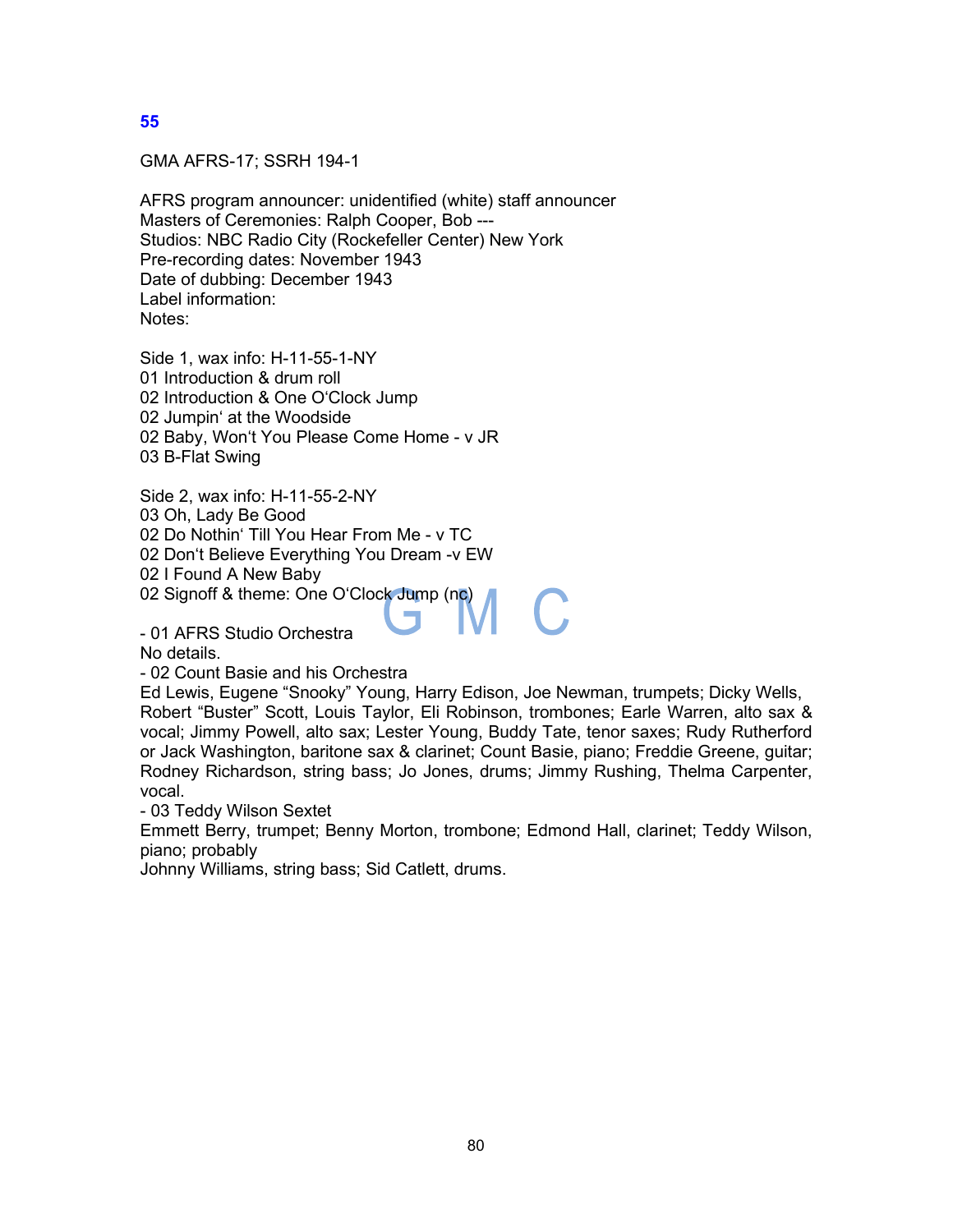GMA AFRS-18

AFRS program announcer: Vernon Smith Master of Ceremonies: Ernest "Bubbles" Whitman Studios: NBC Hollywood Pre-recording dates: 01: unknown; 02-05: November 1943 Date of dubbing: December 13, 1943 Label information: Rubberstamp side one: 29:00 Notes: (1) According to the AFRS ledgers, this program should feature Connie Lynnwood.

Side 1, wax info: HD3-MM-8566-1 Time: 15:09 01 Introduction & One O'Clock Jump (nc) 01 Skater's Waltz 01 Sunday, Monday And Always - v DW 02 "C" Jam Blues 02 I Got Rhythm

Side 2, wax info: HD3-MM-8567-1 Time 29:00 Fill to 30:05 01 Hey, Lawdy Mama - v EW 03 Shoo Shoo Baby - v PM 04 That's All - v SRT<br>01 Boogie Woogie Special 01 Boogie Woogie Special 01 Signoff & theme: One OʻCloc<mark>k</mark> Jump

- 01 Noble Sissle and his Orchestra

Noble Sissle fronting a big band, including Edna Williams, Wendell Cully, George Winfield, Demas Dean, trumpets; Herb Fleming, Chester Burrill, trombones; Jerome Don Pasquall, clarinet & alto sax; Ben Whitted, Eugene Mikell, alto saxes; Paul Cubinar, tenor sax; Harry Brooks, piano; Jimmy Jones, string bass; Wilbert Kirk, drums; Dorothy Webster, Edna Williams, vocals

- 02 Barney Bigard and his combo

Probably McClure "Red Mack" Morris, trumpet; Barney Bigard, clarinet; Phil Moore, piano; string bass; drums

- 03 Phil Moore and his combo

Barney Bigard, clarinet; Phil Moore, piano & vocal; string bass; drums

- 04 Sister Rosetta Tharpe

Sister Rosetta Tharpe, guitar & vocal, acc. by Noble Sissle and his Orchestra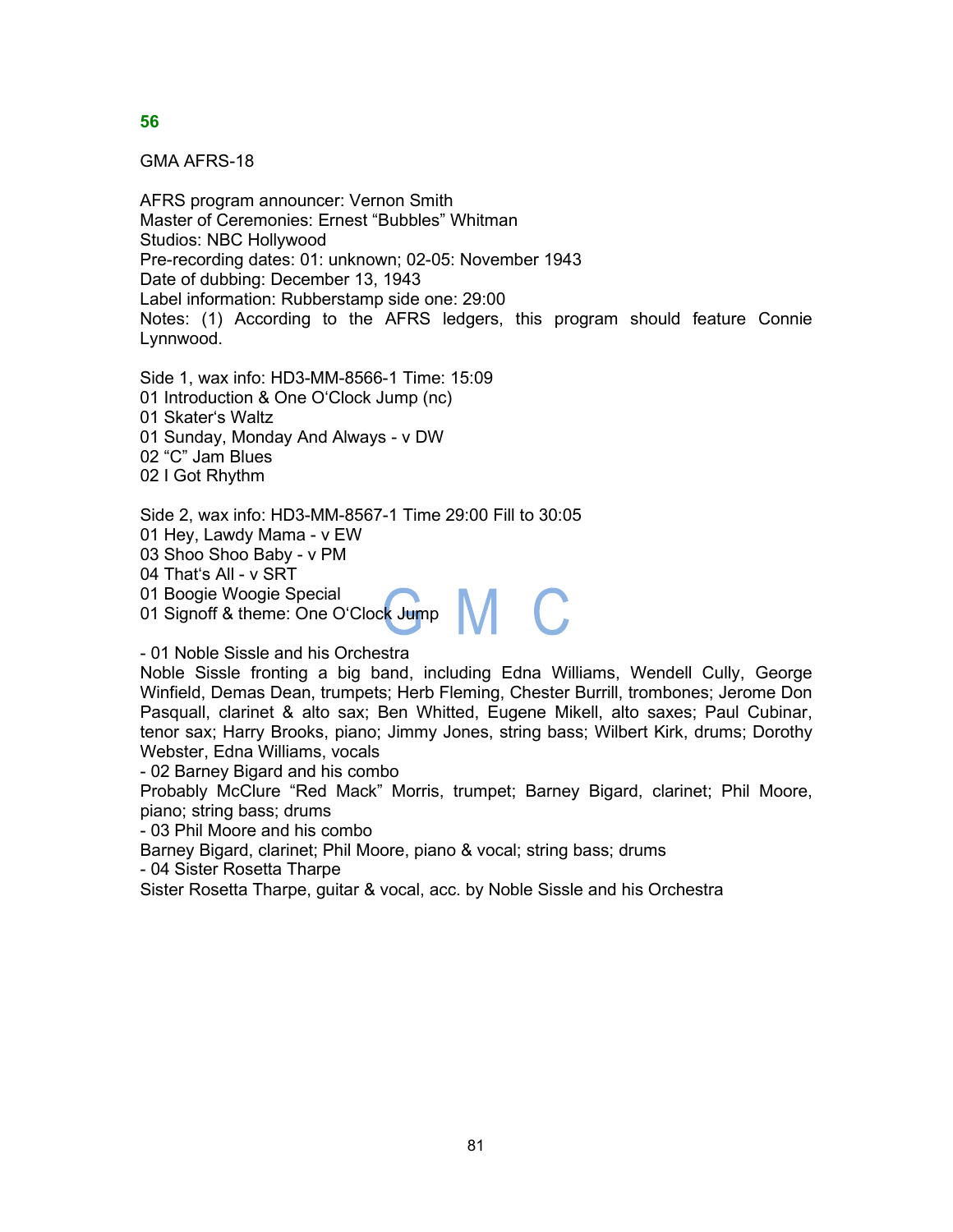AFRS program announcer: Vernon Smith Master of Ceremonies: Ernest "Bubbles" Whitman Studios: NBC Hollywood Pre-recording dates: 01: unknown; 02-04: December 1943 Date of dubbing: December 20, 1943 Label information: Notes: (1) The AFRS recording ledgers list Ernest Whitman, Sir Lancelot, Maurice Rocco, Vivian Green, Ida James, Vernon Smith, C. P. Johnson.

Side 1, wax info:

01 Introduction & drumroll into theme: One O'Clock Jump 01 Southern Fried 02 Knock Me A Kiss

03 Ain't Misbehavin´

Side 2, wax info: 01 unidentified title 04 Sing A Tropical Song 02 On The Sunny Side Of The Street 01 Jumping In The Groove - band vocal 01 Signoff & theme: One O'Clock Jump (nc)

- 01 Cee Pee Johnson and his Orchestra

Cee Pee Johnson, vocal & tom-tom drums, fronting semi-big band, probably including some of the following musicians: Teddy Buckner, Karl George, trumpets; unidentified trombone; Edward "Popeye" Hale, alto sax; Charles "Chuck" Walker, alto & baritone saxes; Ulysses "Buddy" Banks, William "Brother" Woodman, Jr., tenor saxes; Emmanuel "Duke" Brooks, piano; Ted Shirley, string bass; Rabon Tarrant, drums; band vocal.

- 02 Ida James

Ida James, vocal, acc. by trumpet; tenor sax; piano; string bass; drums; probably members of the Cee

Pee Johnson Orchestra.

- 03 Maurice Rocco

Maurice Rocco, piano & vocal.

NOTE: Rocco plays the piano while standing.

- 04 Sir Lancelot from Trinidad

"Sir Lancelot", vocal, acc. by unidentified trumpet & piano. An unidentified Orchestra (probably Cee Pee

Johnson´s) comes in for the final bar only.

NOTE: "Sir Lancelot" can be seen (and heard) in several RKO "B" horror films produced by Val

Lewton in the early 1940s, he plays a calypso singer in "I Walked With A Zombie" (1943).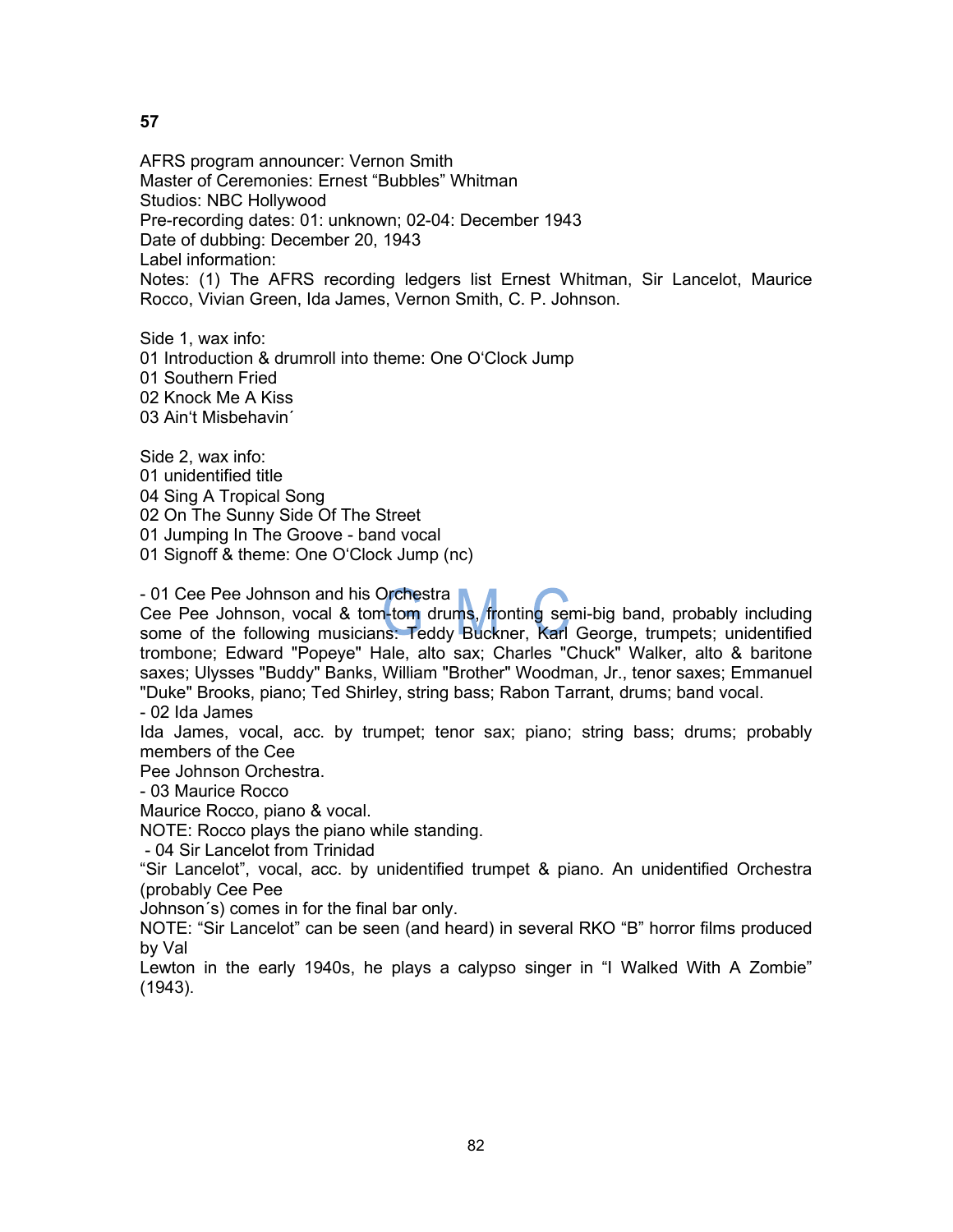AFRS program announcer: unidentified (white) staff announcer Master of Ceremonies: Ernest "Bubbles" Whitman Studios: NBC Hollywood Pre-recording dates: various, see each entry. Date of dubbing: December 27, 1943 Label information: Rubberstamp side one: 29:15 Notes: (1) The entry in the AFRS ledgers reads: Ernest Whitman. Dubbed show. For talent OK with Research Dept. (2) A copy of this program inspected in Australia bears the handwritten notes: "WVT - 11.6.44". Presumably, the program was aired by station WVT on this date. (3) Program No. 58 is the last entry in the AFRS recording book for 1943. Side 1, wax info: HD4-MM-7006-1 Time 15:48 01 Introduction & theme: Drum Roll into One O'Clock Jump 02 Ain't Misbehavin' -v LA (from Jubilee # 26) 03 Paper Doll - v MB (from Jubilee # 49) 04 Rose Room 02 Barrelhouse Bessie From Basin Street - v LA (from Jubilee # 25) Side 2, wax info: HD4-MM-7007-1 Time 29:15 Fill to 30:10 05 Your Feet's Too Big - v FW 02 The Peanut Vendor (from Jubilee # 26) 02 On The Sunny Side Of The Street (from Jubilee # 21) 02 Slender, Tender and Tall - v VM 02 Coquette - v LA (from Jubilee # 19) 01 Signoff & One O'Clock Jump (nc)

- 01 AFRS Studio Orchestra

No details. (Unknown date.)

- 02 Louis Armstrong and his Orchestra

Probably Louis Armstrong, trumpet & vocal, Shelton Hemphill, Frank Galbreath, Bernard Flood, trumpets; George Washington, trombone & possibly vocal; Henderson Chambers, James Whitney, trombones; Rupert Cole, Joe Hayman, alto saxes; Joe Garland, tenor sax & arranger; Prince Robinson, tenor sax; Luis Russell, piano; Lawrence Lucie, guitar; Ted Sturgis, string bass; Henry "Chick" Morrison, drums; Velma Middleton, vocal. (March-April 1943)

- 03 The Mills Brothers

Probably John Mills Sr., Don Mills, Harry Mills, Herbert Mills, vocal quartet; Norman Brown, guitar. (Early 1943)

- 04 Barney Bigard

Barney Bigard, clarinet soloist, acc. by unidentified Orchestra, possibly Duke Ellington and his Orchestra although the pianist does not sound like the Duke. This might indeed be one of the tracks Phil Moore´s Orchestra recorded for Jubilee No. 59, q. v. (Early 1943)

- 05 Fats Waller

Thomas "Fats" Waller, piano & vocal. (December 1943)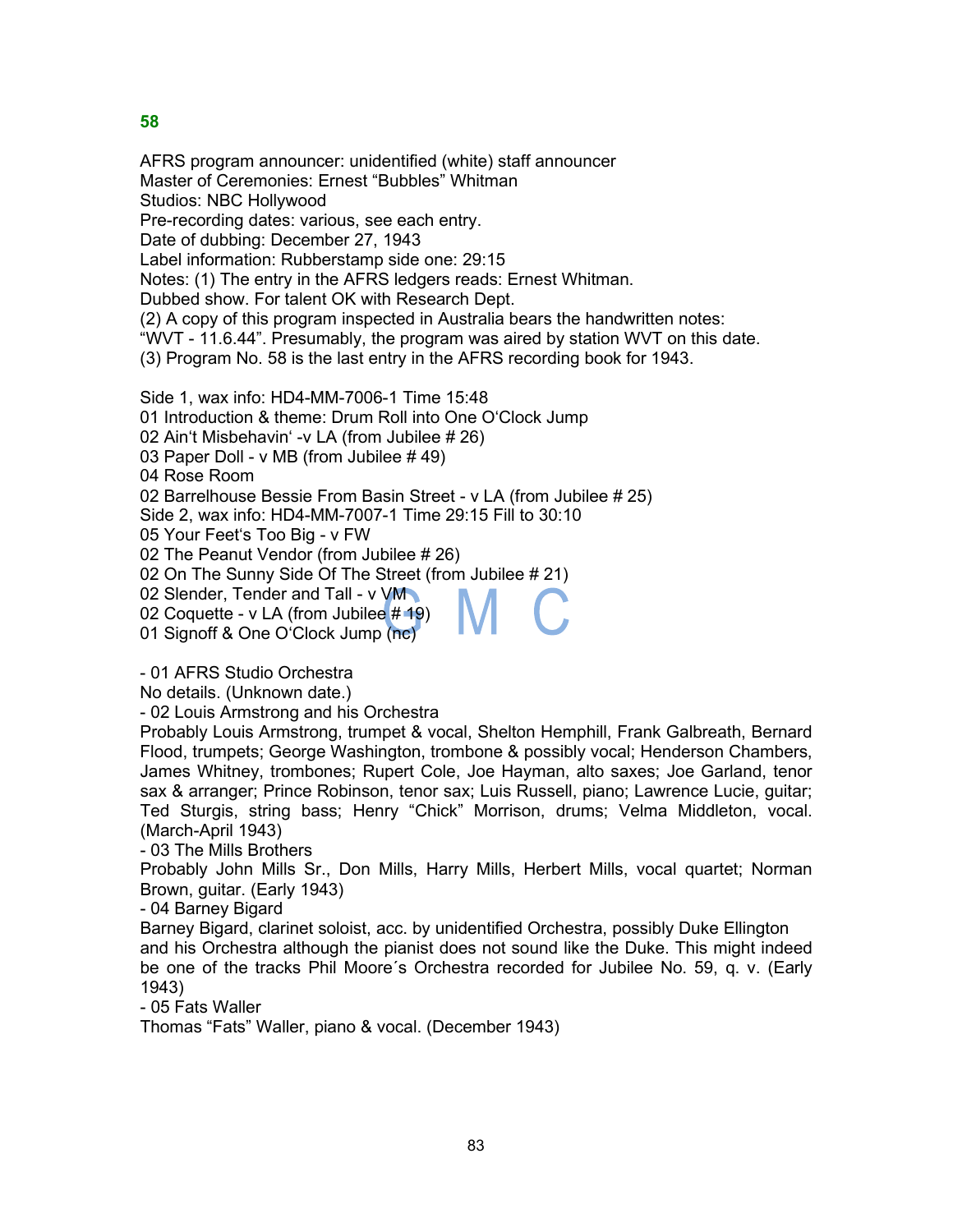AFRS program announcer: Vernon Smith Master of Ceremonies: Ernest "Bubbles" Whitman Studios: NBC Hollywood Pre-recording dates: December 1943 Date of dubbing: January 3, 1944 Label information: Notes: (1) According to the AFRS ledgers, this program should feature Ernest Whitman, Rochester, Charioteers, Lena Horne, Phil Moore & All Stars, Vernon Smith (2) Vernon Smith announces Barney Bigard as a featured artist on this program

Side 1, wax info: HD4-MM-7003-1 01 Introduction & theme: Drum Roll into One O'Clock Jump 01 Rock Away 02 A Slip Of The Lip 03 Shoo Shoo Baby - v LH 04 Comedy skit

Side 2, wax info: HD4-MM-7004-1 02 Gaucho Serenade 05 Solid Potato Salad -v LH & ERA 03 The Man I Love - v LH 01 Sizzlin' Cymbals 01 Signoff & One O'Clock Jump (nc)

- 01 Phil Moore and his Orchestra

Probably Eugene "Snooky" Young, Ray Linn, Gerald Wilson, trumpets; Hank Coker, Murray McEachern, Ben Benson, trombones; Harry Klee, flute; Harry Schumann, French horn; Marshall Royal, clarinet & alto sax; Lucky Thompson, tenor sax; Calvin Jackson, piano; Al Hendrickson, guitar; Red Callender or Art Shapiro, string bass; Lee Young, drums; Phil Moore, piano, arranger & leader, reed section double on clarinets on "Shoo Shoo Baby"

MC.

NOTE: Phil Moore plays arrangements in the Duke Ellington style. Barney Bigard might be a member of this Orchestra. "Rose Room" featuring Barney Bigard, heard on Jubilee 58 might originate from this recording session

- 02 The Charioteers

Probably Wilfred "Billy" Williams, first tenor vocal; Eddie "Turkey" Jackson, second tenor vocal; Ira "House" Williams, baritone vocal; Howard "Dan" Daniel, bass vocal; James Sherman, piano & arranger

- 03 Lena Horne

Lena Horne, vocal, acc. by Phil Moore and his Orchestra

- 04 Eddie "Rochester" Anderson & Ernest Whitman

Comedy skit

- 05 Lena Horne and Eddie "Rochester" Anderson

Lena Horne and Eddie "Rochester" Anderson, vocal duet, acc. by Phil Moore & **Orchestra** 

Recording serial numbers added May 2015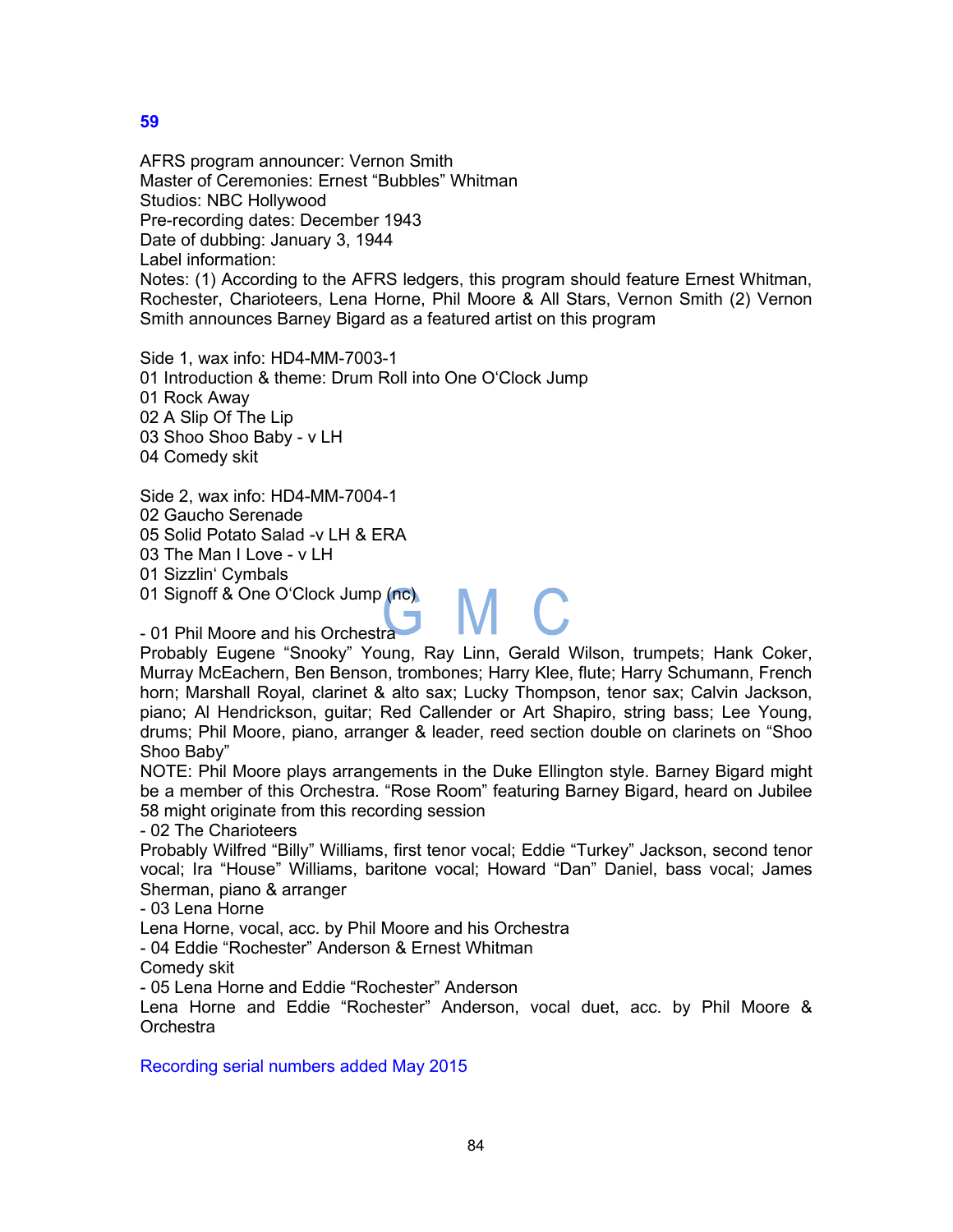AFRS program announcer: Vernon Smith Master of Ceremonies: Ernest "Bubbles" Whitman Studios: NBC Hollywood Pre-recording dates: December 1943 Date of dubbing: January 10, 1944 Label information: Rubberstamp on side one: 28:40 Notes: (1) According the AFRS ledgers, this program features Ernest Whitman, Maurice Rocco, Charioteers, Ivie Anderson, Bing Crosby, Cee Pee Johnson Orchestra.

Side 1, wax info: HD4-MM-7034-1 Time: 14:27

01 Introduction & drum roll

02 Introduction & theme: One O'Clock Jump

02 Leave Us, Linda

03 Me And Brother Bill

04 Why Don't You Do Right? - v MR

05 Play Me The Blues - v IA (composer: Leon Rene)

Side 2, wax info: HD4-MM-7035-1 Time: 28:40 Fill to 30:00

02 Boogie Woogie Lou - v CPJ

06 Comedy skit

07 Shoo Shoo Baby - v BC & TC

02 Slue Foot

02 Signoff & theme: One O'Clock Jump (nc)

- 01 Unidentified Orchestra

No details.

- 02 Cee Pee Johnson and his Orchestra

Cee Pee Johnson, vocal & tom-tom drums, fronting semi-big band, probably including some of the following musicians: Teddy Buckner, Karl George, trumpets; unidentified trombone; Edward "Popeye" Hale, alto sax; Charles "Chuck" Walker, alto & baritone saxes; Ulysses "Buddy" Banks, William "Brother" Woodman, Jr., tenor saxes; Emmanuel "Duke" Brooks, piano; Ted Shirley, string bass; Rabon Tarrant, drums; band vocal - 03 The Charioteers

Probably Wilfred "Billy" Williams, first tenor vocal; Eddie "Turkey" Jackson, second tenor vocal; Ira "House" Williams, baritone vocal; Howard "Dan" Daniel, bass vocal; James Sherman, piano, arranger

- 04 Maurice Rocco

Maurice Rooco, piano & vocal. NOTE: Maurice Rocco plays the piano while standing - 05 Ivie Anderson

Ivie Anderson, vocal, acc. by the Cee Pee Johnson Orchestra

- 06 Bing Crosby & Ernest Whitman

Comedy skit

- 07 Bing Crosby and The Charioteers

Bing Crosby and The Charioteers, vocals, acc. by the Cee Pee Johnson Orchestra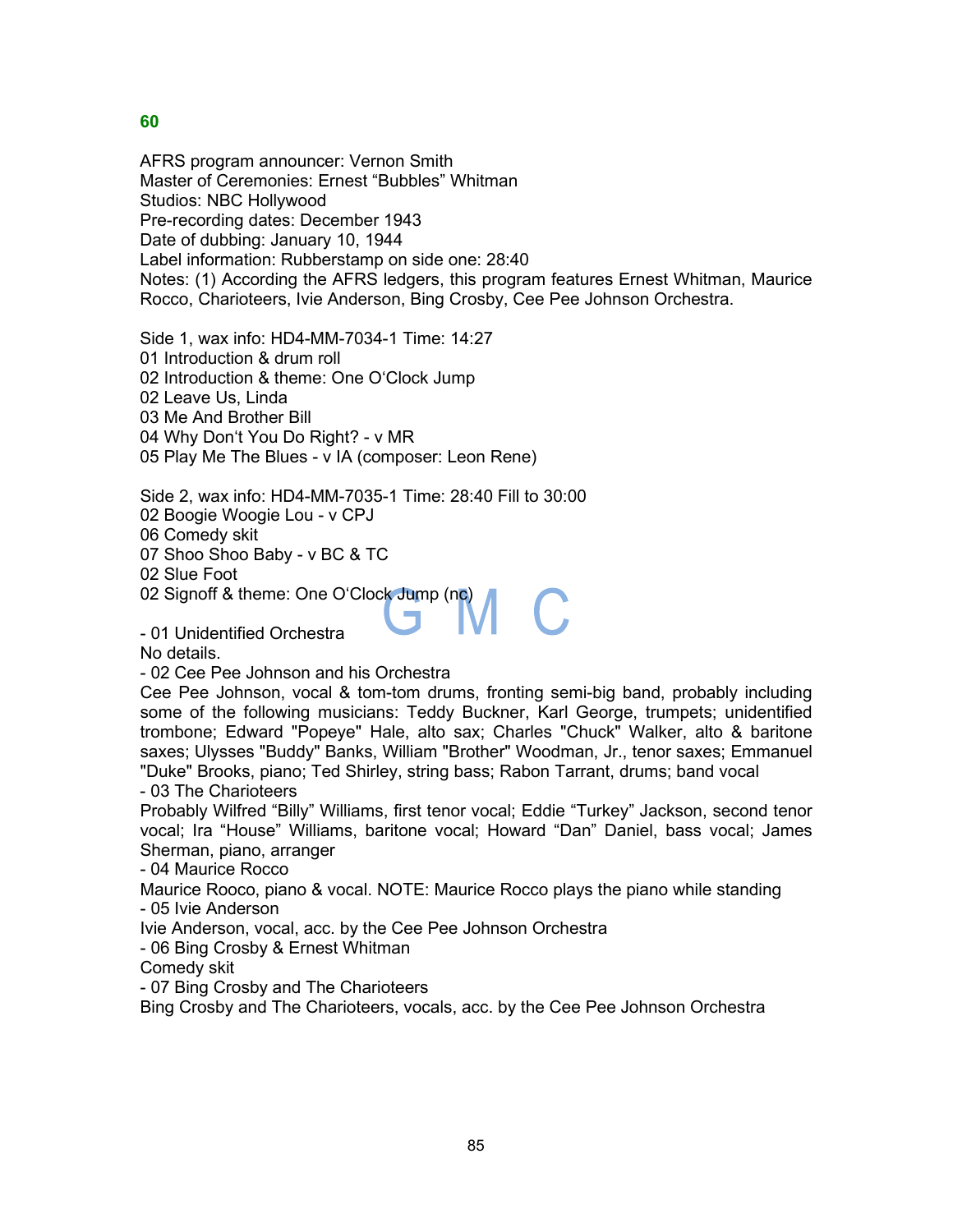GMA AFRS-19

AFRS program announcer: Vernon Smith Master of Ceremonies: Ernest "Bubbles" Whitman Studios: NBC Hollywood Pre-recording dates: December 1943 Date of dubbing: January 17, 1944 Label information: Notes: (1) According the AFRS ledgers, this program features Ernest Whitman, Gladys Palmer, Delta Rhythm Boys, Timmie Rodgers, Johnny Mercer, Cee Pee Johnson & Orch., Vernon Smith

Side 1, wax info: HD4-MM-7064-1 Time: 15:33 01 Introduction & theme: One O'Clock Jump (nc) 01 Sherman Shuffle 02 That Old Black Magic 03 Bring Enough Clothes For Three Days 01 Mop Mop - v CPJ

Side 2, wax info: HD4-MM-7065-1 Program Time 29:10 fill to 30:00 04 The G. I. Jive - v JM 05 Knock Me With A Kiss - v JM & DRB 01 Swing Crazy 01 Signoff & theme: One O'Cloc<mark>k</mark> Jump (n<mark>c)</mark>

- 01 Cee Pee Johnson and his Orchestra

Cee Pee Johnson, vocal & tom-tom drums, fronting semi-big band, probably including some of the following musicians: Teddy Buckner, Karl George, trumpets; unidentified trombone; Edward "Popeye" Hale, alto sax; Charles "Chuck" Walker, alto & baritone saxes; Ulysses "Buddy" Banks, William "Brother" Woodman, Jr., tenor saxes; Emmanuel "Duke" Brooks, piano; Ted Shirley, string bass; Rabon Tarrant, drums; band vocal - 02 Delta Rhythm Boys

Clinton Holland, tenor vocal; Traverse Crawford, tenor vocal; Harry Lewis, baritone vocal; Lee Gaines, bass vocal, acc. by Rene DeKnight, piano; string bass.

- 03 Timmy Rodgers

Timmie Rodgers, vocal & ukelele; acc. by piano; string bass

- 04 Johnny Mercer

Johnny Mercer, vocal, acc. by the Cee Pee Johnson Orchestra

-05 Johnny Mercer & The Delta Rhythm Boys

Johnny Mercer & The Delta Rhythm Boys, vocals, acc. by the Cee Pee Johnson **Orchestra**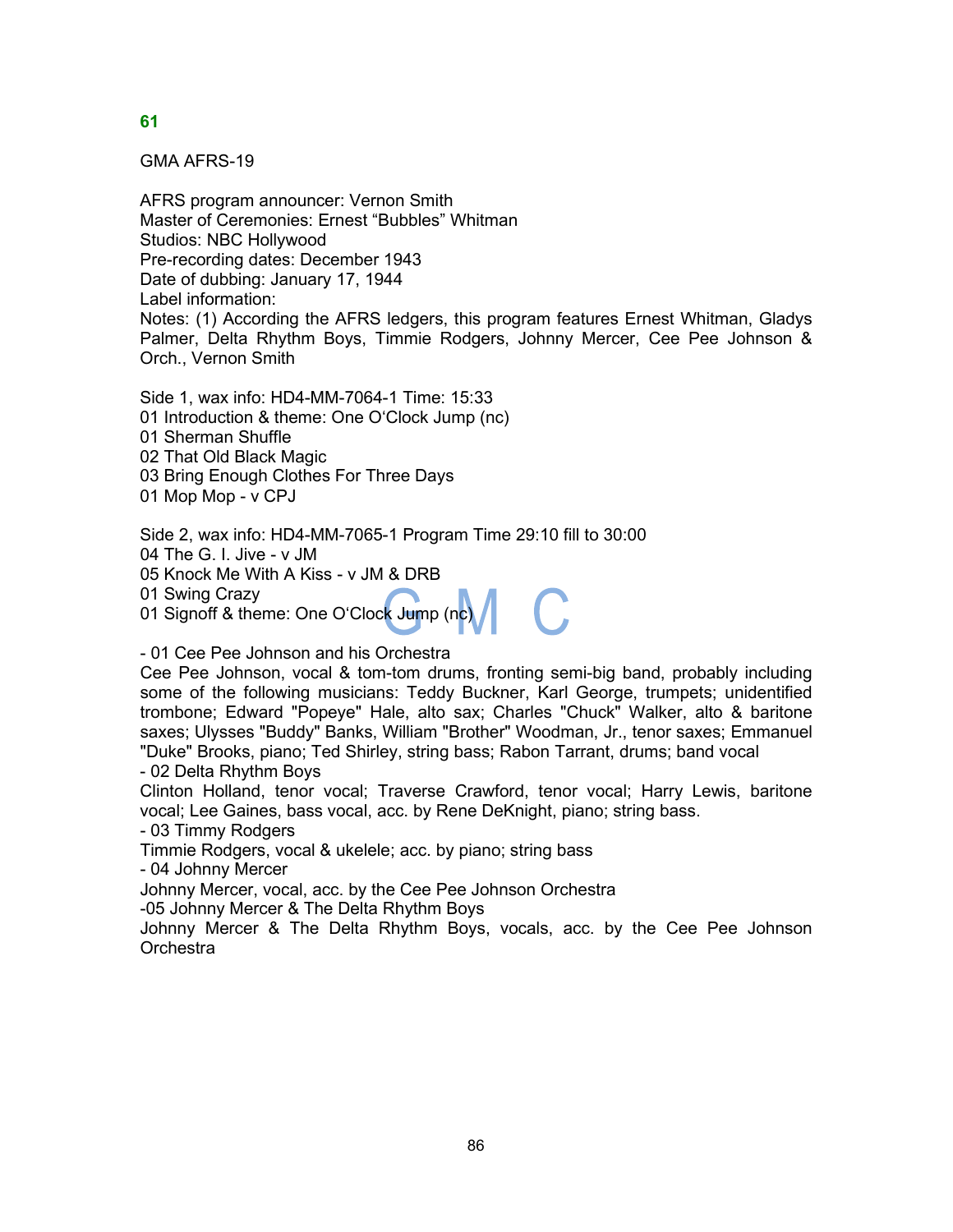AFRS program announcer: Master of Ceremonies: Ernest "Bubbles" Whitman Studios: NBC Hollywood Pre-recording dates: January 1944 Date of dubbing: January 24, 1944 Label information: Notes: (1) According the AFRS ledgers, this program features Tiny Bradshaw, Dorothy Donegan, Jack Benny and Sammy Yeats

Side 1, wax info: HD4-MM-7095-1 01 Introduction & drum roll 02 Introduction & theme: One O'Clock Jump 02 Hit That Jive, Jack - v TB 02 Do Nothing´ Till You Hear From Me - v BF 03 Tea For Two

Side 2, wax info: HD4-MM-7096-1 02 Chicken Ain't Nothin´ But A Bird - v TB 04 Comedy skit 05 Ida, Sweet As Apple Cider 02 After You've Gone 02 Signoff & theme: One O'Clock Jump (nc)

- 01 Unidentified Orchestra

No details

- 02 Tiny Bradshaw and his Orchestra

Probably Billy Ford, Talib Dawood, Sammy Yates, trumpets; "Trombone Charlie", Alfonso King, Andrew Penn, Jimmy Williams, trombones; Sonny Stitt, Don Hill, alto saxes; Lowell "Count" Hastings, George "Big Nick" Nicholas, tenor saxes; Howard "Duke" Anderson, piano; Leonard "Heary" Swain, string bass; Earl "The Fox" Walker, drums; Billy Ford, vocal; Myron "Tiny" Bradshaw, leader and vocal. NOTE: Tiny Bradshaw announces "Count" Hastings as featured tenor soloist for "After You´ve Gonne", but this is entirely a vocal performance by Bradford himself

- 03 Dorothy Donegan

Dorothy Donegan, piano soloist.

- 04 Jack Benny & Ernest Whitman

Comedy skit

- 05 Jack Benny

Jack Benny, parotic violin solo, acc. by Tiny Bradshaw's Orchestra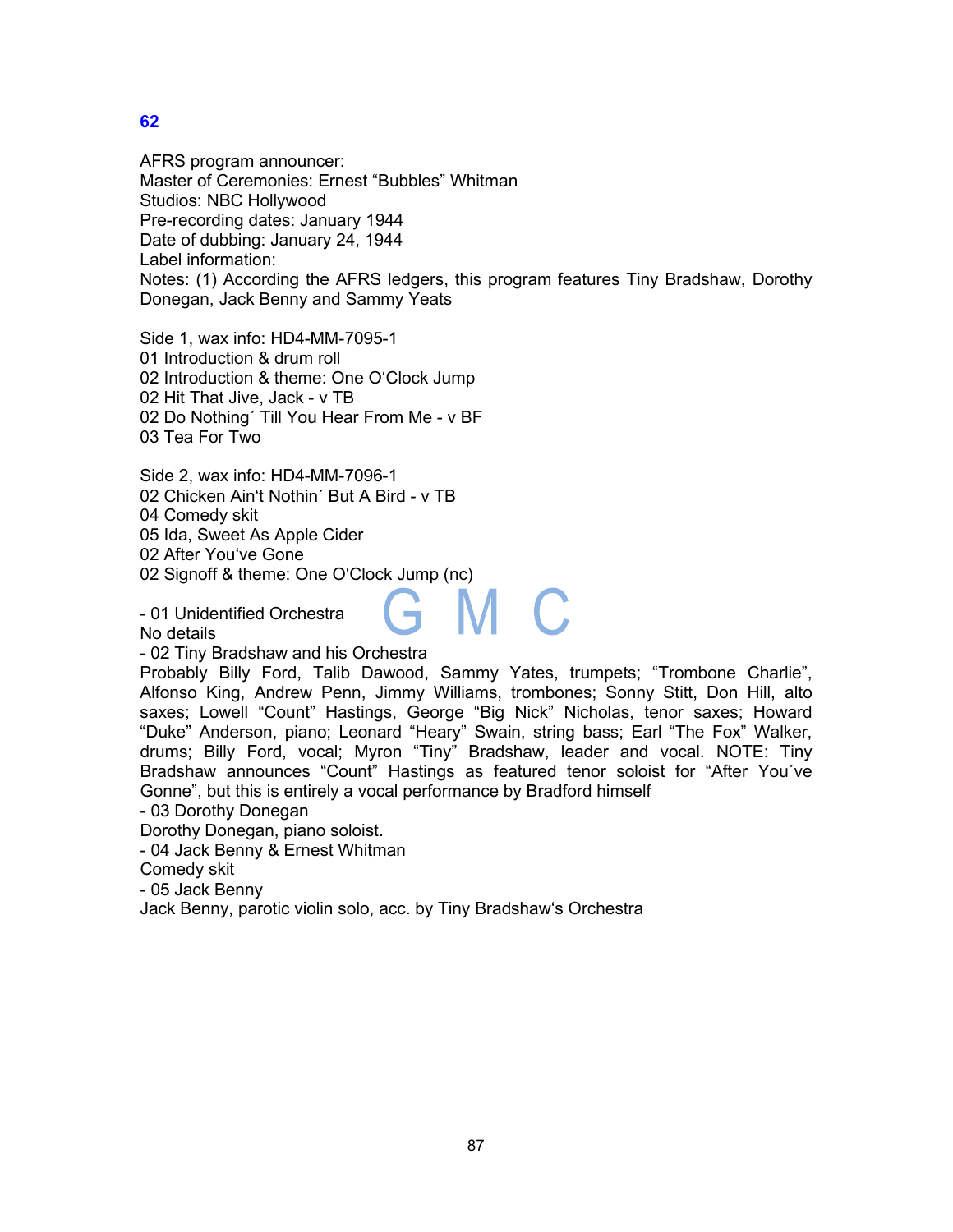AFRS program announcer: Unidentified (white) staff announcer Master of Ceremonies: Ernest "Bubbles" Whitman Studios: NBC Hollywood Pre-recording dates: January 1944 Date of dubbing: January 31, 1944 Label information: Rubberstamp on side one: 29:00 Notes: (1) The announcer mentions the name Private "Pepper" Neely during the introduction but no artist by that name appears in the program. This episode was filmed for the "Army-Navy Screen Magazine" and the segment was titled "Eelabuj - Jubilee (Eelabuj is Jubilee Spelled Backwards)" Side 1, wax info: HD4-MM-7139-1 Time 15:33 01 Introduction & drum roll 02 Introduction & theme: One O'Clock Jump 02 Sand 03 Bring Enough Clothes For Three Days - v BW 04 Knock Me A Kiss - v IJ 02 Take The "A" Train Side 2, wax info: HD4-MM-7140-1 Program time 29:07 Fill to 30:10 05 Comedy skit 06 Life Is Full Of Consequences - v ERA & LH 07 I Can't Give You Anything But Love - v HM 08 Announcement regarding "Jubilee" programming 09 The Man I Love - v LH 02 Signoff (by Horne & Whitman) & theme: One O'Clock Jump (nc) - 01 Unidentified Orchestra No details. - 02 Fort Huachuca Band Private --- McCoy, leader; personnel not specified - 03 Babe Wallace Babe Wallace, vocal, acc. by the Fort Huachuca Band - NOTE: Ernest Whitman: "Some time ago we here in the hall had a session with some Quarter notes. In case you (missed them) I want you to meet the cats". Whitman obviously makes a reference to Jubilee No. 44, q. v. Babe Wallace: "This is what he sat down and wrote, try it out Timmie!" Timmie Rodgers is the composer of the song being performed. - 04 Ida James Ida James, vocal, acc. by unidentified small combo: trumpet, alto sax, piano, guitar, string bass, drums - 05 Eddie "Rochester" Anderson, Lena Horne and Ernest Whitman Comedy skit - 06 Eddie "Rochester" Anderson & Lena Horne Eddie "Rochester" Anderson and Lena Horne, vocal, with the Fort Huachuca Band - 07 Hattie McDaniel Hattie McDaniel, vocal, acc. by the Fort Huachuca Band - 08/09 Lena Horne Announcement and Lena Horne, vocal, acc. by the Fort Huachuca Band **64** AFRS program announcer: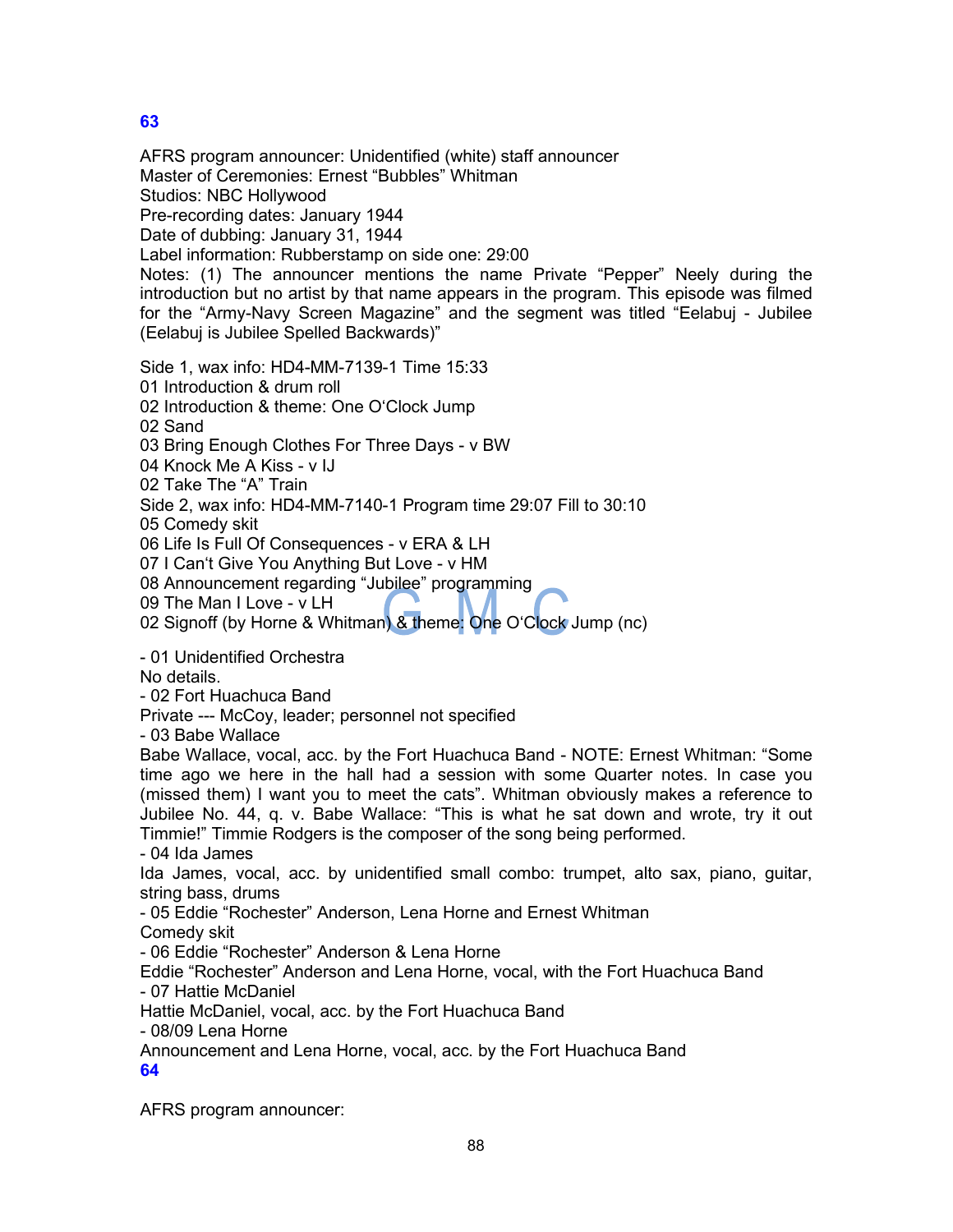Master of Ceremonies: Ernest "Bubbles" Whitman Studios: NBC Hollywood Pre-recording dates: January 1944 Date of dubbing: February 7, 1944 Label information: Notes: (1) According the AFRS ledgers, this program features Dorothy Donegan, Tiny Bradshaw, Wingy Manone, Gene Rogers, Ernest Whitman.

Side 1, wax info: 01 Introduction & drum roll 02 Introduction & theme: One O'Clock Jump 02 Bradshaw Bounce 02 Jersey Bounce

Side 2, wax info: 02 Shoo Shoo Baby 03 Boogie Woogie Medley 02 Signoff & theme: One O'Clock Jump

- 01 Unidentified Orchestra No details - 02 Tiny Bradshaw and his Orchestra Probably Billy Ford, Talib Dawood, Sammy Yates, trumpets; "Trombone Charlie", Alfonso King, Andrew Penn, Jimmy Williams, trombones; Sonny Stitt, Don Hill, alto saxes; Lowell "Count" Hastings, George "Big Nick" Nicholas, tenor saxes; Howard "Duke" Anderson, piano; Leona<mark>rd "H</mark>eary" Swain, string bass; Earl "The Fox" Walker, drums; Myron "Tiny" Bradshaw, leader and vocal - 03 Dorothy Donegan Dorothy Donegan, piano soloist

November 2014 per Kurt Schriever: "The log for Jubilee 64 contains a very short set list and the personnel detail appears based on secondhand information only. Additional performers should include Wingy Manone and Sister Rosetta Tharpe. The song list:

Bradshaw Bounce (Tiny Bradshaw) Boogie Woogie Medley (Dorothy Donegan) Jersey Bounce (not "Boogie", Tiny Bradshaw) People Will Say We're in Love (Tiny Bradshaw) This Train (Sister Rosetta Tharpe) Deacon Jones (Wingy Manone) Shoo Shoo Baby (Tiny Bradshaw)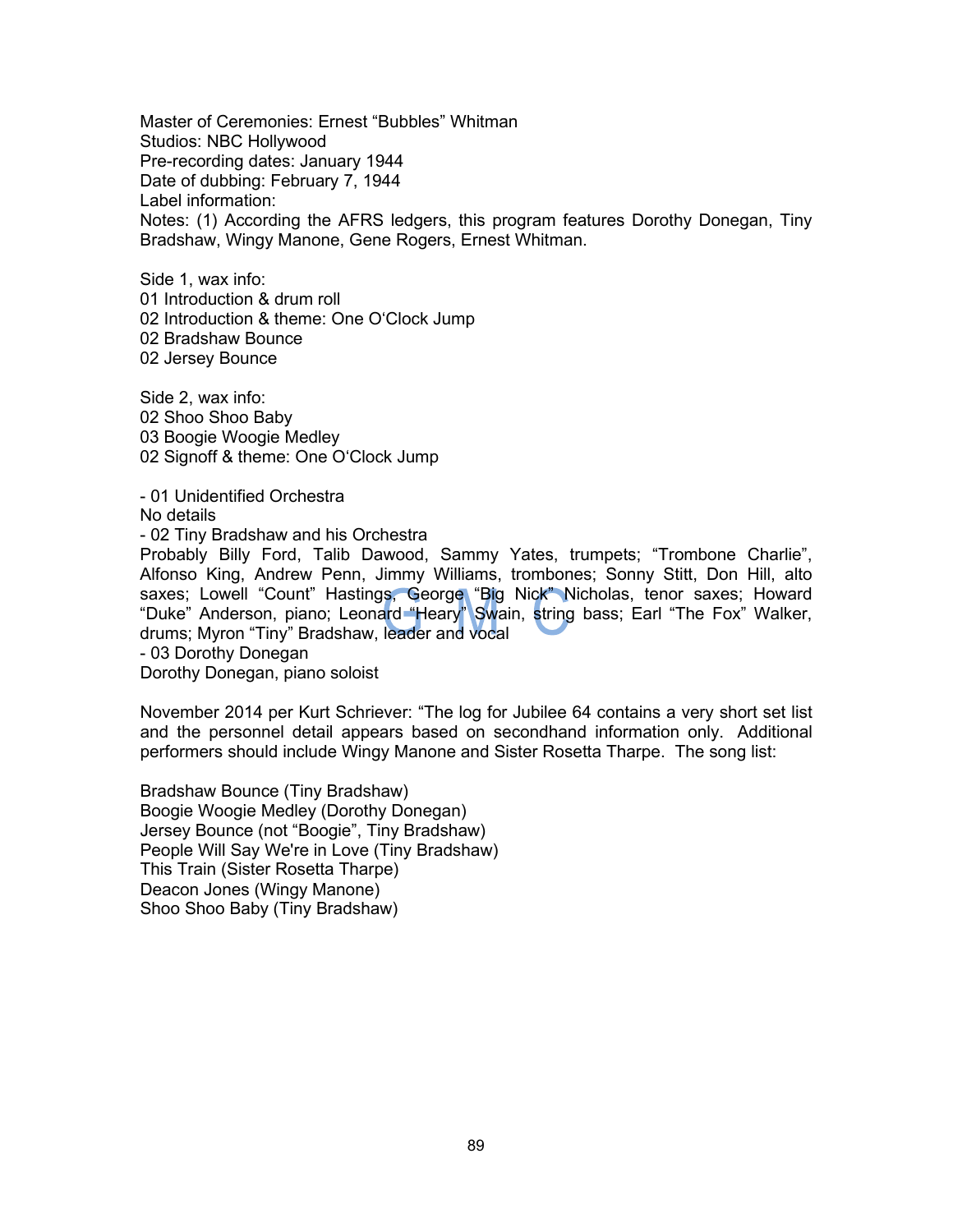AFRS program announcer: Master of Ceremonies: Ernest "Bubbles" Whitman Studios: NBC Hollywood Pre-recording dates: January 1944 Date of dubbing: February 14, 1944 Label information: Notes:

Side 1, wax info: 01 Introduction & theme: One O'Clock Jump (nc) 01 105 In The Shade 02 Errand Boy For Rhythm 03 Comedy skit 01 We, The Cats, Shall Hep You -v CC & band -

Side 2, wax info: 01 Star Eyes - v DS 04 Comedy skit 01 Some Of These Days - v CC 01 Signoff & theme: One O'Clock Jump (nc)

- 01 Cab Calloway and his Orchestra

Russell Smith, Jonah Jones, Paul Webster, Shad Collins, trumpets; Tyree Glenn, Keg Johnson, Fred Robinson, trombones, Hilton Jefferson, Andy Brown, alto saxes; Al Gibson, clarinet & tenor sax; Ike Quebeck, tenor sax; Greely Watson, baritone sax; Dave Rivera, piano; Danny Barker, guitar; Milton Hinton, string bass; J. C. Heard, drums; Cab Calloway, vocal & leader; Dorothy Saulters, vocal; band vocal; Buster Harding, arranger - 02 Nat King Cole Trio

Nat King Cole, piano & vocal; Oscar Moore, guitar & vocal, Johnny Miller, string bass & vocal

- 03 The Four Seabees

Seaman First Class Ernie Henderson, Percy Heal, Paul C. Richards, Will Dakota, vocal, with Ernest Whitman, narration, J. C. Heard, drums

- 04 George Burns & Gracie Allen

Comedy skit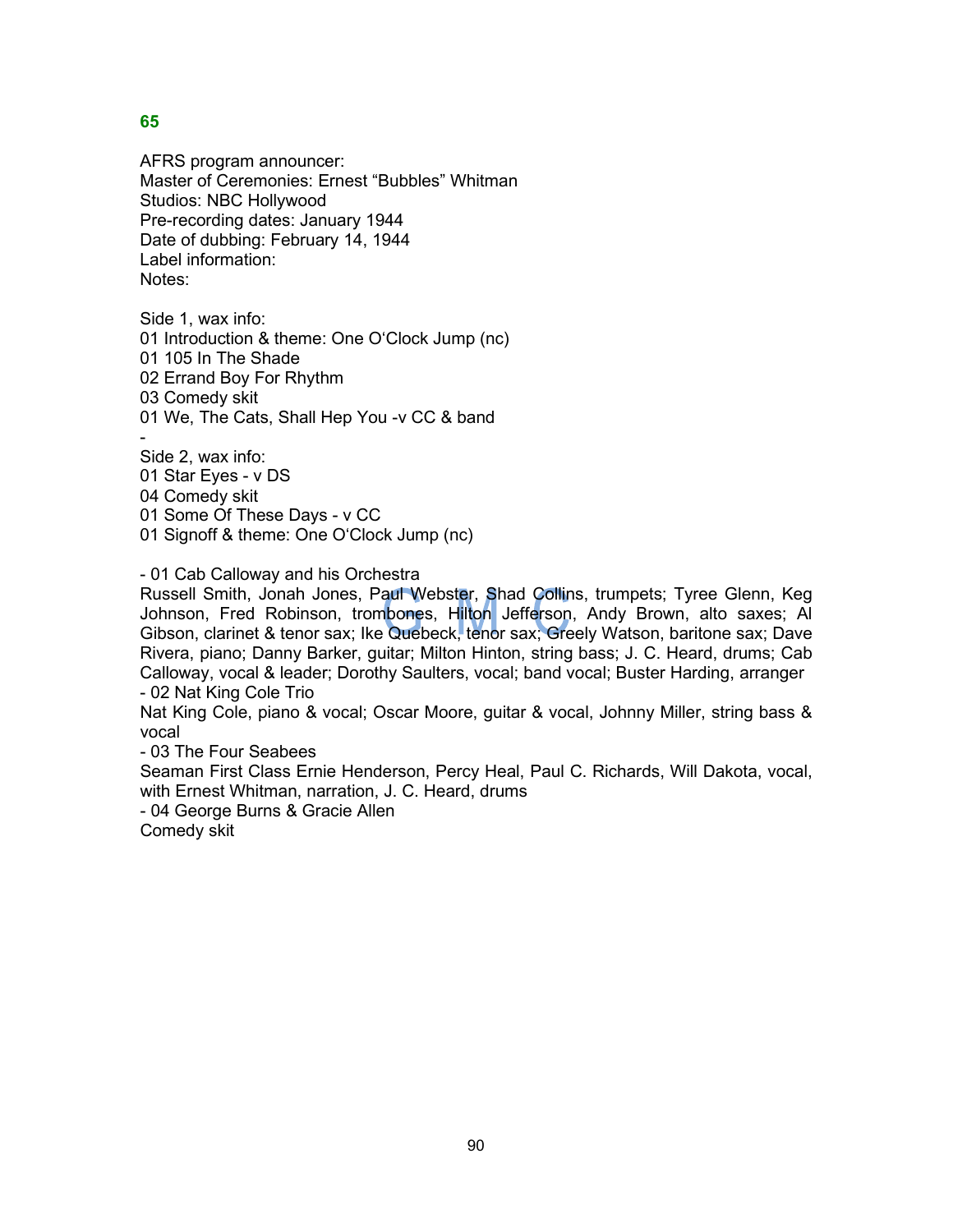AFRS program announcer: Tim Lienert Master of Ceremonies: Ernest "Bubbles" Whitman Studios: NBC Hollywood Pre-recording dates: February 1944 Date of dubbing: February 21, 1944 Label information: Rubberstamp side one: 29:00 Notes: (1) According to the AFRS ledgers, this program features Andy Kirk, The Charioteers, Eddie Cantor, June Richmond, Ernest Whitman, Tim Liemert

Side 1, wax info: HD4-MM-7263-1 H-11-66-1 01 Introduction & theme: One O'Clock Jump 01 Hallelujah Heaven 02 G. I. Jive 01 Get Up, Mule - v JR 01 Speak Low

Side 2, wax info: HD4-MM-7264-1 H-11-66-2 02 All I Need Is You 03 Comedy Skit 04 Mairzy Dots - v EC 01 Paradise Valley

01 Signoff & theme: One O'Clock Jump (nc)

- 01 Andy Kirk and his Clouds of Joy

Probably Harry Lawson, Art Capehart, Fats Navarro, Howard McGhee, trumpets; Joe Baird, Wayman Richardson, Bob Murray, trombones; Reuben Phillips, Ben Smith, alto saxes; John Harrington, clarinet & tenor sax; Jimmy Forrest, J. D. King, tenor saxes; Eddie Loving, baritone sax; Johnny Young, piano; Booker Collins, string bass; Ben Thigpen, drums; Andy Kirk, leader; June Richmond, vocal

- 02 The Charioteers

Probably Dan Daniels, bass vocal; Horse Williams, baritone vocal; Shadow Williams, first tenor vocal; Turkey Jackson, second tenor vocal; James Sherman, piano; unidentified guitar, if any; unidentified string bass, if any

-03 Eddie Cantor

Comedy skit

- 04 Eddie Cantor

Eddie Cantor, vocal, acc. by piano

NOTE: Eddie Cantor asks the "gentleman with the dangling digits" to accompany him at the piano.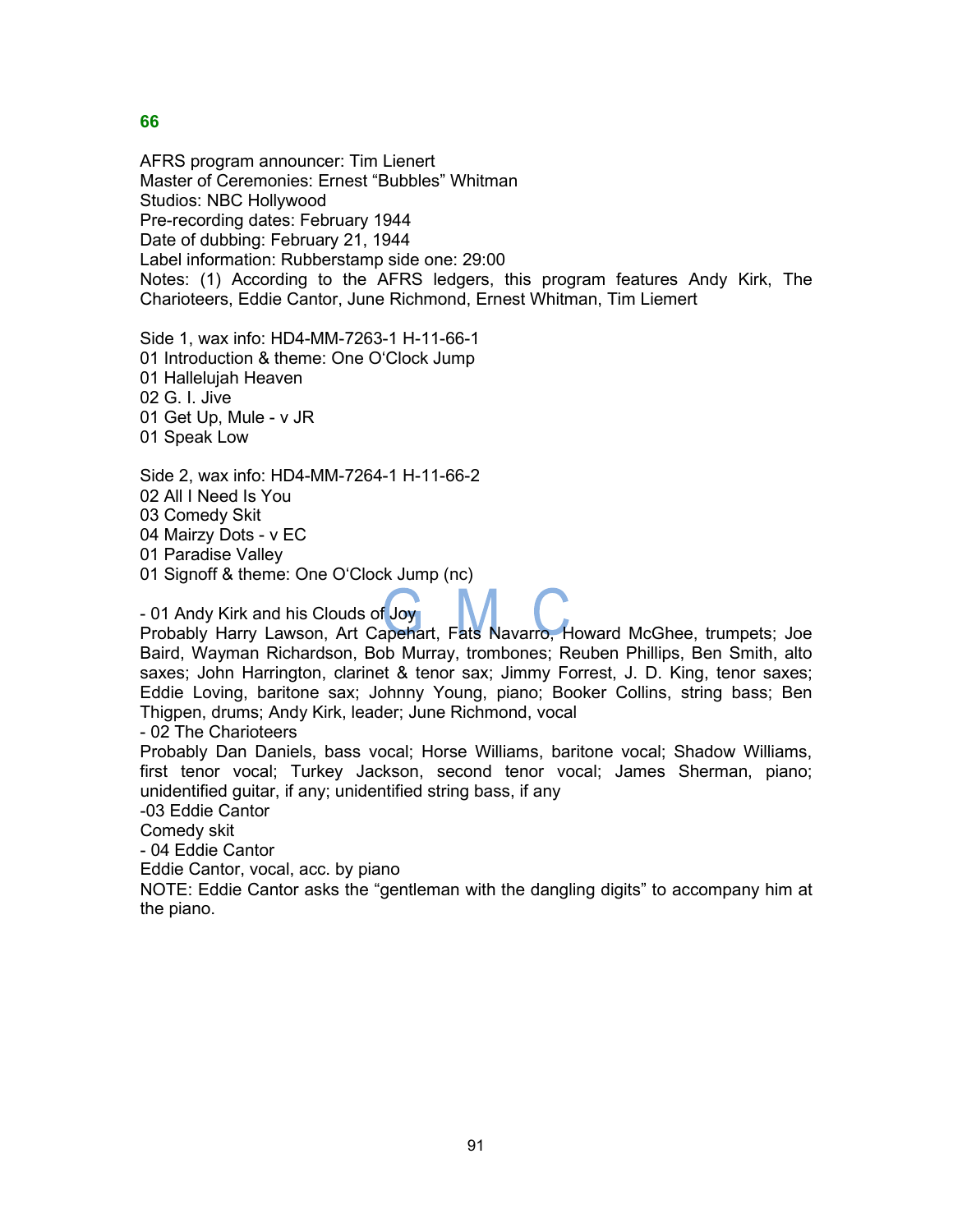AFRS program announcer: Tim Lienert Masters of Ceremonies: Ernest "Bubbles" Whitman & Leonard Feather Venues: NBC Hollywood & Metropolitan Opera House, New York Pre-recording dates: 01-02: February 1944; 03: January 18, 1944 Date of dubbing: February 28, 1944 Label information: Notes: (1) Single side tests show "SS 3-3-44" Side 1, wax info: HD4-MM-7291-1 Time 14:18 01 Introduction & theme: One O'Clock Jump 01 Wednesday Night Hop 02 I Can't Believe That You're In Love With Me 02 I Found A New Baby 01 McGhee Special - Side 2, wax info: HD4-MM-7292-1 Program time: 30:10 01 If You Can't Smile And Say "Yes" - v TR (composer: Timmie Rodgers) 01 47th Street Jive - v JR & AK

03 Esquire Blues

01 Peeping Through the Keyhole (nc)

01 Signoff & theme: One O'Clock Jump (nc)

- 01 Andy Kirk and his Clouds of Joy

Probably Harry Lawson, Art Capehart, Fats Navarro, Howard McGhee, trumpets.

Joe Baird, Wayman Richardson, Bob Murray, trombones; Reuben Phillips, Ben Smith, alto saxes; John Harrington, clarinet & tenor sax; Jimmy Forrest, J. D. King, tenor saxes; Eddie Loving, baritone sax; Johnny Young, piano; Booker Collins, string bass; Ben Thigpen, drums; Andy Kirk, leader; June Richmond, Timmie Rodgers, vocals.

- 02 The Armed Forces Trio

Piano; Les Paul, guitar; string bass,

- 03 Esquire All Stars

Roy Eldridge, trumpet; Jack Teagarden, trombone; Barney Bigard, clarinet; Coleman Hawkins, tenor sax: Art Tatum, piano; Al Casey, guitar; Oscar Pettiford, string bass; Sidney Catlett, drums, Leonard Feather, m c. (This is a replay of the first tune performed at a concert held at the Metropolitan Opera House in New York City, January 18, 1944.)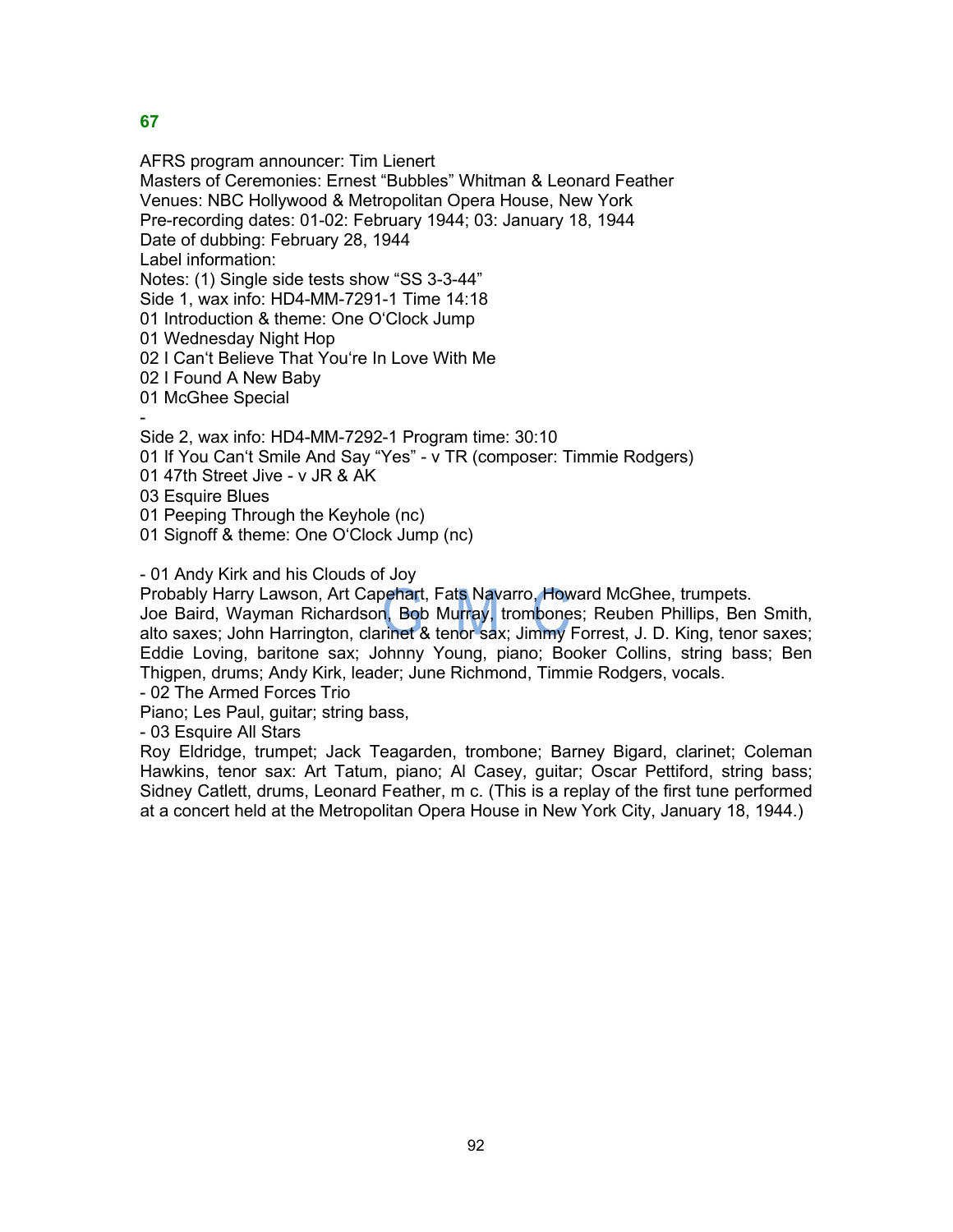AFRS program announcer: Tim Lienert Master of Ceremonies: Ernest "Bubbles" Whitman Studios: NBC Hollywood Pre-recording dates: March 1944 Date of dubbing: March 6, 1944 Label information: Notes: (1) According the AFRS ledgers, this program features Ernest Whitman, The AFRS Trio, Andy Kirk, June Richmond, Arthur Lee Simpkins, Bob Crosby, Tim Lienert. (2) Single side tests show "SS 3-10-44"

Side 1, wax info: HD4-MM-7323-1 01 Introduction & theme: One O'Clock Jump 01 New Orleans Jump 02 Basin Street Blues - v JR 03 Blue Skies 01 Little Joe From Chicago - band vocal

Side 2, wax info: HD4-MM-7324-1 04 Comedy skit 05 This Is A Lovely Way To Spend An Evening - v BC 05 San Fernando Valley - v BC 01 Flying Home (nc) 01 Signoff & theme: One O'Clock Jump (nc)

- 01 Andy Kirk and his Clouds of Joy

Probably Harry Lawson, Art Capehart, Fats Navarro, Howard McGhee, trumpet; Joe Baird, Wayman Richardson, Bob Murray, trombone; Reuben Phillips, Ben Smith, alto sax; John Harrington, clarinet & tenor sax; Jimmy Forrest, J. D. King, tenor sax; Eddie Loving, baritone sax; Johnny Young, piano; Booker Collins, string bass; Ben Thigpen, drums

- 02 June Richmond

June Richmond, vocal, acc. by Andy Kirk and his Clouds of Joy

- 03 The AFRS Trio

Piano; Les Paul, guitar; string bass

- 04 Bob Crosby and Ernest Whitman

Comedy skit.

- 05 Bob Crosby

Bob Crosby, vocal, acc. by The AFRS Trio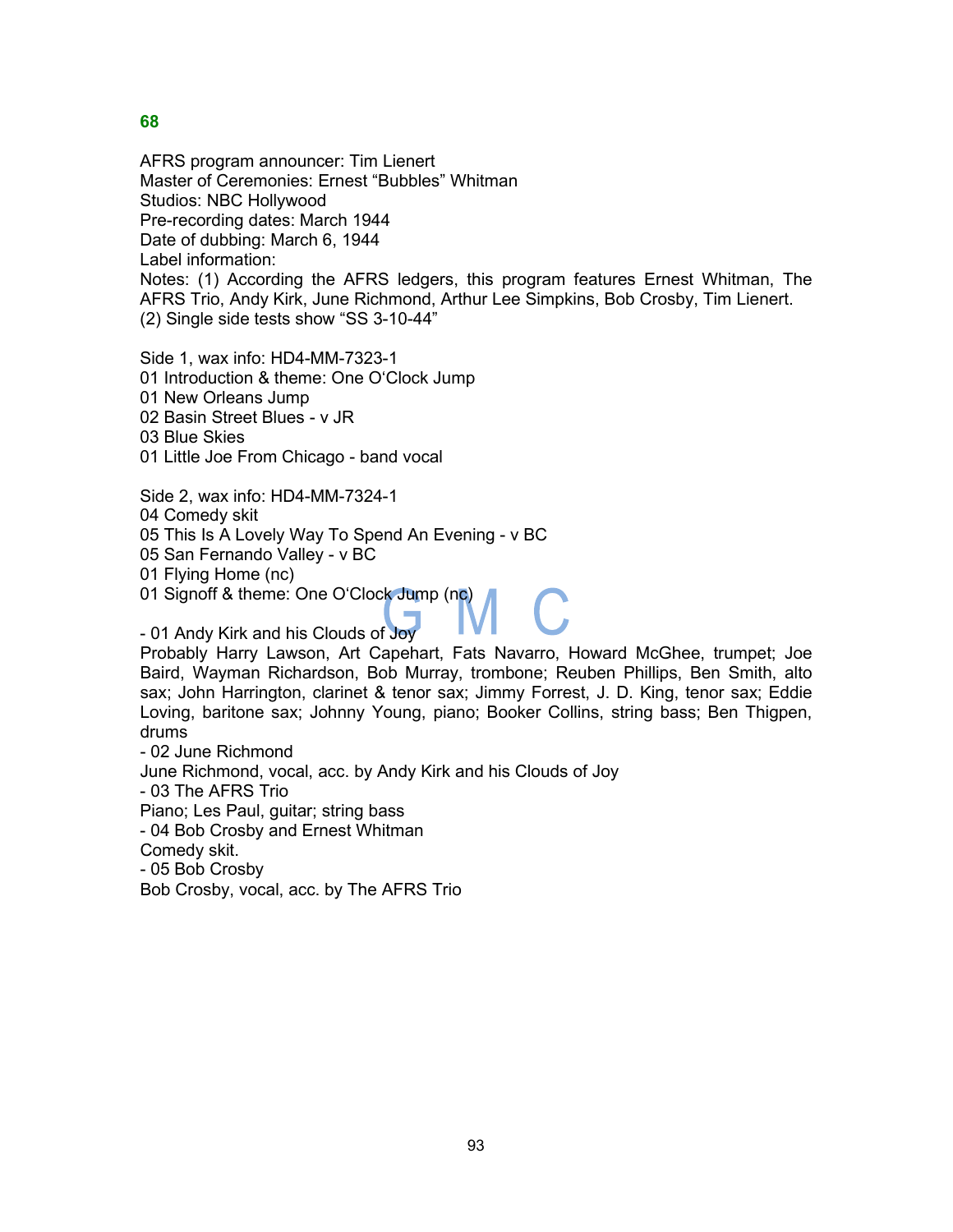AFRS program announcer: Master of Ceremonies: Ernest "Bubbles" Whitman Studios: NBC Hollywood; World Studios, New York and other venues. Pre-recording dates: Various dates, see information for each entry. Date of dubbing: March 11, 1944 Label information: Notes: (1) Single sided tests show "SS 3-14-44". (2) This is a "dubbed" show.

Side 1, wax info: HD4-MM 7337-1 01 Introduction & Drum roll 02 The Canteen Bounce (from Band Wagon 31) 06 Exactly Like You (from Jubilee 32) 07 The Infantry Blues -v LJ (from Jubilee 41) 02 Hayfoot, Strawfoot -v BR (from Band Wagon 31) 03 Sentimental Lady (from World transcriptions)

Side 2, wax info: HD4-MM-7338-1

03 Hop, Skip & Jump (from World transcriptions, edited version)

06 Sweet Lorraine (from Jubilee 32)

04 I Don't Want Anybody At All -v BR (from World transcriptions)

05 A Slip Of The Lip -v RN (from Spotlight Bands 217, edited version)

01 Signoff & theme: One O'Clock Jump (nc)

-01 Unidentified Orchestra

No details

-02 Duke Ellington and his Orchestra

Rex Stewart, cornet; Wallace Jones, Harold Baker, trumpets; Ray Nance, trumpet, violin, vocal; Joseph Nanton, Lawrence Brown, Juan Tizol, trombones; Sax Mallard, clarinet, alto sax; Johnny Hodges, alto and soprano saxes; Otto Hardwicke, alto sax; Elbert "Skippy" Williams, tenor sax, Harry Carney, baritone and alto saxes, clarinet; Duke Ellington, piano; Fred Guy, guitar; Alvin Raglin, string bass; Sonny Greer, drums; Betty Roché, vocal (NBC Studios, New York, May 30, 1943)

-03 Duke Ellington and his Orchestra

Rex Stewart, cornet; Wallace Jones, Taft Jordan, Dizzy Gillespie, trumpets; Joseph Nanton, Lawrence Brown, Juan Tizol, trombones; Jimmy Hamilton, clarinet & tenor sax; Johnny Hodges, Otto Hardwicke, alto saxes; Elbert "Skippy" Williams, tenor sax; Harry Carney, baritone sax; Duke Ellington, piano; Fred Guy, guitar; Ernest Wilson Myers, string bass; Sonny Greer, drums (World Studios, New York, November 8, 1943)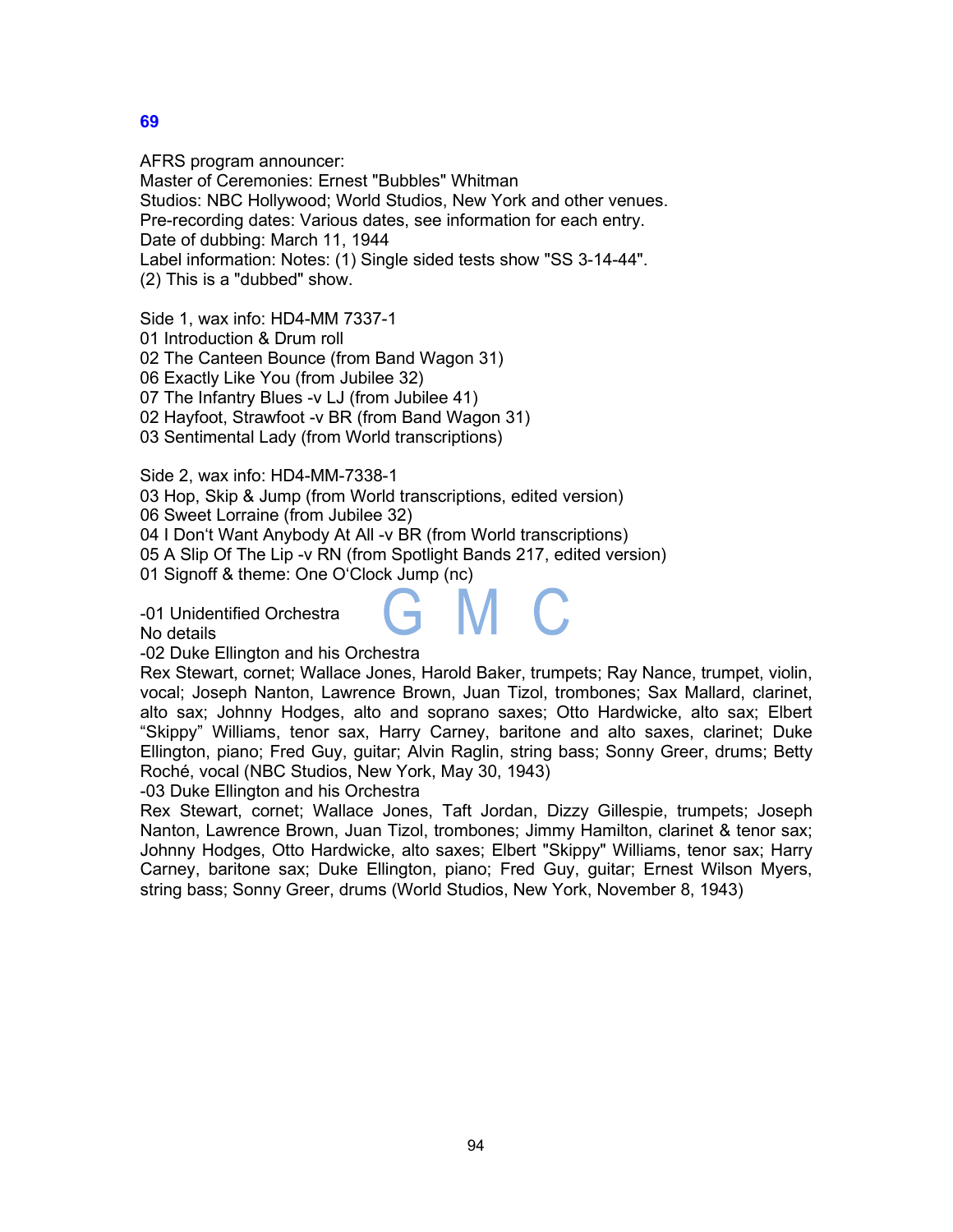-04 & 05 Duke Ellington and his Orchestra

Rex Stewart, cornet; Wallace Jones, Taft Jordan, Harold Baker, trumpets; Ray Nance, trumpet, violin & vocal; Joseph Nanton, Lawrence Brown, Juan Tizol, trombones; Jimmy Hamilton, clarinet & tenor sax; Johnny Hodges, Otto Hardwicke, alto saxes; Elbert "Skippy" Williams, tenor sax; Harry Carney, baritone sax; Duke Ellington, piano; Fred Guy, guitar; Alvin Raglin, string bass; Sonny Greer, drums, Betty Roché, vocal. (4: World Studios, New York, November 9, 1943) (5: Trico Products Factory, Buffalo, NY, November 27, 1943)

-06 Art Tatum Trio

Art Tatum, piano; Tiny Grimes, guitar; Slam Stewart, string bass

(Hollywood, c. January 1943)

-07 Louis Jordan and his Tympani Five

Eddie Roane, trumpet; Louis Jordan, alto sax & vocal; Arnold Thomas, piano; Jesse "Po" Simpkins, string bass; Rossiere "Shadow" Wilson, drums. (Hollywood, summer 1943)

(BFS comments): The two Art Tatum titles (06) were previously dated June 1943 for this program. They appeared originally on Jubilee No. 32 and were probably recorded with the Tatum titles on Jubilee No. 11, 17 and 31 in one session c. January 1943. Tatum's trio was based in New York in 1943, and it seems unlikely that they would go out to the West Coast more than once to pre-record for these Jubilee shows. The Louis Jordan title (07) was previously erroneously title "My Feet Are Killing Me Blues", but the correct title is "The Infantry Blues", and it is the same version as on Jubilee No. 41, which is dated as pre-recorded summer 1943 (March 2014).

GMC

95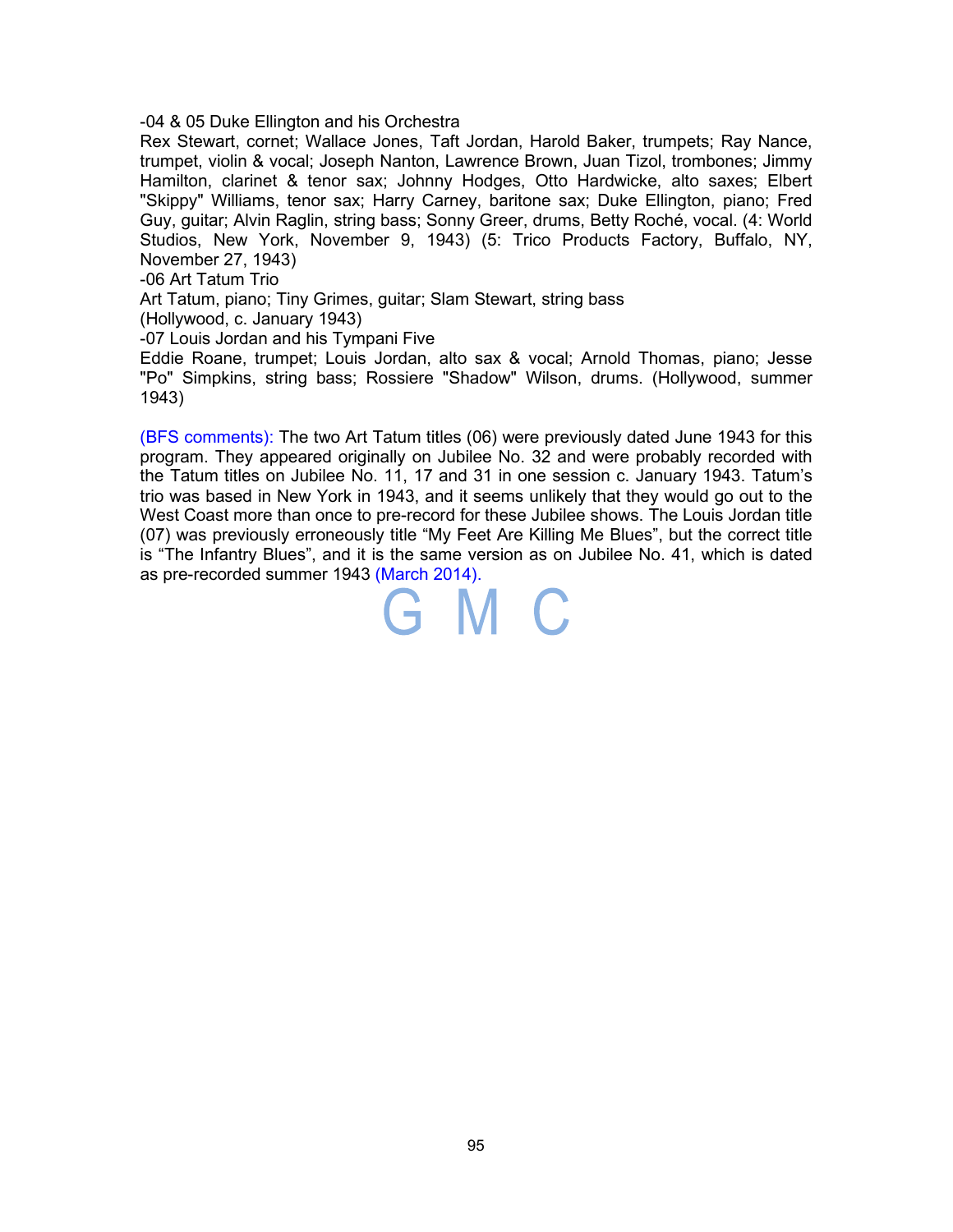GMA AFRS-934

AFRS program announcer: Tim Lienert Master of Ceremonies: Ernest "Bubbles" Whitman Studios: NBC Hollywood Pre-recording dates: 01-02: unknown; 03-08: c. February 1944 Date of dubbing: March 13, 1944 Label information:

Side 1, wax info: HD4-MM-7348-1 Time 15:26 01 Introduction & drum roll 02 Introduction & theme: One O'Clock Jump 02 Fine -v SMC & band 03 Undecided 04 St. Louis Blues 05 Comedy skit 06 Sweet Sue, Just You 02 Shoo Shoo Baby - vSMC

Side 2, wax info: HD4-MM-7349-1 Time 28:56 Fill 30:10 07 Jazz Me Blues 04 The More I Go Out With Somebody Else 07 Who's Sorry Now? M m. 03 One O'Clock Jump 02 One O'Clock Jump - v SMC 07 One O'Clock Jump 08 Signoff & One O'Clock Jump (nc)

- 01 Unidentified No details, possibly same as -02. - 02 Scat Man Crothers and his Orchestra Benjamin Sherman "Scat Man" Crothers, drums & vocal fronting unidentified small band of trumpet, alto sax, tenor sax, piano, string bass; band vocal. - 03 AFRS Trio Piano; Les Paul, guitar; string bass - 04 Delta Rhythm Boys Vocal quartet: Carl Jones, Traverse Crawford, tenor; Kelsey Pharr, baritone. Lee Gaines, bass; acc. by unidentified piano, guitar, string bass (possible the same as the AFRS Trio); drums - 05 Randy Hall and Ernest Whitman Comedy skit - 06 Randy Hall

Randy Hall, tin whistle, acc. by the Armed Forces Radio Trio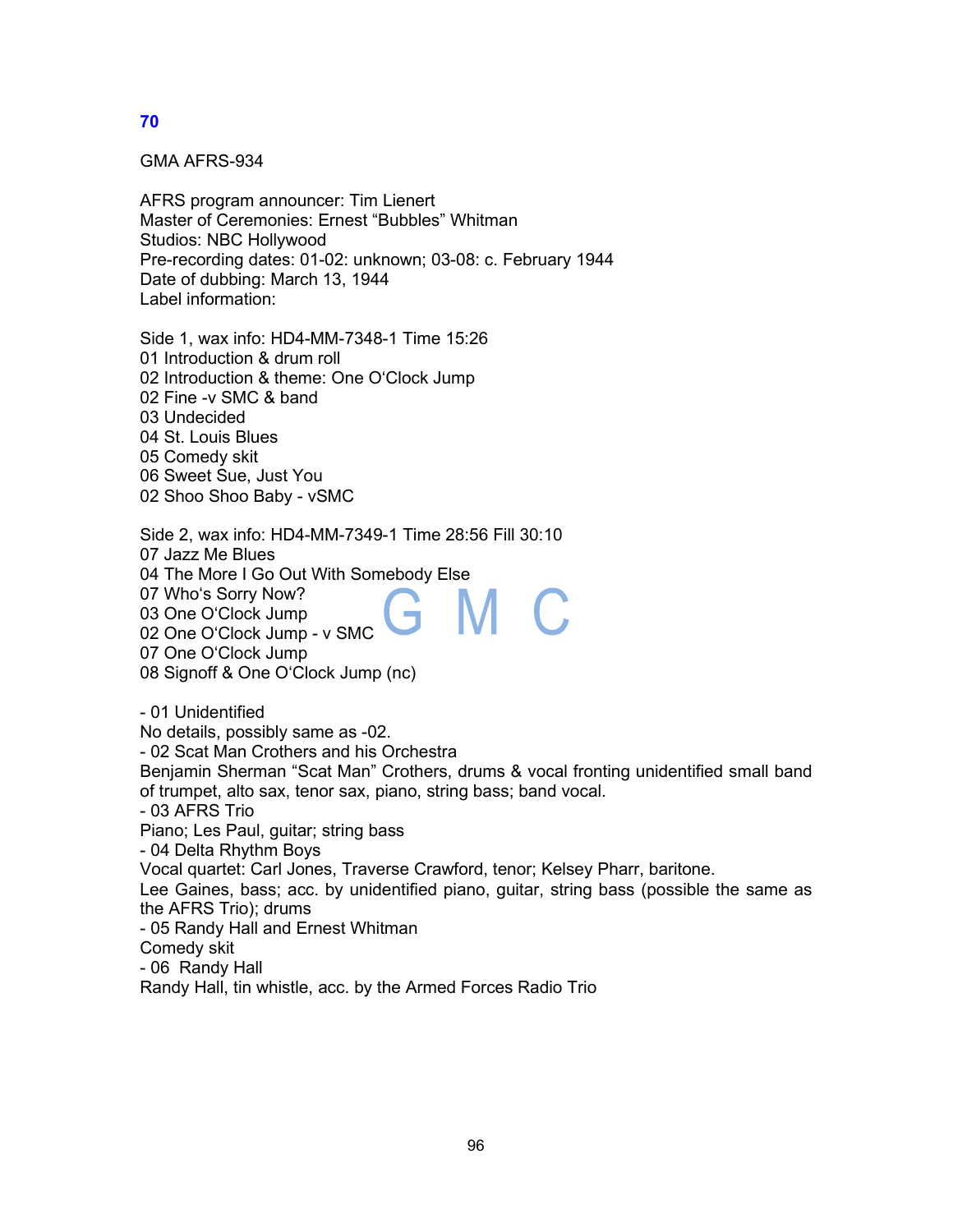- 07 The Bob Cats

Bob Goodrich, trumpet; Elmer Smithers, trombone; Matty Matlock, clarinet; Eddie Miller, tenor sax; Stan Wrightsman, piano; Nappy Lamare, guitar & spoken introduction; Artie Shapiro, string bass; Nick Fatool, drums.

- 08 Jam Session

The combined bands of - 2, -3 and -7.

(BFS comments): The 03-08 titles are probably from the same pre-recording session as the AFRS Trio titles on Jubilee 67, 68, 71 and 72. The correct title of the second track on side 2 is *The More I Go Out With Somebody Else*, written by Bernie Wayne (music) and Ben Raleigh (lyrics). It was also recorded by Charlie Spivak and Betty Hutton, among others. There is a tenor sax in the Scat Man Crothers personnel, heard as a soloist in Shoo Shoo Baby. Crothers also sings on this title (April 2014)

## GMC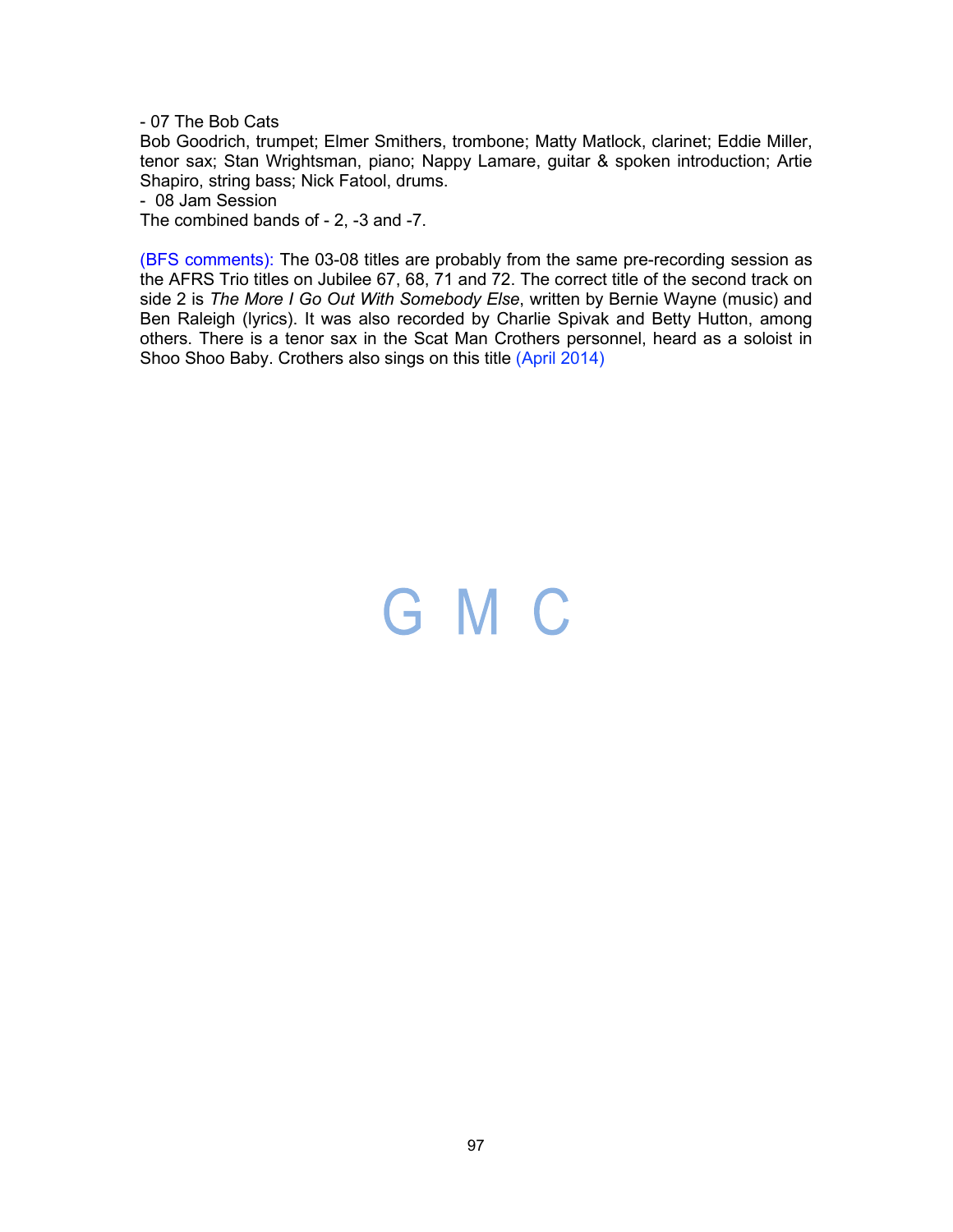AFRS program announcer: Tim Lienert Master of Ceremonies: Ernest "Bubbles" Whitman Studios: NBC Hollywood Pre-recording dates: March 1944 Date of dubbing: March 20, 1944 Label information: Notes: (1) According the AFRS ledgers, this program should also feature Helen Humes and Dorothy Donegan.

Side 1, wax info: HD4-MM-7370-1 Time: 13:48 01 Introduction & theme: One O'Clock Jump 01 Say Forward, I'll March 01 Lonely Boy Blues - v WB 02 The Preacher And The Bear 03 Unidentified title

Side 2, wax info: HD4-MM-7371-1 Fill to: 30:05 01 Vine Street Boogie 04 Honeysuckle Rose 01 The Jumpin´ Blues 01 Signoff & theme: One O'Clock Jump (nc)

- 01 Jay McShann and his Orchestra

Bob Merrill, William Hickman, Jesse Jones, trumpets; Nathaniel Clayton, Al Morgan, trombones; John Jackson, Rudolph "Schoolboy" Dennis, alto saxes; Paul Qunichette, John Sparrow, tenor saxes; Bradbury Taylor, baritone sax; Jay McShann, piano; Gene Ramey, string bass; James Skinner, drums; Walter Brown, vocal. (Quinichette and Sparrow can be identified aurally.) NOTE: The Jay McShann Orchestra played at the "Club Plantation" in Los Angeles from early March to April 20, 1944, when it took over from Andy Kirk and was replaced by the Fletcher Henderson Orchestra

- 02 Golden Gate Quartet

Henry Owens, first tenor vocal; Clyde Riddick, second tenor vocal; Willie Johnson, baritone vocal; Orlandus Wilson, bass vocal, acc. by Conrad Frederick, piano.

- 03 AFRS Trio

Piano; Les Paul, guitar; string bass. NOTE: The trio is introduced by Whitman as "Private Smack, Hunk O'Shingles and Crumpcake".

- 04 Joe Venuti

Joe Venuti, violin solo, acc. by the AFRS Trio

NOTE: Venuti disbanded his Orchestra in October 1943 and moved to California; early in1944 he became an MGM Studio musician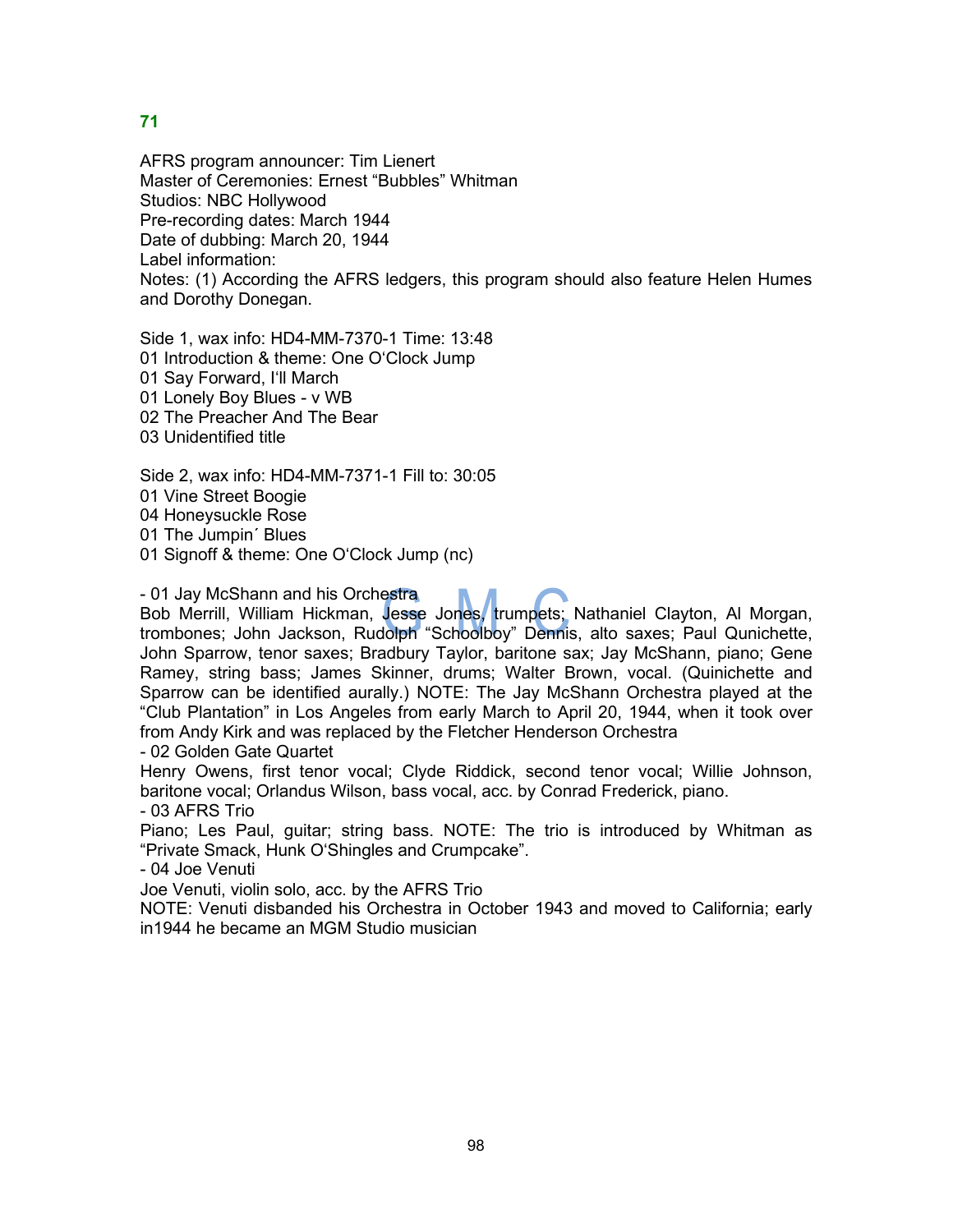AFRS program announcer: Tim Lienert Master of Ceremonies: Ernest "Bubbles" Whitman Studios: NBC Hollywood Pre-recording dates: March 1944 Date of dubbing: March 27, 1944 Label information: Notes:

Side 1, wax info: HD4-MM-7398-1 01 Introduction & theme: One O'Clock Jump 01 Bottle It 02 Oh, Lady Be Good 03 Scrub, Sweep And Mop - v TR 01 Sweet Georgia Brown

Side 2, wax info: HD4-MM-7399-1 04 The Sheik Of Araby 05 I'll Get By - v IJ 05 Them There Eyes - v IJ 01 Wrap Your Troubles In Dreams 06 Signoff & theme: One O'Clock Jump (nc)

- 01 Jay McShann and his Orchestra Bob Merrill, William Hickman, Jesse Jones, trumpets; Nathaniel Clayton, Al Morgan, trombones; John Jackson, Rudolph "Schoolboy" Dennis, alto saxes; Paul Qunichette, John Sparrow, tenor saxes; Bradbury Taylor, baritone sax; Jay McShann, piano; Gene Ramey, string bass; James Skinner, drums; Walter Brown, vocal. (Quinichette and Sparrow can be identified aurally.)

- 02 AFRS Trio

Piano; Les Paul, guitar; string bass

NOTE: Whitman introduces this group as "Private Smack, Hunk O' Shingles and Crumpcake". He remarks that this is the fifth consecutive appearance of the trio on Jubilee. (See Jubilee 67, 68, 69, 70 and 71.)

- 03 Timmie Rodgers

Timmie Rodgers, vocal, acc. by the AFRS Trio

NOTE: Rodgers explains: "Dave Wallace and I would like to dedicate..." The identity of Dave Wallace remains unknown.

- 04 All American G. I. Jam Session

Unidentified personnel: trumpet, trombone, clarinet, tenor sax, piano, guitar, string bass, drums.

- 05 Ida James

Ida James, vocal, acc. by the AFRS Trio.

-06 Jay McShann and his Orchestra

Same as under - 01 except that an unidentified guitar is added.

Recording serial numbers added May 2015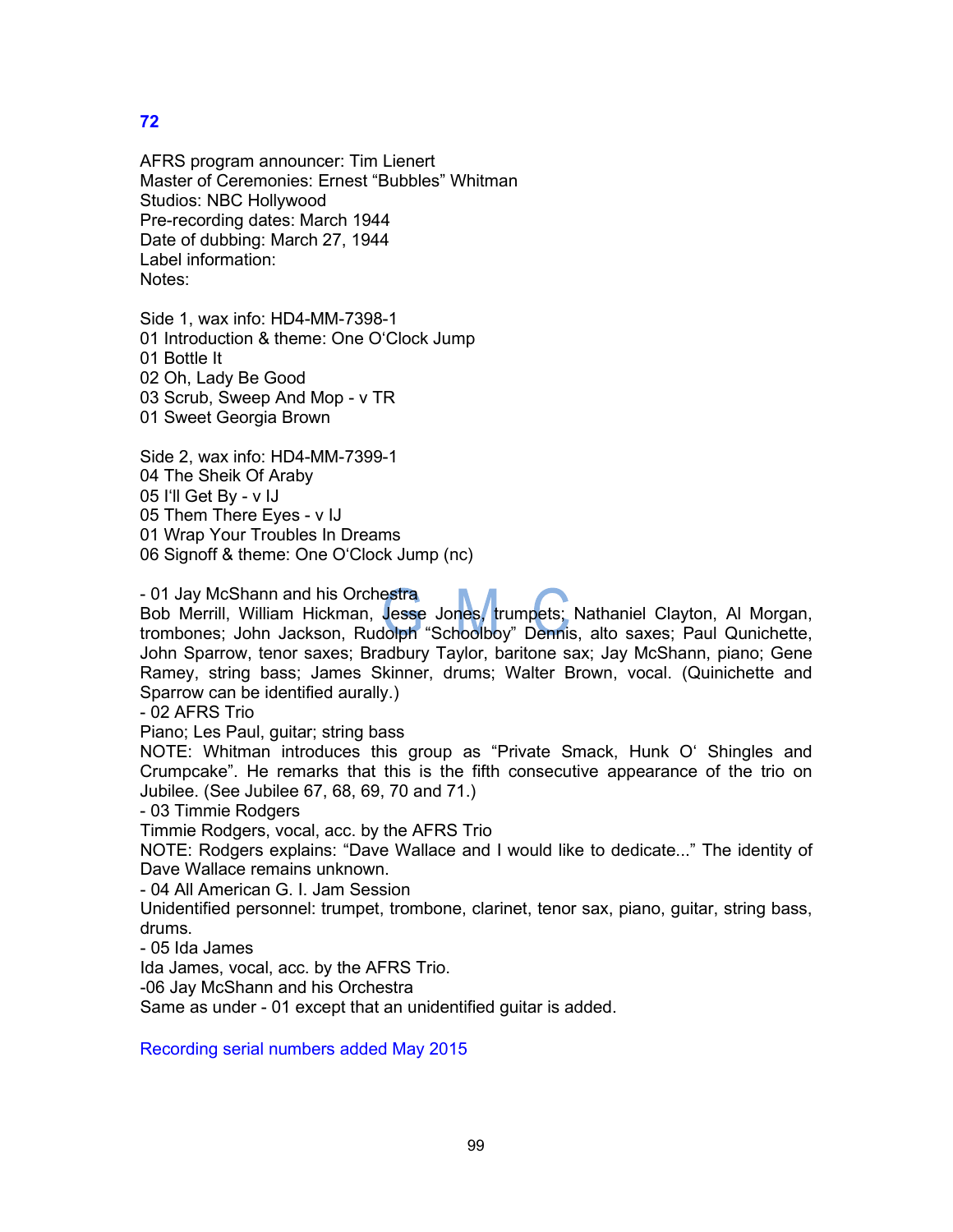AFRS program announcer: Tim Lienert Master of Ceremonies: Ernest "Bubbles" Whitman Studios: NBC Hollywood Pre-recording dates: March 1944 Date of dubbing: April 3, 1944 Label information: Notes:

Side 1, wax info: 01 Introduction & theme: One O´Clock Jump 01 Skippy 02 Comedy skit 03 Just One Of Those Things 04 Six Wheel Chaser 05 The Old Music Master (composer: Hoagy Carmichael)

Side 2, wax info:

05 The G. I. Jive

01 Sepian Bounce

03 I'll Be Around

01 You Took My Heart Away

06 Signoff & theme: One O´Clock Jump (nc)

- 01 Jay McShann and his Orchestra

Bob Merrill, William Hickman, Jesse Jones, trumpets; Nathaniel Clayton, Al Morgan, trombones; John Jackson, Rudolph "Schoolboy" Dennis, alto saxes; Paul Qunichette, John Sparrow, tenor saxes; Bradbury Taylor, baritone sax; Jay McShann, piano; Gene Ramey, string bass; James Skinner, drums; Walter Brown, vocal. (Quinichette and Sparrow can be identified aurally.)

- 02 Lena Horne & Ernest Whitman

Comedy skit.

- 03 Lena Horne

Lena Horne, vocal, acc. by unidentified Studio Orchestra including string section

- 04 Meade Lux Lewis

Meade Lux Lewis, boogie-woogie piano soloist

- 05 The Charioteers

Male vocal quartet: Billy Williams, first tenor vocal; Edward Jackson, second tenor vocal; Ira Williams, baritone vocal; Howard Daniel, bass vocal; James Sherman, piano. (This is the regular personnel of The Charioteers for many years and during this period.)

- 06 Count Basie and his Orchestra

No details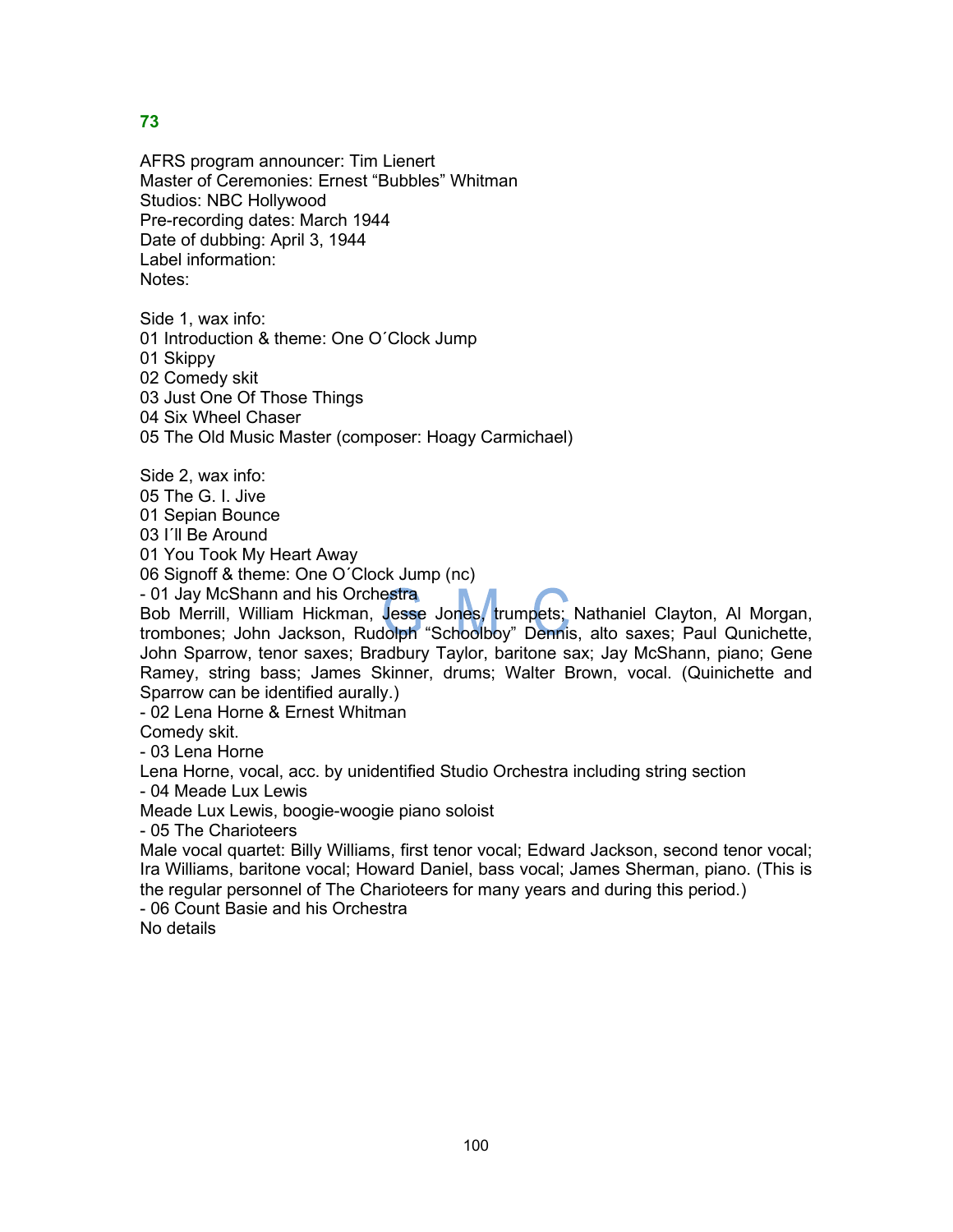AFRS program announcer: Vernon Smith Master of Ceremonies: Ernest "Bubbles" Whitman Studios: NBC, Hollywood Pre-recording dates: April 1944 Date of dubbing: April 10, 1944

Label information:

Notes: (1) According the AFRS ledgers, this program features Ernest Whitman, Vernon Smith, Jack Teagarden, Olivette Miller, Zutty Singleton, Ida James, Heywood, Cliff Allen.

Side 1, wax info: 01 Introduction & theme: One O'Clock Jump 02 Comedy skit 03 Blues v JT 0  $\Omega$ 

Side 2, wax info:

 $\Omega$  $\Omega$ 

0

01 Sign off & theme:

-01 Unidentified orchestra

-02 Jack Teagarden and Ernest Whitman

Comedy skit.

-03 Jack Teagarden

Jack Teagarden trombone & vocal, with All Star New Orleans Band (Mercury All Stars): Thomas "Papa Mutt" Carey, trumpet; Kid Ory, trombone; Jimmie Noone, clarinet; probably Buster Wilson, piano; Bud Scott, guitar; Ed Garland, string bass; Zutty Singleton, drums.

(BFS comments): The Jack Teagarden title is an untitled 12 bar blues, with lyrics partly based on Makin' Friends and Texas Tea Party. He is accompanied by the band which shortly afterwards was established as Kid Ory's Creole Jazz Band. The personnel is probably exactly the same as on the March 15 to April 12, 1944 CBS radio shows, emceed by Orson Welles. Mutt Carey, Kid Ory and Jimmie Noone can be definitely identified aurally. Bud Scott, Ed Garland and Zutty Singleton can be seen in a photo from the session (source: "Jimmie Noone, Jazz Clarinet Pioneer" by James K. Williams, Discography by John Wilby © James K. Williams 2010 (October 2015)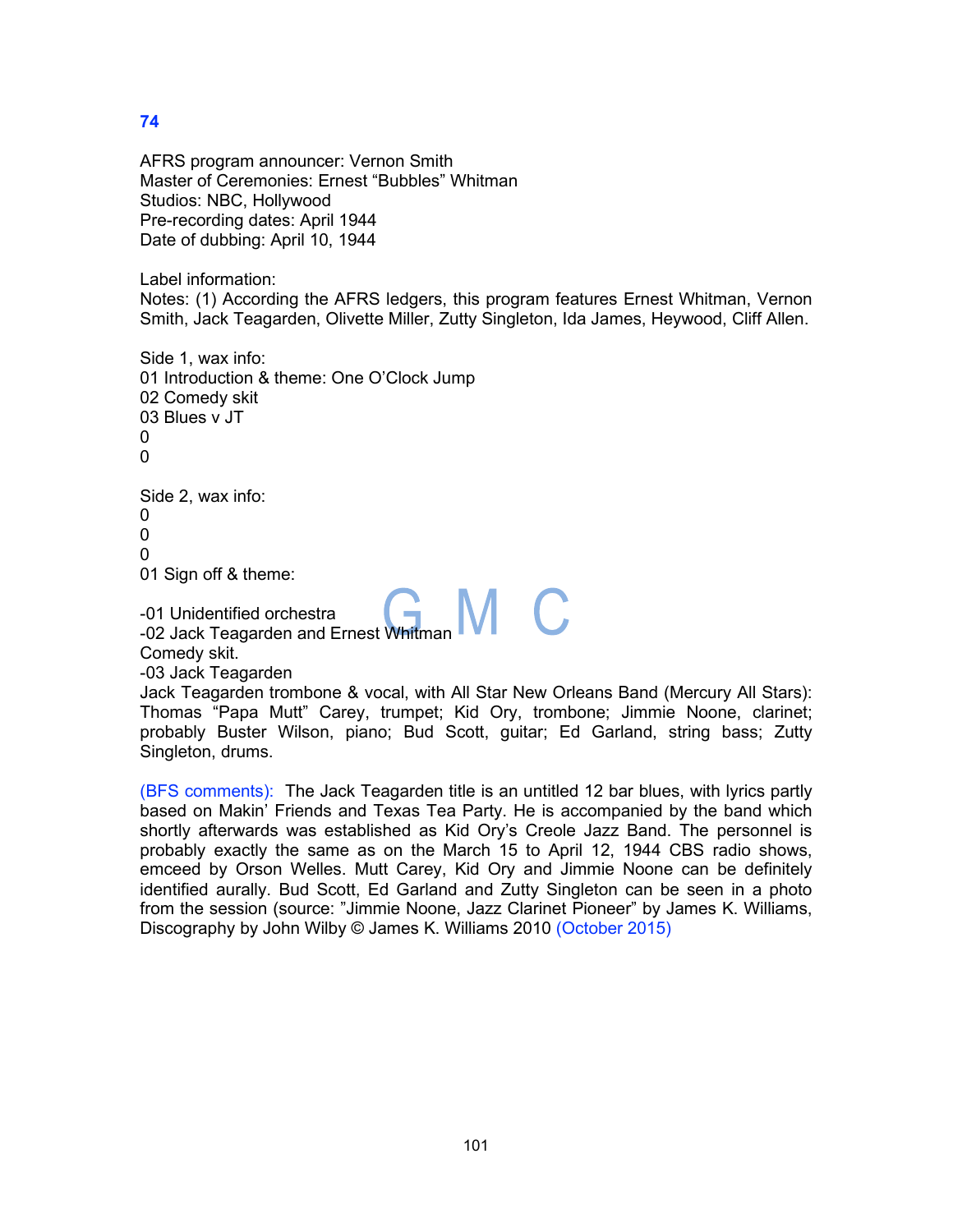AFRS program announcer: Vernon Smith Master of Ceremonies: Ernest "Bubbles" Whitman Studios: NBC Hollywood Pre-recording dates: April 1944 Date of dubbing: April 17, 1944 Label information: Notes:

Side 1, wax info: 01 Introduction & theme: One O'Clock Jump (nc) 01 Swing Crazy 02 Deacon Jones - v WB 03 Tea For Two

Side 2, wax info: 04 Comedy skit 05 Rock Me - v SRT 02 Basin Street Blues - v WB 01 Miss Thing 06 Signoff & theme: One O'Clock Jump (nc)

- 01 Jack McVea and his Combo

Probably Cappy Oliver, trumpet; Jack McVea, tenor sax; Ram Ramirez, piano.

Frank Clarke, string bass; Rabon Tarrant, drums.

NOTE: McVea is introduced by Whitman: "...we have a young man who's played a gang (?) of saxophones on Jubilee with Phil Moore and Lionel Hampton's outfits..."

- 02 Williams Brothers

Unidentified male vocal quartet, acc. by unidentified Orchestra, including string section - 03 Barney Kessel

Barney Kessel, guitar soloist, acc. by the Jack McVea Combo.

NOTE: Kessel, when shown this page on May 16th. 1974, could not remember this date.; he would have been 19 years old at the time.

- 04 Eddie Green & Ernest Whitman

Comedy skit. An unidentified Orchestra, probably McVea's, comes in for the final flourish only.

NOTE: The plot for this sketch, an imaginary fight between boxing champion Joe Louis and Eddie Green was also used for another Jubilee program.

- 05 Sister Rosetta Tharpe

Sister Rosetta Tharpe, vocal, acc. by unidentified Orchestra

- 06 Unidentified Orchestra

No details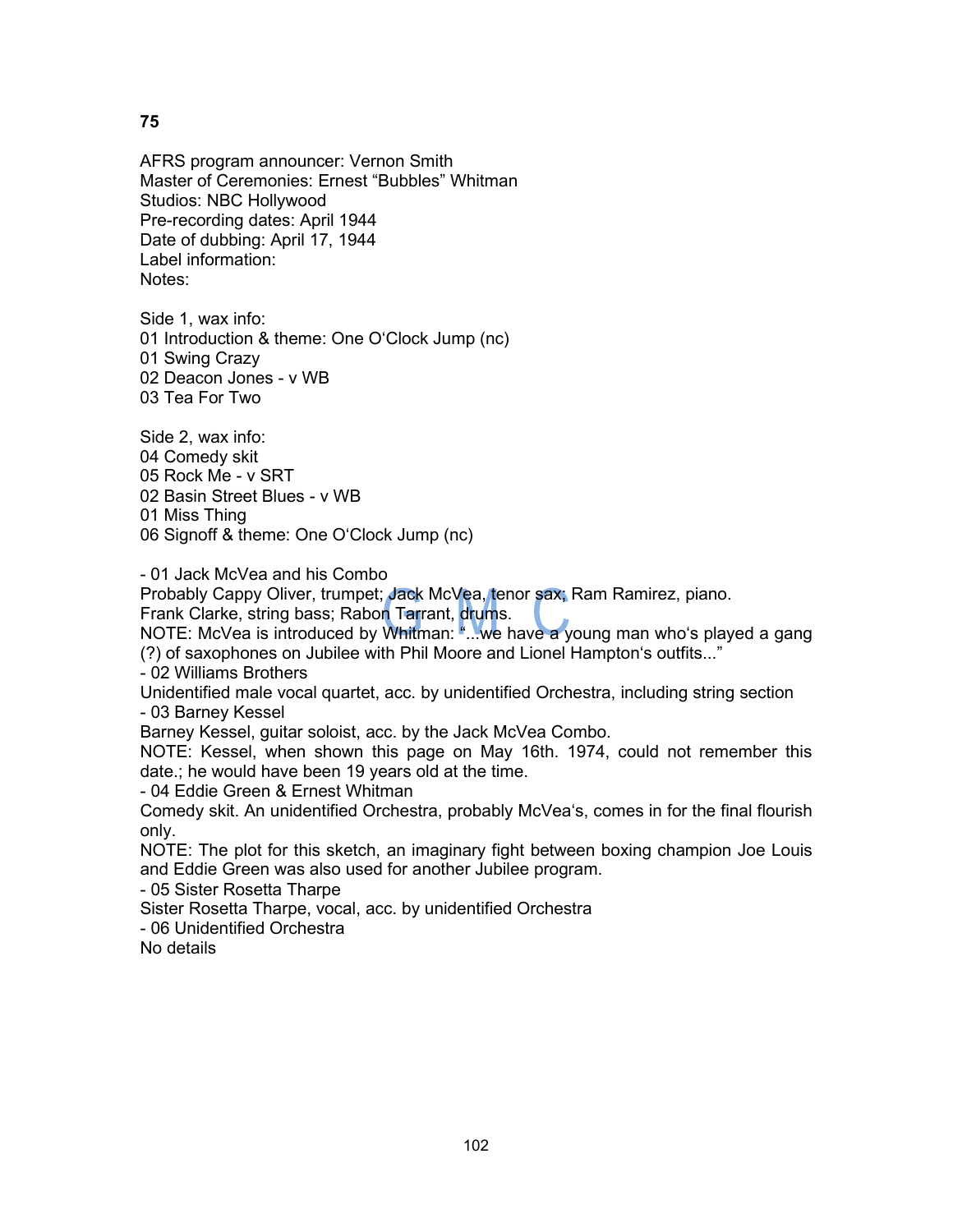AFRS program announcer: Vernon Smith Master of Ceremonies: Ernest "Bubbles" Whitman Studios: NBC Hollywood Pre-recording dates: April 24, 1944 Date of dubbing: April 24, 1944 Label information: Notes: The "Sharps And Flats" are announced by Vernon Smith, but do not appear on this program

Side 1, wax info: HD4-MM-7531-1 01 Introduction & theme: One O'Clock Jump 01 I Got Rhythm 02 I Love You 01 Keep 'em Swinging - arr HH 03 Comedy skit

Side 2, wax info: HD4-MM-7532-1

04 Honeysuckle Rose

01 Stomping At The Savoy

05 Take The "A" Train

01 Bugle Blues

01 Sign off & theme: One O'Clock Jump (nc)

- 01 Fletcher Henderson and his Orchestra

Fletcher Henderson, leader, directing:

Tony Di Nardi, Leroy White, Clint Waters, Jake Porter, trumpets; Allen Durham, George Washington, trombones; Edward Gregory, Emerson Harper, alto saxes; Woodrow Key, Dexter Gordon, tenor saxes; Herman Johnson, baritone sax; Horace Henderson, piano & arranger; "Chief", string bass; Tubby Shelton, drums.

- 02 Delta Rhythm Boys

Vocal quartet: Carl Jones, Traverse Crawford, tenor; Kelsey Pharr, baritone; Lee Gaines, bass, acc. by unidentified Orchestra consisting of brass, clarinet, string section and rhythm

- 03 Thelma "Butterfly" McQueen & Ernest Whitman

Comedy skit.

- 04 Dorothy Donegan

Dorothy Donegan, piano soloist, acc. by string bass; drums

-05 Delta Rhythm Boys

Same as shown for -02 but the string section is omitted.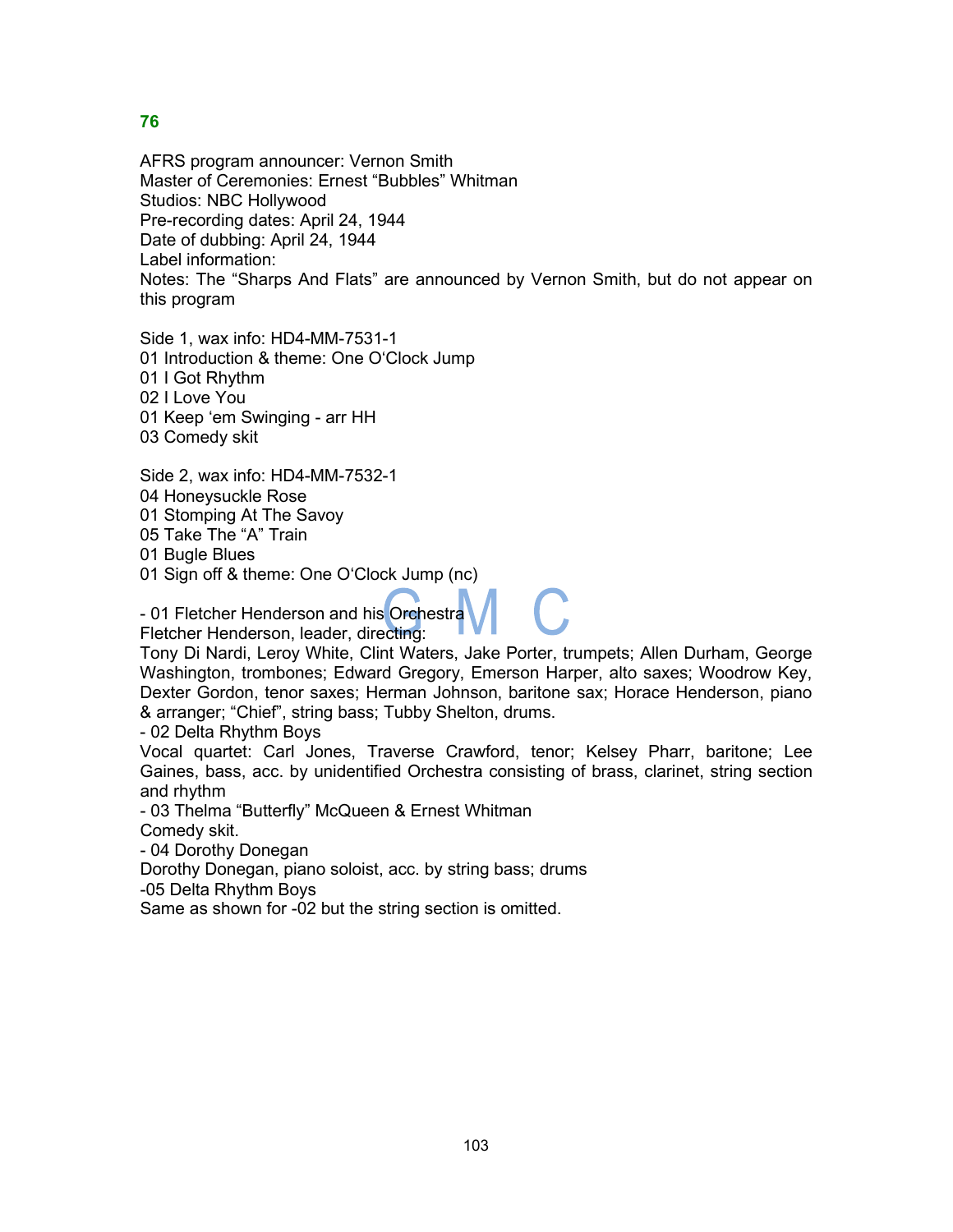GMA AFRS-20

AFRS program announcer: Vernon Smith Mistress of Ceremonies: Lena Horne Studios: NBC Hollywood Pre-recording dates: May 1, 1944 Date of dubbing: May 1, 1944 Label information: Notes: (1) See Jubilee No. 78 for further tracks from the same Jubilee concert.

Side 1, wax info: HD4-MM-7559-1 Time 14:30 01 Introduction & drum roll 01 Introduction & theme: One O'Clock Jump 01 Jeep Rhythm - arr HH 02 Honeysuckle Rose - v LH 03 Comedy skit 04 Milkman, Keep Those Bottles Quiet

Side 2, wax info: HD4-MM-7560-1 Time 29:25 Fill to 30:00 04 All I Need Is You 01 Rose Room 02 Mad About The Boy - v LH 01 Clap Hands, Here Comes Charlie 01 Signoff & theme: One O'Clock Jump (nc)

- 01 Fletcher Henderson and his Orchestra

Fletcher Henderson, leader, directing Tony Di Nardi, Leroy White, Clint Waters, Jake Porter, trumpets; Allen Durham, George Washington, trombones; Edward Gregory, Emerson Harper, alto saxes; Woodrow Key, Dexter Gordon, tenor saxes; Herman Johnson, baritone sax; Horace Henderson, piano & arranger; "Chief", string bass; Tubby Shelton, drums

- 02 Lena Horne

Lena Horne, vocal, acc. by unidentified Studio Orchestra consisting of brass, clarinet, string section and rhythm

- 03 Jimmy Basquette & Eddie Green

Comedy skit. An unidentified Orchestra, probably Fletcher Henderson's, comes in for the final flourish only

- 04 The Charioteers

Probably Wilfred "Billy" Williams, first tenor vocal; Eddie "Turkey" Jackson, second tenor vocal; Ira "House" Williams, baritone vocal; Howard "Dan" Daniel, bass vocal; James Sherman, piano & arranger; unidentified guitar; string bass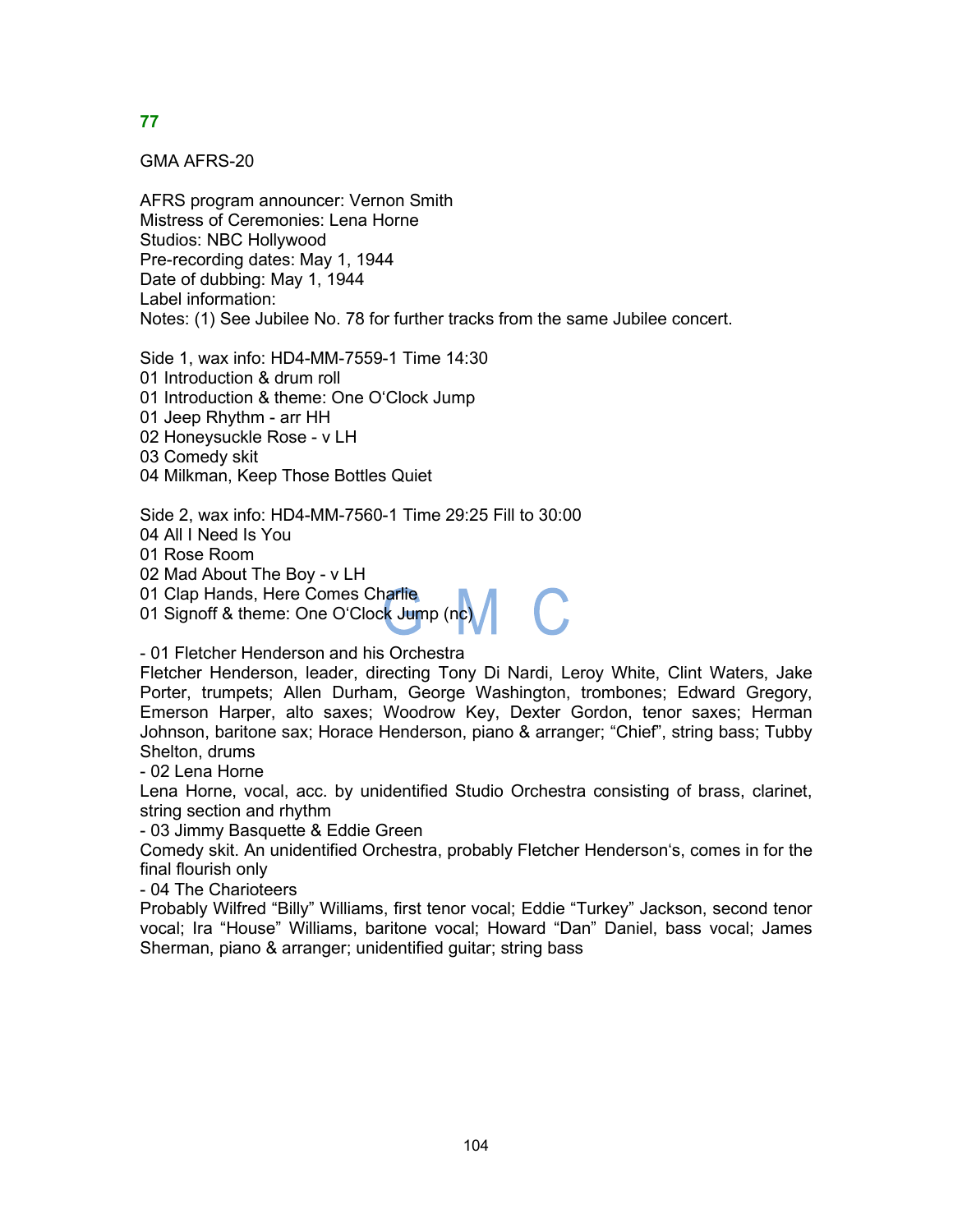GMA AFRS-21

AFRS program announcer: Vernon Smith Master of Ceremonies: Ernest "Bubbles" Whitman Studios: NBC Hollywood Pre-recording dates: May 1, 1944 Date of dubbing: May 2, 1944 Label information: Notes: (1) See notes for Jubilee No. 77

Side 1, wax info: HD4-MM-7566-1 01 Introduction & theme: One O'Clock Jump 01 Roll 'Em 02 A-Tisket, A-Tasket -arr VA 02 Do Nothin' Till You Hear From Me

Side 2, wax info: HD4-MM-7567-1 03 Let's Toot 04 If I Didn't Care 04 Java Jive 04 A Lovely Way To Spend An Evening 01 Air Mail Special 01 Signoff & theme: One O'Clock Jump

- 01 Cootie Williams and his Orchestra

Probably Cootie Williams, Emmit V. Perry, George Treadwell, Harold "Money" Johnson, trumpets; Ed Burke, George Edward Stevenson or Ed Glover, Robert H. "Bob Mack" Horton, trombones; Eddie Vinson, Charlie Holmes, alto sax; Sam Taylor, Lee Pope, tenor sax; Eddie DeVertemil, baritone sax; Bud Powell, piano; Leroy Kirkland, guitar; Norman Keenan or Carl Pruitt, string bass; Sylvester Payne, drums, Van Alexander, arranger.

- 02 Ella Fitzgerald

Ella Fitzgerald, vocal, acc. by the Cootie Williams big band. Band vocal on "A-Tisket, A-Tasket".

- 03 Cootie Williams Sextet

Probably Cootie Williams, trumpet; Eddie Vinson, alto sax; Sam Taylor, tenor sax.

Bud Powell, piano; Norman Keenan or Carl Pruitt, string bass; Sylvester Payne, drums. - 04 The Ink Spots

Bernie Mackey, vocal & guitar; Bill Kenny, tenor vocal; Ivory "Deek" Watson, baritone vocal, guitar; Orville "Hoppy" Jones, baritone vocal; Bill Doggett, piano; string bass; drums plus the Cootie Williams big band.

Recording serial numbers added May 2015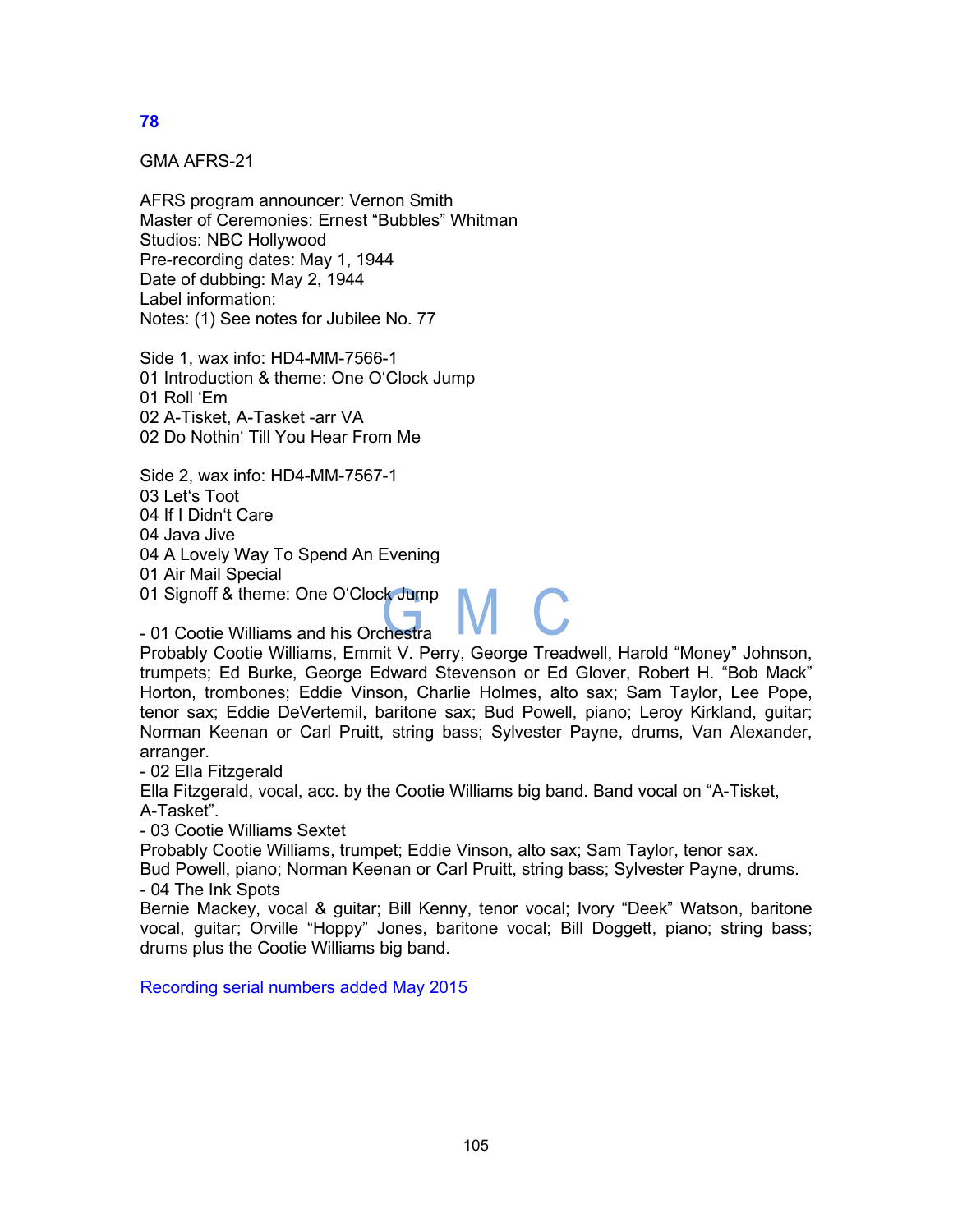AFRS program announcer: Tim Lienert Master of Ceremonies: Ernest "Bubbles" Whitman Studios: NBC Hollywood Pre-recording dates: May 1944 Date of dubbing: May 8, 1944 Label information: Notes: (1) According the AFRS ledgers, this program features Ernest Whitman, Tim Liemert, Ed Gardner, Ed Green, Fletcher Henderson, June Richmond. Side 1, wax info: 01 Introduction & theme: One O'Clock Jump 00

Side 2, wax info: 00 01 Sign off & theme: One O'Clock Jump

- 01 Fletcher Henderson and his Orchestra Fletcher Henderson, leader, directing:

Tony Di Nardi, Leroy White, Clint Waters, Jake Porter, trumpets; Allen Durham, George Washington, trombones; Edward Gregory, Emerson Harper, alto saxes; Woodrow Key, Dexter Gordon, tenor saxes; Herman Johnson, baritone sax; Horace Henderson, piano & arranger; "Chief", string bass; Tubby Shelton, drums.

**80**

AFRS program announcer: Tim Lienert Master of Ceremonies: Ernest "Bubbles" Whitman Studios: NBC Hollywood Pre-recording dates: May 1944 Date of dubbing: May 15, 1944 Label information: Notes: (1) According the AFRS ledgers, this program features Ernest Whitman, Tim Lienert, Louis Armstrong, "´Butterfly" McQueen, Ida James

Side 1, wax info: 01 Introduction & theme: One O'Clock Jump 00

Side 2, wax info: 00

01 Sign off & theme: One O'Clock Jump - 01 Louis Armstrong and his Orchestra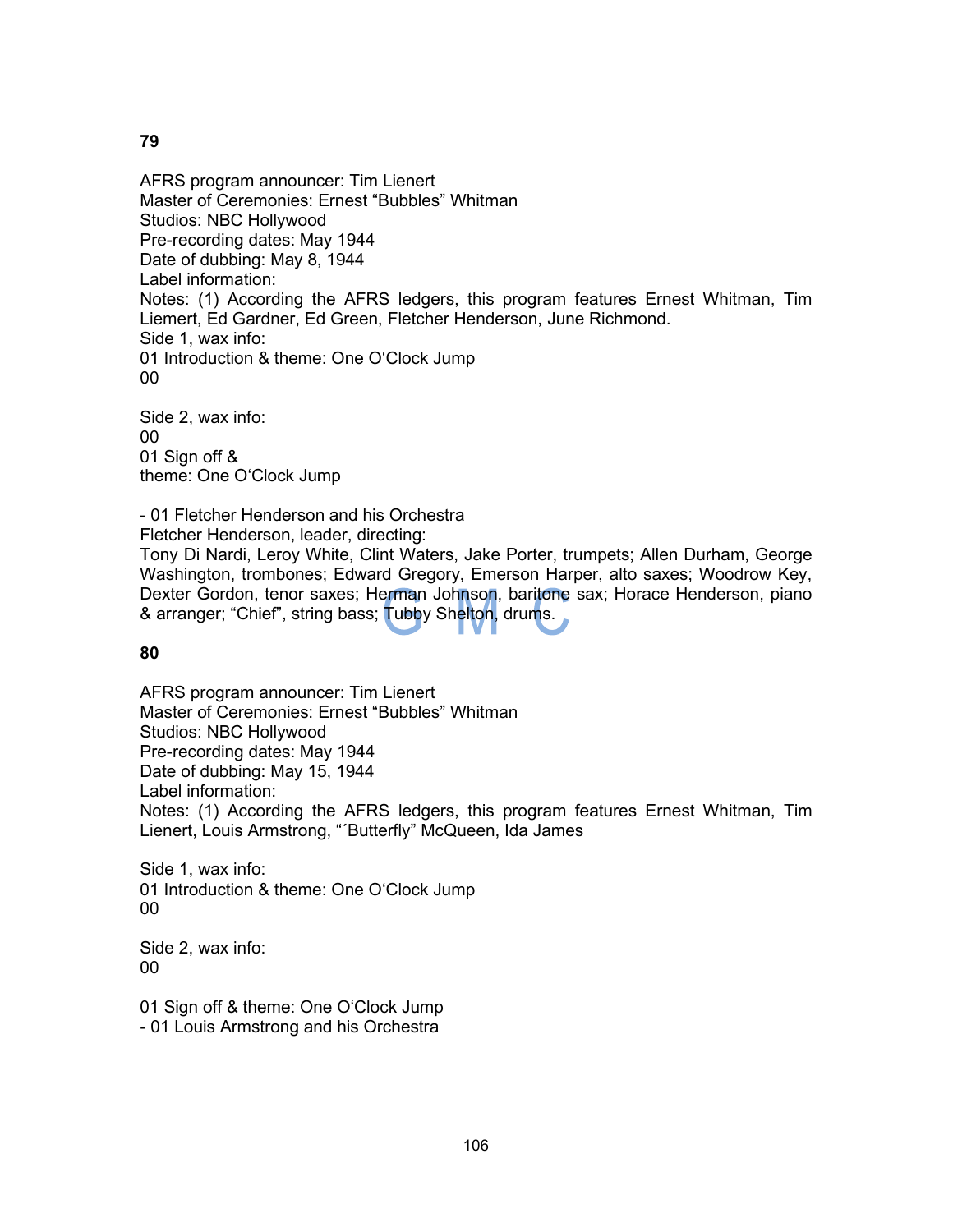AFRS program announcer: Tim Lienert Master of Ceremonies: Ernest "Bubbles" Whitman Studios: NBC Hollywood Pre-recording dates: May 1944 Date of dubbing: May 22 or 29, 1944 Label information: Notes:

Side 1, wax info: 01 Introduction & drum roll 01 Introduction & theme: One O'Clock Jump 01 Five Guys Named Joe - v LJ & band 02 Boogie Woogie Bugle Boy Of Company "B" - v MS 01 Jumping At The Jubilee - v LJ 03 Seed My Honeychile

Side 2, wax info:

04 Comedy skit

01 Is You Is, Or Is You Ain't My Baby - v LJ

03 Straighten Up And Fly Right

01 Re-Bop

01 Signoff & theme: One O'Clock Jump (nc)

- 01 Louis Jordan and his Tympani Five

Probably Eddie Roane, trumpet; Louis Jordan, alto sax & vocal; Arnold Thomas, piano; Po Simpkins or Dallas Bartley, string bass; Shadow Wilson or Walter Martin, drums; band vocal

- 02 Mabel Scott

Mabel Scott, vocal, acc. by piano; guitar; string bass; drums

- 03 Lorenzo Flennoy Trio

Lorenzo Flennoy, piano & vocal; Gene Phillips, guitar & vocal; string bass & vocal - 04 H. "Nicodemus" Stewart & Ernest Whitman.

Comedy skit. Louis Jordan and his Tympani Five come in for the final bar only.

NOTE: Whitman remarks: "I think you did a fine job in that new picture with George Raft and Louis Jordan, 'Follow The Boys'. This 1944 film features Sophie Tucker, Dinah Shore ('I'll Get By,' 'I Walk Alone', 'Boogie Woogie'); The Andrews Sisters ('Shoo Shoo Baby'); Ted Lewis and the Charlie Spivak Orchestra, besides Louis Jordan ('Is You Is Or Is You Ain't My Baby', 'Sweet Georgia Brown')."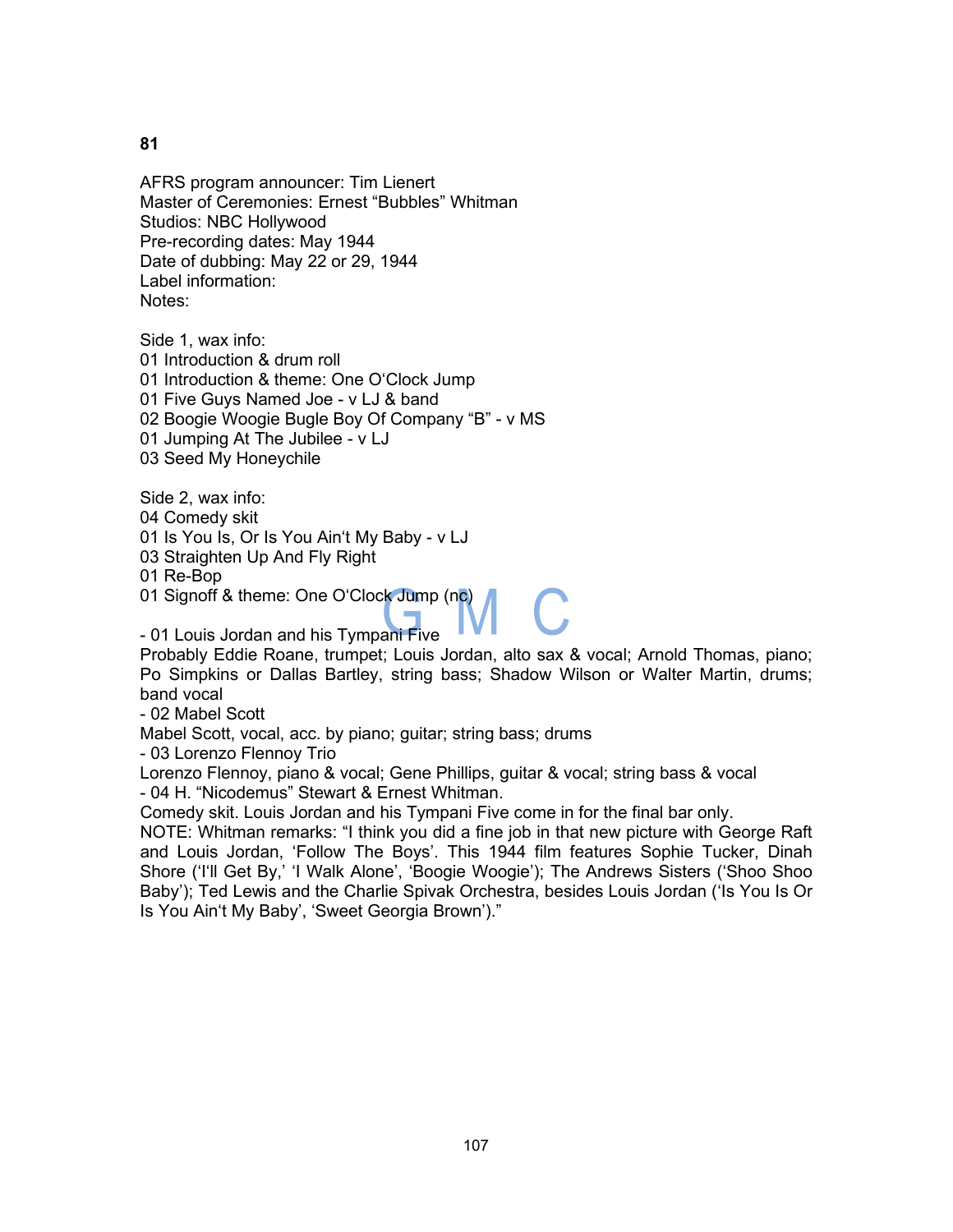AFRS program announcer: Vernon Smith Master of Ceremonies: Ernest "Bubbles" Whitman Studios: NBC Hollywood Pre-recording dates: May 1944 Date of dubbing: June 5, 1944 Label information: Notes:

Side 1, wax info: 01 Introduction & drum roll 01 Introduction & theme: One O'Clock Jump (nc) 01 unidentified instrumental 02 My Own - v BP 03 Dorothy´s Boogie Woogie 04 Comedy skit

Side 2, wax info:

01 Sweet Georgia Brown

02 Beau Night in Hotchkiss Corner - v BP

03 Rachmaninoff´s Prelude In C Sharp Minor

01 Oh, Lady Be Good

01 Signoff & theme: One O'Clock Jump

- 01 The International Sweethearts Of Rhythm

All-colored, all-girl band probably consisting of Anna Mae Wiburn, trumpet & leader Jean Starr, Sadie Parker, Nova Lee McGhee, Edna Williams, trumpets; Helen Jones, Annabelle Byrd, Posey Corinne, trombones; Roz Cron, Ellarize Thompson, Anne Garrison, Willie Mae Wong, alto saxes; Violet Burnside, Grace Bayron, Alma Cortez, tenor saxes; Johnny Mae Rice, piano; Roxanna Lucas, guitar; Bernice Rothchild, string bass; Pauline Brady, drums, Ray Barrow, arranger.

- 02 Bob Parish

Bob Parish, vocal, acc. by unidentified big band

- 03 Dorothy Donegan

Dorothy Donegan, piano soloist.

- 04 Eddie Green & Ernest Whitman

Comedy skit. An unidentified Orchestra comes in for the final flourish.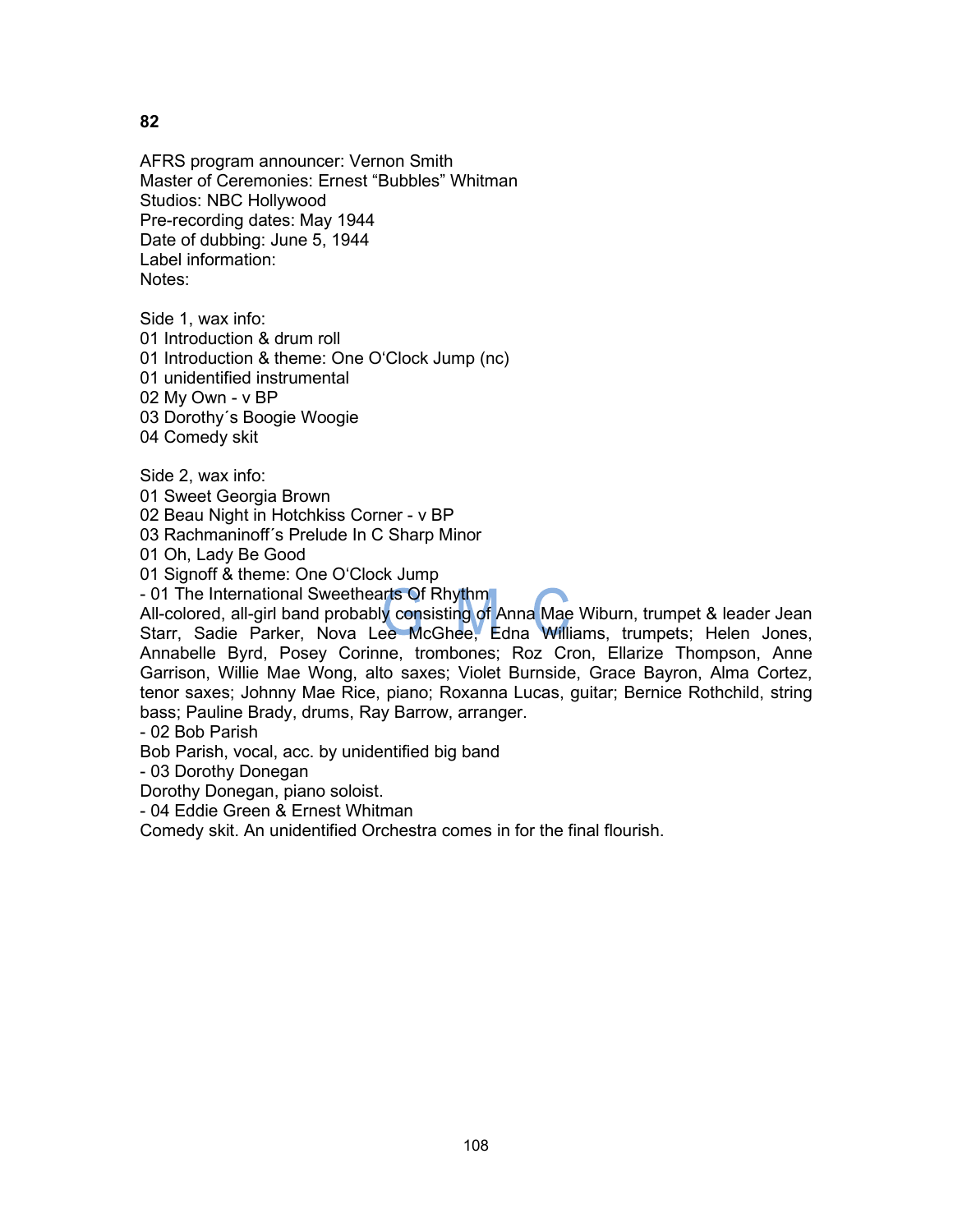AFRS program announcer: Vernon Smith or Bob Moon Master of Ceremonies: Ernest "Bubbles" Whitman Studios: NBC Hollywood Pre-recording dates: June 1944 Date of dubbing: June 12, 1944 Label information: Notes:

Side 1, wax info: HD4-MM-7729-1 H-11-83 01 Drum roll into theme: One O'Clock Jump (nc) 01 Jay Jay´s Jump - arr JJJ 01 When You´ve Never Been Blue - v SC 02 Comedy skit 01 I Surrender, Dear

Side 2, wax info: HD4-MM-7730-1 H-11-83 03 Riverboat Shuffle 03 Drip Drop (The Song Of The Wax) 04 Summertime

01 Ol´ Man River

01 Signoff & theme: One O'Clock Jump (nc)

- 01 Benny Carter and his Orchestra

Probably Benny Carter, alto sax & trumpet, directing Milton Fletcher, Sleepy Grider, Fats Ford, Edwin Davis, trumpets; John Haughton, Slim Moore, trombones; Jay Jay Johnson. trombone & arranger; Porter Kilbert, alto sax; Bumps Myers, Gene Porter, tenor saxes; Willard Brown, baritone sax; Gerald Wiggins, piano; Charlie Drauton, string bass; Max Roach, drums, Savannah Churchill, vocal. NOTE: Personnel taken from the July 1944 issue of METRONOME. Ernest Whitman refers to "... featuring 14 animals in a nest of hornets" when introducing "Ol´ Man River". The above personnel adds up to 15.

- 02 Thelma "Butterfly" McQueen & Ernest Whitman

Comedy skit. Benny Carter and his Orchestra come in for the final flourish only.

- 03 Hoagy Carmichael

Hoagy Carmichael, piano & vocal, acc. by guitar; string bass; drums

- 04 Delta Rhythm Boys

Vocal quartet: Carl Jones, Traverse Crawford, tenor; Kelsey Pharr, baritone; Lee Gaines, bass, acc. By unidentified Studio Orchestra, including string section.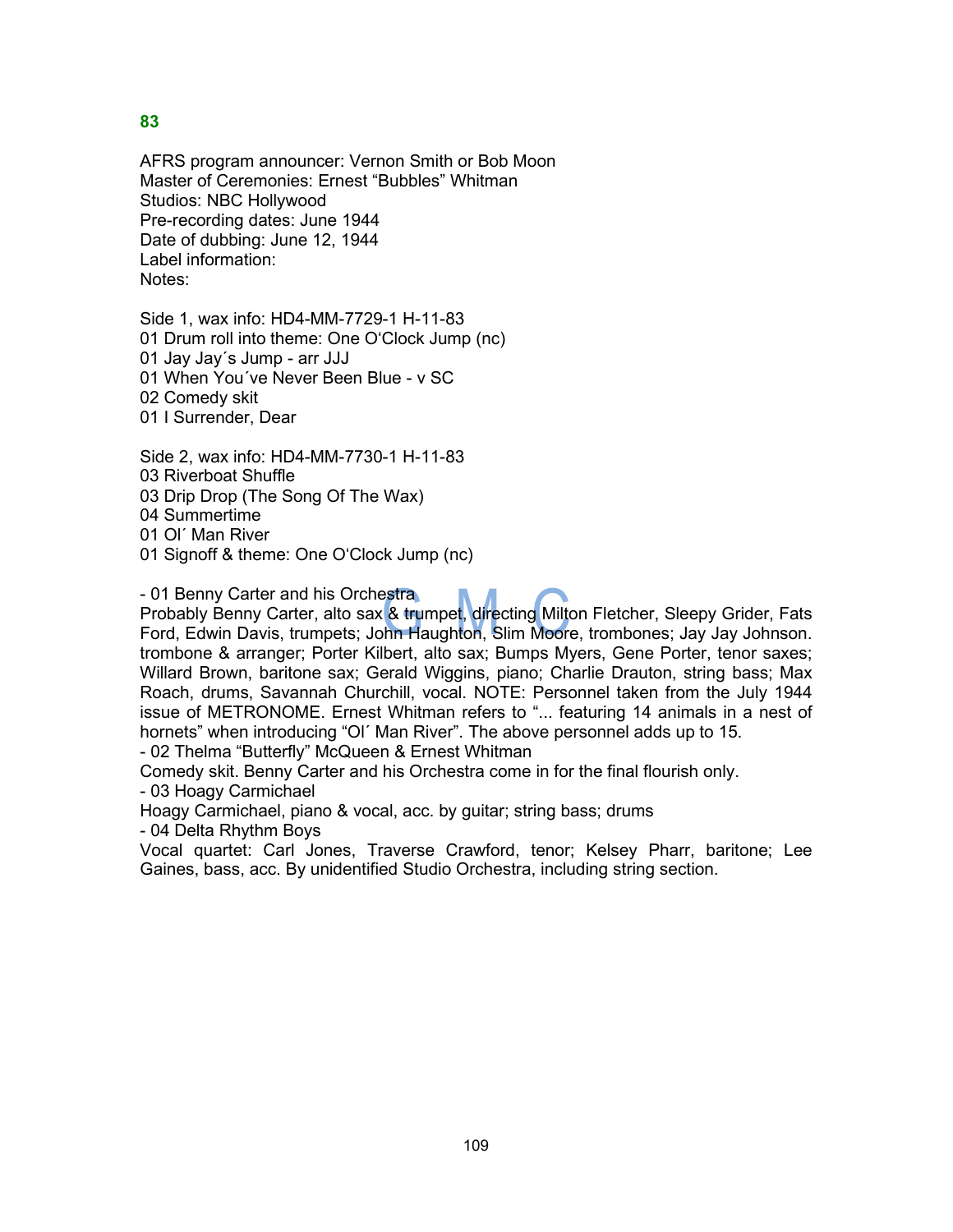AFRS program announcer: Bob Moon Master of Ceremonies: Ernest "Bubbles" Whitman Studios: NBC Hollywood Pre-recording dates: June 1944 Date of dubbing: June 19, 1944 Label information: Notes:

Side 1, wax info: HD4-MM-7761-1 H-11-84 01 Drum roll into theme: One O'Clock Jump 01 Bugle Call Rag 02 Good-For-Nothing Joe - v LH 01 Gin Mill Special 03 Shadrack - v EW

Side 2, wax info: HD4-MM-7762-1 H-11-84 04 Comedy skit

01 Central Avenue Boogie - v AMW

05 Comedy skit

06 You Are My Everything - v JC

02 Deed I Do - v LH

07 Jam session: One O'Clock Jump

07 Signoff & theme: One O'Clock Jump (nc)

- 01 The International Sweethearts Of Rhythm

All-black, all-girl band probably consisting of Anna Mae Wiburn, trumpet & vocal, fronting: Jean Starr, Sadie Pankey, Nova Lee McGhee, Edna Williams, trumpets; Helen Jones, Annabelle Byrd, Posey Corinne, trombones; Roz Cron, Ellarize Thompson, Anne Garrison, Willie Mae Wong, alto saxes; Violet Burnside, Grace Bayron, Alma Cortez, tenor saxes; Johnny Mae Rice, piano; Roxanna Lucas, guitar; Bernice Rothchild, string bass; Pauline Braddy, drums, Ray Barrow, arranger

NOTE: Whitman: "17 groovy girls are gonna light the fuse"

- 02 Lena Horne

Lena Horne, vocal, acc. by the Armed Forces Orchestra, big band including strings Strings omitted on "Deed I Do"

- 03 Ernest Whitman

Ernest Whitman, vocal, acc. by unidentified Orchestra

- 04 Jerry Colonna & Ernest Whitman

Comedy skit

- 05 Jerry Colonna, Lena Horne & Ernest Whitman.

Comedy skit

- 06 Jerry Colonna

Jerry Colonna, piano & vocal, acc. by unidentified Orchestra

-07 Jam session

The International Sweethearts Of Rhythm, augmented by the Armed Forces Radio Orchestra, altogether 36 musicians.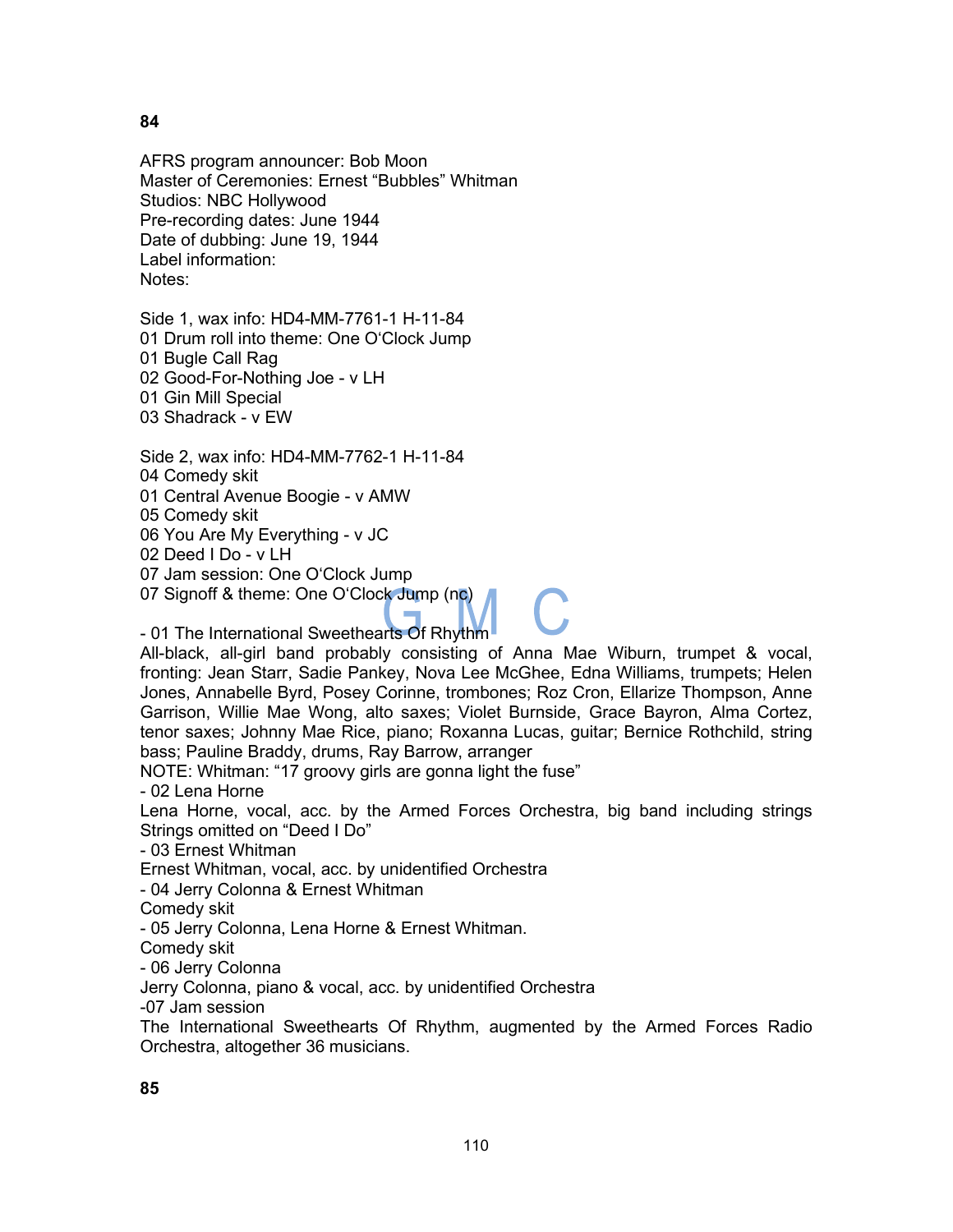AFRS program announcer: Bob Moon Master of Ceremonies: Ernest "Bubbles" Whitman Studios: NBC Hollywood Pre-recording dates: June 1944 Date of dubbing: June 26, 1944 Label information: Notes:

Side 1, wax info: HD4-MM-7797-1 01 Introduction & theme: One O'Clock Jump 01 Little John 02 I Just Can't See For Lookin´ 03 Comedy skit 01 The Goon Came On - v JT 04 Tico Tico - v CM

Side 2, wax info: HD4-MM-7798-1 05 Comedy skit 06 Mama, Mama, Yo Quiero - v CM & band 02 Hit The Jive, Jack 01 Alone Together 01 Signoff & theme: One O'Clock Jump (nc)

- 01 Jimmie Lunceford and his Orchestra

Probably Jimmy Lunceford, playing most reed instruments including the flute, fronting: Freddy Webster, Harry "Pee-Wee" Jackson, Robert Mitchell, Paul Webster, trumpets; Fernando Arbello, Russell Bowles, James Young, trombones; Omer Simeon, alto sax & clarinet; Benny Waters, Dan Grissom, Kurt Bradford, alto saxes; Joe Thomas, tenor sax & vocal; Earl Carruthers, baritone and alto saxes, clarinet, vocal; Edwin Wilcox, piano; Al Norris, guitar; Charles "Truck" Parham, string bass; Jimmy Crawford, drums

- 02 Nat King Cole Trio

Nat King Cole, piano & vocal; Oscar Moore, guitar & vocal, Johnny Miller, string bass & vocal.

- 03 Thelma "Butterfly" McQueen & Ernest Whitman

Comedy Skit

- 04 Carmen Miranda

Carmen Miranda, vocal, acc. by unidentified "Samba" Orchestra

- 05 Thelma "Butterfly" McQueen & Carmen Miranda

Comedy skit.

- 06 Carmen Miranda

Carmen Miranda, vocal, acc. by small "Samba" band, possibly composed of members of the larger Orchestra as shown under 04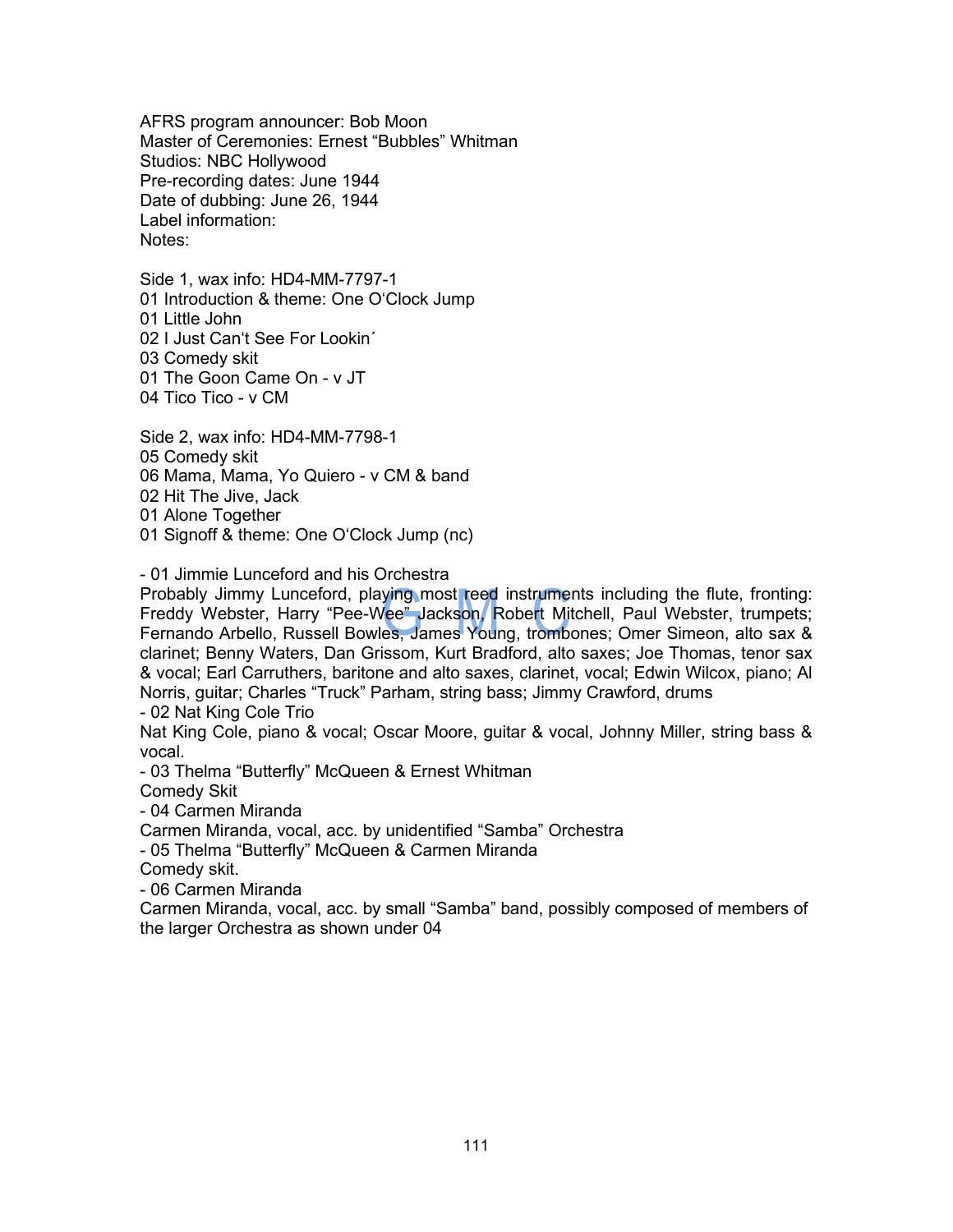AFRS program announcer: Bob Moon Master of Ceremonies: Ernest "Bubbles" Whitman Studios: NBC Hollywood Pre-recording dates: June 1944 Date of dubbing: July 3, 1944 Label information: Rubberstamp side one: 29:15 Notes:

Side 1, wax info: HD4-MM-7835-1 Time: 15:15 01 Introduction & theme: One O'Clock Jump 01 Holiday For Strings 02 Molly Malone 03 The Mad Monk 01 Keep Smiling, Keep Laughing, Be Happy - v JT

Side 2, wax info: HD4-MM-7836-1 Program time 29:15 Fill to 30:00

04 Comedy skit

02 Milkman, Keep Those Bottles Quiet

03 Rhapsody In Blue

01 Wham! - arr ED

01 Signoff & theme: One O'Clock Jump (nc)

- 01 Jimmie Lunceford and his Orchestra

Probably Jimmy Lunceford, playing most reed instruments including the flute, fronting:- Freddy Webster, Harry "Pee-Wee" Jackson, Robert Mitchell, Paul Webster, trumpets; Fernando Arbello, Russell Bowles, James Young, trombones; Omer Simeon, alto sax & clarinet; Benny Waters, Dan Grissom, Kurt Bradford, alto saxes; Joe Thomas, tenor sax & vocal; Earl Carruthers, baritone and alto saxes, clarinet, vocal; Edwin Wilcox, piano; Al Norris, guitar; Charles "Truck" Parham, string bass; Jimmy Crawford, drums

- 02 Maxine Sullivan

Maxine Sullivan, vocal, acc. by unidentified Orchestra

- 03 Eddie South Trio

Probably Eddie South, violin; Billy Taylor, Sr., piano; Edward Brown, string bass

NOTE: In July of 1944, Sidney Catlett and Eddie South were booked for six solid months at the "Streets of Paris" nightclub in Los Angeles.

- 03 Jerry Lester & Ernest Whitman

Comedy skit with announcements by Jimmie Lunceford; the full Lunceford Orchestra comes in for the final flourish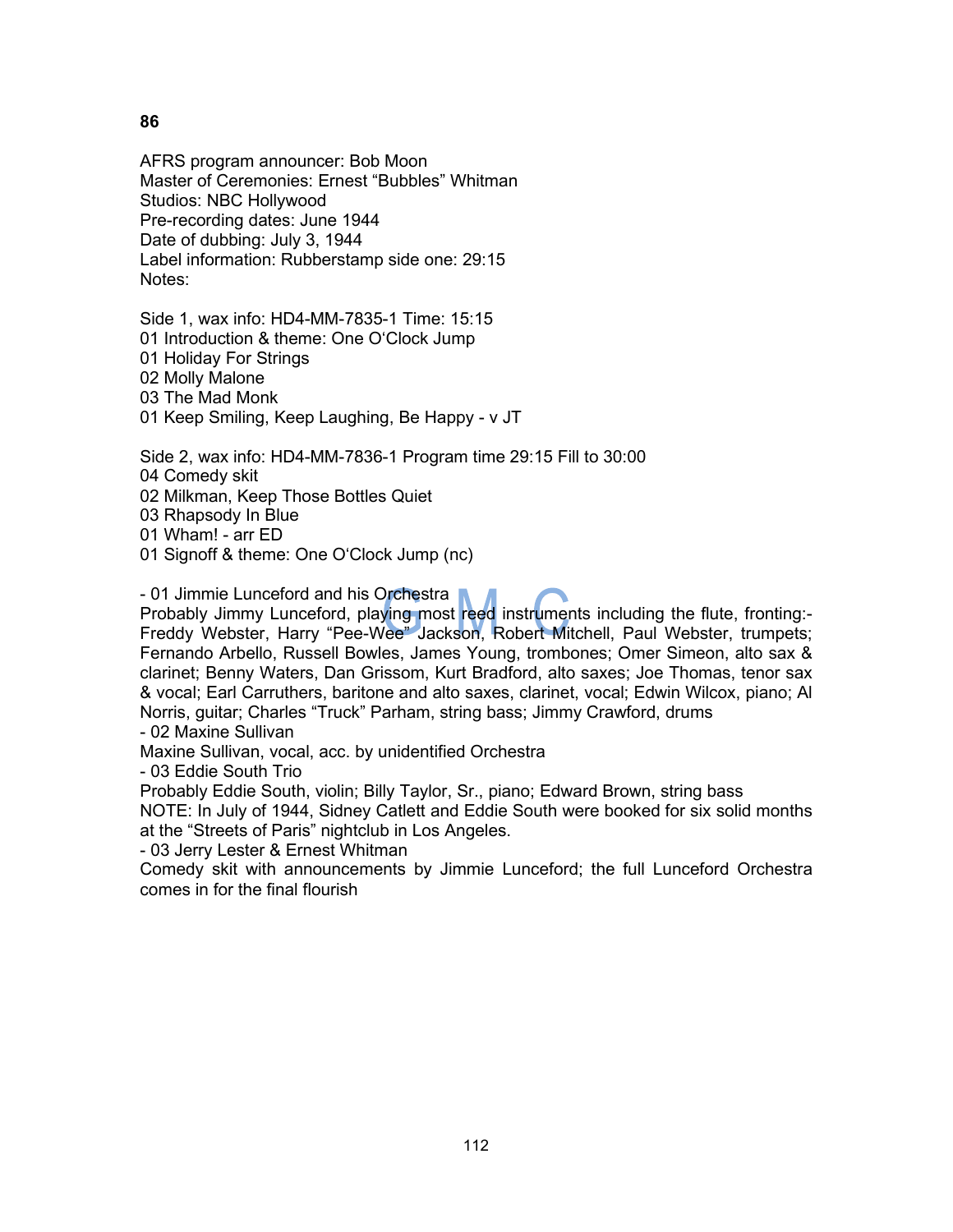AFRS program announcer: Vernon Smith or Bob Moon Master of Ceremonies: Ernest "Bubbles" Whitman Studios: NBC Hollywood Pre-recording dates: June 1944 Date of dubbing: July 11, 1944 Label information: Notes:

Side 1, wax info: 01 Drum roll into theme: One O'Clock Jump 01 Sweet Georgia Brown 02 Six Wheel Chaser 02 Boogie Woogie Tidal 01 I Lost My Sugar In Salt Lake City - v SC

Side 2, wax info:

01 Star Dust

03 Comedy skit

01 Rose Room

01 Signoff & theme: One O'Clock Jump (nc)

# - 01 Benny Carter and his Orchestra

Probably Benny Carter, alto sax & trumpet, directing Milton Fletcher, Sleepy Grider, Fats Ford, Edwin Davis, trumpets; John Haughton, Slim Moore, trombones; Jay Jay Johnson. trombone & arranger; Porter Kilbert, alto sax; Bumps Myers, Gene Porter, tenor saxes; Willard Brown, baritone sax; Gerald Wiggins, piano; Charlie Drauton, string bass; Max Roach, drums, Savannah Churchill, vocal. NOTE: Benny Carter plays trumpet on his own arrangement of "Sweet Georgia Brown", then switches to alto sax. Carter plays trumpet only on his own arrangement of "Star Dust"

- 02 Meade Lux Lewis

Meade Lux Lewis, piano soloist

- 03 Hedda Hopper, Thelma "Butterfly" McQueen & Ernest Whitman

This is a comedy skit where Whitman introduces Mrs. Hopper as a Hollywood newspaper columnist. Hedda Hopper was also a movie actress (playing herself in "Sunset Boulevard") and was the mother of movie and television actor William Hopper, who famously played detective Paul Drake in the CBS "Perry Mason" television series starring Raymond Burr as the legendary attorney.

(GMA) (March 2015)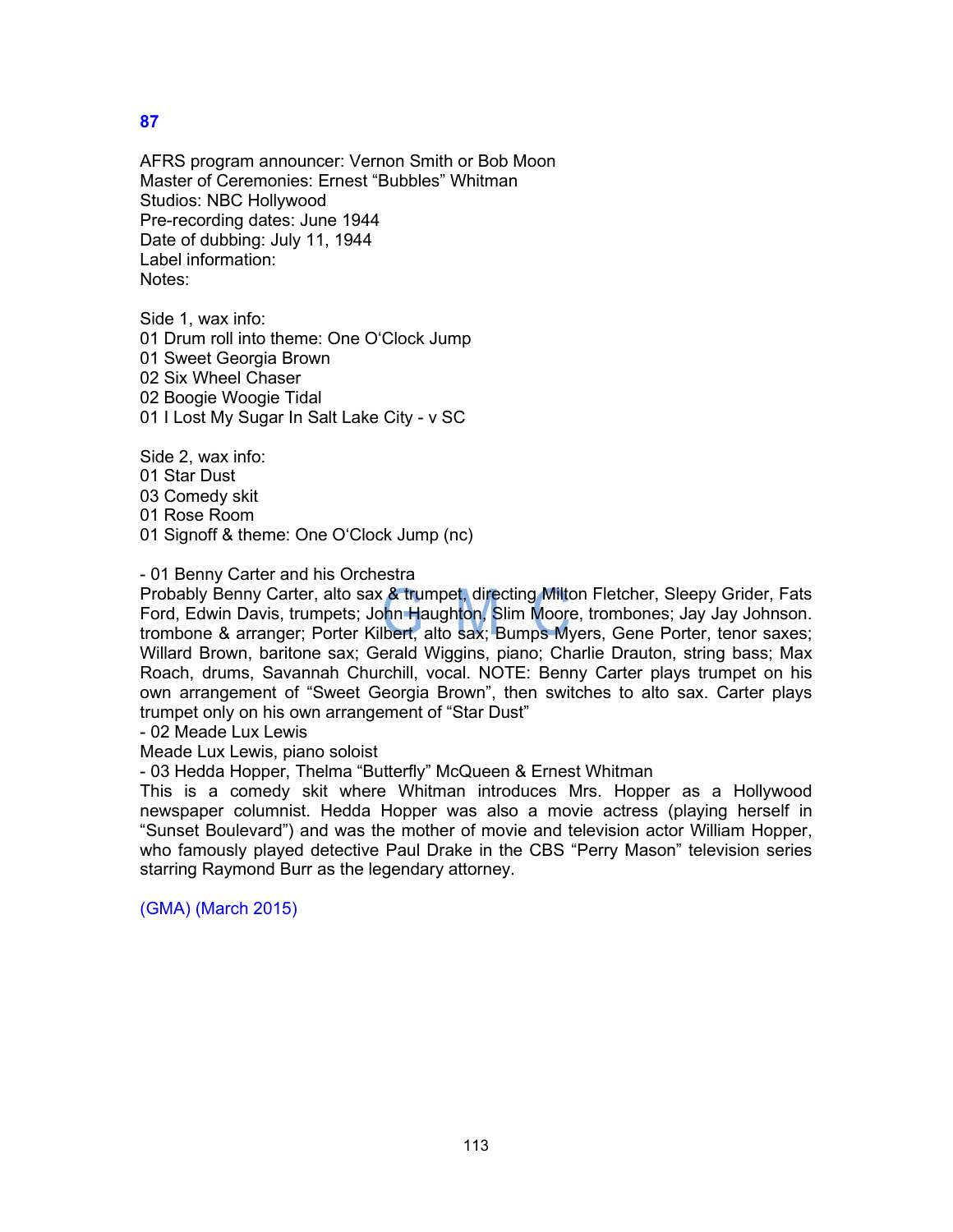GMA AFRS-912

AFRS program announcer: Bob Moon Master of Ceremonies: Ernest "Bubbles" Whitman Studios: NBC Hollywood Pre-recording dates: June 1944 Date of dubbing: July 17, 1944 Label information: Notes:

Side 1, wax info: HD4-MM-7880-1 Time 14:33 01 Hallelujah leading into drum roll 01 Introduction & theme: One O'Clock Jump 01 Digging Dice 02 I Cried For You 03 Am I Blue? (Ethel Waters' signature theme.) 04 Taking A Chance On Love 05 Comedy skit

Side 2, wax info: HD4-MM-7881-1 Time 29:24 fill to 30:00

01 Tuxedo Junction

06 Comedy skit

07 Waiting For The Evening Mail

08 Stormy Weather

01 Honeysuckle Rose

01 Signoff & theme: One O'Clock Jump (no

- 01 The International Sweethearts Of Rhythm

All-colored, all-girl band probably consisting of Anna Mae Wiburn, trumpet & leader Jean Starr, Sadie Pankey, Nova Lee McGhee, Edna Williams, trumpets; Helen Jones, Annabelle Byrd, Posey Corinne, trombones; Roz Cron, Ellarize Thompson, Anne Garrison, Willie Mae Wong, alto saxes; Violet Burnside, Grace Bayron, Alma Cortez, tenor saxes; Johnny Mae Rice, piano; Roxanna Lucas, guitar; Bernice Rothchild, string bass; Pauline Brady, drums, Ray Barrow, arranger

- 02 The Four "V´s"

Unidentified female vocal quartet, acc. by piano; guitar; string bass; drums

- 03 Unidentified Orchestra

Large Studio Orchestra, including string section.

- 04 Ethel Waters

Ethel Waters, vocal acc. by unidentified Orchestra, same as - 03.

- 05 H. "Nicodemus" Stewart & Ernest Whitman

Comedy Skit. An unidentified big band comes in for the final bars only.

- 06 Johnny Mercer & Ernest Whitman

Comedy Skit.

- 07 Johnny Mercer

Johnny Mercer, vocal, acc. by unidentified Orchestra

- 08 Ethel Waters

Ethel Waters, vocal acc. by unidentified small combo.

**89**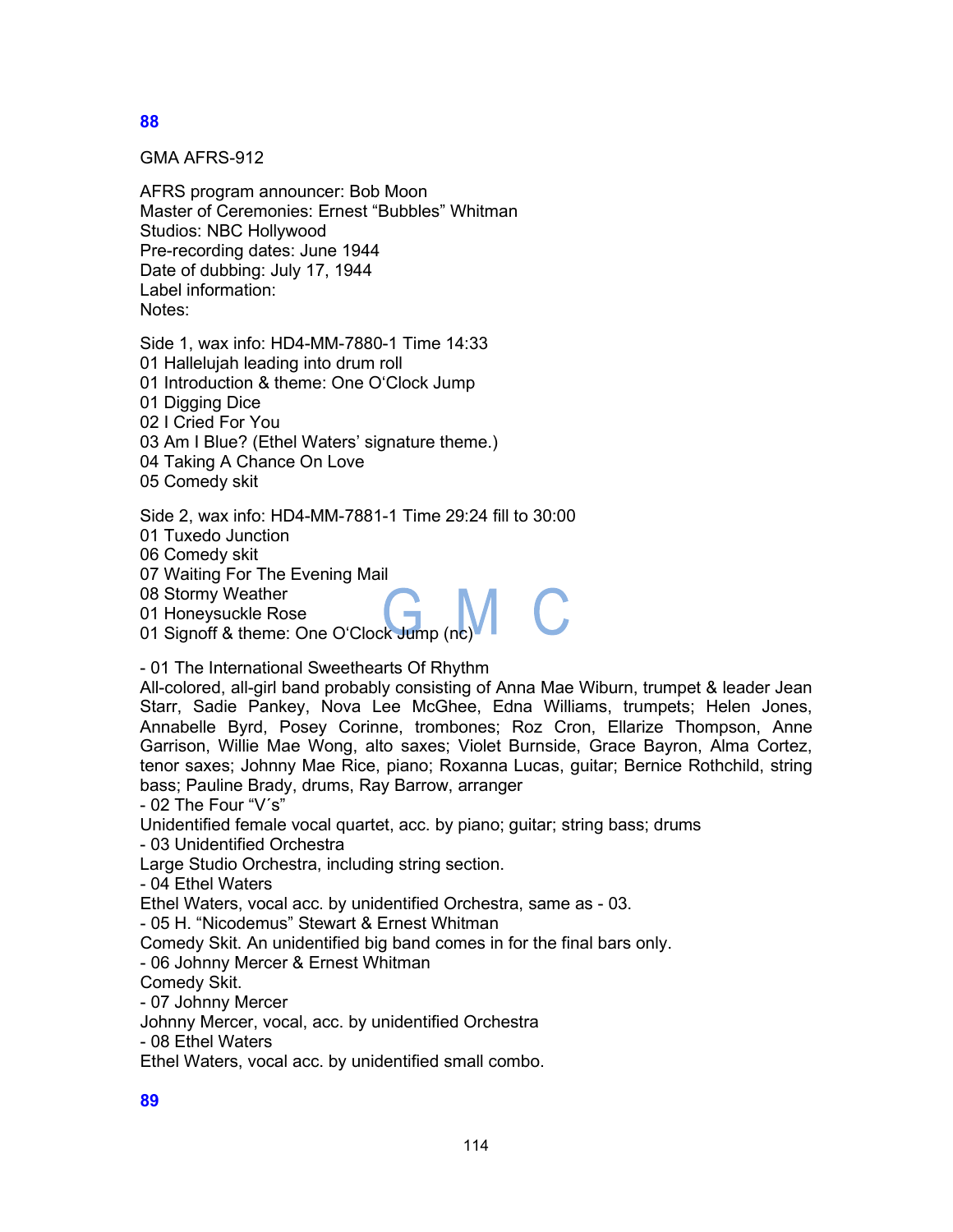#### GMA AFRS-920

AFRS program announcer: Bob Moon Master of Ceremonies: Ernest "Bubbles" Whitman Studios: NBC Hollywood Pre-recording dates: July 1944 Date of dubbing: July 24, 1944 Label information: Notes:

Side 1, wax info: 01 Introduction & unidentified theme 01 Introduction & theme: One O'Clock Jump 01 Hallelujah 02 Fuzzy Wuzzy 03 Between The Devil And The Deep Blue Sea - v LH 04 Comedy skit

Side 2, wax info: 05 Farewell To Riverside 03 I'll Walk Alone - v LH 02 Straighten Up And Fly Right 01 Pistol Packing Mama - band vocal 01 Signoff & theme: One O'Clock Jump (nc) - 01 Jimmie Lunceford and his Orchestra

Probably Jimmy Lunceford, playing most reed instruments including the flute, fronting: Freddy Webster, Harry "Pee-Wee" Jackson, Robert Mitchell, Paul Webster, trumpets; Fernando Arbello, Russell Bowles, James Young, trombones; Omer Simeon, alto sax & clarinet; Benny Waters, Dan Grissom, Kurt Bradford, alto saxes; Joe Thomas, tenor sax; Earl Carruthers, baritone and alto saxes, clarinet, vocal; Edwin Wilcox, piano; Al Norris, guitar; Charles "Truck" Parham, string bass; Jimmy Crawford, drums; band vocal - 02 Nat King Cole Trio

Nat King Cole, piano & vocal; Oscar Moore, guitar & vocal; Johnny Miller, string bass & vocal

- 03 Lena Horne

Lena Horne, vocal, acc. by unidentified Orchestra, possibly the Jimmie Lunceford **Orchestra** 

- 04 Lena Horne & Thelma "Butterfly" McQueen

Comedy skit.

- 05 Joe Sullivan

Joe Sullivan, piano soloist. NOTE: Joe Sullivan: "A couple of riffs and runs I knocked together that add up to a poor man's concerto I call "Farewell To Riverside""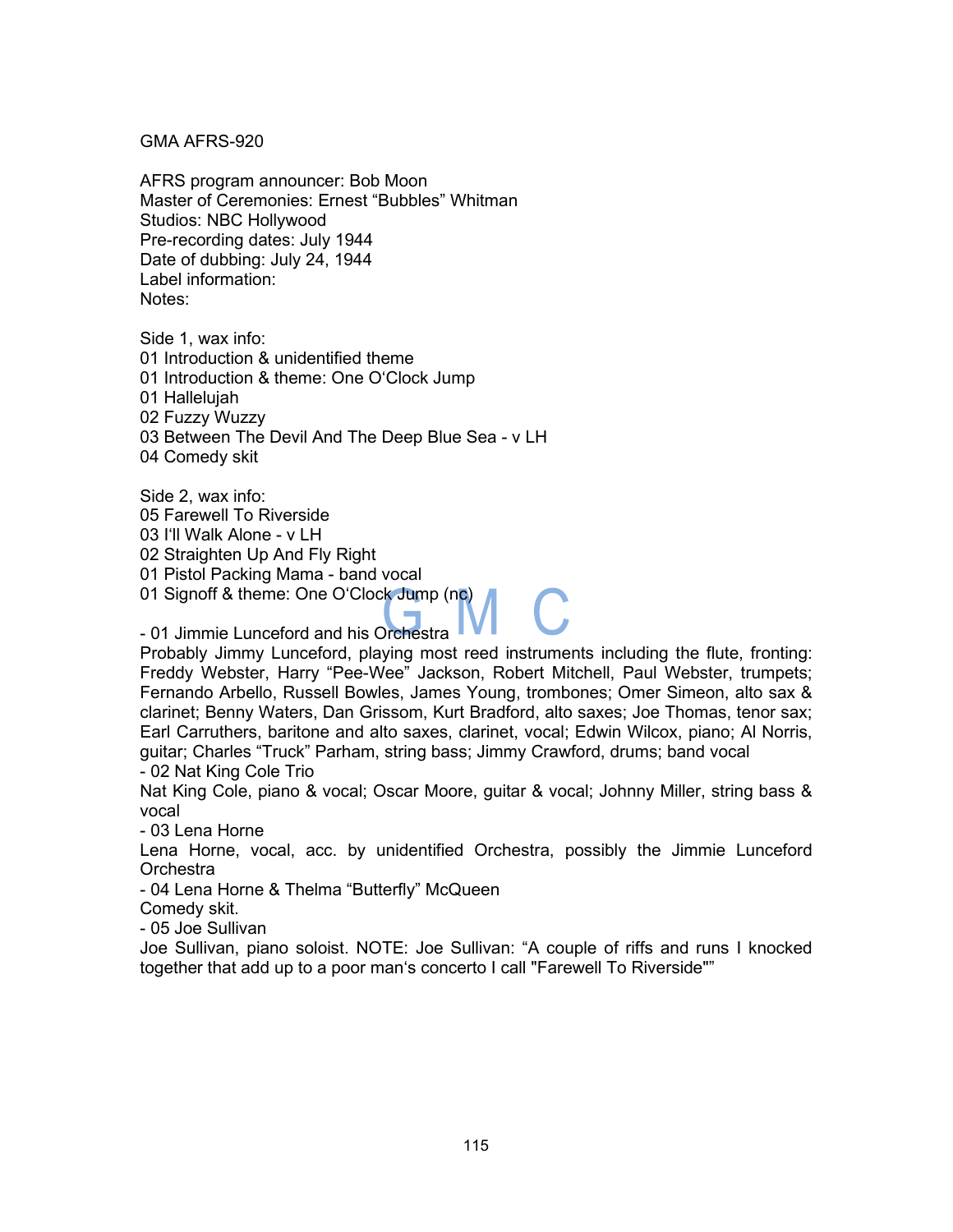AFRS program announcer: Bob Moon Master of Ceremonies: Ernest "Bubbles" Whitman Studios: NBC Hollywood Pre-recording dates: July 1944 Date of dubbing: July 31, 1944 Label information: Notes:

Side 1, wax info: HD4-MM 7914-1 Time 15:53 01 Introduction & theme: One O'Clock Jump 01 It's Sand, Man 02 Bingo Jingo (short version) 03 Bingo Jingo (full version) 04 I'll Walk Alone - v LH 05 Bradshaw Bounce

Side 2, wax info: HD4-MM-7915-1 Prog. time 29:23 fill to 30 03 What A Difference A Day Made 04 I'll Be Around - v LH 06 Comedy skit 01 San Fernando Valley - v TB 01 Signoff & theme: One O'Clock Jump (nc)

- 01 Tiny Bradshaw and his Orchestra

Probably Billy Ford, Talib Dawood, Sammy Yates, trumpets; Alfonso King, Andrew Penn, Jimmy Williams, trombones; Sonny Stitt, Don Hill, alto saxes; Lowell "Count" Hastings, George "Big Nick" Nicholas, tenor saxes; Howard "Duke" Anderson, piano; Leonard "Heary" Swain, string bass; Earl "The Fox" Walker, drums; Myron "Tiny" Bradshaw, leader and vocal. NOTE: The version of "San Fernando Valley" is aurally different from the version on Jubilee 93.

- 02 Delta Rhythm Boys

Vocal quartet: Carl Jones, Traverse Crawford, tenor; Kelsey Pharr, baritone; Lee Gaines, bass, acc. by unidentified piano

- 03 Delta Rhythm Boys

Vocal quartet: Carl Jones, Traverse Crawford, tenor; Kelsey Pharr, baritone; Lee Gaines, bass, acc. by Tiny Bradshaw and his Orchestra

- 04 Lena Horne

Lena Horne, vocal, acc. by the Armed Forces Radio Orchestra; strings added on "I'll Be Around"

- 05 Sidney Catlett

Sidney Catlett, drum soloist, acc. by Tiny Bradshaw and his Orchestra sans Earl Walker. - 06 Myron "Tiny" Bradshaw & Ernest Whitman

Comedy skit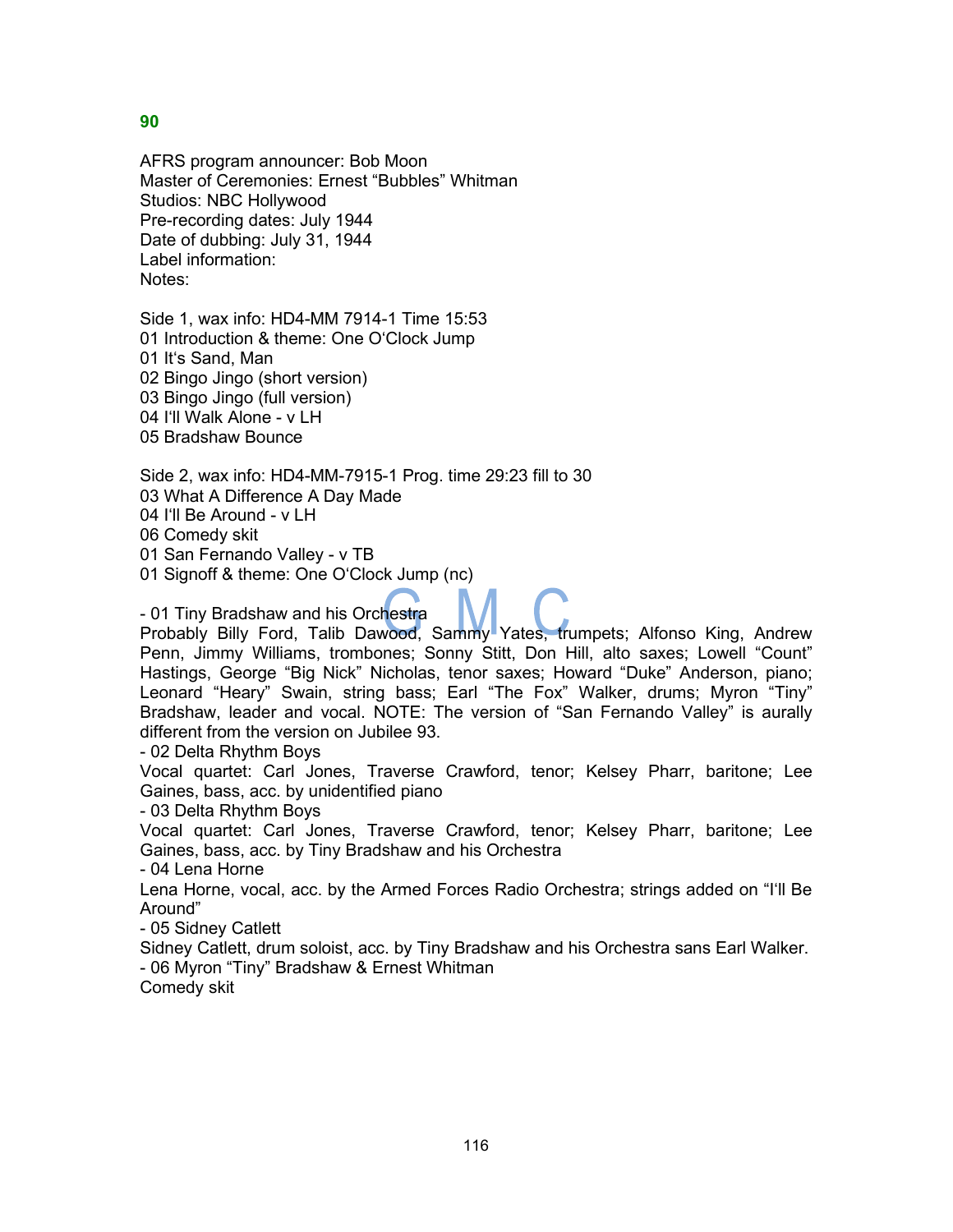GMA AFRS-316

AFRS program announcer: Bob Moon Master of Ceremonies: Ernest "Bubbles" Whitman Studios: NBC Hollywood Pre-recording dates: June 1944 Date of dubbing: August 7, 1944 Label information: Rubberstamp side one: 29:25 Notes:

Side 1, wax info: HD4-MM-7946-1 Program time 13:48 01 Introduction & theme: Hallelujah 02 Introduction & theme: One O'Clock Jump (nc) 02 Babe - band vocal 03 Straighten Up And Fly Right 04 I´ve Got Rhythm 05 You Made Me Love You - v JR

Side 2, wax info: HD5-MM-7947-1 Program time 29:25 fill to 30:00

02 Fiesta In Brass

06 Comedy skit

03 Oh, Didn´t It Rain?

02 Tuxedo Junction

02 Signoff & theme: One O'Cloc<mark>k</mark> Jump (n<mark>c)</mark>

- 01 The AFRS Orchestra

No details.

- 02 Elmer Fain and his Orchestra

Elmer Fain, clarinet, fronting unidentified African-American big band, probably including "Happy" Johnson, trombone; Cee Pee Johnson, drums

- 03 Golden Gate Quartet

Henry Owens, first tenor vocal; Clyde Riddick, second tenor vocal; Alton Bradley, baritone vocal; Orlandus Wilson, bass vocal; acc. by piano

- 04 Tommy Dorsey

Tommy Dorsey, trombone soloist, acc. by the AFRS Orchestra

- 05 June Richmond

June Richmond, vocal, acc. by unidentified Orchestra

- 06 Alton Bradley, Butterfly McQueen, Henry Owens, Clyde Riddick, Ernest Whitman, Orlandus Wilson

Comedy skit. An unidentified Orchestra comes in for the final flourish only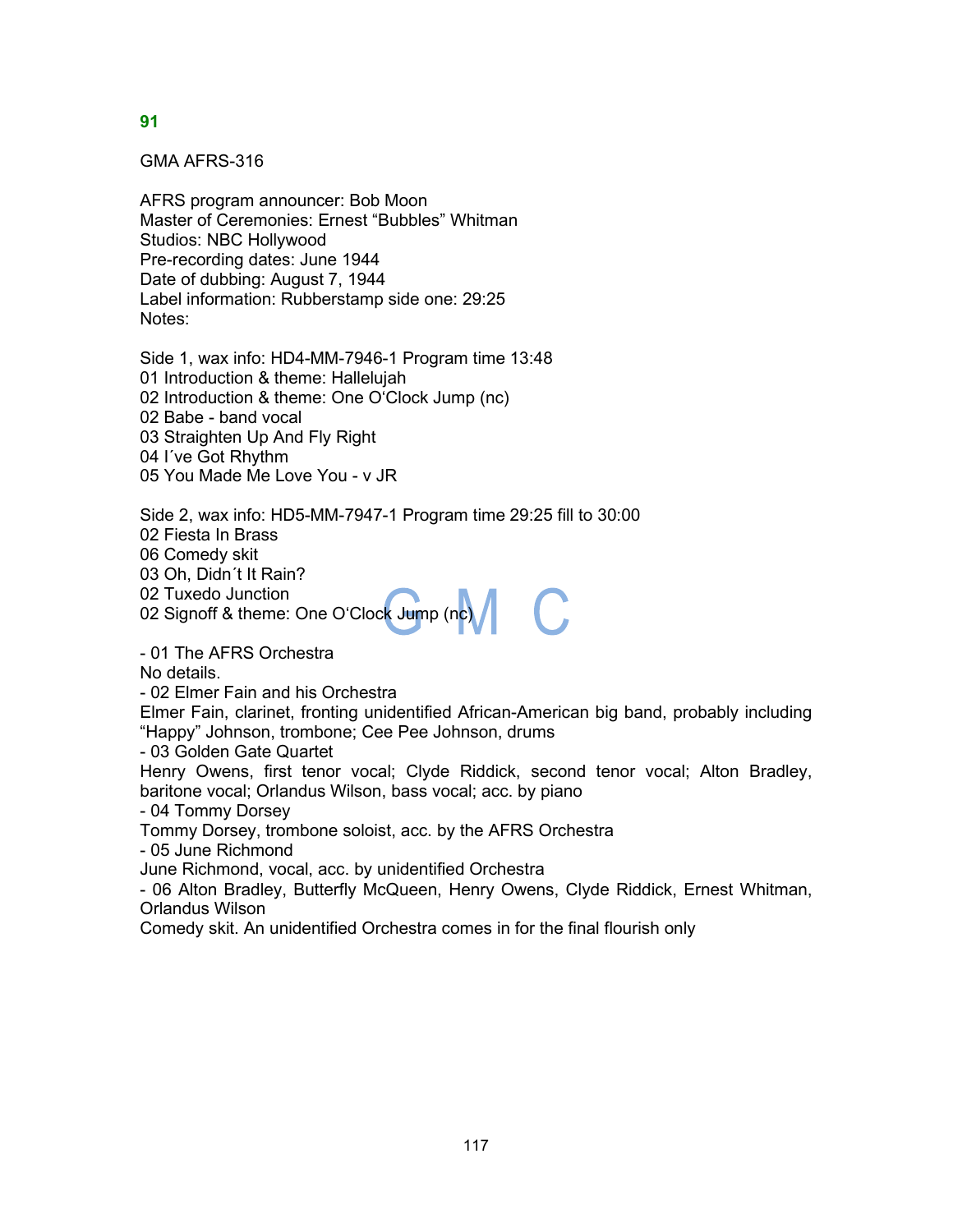AFRS program announcer: Bob Moon Master of Ceremonies: Ernest "Bubbles" Whitman Studios: NBC Hollywood Pre-recording dates: August 1944 Date of dubbing: August 14, 1944 Label information: Rubberstamp side one: 29:25 Notes:

Side 1, wax info: HD4-MM-7969-1 Program time 13:48 01 Introduction & theme: One O'Clock Jump 02 Slightly Frantic 03 Love, Love, Love (Love For Sale) 04 Old Dan Tucker 05 Begin The Beguine 02 Swing Shift

Side 2, wax info: HD4-MM-7970-1 Program time 29:20 fill to 29:57 06 Comedy skit 07 Do You Ever Have That Feeling? 04 The Gospel Train

03 I´m Lost

02 Blue Lou

02 Signoff & theme: One O'Clock Jump

- 01 The AFRS Orchestra

No details.

- 02 The International Sweethearts Of Rhythm

All-black, all-girl band probably consisting of Anna Mae Wiburn, trumpet & leader Jean Starr, Sadie Pankey, Nova Lee McGhee, Edna Williams, trumpets; Helen Jones, Annabelle Byrd, Posey Corinne, trombones; Roz Cron, Ellarize Thompson, Anne Garrison, Willie Mae Wong, alto saxes; Violet Burnside, Grace Bayron, Alma Cortez, tenor saxes; Johnny Mae Rice, piano; Roxanna Lucas, guitar; Bernice Rothchild, string bass; Pauline Braddy, drums, Ray Barrow, arranger.

M C

- 03 Maxine Sullivan

Maxine Sullivan, vocal, acc. by unidentified Orchestra

- 04 Golden Gate Quartet

Henry Owens, first tenor vocal; Clyde Riddick, second tenor vocal; Willie Johnson, baritone vocal; Orlandus Wilson, bass vocal; acc. by unidentified Orchestra.

- 05 Maurice Rocco

Maurice Rocco, piano soloist.

- 06 Jimmy Durante & Ernest Whitman

Comedy skit.

- 07 Jimmy Durante

Jimmy Durante, vocal acc. by unidentified Studio Orchestra.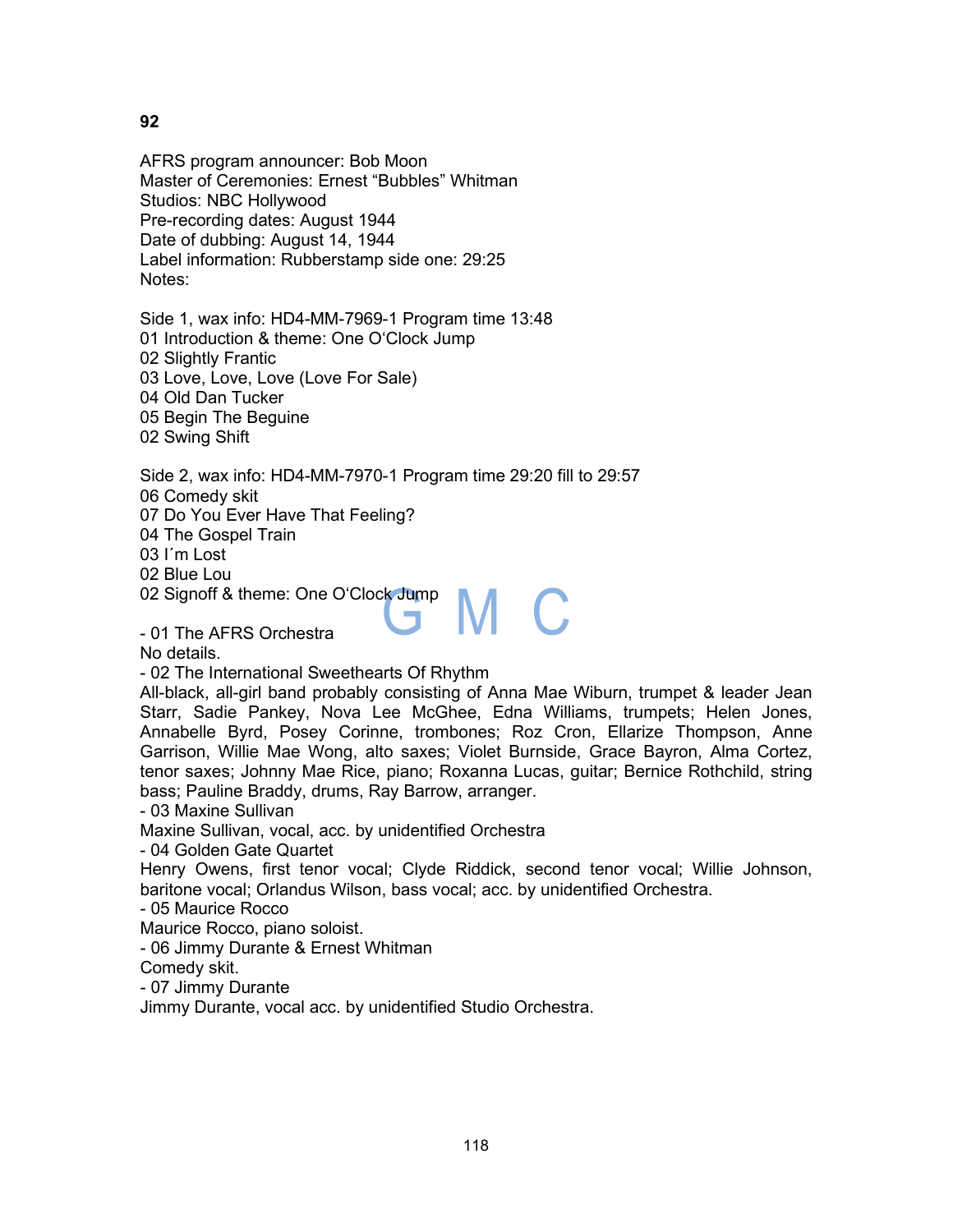GMA AFRS-747

AFRS program announcer: Bob Moon Master of Ceremonies: Ernest "Bubbles" Whitman Studios: NBC Hollywood Pre-recording dates: August 1944 Date of dubbing: August 21, 1944 Label information: Notes: (1) Rubberstamp side one: 29:30

Side 1, wax info: HD4-MM-7993-1 Program time 15:28 01 Introduction & theme: One O'Clock Jump 01 The Major And The Minor 02 Air Mail Special 03 I'll Be Seeing You - v JR 04 Sweet Kentucky Babe - v D, D & D 01 San Fernando Valley - v TB

Side 2, wax info: HD4-MM-7994-1 Program time 29:30 fill to 30:00 05 Comedy skit 02 Is You Is Or Is You Ain't My Baby? 03 Hit That Jive, Jack - v JR & band 01 Ready, Set, Jump 01 Ready, Set, Jump<br>01 Signoff & theme: One O'Clock Jump (nc)

# - 01 Tiny Bradshaw and his Orchestra

Probably Billy Ford, Talib Dawood, Sammy Yates, trumpets; Alfonso King, Andrew Penn, Jimmy Williams, trombones; Sonny Stitt, Don Hill, alto saxes; Lowell "Count" Hastings, George "Big Nick" Nicholas, tenor saxes; Howard "Duke" Anderson, piano; Leonard "Heary" Swain, string bass; Earl "The Fox" Walker, drums; Myron "Tiny" Bradshaw, leader and vocal. NOTE: The version of "San Fernando Valley" is aurally different from the version on Jubilee 90.

- 02 Loumell Morgan Trio

Probably Loumell Morgan, piano and vocal; Ham Jackson, guitar and vocal; Jimmy Smith, string bass and vocal.

- 03 June Richmond

June Richmond, vocal, acc. by Tiny Bradshaw and his Orchestra.

- 04 Day, Dawn and Dusk

"Day, Dawn and Dusk", unidentified male vocal trio, acc. by piano

- 05 Ben Carter and Mantan Moreland.

Comedy skit

NOTE: A variation of this sketch was performed on Jubilee 3, q.v.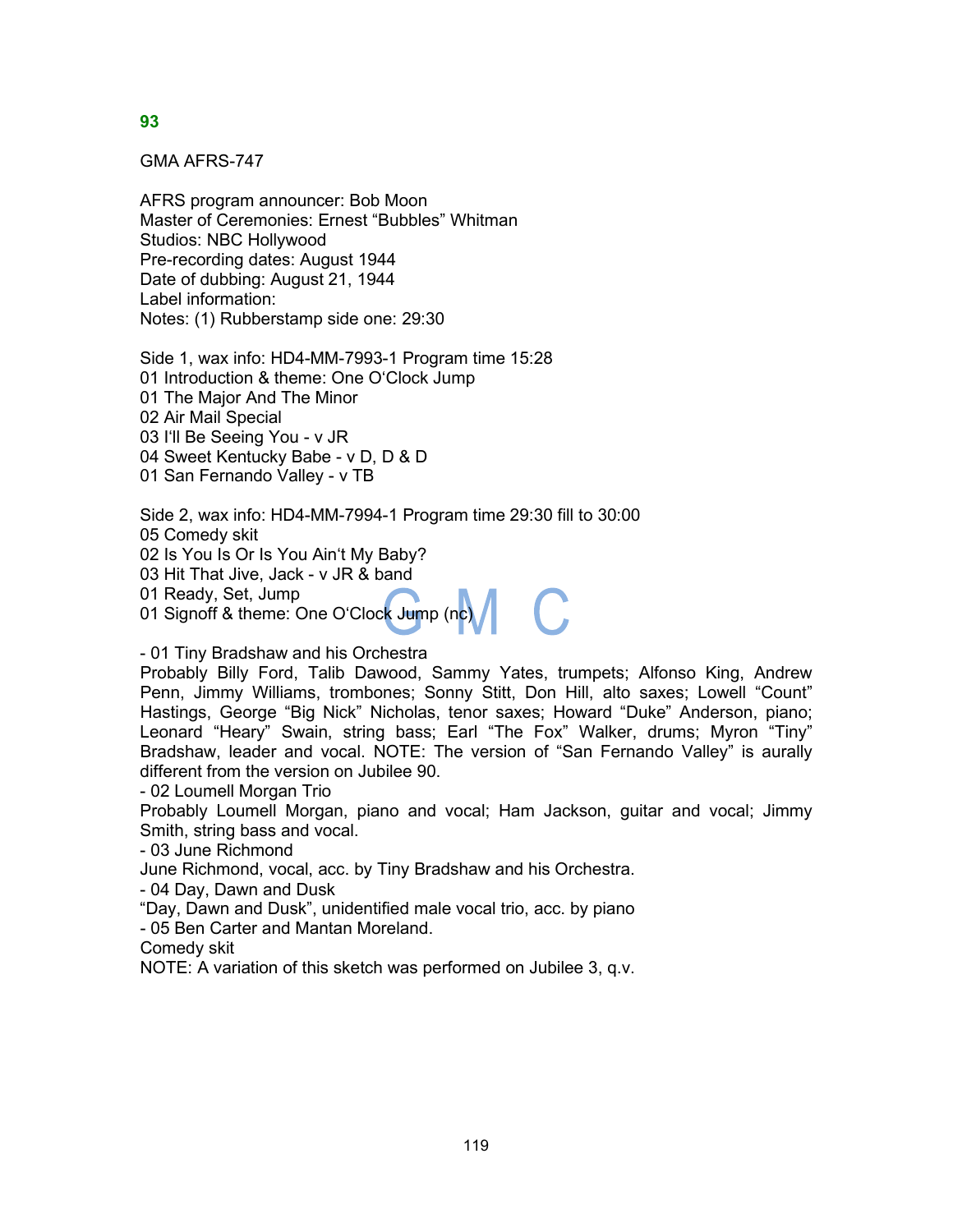AFRS program announcer: Jim Lyons Master of Ceremonies: Ernest "Bubbles" Whitman Studios: NBC Hollywood Pre-recording dates: August 1944 Date of dubbing: August 28, 1944 Label information: Rubberstamp side one: 29:28 Notes:

Side 1, wax info: HD4-MM-8020-1 Time 14:52 01 Drum roll & theme: Mop 01 Introduction & theme: One O'Clock Jump 02 Stampede In G Minor 03 The Donkey Serenade 04 Comedy skit 05 Body And Soul - v HJ

Side 2, wax info: HD4-MM-8021-1 Time 29:28 Fill to 30:00 02 Bolero At The Savoy 06 Don´t Blame Me 06 Lullaby Of Broadway 02 Pick-A-Rib 04 Comedy skit

01 Signoff & theme: One O'Clock Jump

- 01 The AFRS Orchestra

No details.

- 02 Elmer Fain and his Orchestra

Elmer Fain, clarinet, fronting unidentified African-American big band, probably including "Happy" Johnson, trombone; Cee Pee Johnson, drums

M C

- 03 Maurice Rocco

Maurice Rocco, piano soloist, acc. by drums - if any, with the AFRS for the final flourish only.

- 04 Herb Jeffries, Thelma "Butterfly" McQueen & Ernest Whitman Comedy skit.

- 05 "Herb Jeffries"

Umberto Alexandro Balentino, vocal, acc. by the AFRS Orchestra, string section added. - 06 The Andrews Sisters

Laverne Andrews, Maxine Andrews, Patti Andrews, female vocal trio, acc. by the AFRS Orchestra. NOTE: Handclapping by the ensemble on "Lullaby Of Broadway."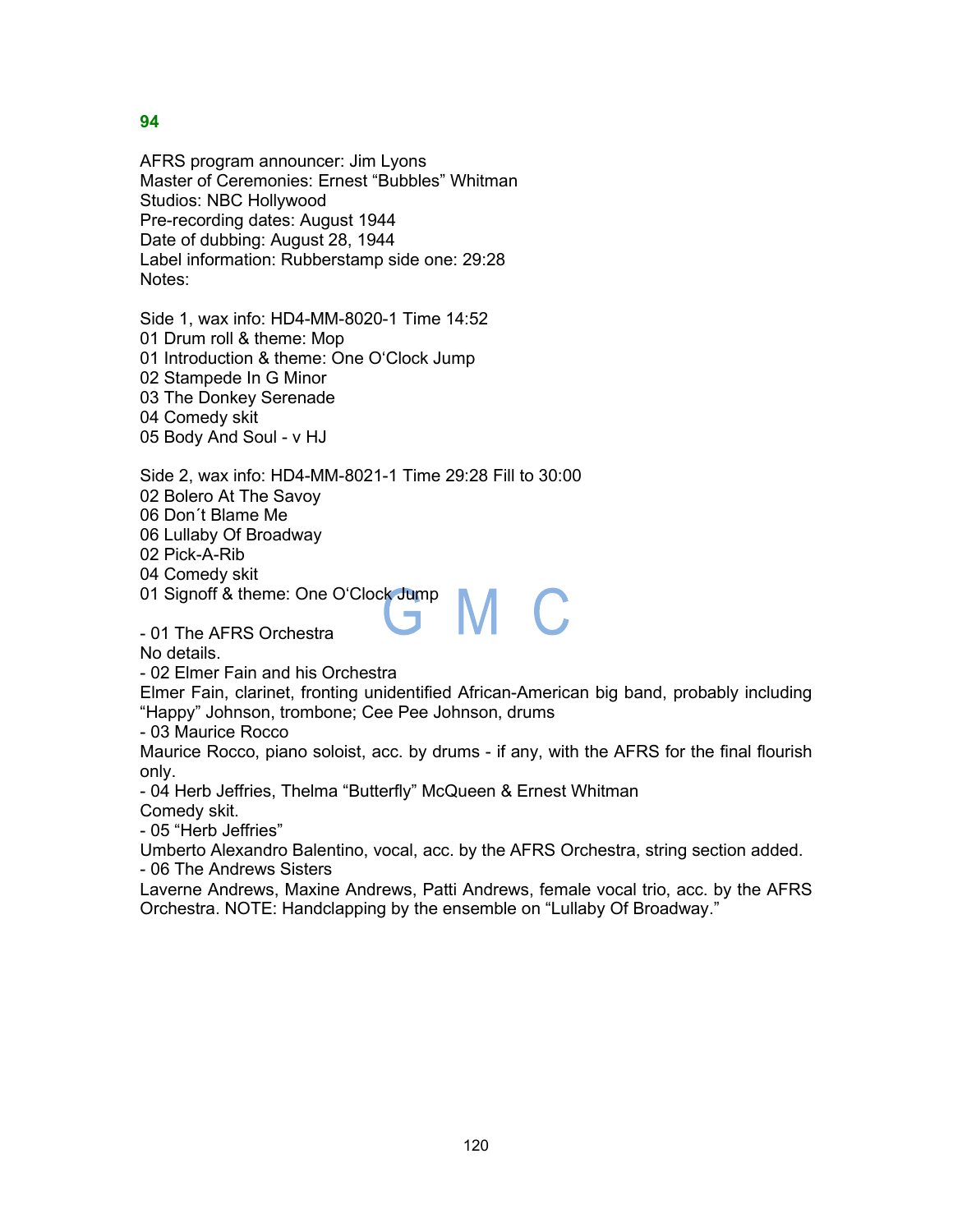AFRS program announcer: Jim Lyons Master of Ceremonies: Ernest "Bubbles" Whitman Studios: NBC Hollywood Pre-recording dates: August 1944 Date of dubbing: September 4, 1944 Label information: Rubberstamp side one: 29:23 Notes: (1) The version of "Accentuate The Positive" heard on this program may be identical to the Capitol recording.

Side 1, wax info: HD4-MM-8065-1 Time: 15:48

01 Drum Roll & theme: Mop - v E

01 Introduction & theme: One O'Clock Jump

01 Sweet Georgia Brown

03 Milkman, Keep Those Bottles Quiet

02 Mop Mop

04 Accentuate The Positive - v JM & PP

Side 2, wax info: HD4-MM-8066-1A Time: 29:23 fill to 30:00

03 What In The World Am I Going To Do?

05 The Folks Who Live On The Hill - v MS

02 Flying Home

02 Signoff & theme: One O'Clock Jump (nc)

- 01 The Armed Forces Radio Service Band

Unidentified big band

- 02 Illinois Jacquet and his band

Trumpet; alto sax; Illinois Jacquet, tenor sax; piano; string bass; drums.

- 03 Loumell Morgan Trio

Loumell Morgan, piano; Ham Jackson, guitar, vocal; Jimmy Smith, string bass

- 04 Johnny Mercer and the Pied Pipers

(GMA): Johnny Mercer and the Pied Pipers; acc. by unidentified Orchestra, possible the AFRS band. The Pied Pipers: June Hutton, Clarke Yocum, Hal Hopper, Chuck Lowry. Studio Recording: Paul Weston and his Orchestra: Donald Anderson, Ray Linn, Nate Kazebier (tp), Allan Thompson, Burt Johnson (tb), Fred Stulce, Doc Rando (as), Matty Matlock, Eddie Miller (ts), Harry Schuchman (bari), Stan Wrightsman (p), Nappy Lamare (g), Jack Ryan (b), Nick Fatool (d), plus 6 strings. Los Angeles, October 4, 1944 (Capitol 402-3-A, *Ac-Cent-Tchu-Ate The Positive* -1 (Capitol 180)

- 05 Maxine Sullivan

Maxine Sullivan, vocal; acc. by trumpet; trombone, clarinet; piano: guitar; string bass; drums; string section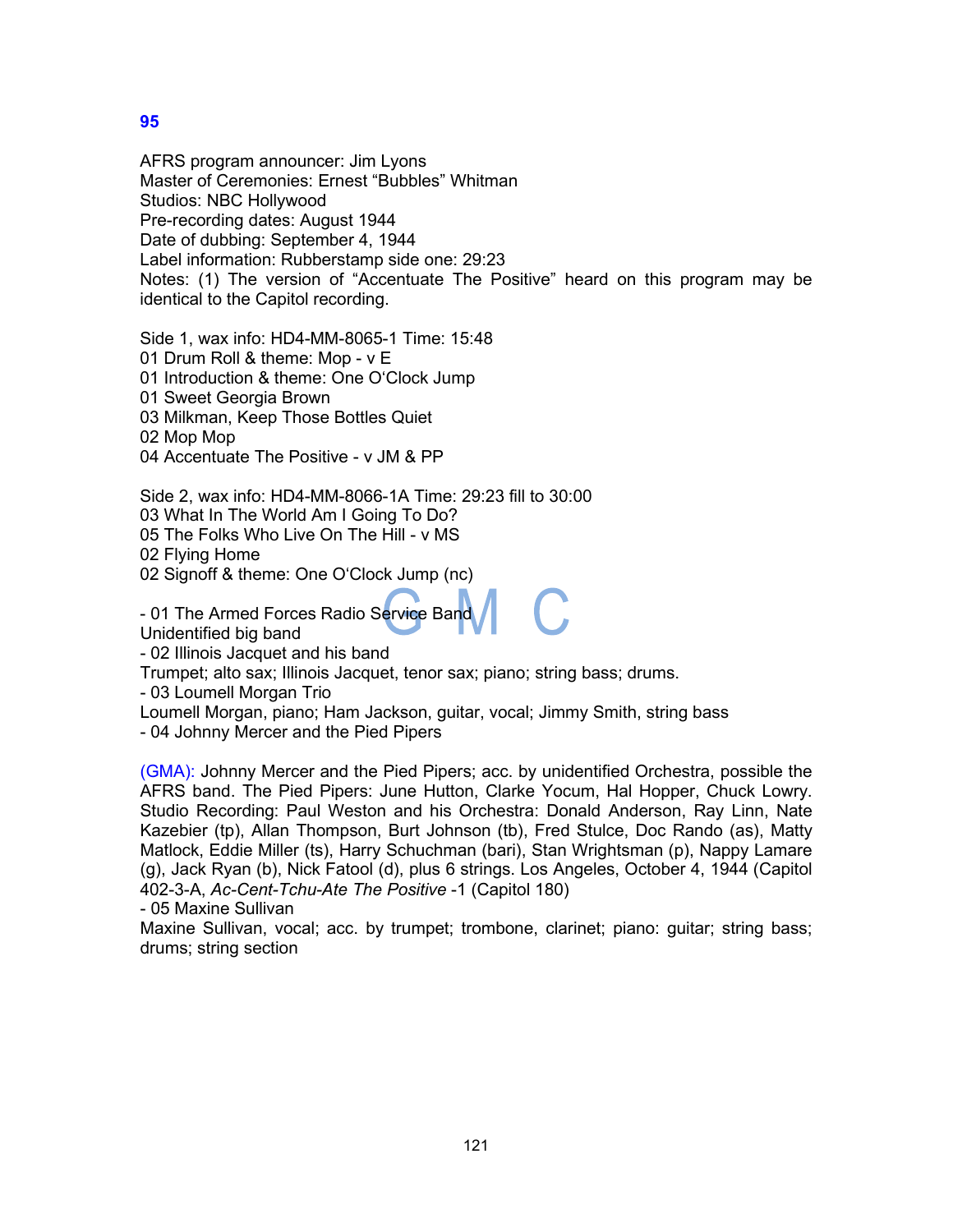GMA AFRS-28

AFRS program announcer: Jim Lyons or Vernon Smith Master of Ceremonies: Ernest "Bubbles" Whitman Studios: NBC Hollywood Pre-recording dates: September 1944 Date of dubbing: September 11, 1944 Label information: Rubberstamp side one: 29:22 (GMA): Notes: (1) According the AFRS ledgers, the announcer should be James Lyon. But this is correctly Sgt. James (Jim) Lyons.

Side 1, wax info: HD4-MM-8106-1 Time: 15:52 01 Drum roll & few bars of unidentified tune 02 Introduction & theme: One O'Clock Jump (nc) 02 Avenue C - arr BC 02 More Than You Know - v TC 02 Basie Boogie 02 Harvard Blues - v JR

Side 2, wax info: HD4-MM-8107-1 Time 29:22 Fill 30:00 03 Comedy skit 02 Unidentified flourish 02 I'll Be Seeing You - v EW 02 Jumpin' at the Woodside

02 Signoff & theme: One O'Clock Jump (nc)

- 01 The Armed Forces Radio Orchestra No details.

- 02 Count Basie and his Orchestra

Ed Lewis, Al Killian, Harry Edison, and poss. one unknown, trumpets; Dicky Wells, Ted Donnelly, Louis Taylor, Eli Robinson, trombones; Earle Warren, alto sax & vocal; Jimmy Powell, alto sax; Lester Young, Buddy Tate, tenor saxes; Rudy Rutherford, baritone sax & clarinet; Count Basie, piano; Freddie Greene, guitar; Rodney Richardson, string bass; Jo Jones, drums; James Rushing, Thelma Carpenter, vocal; Buck Clayton, arranger. NOTE: Lester Young and Jo Jones received their military notice in September 1944. They left Basie in late September or early October 1944 and joined the Army the same day, October 15, 1944. Both Thelma Carpenter and Ernest Whitman refer to an earlier appearance of Carpenter on *Jubilee*

Basie was at the West Coast from early August to mid October 1944.

- 03 Thelma "Butterfly" McQueen, James Rushing and Ernest Whitman. Comedy skit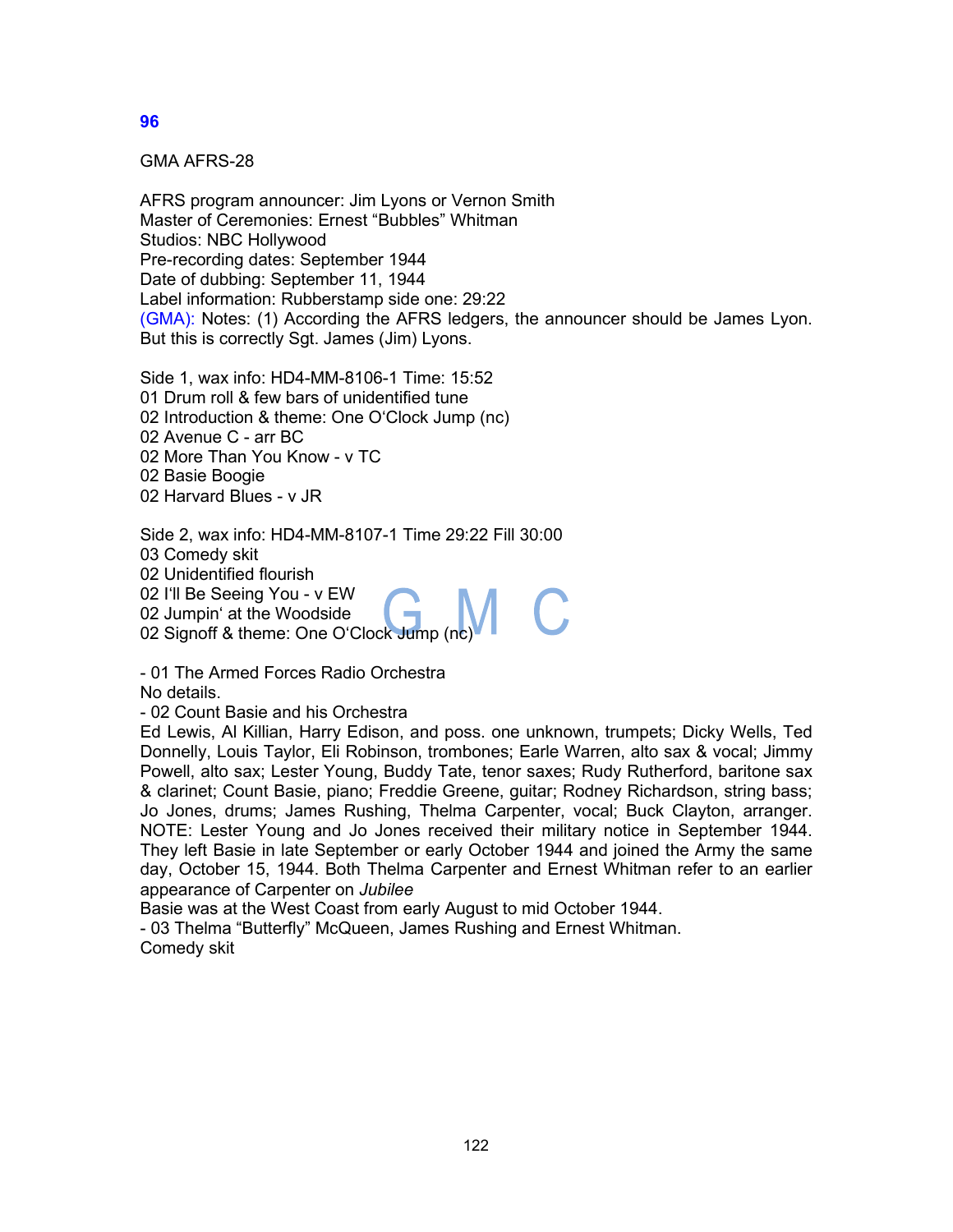AFRS program announcer: Jim Lyons or Vernon Smith Master of Ceremonies: Ernest "Bubbles" Whitman Studios: NBC Hollywood Pre-recording dates: September 1944 Date of dubbing: September 18, 1944 Label information: Notes: (1) The identity of the announcer is not mentioned in the AFRS ledgers.

Side 1, wax info: HD4-MM-8144-1 Time: 14:36

01 Drum roll & theme Mop

02 Introduction & theme: One O'Clock Jump

02 Let's Jump

03 Smoke Gets In Your Eyes

04 Comedy skit

02 Gee Baby, Ain't I Good To You? - v JR

Side 2, wax info: HD4-MM-8145-1 Pgm time: 29:20 Fill to 30:00

05 Comedy skit

06 Snoqualmie Jo - v KS

02 Do Nothing Till You Hear From Me - v TC

02 My, What A Fry!

02 Signoff & theme: One O'Clock Jump (nc)

- 01 The Armed Forces Radio Orchestra No details.

- 02 Count Basie and his Orchestra

Ed Lewis, Joe Newman, Harry Edison, Al Killian, trumpets; Dicky Wells, Ted Donnelly, Louis Taylor, Eli Robinson, trombones; Earle Warren, Jimmy Powell, alto saxes; Illinois Jacquet, Buddy Tate, tenor saxes; Rudy Rutherford, baritone sax & clarinet; Count Basie, piano; Freddie Greene, guitar; Rodney Richardson, string bass; Buddy Rich, drums; James Rushing, Thelma Carpenter, vocals

- 03 Art Tatum

Art Tatum, piano soloist

- 04 James Rushing & Ernest Whitman

Comedy skit.

- 05 Thelma "Butterfly" McQueen & Ernest Whitman.

Comedy skit. The Count Basie Orchestra comes in for the final flourish only.

- 06 The King Sisters

Alyce, Luise, Yvonne and Donna King, female vocal quartet, acc. by the Count Basie Orchestra. NOTE: Luise King was Mrs. Alvino Rey; Yvonne King was Mrs. Buddy Cole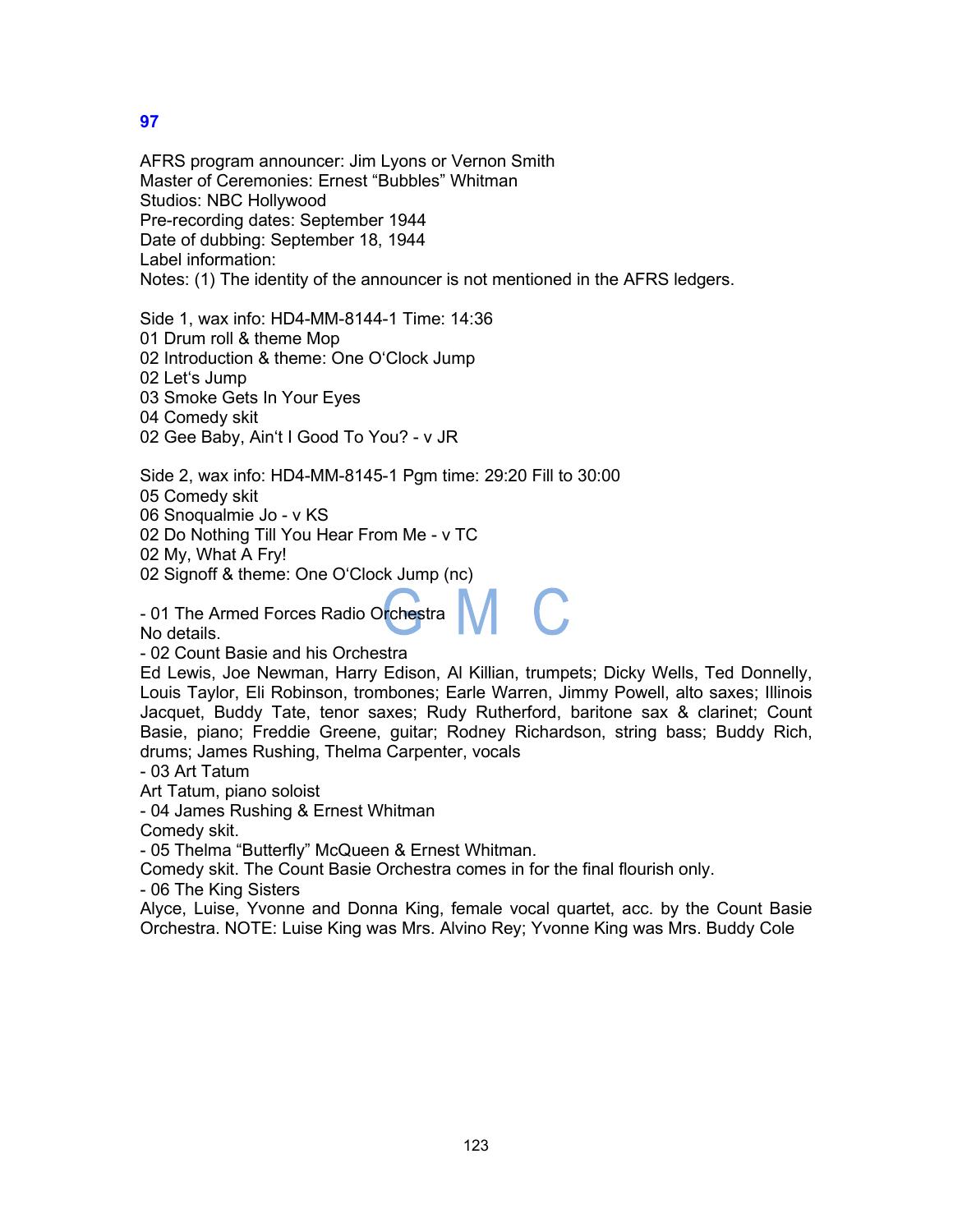AFRS program announcer: Jim Lyons Master of Ceremonies: Ernest "Bubbles" Whitman Studios: NBC Hollywood Pre-recording dates: September 1944 Date of dubbing: September 25, 1944 Label information: Notes: (1) According to the AFRS ledgers, this program should feature Count Basie, James Rushing, Thelma Carpenter, Artie Shaw, Butterfly McQueen, Ernest Whitman, The Meltones, Jim Lyons

Side 1, wax info: 01 Drum roll & theme: Non - band vocal 02 Introduction & theme: One O'Clock Jump (nc) 02 Rhythm Man - arr JM 02 I´m Gonna Sit Right Down And Write Myself A Letter - v JR 03 Comedy skit 04 Oh, Lady Be Good

Side 2, wax info: 05 Jam session: Artie´s Blues 02 Embraceable You - v TC 02 Kansas City Stride 02 Signoff & theme: One O'Clock Jump (nc)

- 01 Count Basie and his Orchestra

No details.

- 02 Count Basie and his Orchestra

Ed Lewis, Joe Newman, Harry Edison, Al Killian, trumpets; Dicky Wells, Ted Donnelly, Louis Taylor, Eli Robinson, trombones; Earle Warren, Jimmy Powell, alto saxes; Illinois Jacquet, Buddy Tate, tenor saxes; Rudy Rutherford, baritone sax & clarinet; Count Basie, piano; Freddie Greene, guitar; Rodney Richardson, string bass; Buddy Rich, drums; James Rushing, Thelma Carpenter, vocals; Jimmy Mundy, arranger. NOTE: Buddy Rich joined Tommy Dorsey from June 1944 until October 1945. Whilst filming with Dorsey in Hollywood, he played for two weeks with Basie, who had an engagement at the Los Angeles "Club Plantation" between September and part of October 1944. Lester Young and Jo Jones both left Basie in late September 1944 and were replaced by Illinois Jacquet and Buddy Rich, respectively.

- 03 Thelma "Butterfly" McQueen & Ernest Whitman

Comedy skit. Count Basie and his Orchestra come in for the final flourish only.

- 02 Artie Shaw

Artie Shaw, clarinet soloist, acc. by Count Basie and his Orchestra

- 03 Artie Shaw´s Jam Session Combo

Artie Shaw (Arthur Arshawsky), clarinet; William "Count" Basie, piano; Freddie Greene, guitar; Rodney Richardson, string bass; Bernard "Buddy" Rich, drums (CD: RST 1013)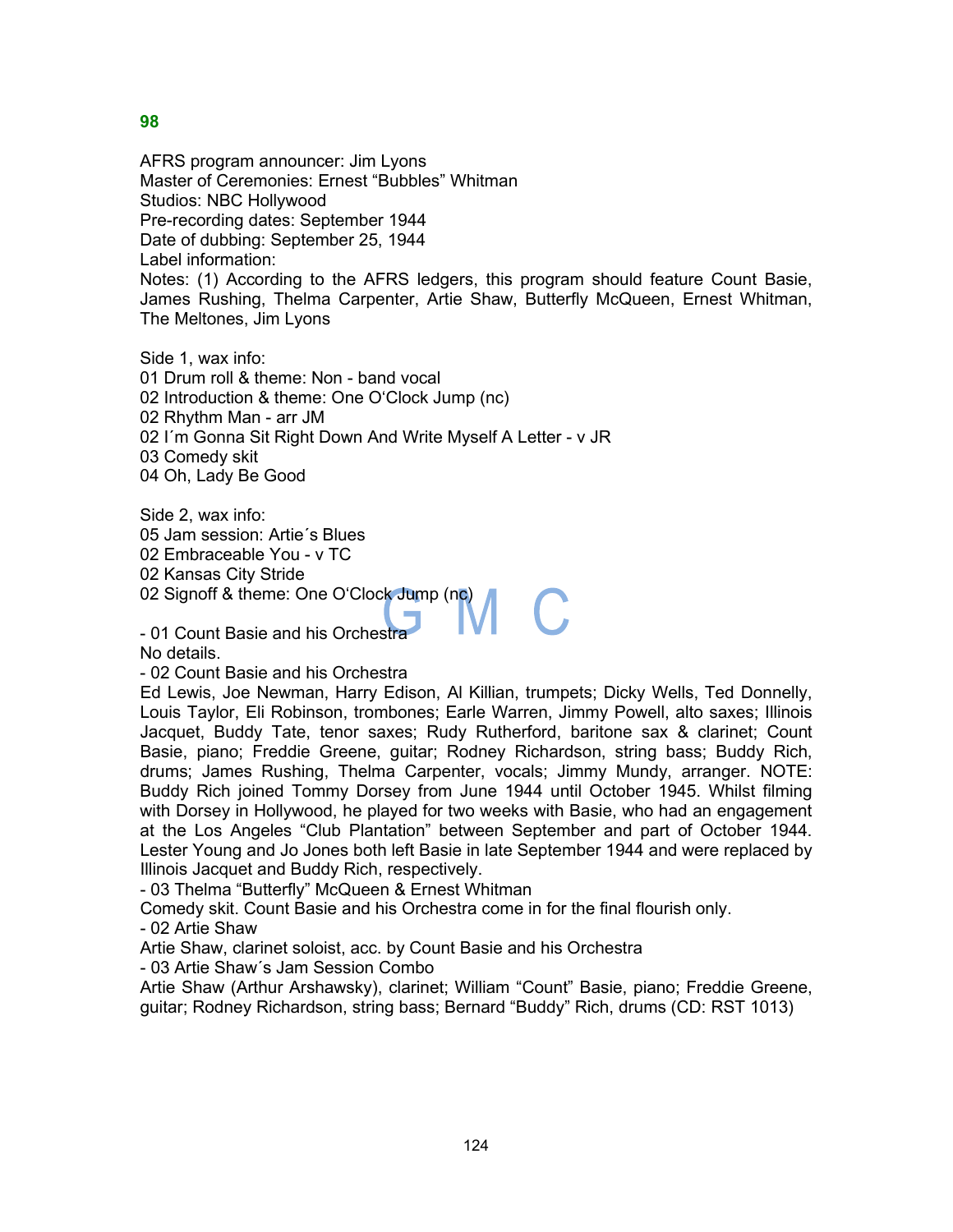GMA AFRS-950

AFRS program announcer: Jim Lyons Master of Ceremonies: Ernest "Bubbles" Whitman Studios: NBC Hollywood Pre-recording dates: September 1944 Date of dubbing: October 2, 1944 Label information: Rubberstamp side one: 29:15 Notes:

Side 1, wax info: HD4-MM-8245-1 Time 14:25 01 Drum roll & theme: Mop - band vocal 02 Introduction & Count Basie´s theme: One O'Clock Jump 02 Dinah 02 Baby, Won´t You Please Come Home? - v JR

02 Basie Boogie

03 Comedy skit

Side 2, wax info: HD4-MM-8246-1 Program time 29:15 Fill to 30:00

02 Rock-A-Bye Basie

02 Call Me Darling - v TC

02 One O´Clock Jump (full version)

04 Comedy skit

02 Signoff & theme: One O'Clock Jump (nc)

- 01 The Armed Forces Radio Orchestra No details

- 02 Count Basie and his Orchestra

Ed Lewis, Joe Newman, Harry Edison, Al Killian, trumpets; Dicky Wells, Ted Donnelly, Louis Taylor, Eli Robinson, trombones; Earle Warren, Jimmy Powell, alto saxes; Illinois Jacquet, Buddy Tate, tenor saxes; Rudy Rutherford, baritone sax & clarinet; Count Basie, piano; Freddie Greene, guitar; Rodney Richardson, string bass; Buddy Rich, drums; James Rushing, Thelma Carpenter, vocals

NOTE: Count Basie remarks that he played for Jubilee "for the past four weeks."

- 03 Eddie "Rochester" Anderson, Thelma Carpenter & Ernest Whitman

Comedy skit. Count Basie and his Orchestra come in for the final flourish only.

- 04 Eddie "Rochester" Anderson

Comedy skit